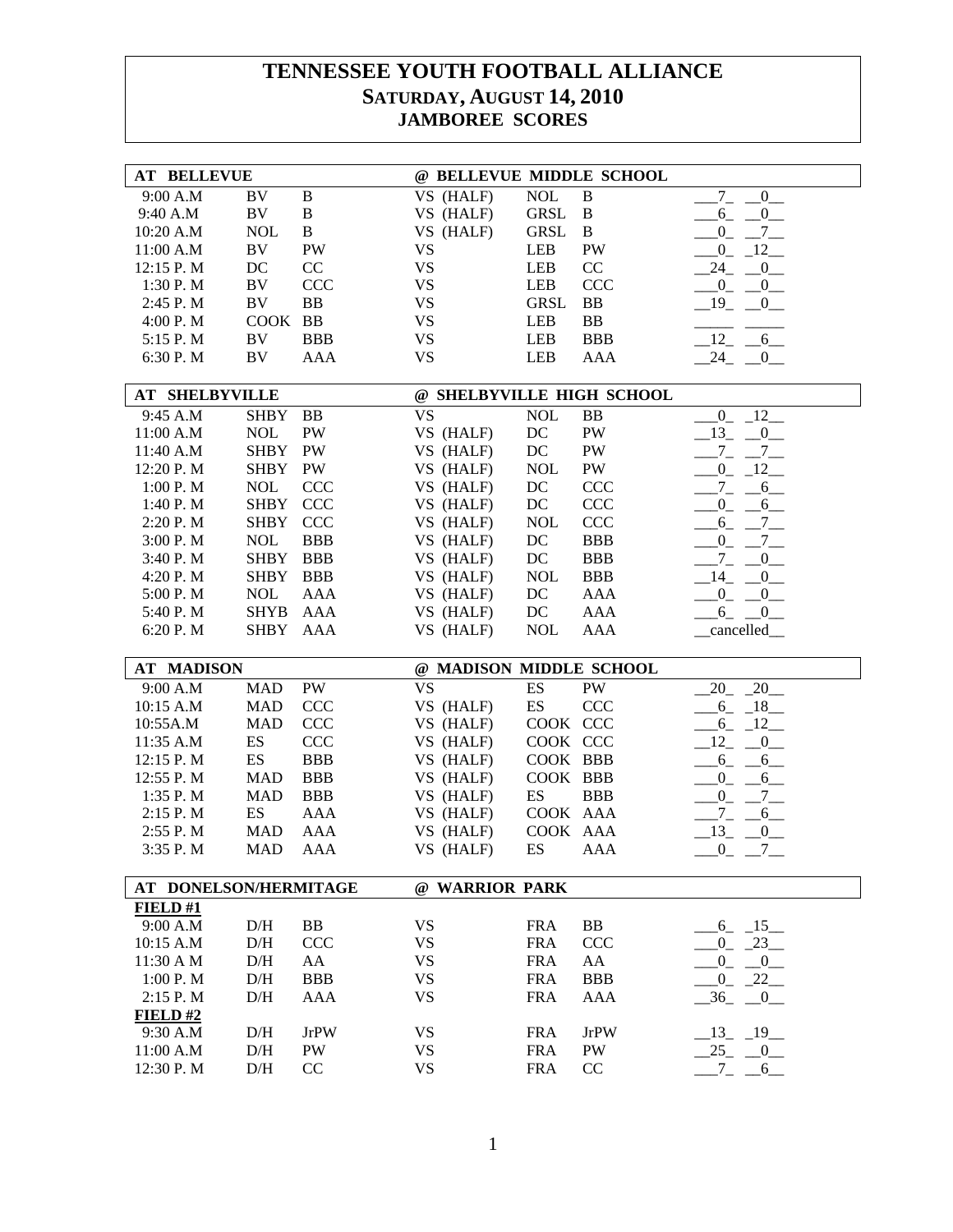| <b>AT HENDERSONVILLE</b>  |                 |              | @ DRAKE'S CREEK PARK |                        |                               |                                         |
|---------------------------|-----------------|--------------|----------------------|------------------------|-------------------------------|-----------------------------------------|
| FIELD#1                   |                 |              |                      |                        |                               |                                         |
| 8:00 A.M                  | HEND CC         |              | <b>VS</b>            | BORD CC                |                               | $-0$ $-19$                              |
| 9:15 A.M                  | HEND BB         |              | VS                   | BORD BB                |                               | $-0$ $-24$                              |
| 10:30 A.M                 | HEND PW         |              | <b>VS</b>            | <b>BORD PW</b>         |                               | $-0$ $-19$                              |
| 11:45 A.M                 | HEND AA         |              | <b>VS</b>            | <b>BORD</b>            | AA                            | $-0$ $-18$                              |
| 1:00 P.M                  | HEND CCC        |              | <b>VS</b>            | <b>BORD CCC</b>        |                               | $-0$ $-7$                               |
| 2:15 P.M                  | HEND BBB        |              | <b>VS</b>            | <b>BORD BBB</b>        |                               | $-6 - 13$                               |
| 3:30 P.M                  | HEND AAA        |              | <b>VS</b>            | BORD AAA               |                               |                                         |
| FIELD#2                   |                 |              |                      |                        |                               |                                         |
| 8:30 A.M                  | HEND JrPW       |              | <b>VS</b>            |                        | <b>BORD</b> JrPW-BLK          | $0 \quad 26$                            |
| 9:45 A.M                  | HEND C          |              | <b>VS</b>            | BORD C                 |                               | $-14$ $-0$                              |
| 11:00 A.M                 |                 | HEND B-RED   | <b>VS</b>            | BORD B                 |                               | $-0$ $-12$                              |
| 12:15 P.M                 |                 | HEND B-BLU   | <b>VS</b>            | BW                     | <b>B-GLD</b>                  | $-0$ $-13$                              |
| 1:30 P.M                  | HEND A          |              | <b>VS</b>            | <b>BW</b>              | A-BLU                         | $-0$ $-31$                              |
|                           |                 |              |                      |                        |                               |                                         |
| <b>AT OLD HICKORY</b>     |                 |              |                      |                        | @ DUPONT-HADLEY MIDDLE SCHOOL |                                         |
| 9:00 A.M                  | <b>OH</b>       | PW           | <b>VS</b>            | MJ                     | PW                            | $-18$ $-0$                              |
| 10:15 A.M                 | <b>OH</b>       | BB           | <b>VS</b>            | MJ                     | <b>BB</b>                     | $-6$ $-0$                               |
| 11:30 A.M                 | <b>OH</b>       | B            | <b>VS</b>            | MJ                     | <b>B-GLD</b>                  | $-6 - -6$                               |
| 12:45 P.M                 | OH              | CCC          | <b>VS</b>            | MJ                     | CCC                           | $-14$ $-0$                              |
| 2:00 P.M                  | <b>OH</b>       | <b>BBB</b>   | <b>VS</b>            | MJ                     | <b>BBB</b>                    | $-19$ $-0$                              |
| 3:15 P.M                  | <b>OH</b>       | AA           | <b>VS</b>            | MJ                     | AA                            | $-14$ $-6$                              |
| 4:30 P.M                  | <b>OH</b>       | <b>AAA</b>   | <b>VS</b>            | $\mathbf{M}\mathbf{J}$ | AAA                           | $-22 - -6$                              |
| 5:45 P.M                  | <b>OH</b>       | <b>VAR</b>   | <b>VS</b>            | <b>SMY</b>             | <b>VAR</b>                    | $-30 - 0$                               |
| <b>AT WAVERLY BELMONT</b> |                 |              | @ TPS TRADE SCHOOL   |                        |                               |                                         |
| 9:00 A.M                  | <b>WAV</b>      | PW           | VS (HALF)            | GRSL                   | PW                            | $-20$ $-0$                              |
| 9:40 A.M                  | WAV             | PW           | VS (HALF)            | CLRK PW                |                               | $13 - 12$                               |
| 10:20 A.M                 | <b>GRSL</b>     | PW           | VS (HALF)            | CLRK PW                |                               | $-7 - -7$                               |
| 11:00 A.M                 | <b>GRSL</b>     | <b>CCC</b>   | VS (HALF)            | CLRK CCC               |                               | $-0$ $-14$                              |
| 11:40 A.M                 | WAV             | <b>CCC</b>   | VS (HALF)            | CLRK CCC               |                               | $-6 - 0$                                |
| 12:20 P.M                 | WAV             | CCC          | VS (HALF)            | GRSL                   | <b>CCC</b>                    | $-7$ - $-0$                             |
| 1:00 P. M                 | <b>GRSL</b>     | <b>BBB</b>   | VS (HALF)            | CLRK BBB               |                               | $-0$ $-12$                              |
| 1:40 P.M                  | WAV             | <b>BBB</b>   | VS (HALF)            | CLRK BBB               |                               | $-7 - 6$                                |
| 2:20 P.M                  | <b>WAV</b>      | <b>BBB</b>   | VS (HALF)            | GRSL                   | <b>BBB</b>                    | $-0$ $-6$                               |
| 3:00 P.M                  | <b>WAV</b>      | <b>AAA</b>   | <b>VS</b>            | CLRK AAA               |                               | $-0$ $-0$                               |
| 4:15 P.M                  | <b>FRA</b>      | <b>VAR</b>   | VS (HALF)            | CLRK VAR               |                               | $0 - 6$                                 |
| 4:55 P.M.                 | <b>BORD VAR</b> |              | VS (HALF)            | CLRK VAR               |                               | $-14$ $-0$                              |
| 5:35 P.M.                 | <b>BORD VAR</b> |              | VS (HALF)            | <b>FRA</b>             | <b>VAR</b>                    | $-13 - 12$                              |
|                           |                 |              |                      |                        |                               |                                         |
| <b>AT BRENTWOOD</b>       |                 |              | @ CROCKETT PARK      |                        |                               |                                         |
| FIELD #1                  |                 |              |                      |                        |                               |                                         |
| 8:30 A.M                  | BW              | <b>B-BLU</b> | <b>VS</b>            | <b>FRA</b>             | <b>B-SLV</b>                  | $-13$ $-0$                              |
| 9:45 A.M                  | BW              | <b>B-RED</b> | VS                   | <b>FRA</b>             | $B-BLU/2$                     | $0_{-}$<br>$-7$                         |
| 10:25 A.M                 | BW              | <b>B-RED</b> | <b>VS</b>            | <b>FRA</b>             | <b>B-WHI</b>                  | $-7$<br>$_{0_{-}}$                      |
| 11:05 A M                 | <b>FRA</b>      | $B-BLU/2$    | <b>VS</b>            | <b>FRA</b>             | <b>B-WHI</b>                  | $^{0}$<br>$_{0_{-}}$                    |
| 11:45 A.M.                | BW              | BB           | VS                   | <b>ANT</b>             | BB                            | $7 - -$<br>$_{-0}$                      |
| 1:00 P.M                  | BW              | CCC          | VS                   | <b>ANT</b>             | <b>CCC</b>                    | $-6 - -6$                               |
| 2:15 P.M                  | BW              | AA           | <b>VS</b>            | <b>ANT</b>             | AA                            | $-18$ <sub>-</sub> $-0$                 |
| 3:30 P.M                  | BW              | <b>BBB</b>   | VS                   | <b>ANT</b>             | <b>BBB</b>                    | $-13$ $-0$                              |
| 4:45 P.M                  | BW              | AAA          | <b>VS</b>            | <b>ANT</b>             | AAA                           | $\begin{array}{cc} 0 & \_0 \end{array}$ |

*BRENTWOOD GAMES CONTINUED ON PG. 3*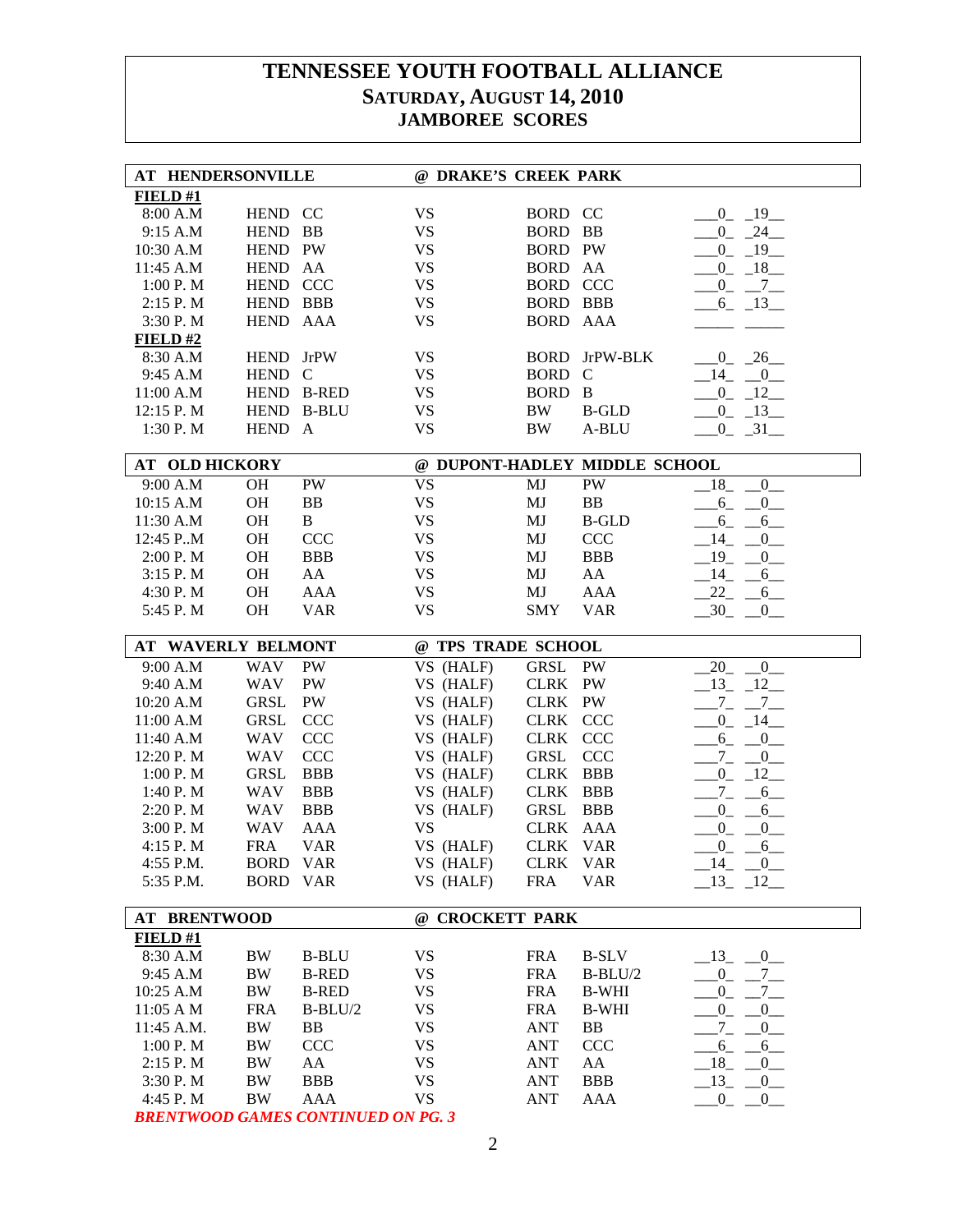| <b>AT BRENTWOOD</b>        |            |                                                                     | @ CROCKETT PARK    |             |                               |                             |
|----------------------------|------------|---------------------------------------------------------------------|--------------------|-------------|-------------------------------|-----------------------------|
| FIELD#2                    |            |                                                                     |                    |             |                               |                             |
| 9:00 A.M                   | <b>BW</b>  | CC                                                                  | <b>VS</b>          | <b>ANT</b>  | CC                            | $-19$ $-12$                 |
| 11:00 A.M                  | <b>BW</b>  | PW                                                                  | <b>VS</b>          | <b>ANT</b>  | PW                            | $-7 - 12$                   |
| 12:15 P.M                  | <b>BW</b>  | <b>B-WHI</b>                                                        | <b>VS</b>          | <b>FRA</b>  | <b>B-CRD</b>                  | $-15$ -<br>$-6$             |
| 1:30 P. M                  | <b>BW</b>  | A-RED                                                               | <b>VS</b>          | <b>FRA</b>  | A-SLV                         | $8 - 8$<br>$6$ <sub>—</sub> |
| 2:45 P.M                   | BW         | A-BLK                                                               | <b>VS</b>          | <b>FRA</b>  | A-BLU                         | $-18$ $-$<br>$_{0-}$        |
| 4:00 P.M                   | BW         | A-GLD                                                               | <b>VS</b>          | <b>FRA</b>  | A-WHI                         | $-0$ $-0$ $-$               |
| 5:15 P.M                   | <b>BW</b>  | A-WHI                                                               | <b>VS</b>          | <b>FRA</b>  | A-CRD                         | $-0$ $-0$                   |
| FIELD#3                    |            |                                                                     |                    |             |                               |                             |
| 9:30 A.M                   | <b>BW</b>  | <b>C-RED</b>                                                        | <b>VS</b>          | <b>FRA</b>  | C-BLU                         | $-13$ $-0$                  |
| 10:45 A.M                  | <b>BW</b>  | C-BLU                                                               | <b>VS</b>          | <b>FRA</b>  | C-SLV                         | $-0$ $-6$                   |
| 12:00 N                    | <b>BW</b>  | JrPW-WHI                                                            | VS (HALF)          | LEB         | <b>JrPW</b>                   | $-6 - 12$                   |
| 12:40 P.M                  | BW         | JrPW-GLD                                                            | VS (HALF)          | LEB         | <b>JrPW</b>                   | $-13$ $-0$                  |
| 1:20 P.M                   | BW         | JrPW-GLD                                                            | VS (HALF)          | BW          | JrPW-WHI                      | $-13$ $-7$ $-$              |
| 2:30 P.M                   | <b>BW</b>  | <b>B-GRY</b>                                                        | <b>VS</b>          | <b>FRA</b>  | $B-BLU/1$                     | $-7 - 6$                    |
| <b>AT MURFREESBORO</b>     |            |                                                                     |                    |             | @ MIDDLE POINT SPORTS COMPLEX |                             |
| FIELD#1                    |            |                                                                     |                    |             |                               |                             |
| 9:00 A.M                   | <b>MFB</b> | BB                                                                  | <b>VS</b>          | <b>SPH</b>  | BB                            | $-39$ $-0$                  |
| 10:15 A.M                  | <b>MFB</b> | AA                                                                  | <b>VS</b>          | <b>SMY</b>  | AA                            | $-0$ $-19$                  |
| 11:30 A.M                  | <b>MFB</b> | CCC                                                                 | <b>VS</b>          | <b>SPH</b>  | CCC                           | $-33$ $-$<br>$_{0-}$        |
| 12:45 P.M                  | <b>MFB</b> | <b>BBB</b>                                                          | <b>VS</b>          | <b>SPH</b>  | <b>BBB</b>                    | $12 - 0$                    |
| 2:00 P.M                   | <b>MFB</b> | <b>AAA</b>                                                          | <b>VS</b>          | <b>SPH</b>  | <b>AAA</b>                    | $-32 - 0$                   |
| $FIED$ #2                  |            |                                                                     |                    |             |                               |                             |
| 9:00 A.M                   | <b>MFB</b> | $\mathbf C$                                                         | <b>VS</b>          | SMY         | C-PRP                         | $-26$ $-13$                 |
| 10:15 A.M                  | <b>MFB</b> | PW                                                                  | <b>VS</b>          | <b>SPH</b>  | PW                            | $27 - 0$                    |
| 11:30 A.M                  | <b>MFB</b> | $JrPW-1$                                                            | VS (HALF)          | SPH         | <b>JrPW</b>                   | $-19$ -<br>$-6$             |
| $12:10$ P. M               | <b>MFB</b> | $JrPW-2$                                                            | VS (HALF)          | <b>SPH</b>  | <b>JrPW</b>                   | $-7 -$<br>$_{0-}$           |
| 12:50 P.M                  | <b>MFB</b> | $JrPW-2$                                                            | VS (HALF)          | <b>MFB</b>  | $JrPW-1$                      | $-6 - 7$                    |
| 1:30 P.M                   | <b>MFB</b> | CC                                                                  | <b>VS</b>          | <b>SPH</b>  | CC                            | $-35$ $-0$                  |
| 2:45 P.M                   | <b>MFB</b> | B                                                                   | <b>VS</b>          | <b>SPH</b>  | B                             | $-7 - 0$                    |
| AT SMYRNA                  |            |                                                                     | @ LEE VICTORY PARK |             |                               |                             |
| <b>DONNIE CARTER FIELD</b> |            |                                                                     |                    |             |                               |                             |
| 8:30 A.M                   | <b>SMY</b> | PW                                                                  | <b>VS</b>          | GOOD PW     |                               | $-19$ -<br>0                |
| 9:45 A.M                   | <b>SMY</b> | <b>B-GLD</b>                                                        | <b>VS</b>          | MJ          | <b>B-BLK</b>                  | $-12$ -<br>$-7$             |
| 11:00 A.M                  | MJ         | CC                                                                  | VS (HALF)          | GOOD CC     |                               | $\overline{0}$<br>7         |
| 11:40 A.M                  | <b>SMY</b> | CC                                                                  | VS (HALF)          | GOOD CC     |                               | $6 - 0$                     |
| 12:20 P.M                  | <b>SMY</b> | CC                                                                  | VS (HALF)          | MJ          | CC                            | 20<br>0                     |
| 1:00 P.M                   | <b>SMY</b> | BB                                                                  | <b>VS</b>          | <b>GOOD</b> | BB                            | $6_{-}$<br>$^{0}$           |
| 2:15 P.M                   | <b>SMY</b> | A-WHI                                                               | <b>VS</b>          | MJ          | $\mathbf{A}$                  | $0_{-}$<br>$6\_\_$          |
| 3:30 P.M                   | <b>SMY</b> | <b>B-WHI/GLD</b>                                                    | <b>VS</b>          | $\rm BW$    | <b>B-BLK</b>                  | $^{0}$<br>$6$ <sub>—</sub>  |
| 4:45 P.M                   | <b>SMY</b> | <b>CCC</b>                                                          | <b>VS</b>          | GOOD CCC    |                               | $18 -$<br>$_{0}$            |
| 6:00 P.M                   | <b>SMY</b> | <b>BBB</b>                                                          | <b>VS</b>          | GOOD BBB    |                               | $-6 - 12$                   |
| 7:15 P.M                   | <b>SMY</b> | <b>AAA</b>                                                          | <b>VS</b>          | GOOD AAA    |                               | $-26$ $-0$                  |
|                            |            | $\alpha$ <i>NITINIHED <math>\alpha</math>N D<math>\alpha</math></i> |                    |             |                               |                             |

*SMYRNA GAMES CONTINUED ON PG 4*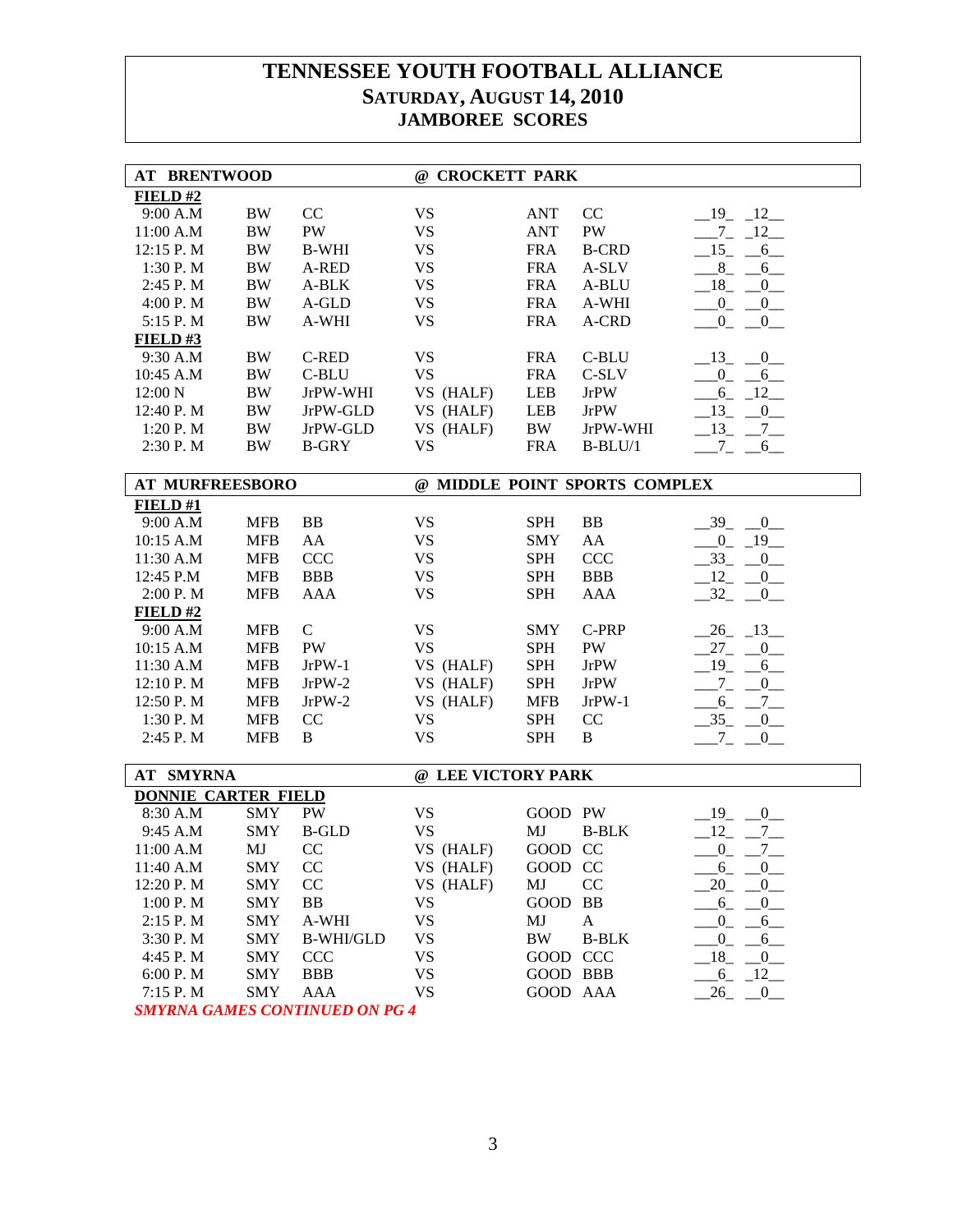| AT | <b>SMYRNA</b>          |            |                  | <b>LEE VICTORY PARK</b><br>$\omega$ |             |              |                       |                |
|----|------------------------|------------|------------------|-------------------------------------|-------------|--------------|-----------------------|----------------|
|    | <b>GENE CARR FIELD</b> |            |                  |                                     |             |              |                       |                |
|    | 8:00 A.M               | <b>SMY</b> | <b>C-WHI</b>     | VS                                  | MJ          | $C$ -GLD     | 20<br>$6\overline{6}$ |                |
|    | 9:15 A.M               | <b>SMY</b> | $C$ -GLD         | VS                                  | MJ          | C-BLK        | 18<br>$\Omega$        |                |
|    | 10:30 A.M              | <b>SMY</b> | $C-BLK$          | VS                                  | MJ          | C-WHI        | - 13<br>12            |                |
|    | 11:45 A.M              | <b>SMY</b> | JrPW-WHI         | VS                                  | MJ          | JrPW-GLD     | - 14<br>7             |                |
|    | 1:00 P. M              | <b>SMY</b> | JrPW-PRP         | VS (HALF)                           | MJ          | JrPW-BLK     | 12                    |                |
|    | $1:40P$ . M            | <b>SMY</b> | JrPW-PRP         | VS (HALF)                           | <b>GOOD</b> | JrPW-GLD     | $\mathbf{0}$<br>6     |                |
|    | 2:20P. M               | MJ         | JrPW-BLK         | VS (HALF)                           | <b>GOOD</b> | JrPW-GLD     | 13<br>$\sqrt{0}$      |                |
|    | 3:00 P. M              | <b>SMY</b> | JrPW-GLD         | VS                                  | GOOD.       | JrPW-BLU     | 12<br>$\Omega$        |                |
|    | 4:15 P. M              | <b>SMY</b> | A-PRP            | VS                                  | BV          | AA           | $\Omega$              | <b>FORFEIT</b> |
|    | 5:30 P.M               | <b>SMY</b> | <b>B-BLK</b>     | VS (HALF)                           | MJ          | <b>B-WHI</b> | - 12<br>$\sim 0$      |                |
|    | $6:10P$ . M            | <b>SMY</b> | <b>B-WHI/PRP</b> | (HALF)<br>VS.                       | MJ          | <b>B-WHI</b> | $\Omega$<br>6         |                |
|    | 6:50P. M               | <b>SMY</b> | <b>B-WHI/PRP</b> | VS (HALF)                           | <b>SMY</b>  | <b>B-BLK</b> | 6                     |                |
|    | 7:30P. M               | <b>SMY</b> | <b>B-PRP</b>     | VS                                  | MJ          | <b>B-GRY</b> | 27<br>$\theta$        |                |
|    |                        |            |                  |                                     |             |              |                       |                |

### **ADMISSION - - \$3.00 PER PERSON**

**13 yrs old and older (football players & cheerleaders free).** 

No more than 6 football coaches (NYSCA certified) and 2 cheerleader coaches per team admitted free. **Gate to be collected by Hosting Community and receipts forwarded to TYFA.**

### **PLEASE SEND THE JAMBOREE SCORES TO GENE CARR, carrgene@bellsouth.net.**

|             | <b>TYFA COMMUNITY'S</b>        |  |             |                                |  |             |                             |  |  |  |
|-------------|--------------------------------|--|-------------|--------------------------------|--|-------------|-----------------------------|--|--|--|
| <b>ANT</b>  | Antioch Falcons                |  | ES.         | East Side Bobcats              |  | <b>MFB</b>  | Murfreesboro Mustangs       |  |  |  |
| BV          | <b>Bellevue Steelers</b>       |  | <b>FRA</b>  | <b>Franklin Cowboys</b>        |  | <b>NOLE</b> | <b>Nolensville Panthers</b> |  |  |  |
| <b>BORD</b> | <b>Bordeaux Eagles</b>         |  | GOOD        | Goodlettsville Trojans         |  | OН          | Old Hickory Bulldogs        |  |  |  |
| <b>BW</b>   | Brentwood Blaze                |  | <b>GRSL</b> | <b>Grassland Golden Eagles</b> |  | <b>SHBY</b> | <b>Shelbyville Eagles</b>   |  |  |  |
| <b>CLRK</b> | Clarksville Greyhounds         |  | <b>HFND</b> | Hendersonville Titans          |  | <b>SMY</b>  | Smyrna Bulldogs             |  |  |  |
| COOK        | Cookeville Cavaliers           |  | I FR        | Lebanon Blue Devils            |  | <b>SPH</b>  | <b>Spring Hill Raiders</b>  |  |  |  |
| DC.         | Davidson Co. Colts             |  | MAD         | Madison Titans                 |  | <b>WAV</b>  | Waverly-Belmont Bulldogs    |  |  |  |
| D/H         | Donelson-Hermitage<br>Warriors |  | ΜJ          | Mt. Juliet Bears               |  |             |                             |  |  |  |

| <b>COLORS</b> |              |            |          |            |       |            |        |            |        |
|---------------|--------------|------------|----------|------------|-------|------------|--------|------------|--------|
| <b>BLK</b>    | <b>Black</b> | CRD        | Cardinal | <b>GRN</b> | Green | <b>PRP</b> | Purple | <b>SLV</b> | Silver |
| <b>BLU</b>    | <b>Blue</b>  | <b>GLD</b> | Gold     | <b>GRY</b> | Grav  | <b>RED</b> | Red    | <b>WHI</b> | White  |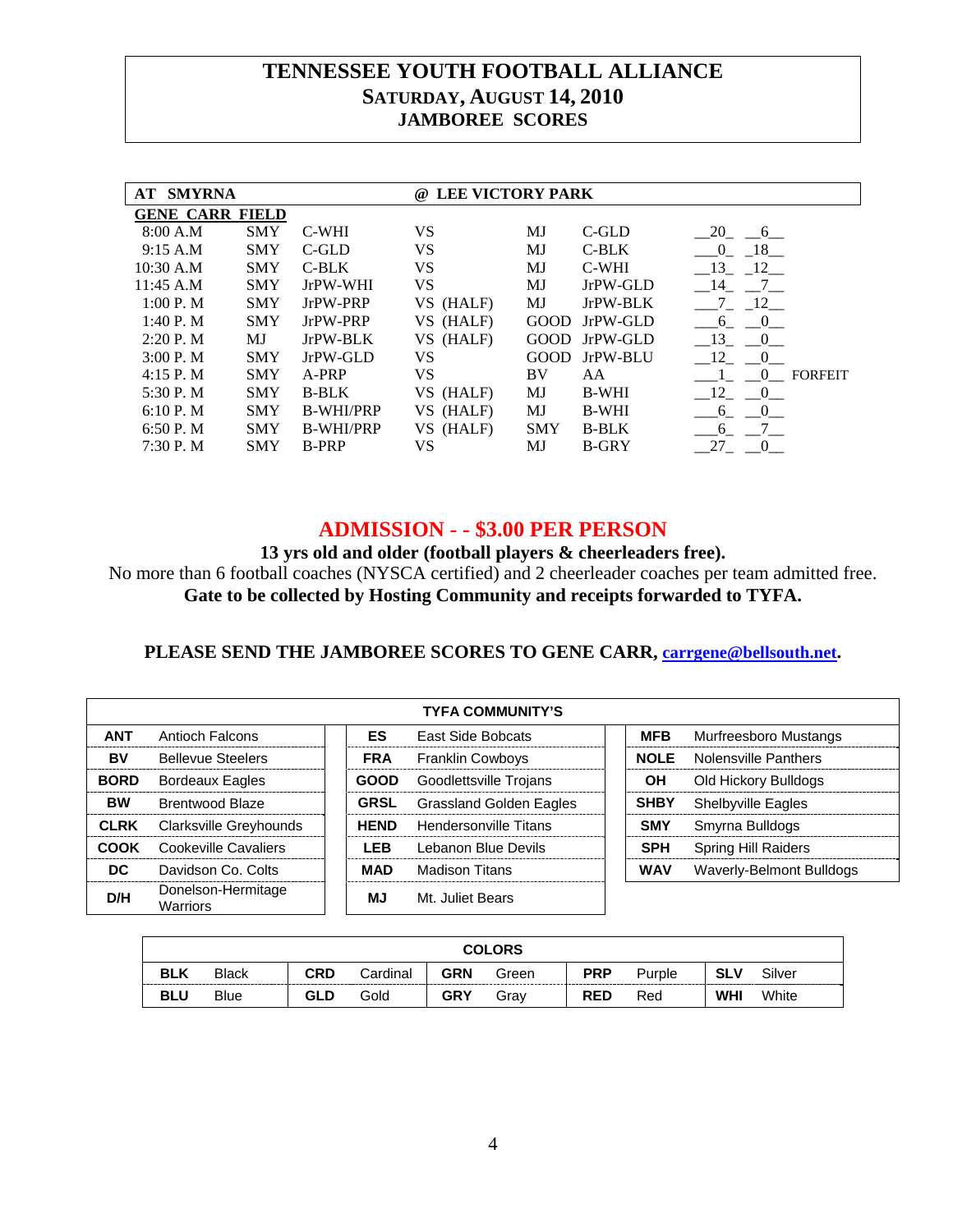| <b>WEEK ONE</b>            |                 |              |                    |             |                               | <b>SCORES</b>                       |
|----------------------------|-----------------|--------------|--------------------|-------------|-------------------------------|-------------------------------------|
|                            |                 |              |                    |             |                               |                                     |
| <b>AT BORDEAUX</b>         |                 |              | @ METRO CENTER     |             |                               |                                     |
| FIELD#1                    |                 |              |                    |             |                               |                                     |
| 9:00 A,M                   | <b>BORD VAR</b> |              | <b>VS</b>          | <b>BW</b>   | <b>VAR</b>                    | 50<br>0                             |
| 10:30 A.M.                 | <b>BORD</b>     | <b>BBB</b>   | <b>VS</b>          | <b>BW</b>   | <b>BBB</b>                    | 12<br>8                             |
| 12:00 N                    | <b>BORD</b>     | <b>CCC</b>   | <b>VS</b>          | <b>BW</b>   | <b>CCC</b>                    | 12<br>$\overline{0}$                |
| 1:30 P.M                   | <b>BORD PW</b>  |              | <b>VS</b>          | <b>BW</b>   | PW                            | 20<br>$_{0-}$                       |
| 3:00 P.M.                  | <b>BORD AAA</b> |              | <b>VS</b>          | <b>SPH</b>  | <b>AAA</b>                    | 46<br>$_{-0}$                       |
| FIELD#2                    |                 |              |                    |             |                               |                                     |
| 9:30 A.M                   | <b>BORD</b>     | AA           | <b>VS</b>          | <b>HEND</b> | AA                            | 54<br>$\overline{0}$                |
| 11:00 A.M                  | <b>BORD</b>     | <b>BB</b>    | <b>VS</b>          | <b>SPH</b>  | <b>BB</b>                     | $43$ <sub>-</sub> -<br>$\mathbf{0}$ |
| 12:30 P.M.                 | <b>BORD</b>     | <b>JrPW</b>  | <b>VS</b>          | <b>BW</b>   | JrPW/WHI                      | $-41 - -6$                          |
| 2:00 P. M                  | <b>BORD</b>     | C            | <b>VS</b>          | BW          | C-RED                         | $-0$ $-6$                           |
| 3:30 P.M                   | BORD CC         |              | <b>VS</b>          | <b>BW</b>   | CC                            | $-0$ $-12$ $-$                      |
|                            |                 |              |                    |             |                               |                                     |
| <b>AT FRANKLIN</b>         |                 |              | @ COWBOY COMPLEX   |             |                               |                                     |
| FIELD#1                    |                 |              |                    |             |                               |                                     |
| 9:00 A.M                   | <b>FRA</b>      | A-BLU        | <b>VS</b>          | BW          | A-RED                         | $-7 - 27$                           |
| 10:30 A.M                  | <b>FRA</b>      | A-CRD        | <b>VS</b>          | <b>BW</b>   | A-BLK                         | $0 - 36$                            |
| 12:00 N                    | <b>FRA</b>      | A-WHI        | <b>VS</b>          | <b>BW</b>   | A-BLU                         | $6_{-}$<br>$-0$                     |
| 1:30 P.M                   | <b>FRA</b>      | A-SLV        | <b>VS</b>          | MJ          | A                             | $-32$<br>$\overline{0}$             |
| 3:00 P.M                   | <b>FRA</b>      | <b>B-SLV</b> | <b>VS</b>          | <b>BW</b>   | <b>B-RED</b>                  | $_{0}$<br>$-12$                     |
| FIELD#2                    |                 |              |                    |             |                               |                                     |
| 9:30 A.M                   | <b>FRA</b>      | C-SLV        | <b>VS</b>          | MJ          | C-BLK                         | $-20$<br>0                          |
| 11:00 A.M                  | <b>FRA</b>      | $B-BLU/1$    | <b>VS</b>          | <b>FRA</b>  | <b>B-WHI</b>                  | $\overline{0}$<br>$-6$ OTx2         |
| 12:30 P.M                  | <b>FRA</b>      | $B-BLU/2$    | <b>VS</b>          | MJ          | <b>B-WHI</b>                  | $-42$<br>$_{0-}$                    |
| 2:00 P.M                   | <b>FRA</b>      | <b>B-CRD</b> | <b>VS</b>          | <b>BW</b>   | <b>B-BLK</b>                  | $-13$<br>0                          |
| AT MURFREESBORO            |                 |              |                    |             | @ MIDDLE POINT SPORTS COMPLEX |                                     |
| FIELD#1                    |                 |              |                    |             |                               |                                     |
| 9:30 A.M                   | <b>MFB</b>      | <b>VAR</b>   | <b>VS</b>          | <b>FRA</b>  | <b>VAR</b>                    | $0 - 36$                            |
| 11:00 A.M                  | <b>MFB</b>      | <b>BB</b>    | <b>VS</b>          | <b>FRA</b>  | <b>BB</b>                     | $0 - 12$                            |
| 12:30 P.M                  | <b>MFB</b>      | AA           | <b>VS</b>          | BV          | AA                            | 14<br>$-0$                          |
| 2:00 P. M                  | <b>MFB</b>      | <b>CCC</b>   | <b>VS</b>          | <b>FRA</b>  | <b>CCC</b>                    | $18 - 19$                           |
| 3:30 P.M                   | <b>MFB</b>      | <b>BBB</b>   | <b>VS</b>          | <b>FRA</b>  | <b>BBB</b>                    | 20<br>$\sqrt{0}$                    |
| FIELD#2                    |                 |              |                    |             |                               |                                     |
| 10:00 A.M                  | <b>MFB</b>      | JrPW/2       | <b>VS</b>          | <b>FRA</b>  | <b>JrPW</b>                   | $-19$ $-31$                         |
| 11:30 A.M                  | <b>MFB</b>      | CC           | VS                 | FRA         | CC                            | $-0$ $-19$ $-$                      |
| 1:00 P.M                   | <b>MFB</b>      | PW           | <b>VS</b>          | <b>FRA</b>  | PW                            | $-13$<br>$-0$                       |
| 2:30 P.M                   | <b>MFB</b>      | $\mathsf{C}$ | <b>VS</b>          | <b>FRA</b>  | C-BLU                         | 12<br>$-13$                         |
| 4:00 P.M                   | <b>MFB</b>      | B            | <b>VS</b>          | <b>BW</b>   | <b>B-WHI</b>                  | $\overline{0}$<br>$-23$             |
|                            |                 |              |                    |             |                               |                                     |
| <b>AT SMYRNA</b>           |                 |              | @ LEE VICTORY PARK |             |                               |                                     |
| <b>DONNIE CARTER FIELD</b> |                 |              |                    |             |                               |                                     |
| 9:00 A.M.                  | <b>SMY</b>      | PW           | <b>VS</b>          | <b>ANT</b>  | PW                            | $19$ <sub>-</sub><br>0              |
| 10:30 A.M                  | <b>SMY</b>      | C-GLD        | <b>VS</b>          | <b>HEND</b> | $\mathsf{C}$                  | $7_{-}$<br>6                        |
| 12:00 N                    | <b>SMY</b>      | JrPW-PRP     | <b>VS</b>          | MJ          | JrPW-GLD                      | $37_{-}$<br>$\overline{0}$          |
| 1:30P.M.                   | <b>SMY</b>      | A-PRP        | <b>VS</b>          | <b>BW</b>   | A-WHI                         | $\overline{0}$<br>$-38$             |
| 3:00 P.M                   | SMY*            | <b>VAR</b>   | <b>VS</b>          | ANT*        | <b>VAR</b>                    | 14<br>12                            |
| 4:30 P.M                   | SMY             | CCC          | <b>VS</b>          | ANT         | <b>CCC</b>                    | 25<br>$_{-0}$                       |
| 6:00 P.M                   | <b>SMY</b>      | A-WHI        | <b>VS</b>          | BW          | A-GLD                         | $-39$<br>$6_{-}$                    |
| 7:30 P.M                   | <b>SMY</b>      | BB           | <b>VS</b>          | <b>ANT</b>  | <b>BB</b>                     | 41<br>$-6$                          |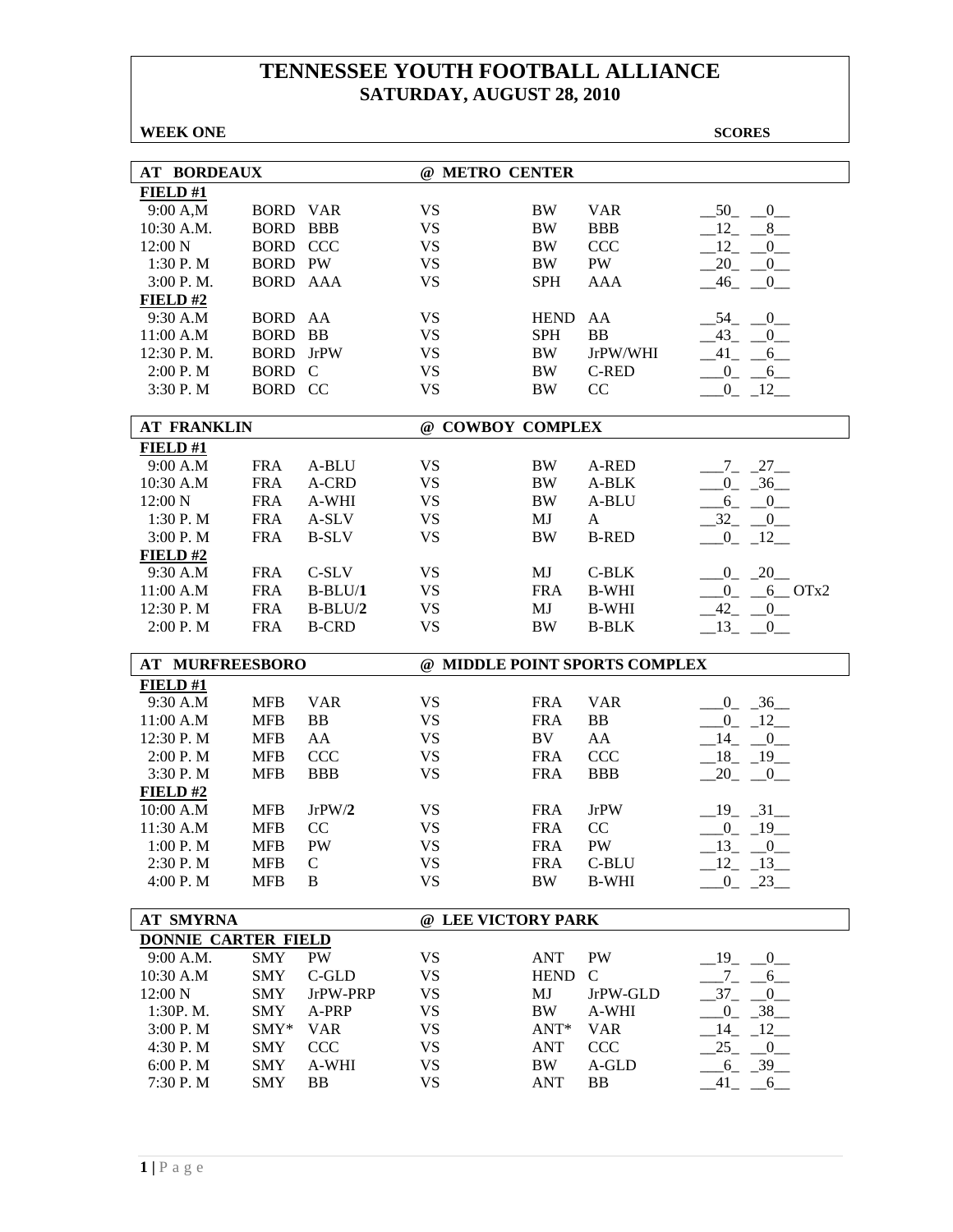| <b>WEEK ONE</b>          |                           |           |                                |             | <b>SCORES</b>                             |
|--------------------------|---------------------------|-----------|--------------------------------|-------------|-------------------------------------------|
|                          |                           |           |                                |             |                                           |
| <b>AT SMYRNA</b>         |                           |           | @ LEE VICTORY PARK             |             |                                           |
| <b>GENE CARR FIELD</b>   |                           |           |                                |             |                                           |
| 8:30 A.M                 | <b>SMY</b><br>JrPW-GLD    | <b>VS</b> | <b>BW</b>                      | JrPW-GLD    | $-37 - 13$                                |
| 10:00 A.M                | <b>SMY</b><br>C-WHI       | <b>VS</b> | MJ                             | C-GLD       | $39_{-}$<br>0                             |
| 11:30 A.M                | <b>SMY</b><br>CC          | <b>VS</b> | <b>ANT</b>                     | CC          | $39_$<br>6                                |
| 1:00 P.M                 | <b>SMY</b><br>JrPW-WHI    | <b>VS</b> | MJ                             | JrPW-BLK    | 19<br>$7\overline{ }$                     |
| 2:30 P.M                 | <b>SMY</b><br>$C-BLK$     | <b>VS</b> | MJ                             | C-WHI       | 12<br>32                                  |
| 4:00 P.M                 | <b>SMY</b><br>AA          | <b>VS</b> | <b>ANT</b>                     | AA          | $6 - 29$                                  |
| 5:30 P.M                 | <b>SMY</b><br><b>BBB</b>  | <b>VS</b> | <b>ANT</b>                     | <b>BBB</b>  | $-7 - 0$                                  |
| 7:00 P.M                 | <b>SMY</b><br>AAA         | <b>VS</b> | <b>ANT</b>                     | AAA         | $9 - 6$                                   |
|                          | AT DONELSON/HERMITAGE     |           | @ WARRIOR PARK                 |             |                                           |
| FIELD#1                  |                           |           |                                |             |                                           |
| 9:00A. M                 | D/H<br><b>CCC</b>         | <b>VS</b> | MJ                             | <b>CCC</b>  | $-18$ <sub>-</sub> $-6$                   |
| 10:30 A.M                | D/H<br>AA                 | <b>VS</b> | MJ                             | AA          | $27 - 6$                                  |
| 12:00 N                  | D/H<br><b>BBB</b>         | <b>VS</b> | MJ                             | <b>BBB</b>  | $26 - 13$                                 |
| $1:30$ P. M              | D/H<br>AAA                | <b>VS</b> | MJ                             | AAA         | $-33$ $-13$                               |
| FIELD#2                  |                           |           |                                |             |                                           |
| 9:30 A.M                 | <b>PW</b><br>D/H          | <b>VS</b> | MJ                             | PW          | $-13$ $-0$                                |
| 11:00 A.M                | D/H<br>$\mathsf{C}$       | <b>VS</b> | <b>BW</b>                      | C-BLU       | $-0$ $-40$                                |
| 12:30 P.M                | D/H<br><b>BB</b>          | <b>VS</b> | MJ                             | <b>BB</b>   | $-0$ $-13$                                |
| 2:00 P.M                 | $D/H^*$<br>B              | <b>VS</b> | $BV^*$                         | B           | $0 - 19$                                  |
|                          |                           |           |                                |             |                                           |
| <b>AT GOODLETTSVILLE</b> |                           |           | @ MOSS WRIGHT PARK             |             |                                           |
| FIELD#1                  |                           |           |                                |             |                                           |
| 12:00 N                  | GOOD* CC                  | <b>VS</b> | $DC^*$                         | CC          | $-48$<br>$\overline{0}$                   |
| 1:30 P.M                 | GOOD* BB                  | <b>VS</b> | GRSL* BB                       |             | $-6 - 27$                                 |
| 3:00 P. M                | GOOD* CCC                 | <b>VS</b> | <b>GRSL* CCC</b>               |             | 49<br>$\overline{0}$                      |
| 4:30 P.M                 | GOOD* BBB                 | <b>VS</b> | GRSL* BBB                      |             | $-56$<br>$\overline{0}$                   |
| 6:00 P. M                | GOOD AAA                  | <b>VS</b> | <b>FRA</b>                     | AAA         | $-6 - 18$                                 |
| FIELD#2                  |                           |           |                                |             |                                           |
| 12:30 P.M                | GOOD* PW                  | <b>VS</b> | GRSL* PW                       |             | $-48$<br>$\begin{array}{c} 0 \end{array}$ |
| 2:00 P.M                 | GOOD JrPW-BLU             | <b>VS</b> | <b>SPH</b>                     | JrPW        | 22<br>$^{\circ}$ 0                        |
| 3:30 P.M                 | GOOD* JrPW-GLD            | <b>VS</b> | $D/H^*$                        | <b>JrPW</b> | $39 - 35$                                 |
| <b>AT OLD HICKORY</b>    |                           |           | @ DUPOINT-HADLEY MIDDLE SCHOOL |             |                                           |
| 10:00 A.M                | $OH*$<br>B                | <b>VS</b> |                                | HEND* B-RED |                                           |
|                          |                           | <b>VS</b> |                                |             | $_{-0}$<br>$-7$<br>25<br>19               |
| 11:30 A.M                | <b>OH</b><br>AAA          |           | <b>BW</b>                      | AAA         |                                           |
| 1:00 P.M                 | OH<br>AA                  | <b>VS</b> | <b>FR</b>                      | AA          | $6 - 26$                                  |
| 2:30 P.M                 | OH<br><b>VAR</b>          | <b>VS</b> | <b>CLRK</b>                    | <b>VAR</b>  | 40<br>$\sqrt{0}$                          |
|                          | <b>AT WAVERLY BELMONT</b> |           | @ CAMERON MIDDLE SCHOOL        |             |                                           |
| 10:00 A.M                | WAV<br>PW                 | <b>VS</b> | <b>SPH</b>                     | PW          | 33<br>$\overline{0}$                      |
| 11:30 A.M                | WAV* CCC                  | <b>VS</b> | SPH*                           | <b>CCC</b>  | 14<br>$\overline{0}$                      |
| 1:00 P.M                 | WAV* BBB                  | <b>VS</b> | SPH <sup>*</sup>               | <b>BBB</b>  | $-42$<br>$6_{-}$                          |
| 2:30 P.M                 | WAV<br>AAA                | <b>VS</b> | <b>MFB</b>                     | AAA         | $8_{-}$<br>$-32$                          |
|                          |                           |           |                                |             |                                           |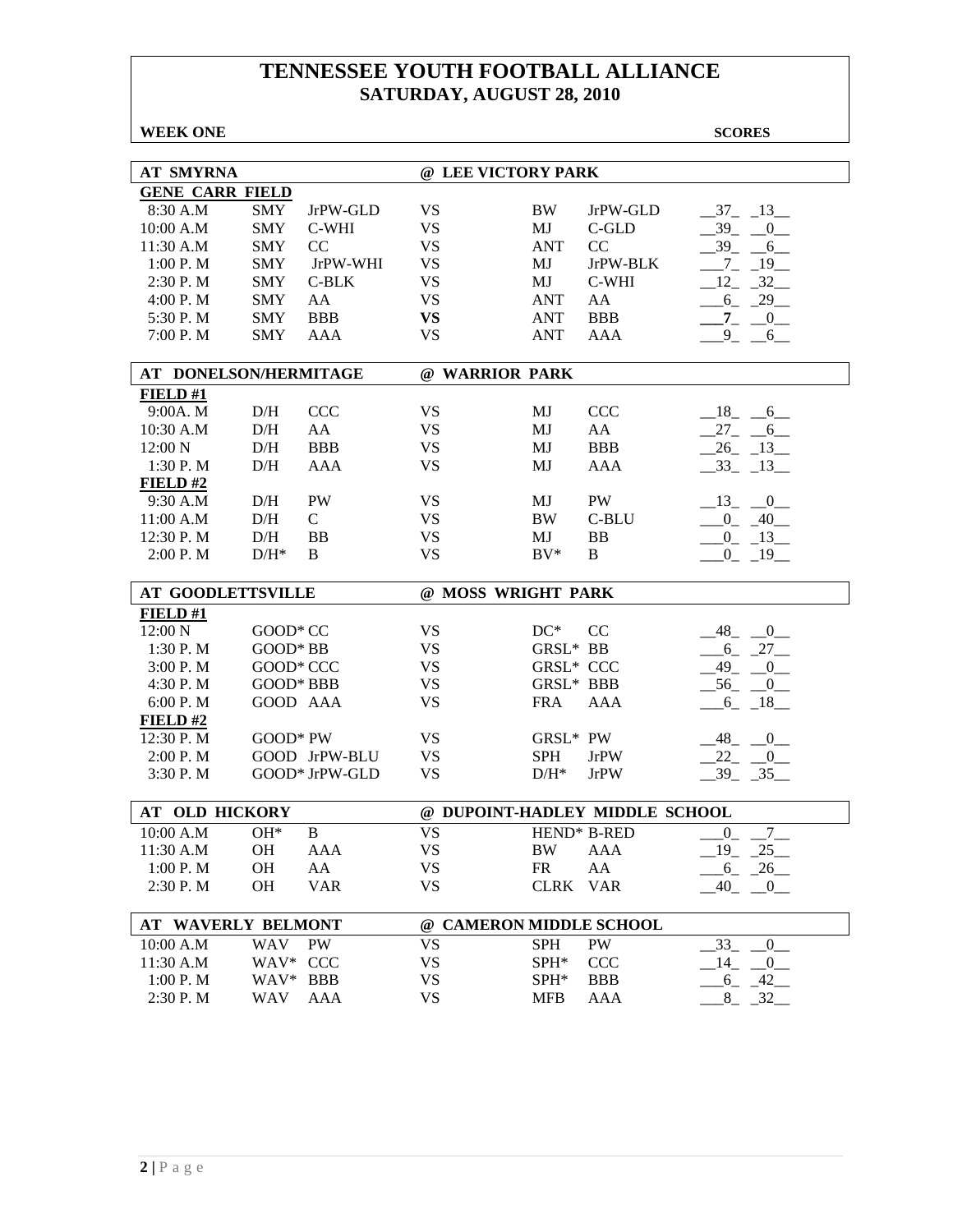#### **WEEK ONE** SCORES

| <b>AT COOKEVILLE</b> |                    | Q) | <b>COOKEVILLE HIGH SCHOOL</b> |             |                    |  |  |
|----------------------|--------------------|----|-------------------------------|-------------|--------------------|--|--|
| FIELD#1              |                    |    |                               |             |                    |  |  |
| 11:00 A.M            | COOK* CCC          | VS | $\rm BV^*$                    | CCC         | 41<br><sub>0</sub> |  |  |
| 12:30 P. M           | $COOK*BBB$         | VS | $BV^*$                        | <b>BBB</b>  | 32<br>20           |  |  |
| 2:00 P. M            | $COOK*AAA$         | VS | $BV^*$                        | AAA         | 52                 |  |  |
| 3:30P. M             | $COOK*BB$          | VS | $\rm BV^*$                    | BB          | 47                 |  |  |
|                      |                    |    |                               |             |                    |  |  |
| <b>AT LEBANON</b>    |                    | @  | WALTER J. BAIRD SCHOOLS       |             |                    |  |  |
| 9:00 A.M             | <b>LEB</b><br>JrPW | VS | <b>HEND</b>                   | <b>JrPW</b> | 21                 |  |  |
| 10:30 A.M            | LEB*<br><b>PW</b>  | VS | $ES*$                         | <b>PW</b>   |                    |  |  |

| 12:00 N   | LEB <sup>*</sup> CCC |            | VS | $ES^*$     | <b>CCC</b> | 14             |
|-----------|----------------------|------------|----|------------|------------|----------------|
| 1:30 P. M | $IER*$               | <b>BBB</b> | VS | $ES^*$     | <b>BBB</b> |                |
| 3:00P M   | $LER*$               | AAA        | VS | $ES^*$     | AAA        | 24             |
| 4:30 P. M | $LEB*$ CC            |            | VS | $D/H^*$ CC |            | 30 F           |
| 6:00 P. M | LEB                  | <b>BB</b>  | VS | ES         | ΒB         | weather cancel |

| <b>AT NOLENSVILLE</b> |         |            | $\omega$ | <b>ROCKY FORK PARK</b>   |            |    |
|-----------------------|---------|------------|----------|--------------------------|------------|----|
| $10:30$ A.M           | $NOL^*$ | - B        | VS       | HEND <sup>*</sup> B-BLU  |            |    |
| $12:00\ N$            | $NOL^*$ | <b>PW</b>  | VS       | $DC^*$<br><b>PW</b>      |            |    |
| $1:30$ P. M           | $NOL^*$ | - CCC      | VS       | $DC^*$                   | CCC.       |    |
| 3:00 P. M             | $NOL^*$ | <b>BBB</b> | VS       | $DC^*$                   | <b>BBB</b> | 14 |
| 4:30 P.M              | $NOL^*$ | AAA        | VS       | $DC^*$                   | AAA        |    |
| 6:00 P. M             | NOL.    | <b>BB</b>  | VS       | <b>BB</b><br><b>SHRY</b> |            |    |

| <b>AT SHELBYVILLE</b> |             |    | @ SHELBYVILLE HIGH SCHOOL |  |
|-----------------------|-------------|----|---------------------------|--|
| 10:00 A.M             | $SHBY*PW$   |    | $MAP^*$ PW                |  |
| 11:30 A.M             | SHBY* BBB   | VS | $MAD^*$ BBB               |  |
| 1:00 P. M             | SHBY* CCC   | VS | $MAP^*$ CCC               |  |
| 2:30P. M              | $SHBY* AAA$ | VS | $MAD^*$ $AAA$             |  |

# **SUNDAY AUGUST 29, 2010**

| <b>AT SMYRNA</b>           |            |                  |    | @ LEE VICTORY PARK |              |             |  |  |  |
|----------------------------|------------|------------------|----|--------------------|--------------|-------------|--|--|--|
| <b>GENE CARR FIELD</b>     |            |                  |    |                    |              |             |  |  |  |
| 1:30P M                    | <b>SMY</b> | B-PRP            | VS | МJ                 | B-GLD        | 46<br>$6-1$ |  |  |  |
| 3:00 P. M                  | <b>SMY</b> | B-GLD            | VS | <b>SMY</b>         | B-WHI/GLD    | 26          |  |  |  |
| <b>DONNIE CARTER FIELD</b> |            |                  |    |                    |              |             |  |  |  |
| 2:00 P. M                  | <b>SMY</b> | <b>B-BLK</b>     | VS | MJ                 | <b>B-BLK</b> | 38<br>25    |  |  |  |
| 3:30P. M                   | <b>SMY</b> | <b>B-WHI/PRP</b> | VS | <b>BW</b>          | <b>B-BLU</b> |             |  |  |  |

#### \* **= DENOTES DIVISION GAMES**:

**HOME FIELD DIRECTOR MUST E-MAIL OR CALL SCORES IN NO LATER THAN 10:00 A.M. SUNDAY MORNING. carrgene@bellsouth.net or phone 459-3973**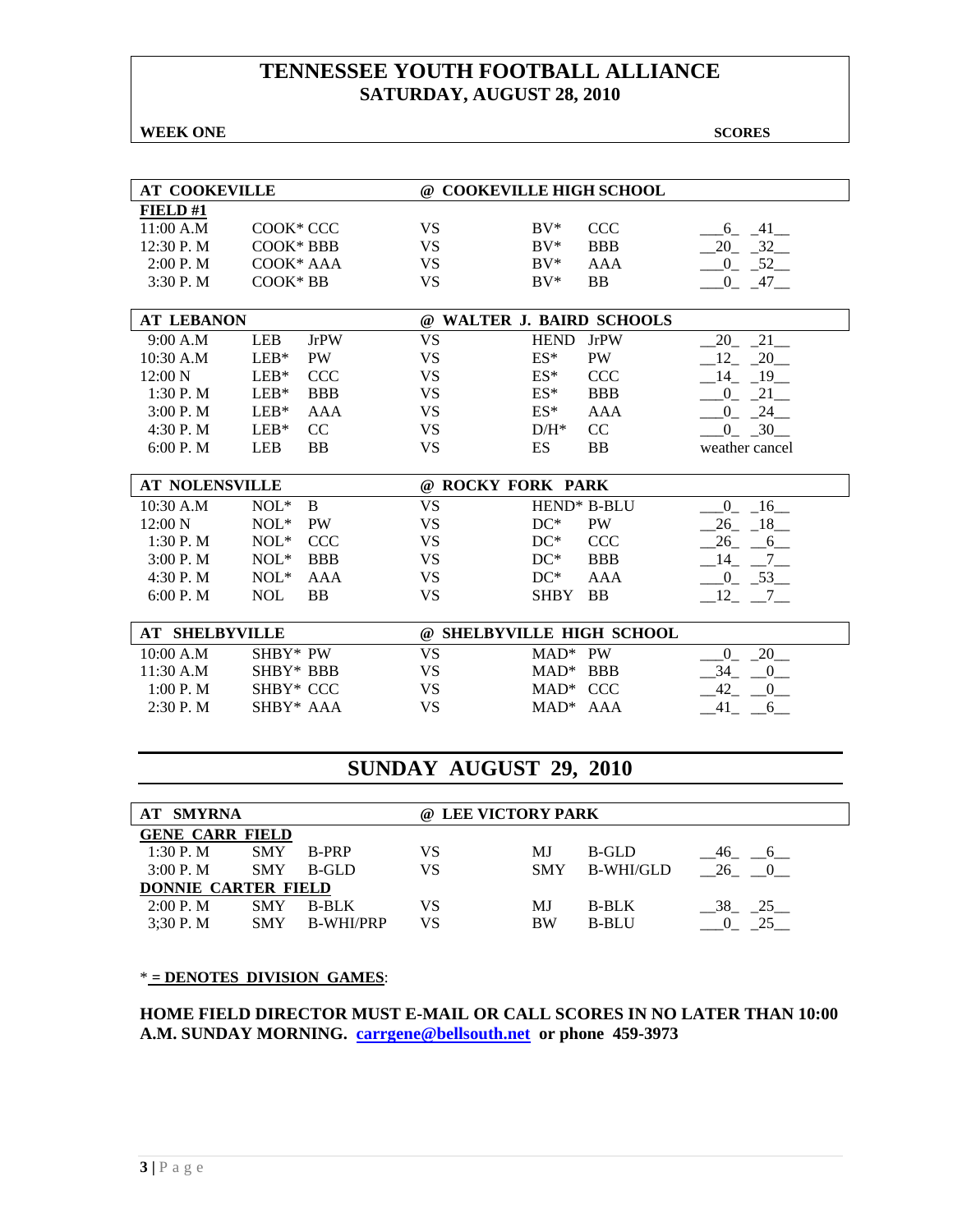**WEEK ONE** SCORES

|             | <b>TYFA COMMUNITY'S</b>               |  |             |                                |  |             |                            |  |  |  |  |
|-------------|---------------------------------------|--|-------------|--------------------------------|--|-------------|----------------------------|--|--|--|--|
| <b>ANT</b>  | Antioch Falcons                       |  | ES.         | <b>East Side Bobcats</b>       |  | <b>MFB</b>  | Murfreesboro Mustangs      |  |  |  |  |
| BV          | <b>Bellevue Steelers</b>              |  | <b>FRA</b>  | <b>Franklin Cowboys</b>        |  | <b>NOLE</b> | Nolensville Panthers       |  |  |  |  |
| <b>BORD</b> | <b>Bordeaux Eagles</b>                |  | <b>GOOD</b> | Goodlettsville Trojans         |  | OН          | Old Hickory Bulldogs       |  |  |  |  |
| <b>BW</b>   | Brentwood Blaze                       |  | <b>GRSL</b> | <b>Grassland Golden Eagles</b> |  | <b>SHBY</b> | <b>Shelbyville Eagles</b>  |  |  |  |  |
| <b>CLRK</b> | Clarksville Greyhounds                |  | <b>HEND</b> | Hendersonville Titans          |  | <b>SMY</b>  | Smyrna Bulldogs            |  |  |  |  |
| COOK        | Cookeville Cavaliers                  |  | LEB         | Lebanon Blue Devils            |  | <b>SPH</b>  | <b>Spring Hill Raiders</b> |  |  |  |  |
| DC.         | Davidson Co. Colts                    |  | MAD         | <b>Madison Titans</b>          |  | <b>WAV</b>  | Waverly-Belmont Bulldogs   |  |  |  |  |
| D/H         | Donelson-Hermitage<br><b>Warriors</b> |  | MJ          | Mt. Juliet Bears               |  |             |                            |  |  |  |  |

|            | <b>COLORS</b> |     |          |            |       |            |        |            |        |
|------------|---------------|-----|----------|------------|-------|------------|--------|------------|--------|
| <b>BLK</b> | <b>Black</b>  | CRD | Cardinal | <b>GRN</b> | Green | <b>PRP</b> | Purple | <b>SLV</b> | Silver |
| <b>BLU</b> | <b>Blue</b>   | GLD | Gold     | <b>GRY</b> | Grav  | <b>RED</b> | Red    | WHI        | White  |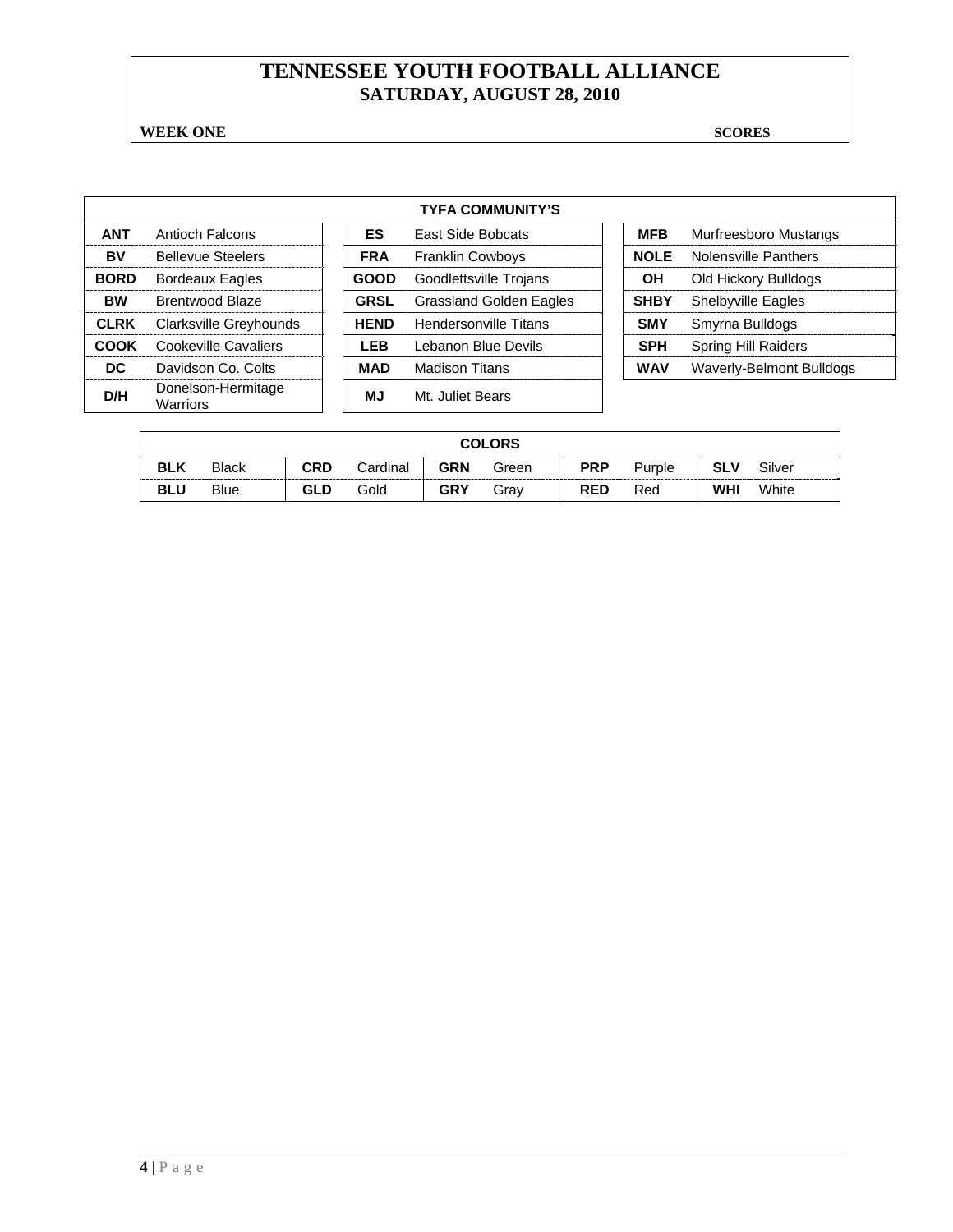**WEEK TWO SCORES** 

| <b>AT BORDUEX</b>   |                          |              | @ METRO CENTER        |                 |                |                      |
|---------------------|--------------------------|--------------|-----------------------|-----------------|----------------|----------------------|
| FIELD#1             |                          |              |                       |                 |                |                      |
| 8:00 A.M            | BORD B                   |              | <b>VS</b>             | BW              | <b>B-WHITE</b> | $-20$ $-0$           |
| <b>AT BRENTWOOD</b> |                          |              | @ CROCKETT PARK       |                 |                |                      |
| FIELD#1             |                          |              |                       |                 |                |                      |
| 8:30 A.M            | BW                       | A-BLK        | <b>VS</b>             | BW              | A.GLD          | $20 - 33$            |
| 10:00 A.M           | BW                       | A-BLU        | <b>VS</b>             | BW              | A-WHI          | $-6 - 8$             |
| 11:30 A.M           | BW                       | A-RED        | <b>VS</b>             | <b>FRA</b>      | A-CRD          | $-20$ $-0$           |
| 1:00 P. M           | BW                       | <b>B-GLD</b> | <b>VS</b>             | <b>FRA</b>      | $B-BLU/1$      | $12 - 41$            |
| 2:30 P.M            | <b>BW</b>                | <b>B-BLU</b> | <b>VS</b>             | <b>BW</b>       | <b>B-BLK</b>   | $-13$ $-0$           |
| 4:00 P.M            | BW                       | <b>B-GRY</b> | <b>VS</b>             | <b>FRA</b>      | $B-BLU/2$      | $-12$ $-6$           |
| $FIED$ #2           |                          |              |                       |                 |                |                      |
| 9:00 A.M            | <b>BW</b>                | C-BLU        | <b>VS</b>             | <b>SMY</b>      | C-WHI          | $-12$ $-20$          |
| 10:30 A.M           | <b>BW</b>                | JrPW-GLD     | <b>VS</b>             | <b>MFB</b>      | JrPW/2         | $26 - 6$             |
| 12:00 N             | $\rm BW$                 | JrPW-WHI     | <b>VS</b>             | <b>MFB</b>      | JrPW/1         | $-0$ $-35$           |
| 1:30 P.M            | <b>BW</b>                | <b>C-RED</b> | <b>VS</b>             | <b>MFB</b>      | $\mathbf C$    | 19<br>$-0$           |
| 3:00 P.M            | <b>BW</b>                | CC           | <b>VS</b>             | D/H             | CC             | $-13 - 12$           |
|                     |                          |              |                       |                 |                |                      |
| <b>AT FRANKLIN</b>  |                          |              | @ COWBOY COMPLEX      |                 |                |                      |
| FIELD#1             |                          |              |                       |                 |                |                      |
| 8:30 A.M.           | <b>FRA</b>               | <b>VAR</b>   | <b>VS</b>             | <b>BORD VAR</b> |                | $-38$<br>$0_{-}$     |
| 10:00 A.M           | <b>FRA</b>               | A-SLV        | <b>VS</b>             | <b>HEND</b>     | $\mathbf{A}$   | $-36$<br>0           |
| 11:30 A.M           | <b>FRA</b>               | <b>CCC</b>   | <b>VS</b>             | WAV             | <b>CCC</b>     | 26<br>6              |
| 1:00 P. M           | <b>FRA</b>               | <b>AAA</b>   | <b>VS</b>             | <b>WAV</b>      | <b>AAA</b>     | 18<br>8              |
| 2:30 P.M.           | <b>FRA</b>               | <b>BBB</b>   | <b>VS</b>             | WAV             | <b>BBB</b>     | $-38$<br>$_{0}^{-}$  |
| 4:00 P.M            | <b>FRA</b>               | AA           | <b>VS</b>             | <b>BORD</b>     | AA             | $-14$<br>$-0$        |
| 5:30 P.M            | <b>FRA</b>               | <b>BB</b>    | <b>VS</b>             | <b>HEND</b>     | <b>BB</b>      | $-35 - 0$            |
| $FIED$ #2           |                          |              |                       |                 |                |                      |
| 9:00 A.M.           | <b>FRA</b>               | <b>B-WHI</b> | <b>VS</b>             | <b>FRA</b>      | <b>B-SLV</b>   | $-26$ $-6$           |
| 10:30 A.M           | <b>FRA</b>               | <b>JrPW</b>  | <b>VS</b>             | <b>SMY</b>      | JrPW-GLD       | $-0$ $-40$           |
| 12:00 N             | <b>FRA</b>               | <b>PW</b>    | <b>VS</b>             | WAV             | <b>PW</b>      | $-0$ $-7$ $-$        |
| 1:30 P.M            | <b>FRA</b>               | C-BLU        | <b>VS</b>             | <b>FRA</b>      | C-SLV          | $-7 - -0$            |
| 3:00 P. M           | <b>FRA</b>               | A-WHI        | <b>VS</b>             | <b>SMY</b>      | A-WHI          | $-40$<br>0           |
| AT MT. JULIET       |                          |              | @ CHARLIE DANIEL PARK |                 |                |                      |
| FIELD#1             |                          |              |                       |                 |                |                      |
| 8:30 A.M            | $\mathbf{M}\mathbf{J}^*$ | CC           | <b>VS</b>             | <b>SMY</b>      | CC             | 33<br>$\overline{0}$ |
| 10:00 A.M           | $MJ*$                    | BB           | <b>VS</b>             | <b>SMY</b>      | BB             | $0 - 22$             |
| 11:30 A.M           | $MJ^*$                   | PW           | <b>VS</b>             | <b>SMY</b>      | ${\rm PW}$     | $6_{-}$<br>$-18$     |
| 1:00 P.M.           | $MJ*$                    | <b>CCC</b>   | <b>VS</b>             | <b>SMY</b>      | <b>CCC</b>     | $-6 - 21$            |
| 2:30 P.M.           | $MJ*$                    | <b>BBB</b>   | <b>VS</b>             | <b>SMY</b>      | <b>BBB</b>     | $^{0}$<br>$-42$      |
| 4:00 P.M.           | $MJ*$                    | <b>AAA</b>   | <b>VS</b>             | <b>SMY</b>      | AAA            | $-32$<br>$^{0}$      |
| $FIED$ #2           |                          |              |                       |                 |                |                      |
| 9:00 A.M            | $\mathrm{MJ}^*$          | $C$ -GLD     | <b>VS</b>             | SMY             | $C-BLK$        | $-6 - 20$            |
| 10:30 A.M           | MJ                       | C-BLK        | <b>VS</b>             | <b>SMY</b>      | $C$ -GLD       | $-13 - 6$            |
| 12:00 N             | $MJ*$                    | JrPW-GLD     | <b>VS</b>             | <b>SMY</b>      | JrPW-WHI       | $-13$ $-27$          |
| 1:30 P.M            | $MJ^*$                   | JrPW-BLK     | <b>VS</b>             | <b>SMY</b>      | JrPW-PRP       | $-14$ $-7$           |
| 3:00 P.M            | MJ                       | C-WHI        | <b>VS</b>             | <b>BORD</b>     | $\mathsf{C}$   | $-6 - 27$            |
|                     |                          |              |                       |                 |                |                      |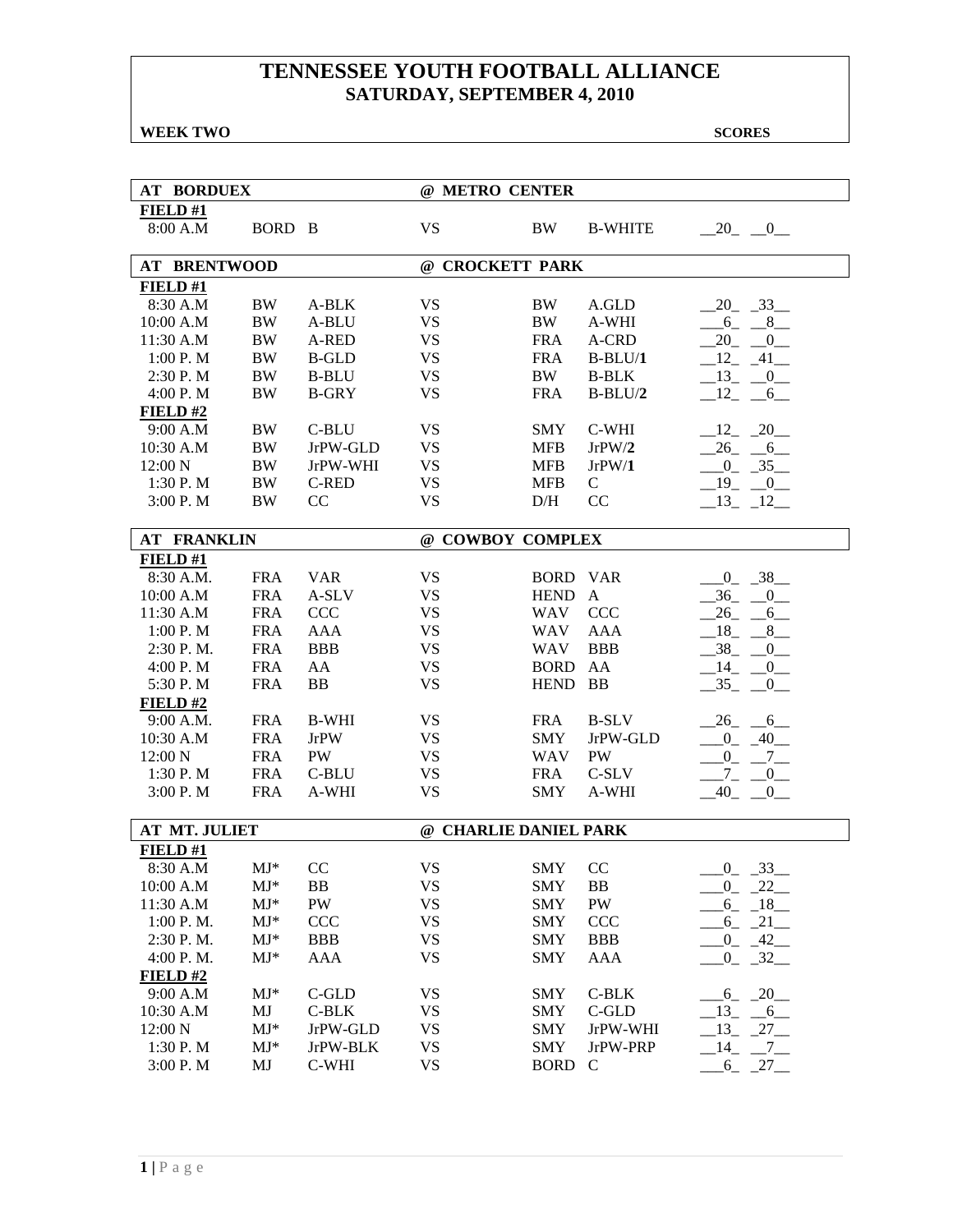| <b>WEEK TWO</b>        |                  |                  |              |                    |                                | <b>SCORES</b>                       |
|------------------------|------------------|------------------|--------------|--------------------|--------------------------------|-------------------------------------|
|                        |                  |                  |              |                    |                                |                                     |
| AT MT. JULET           |                  |                  |              |                    | @ MT. JULIET MIDDLE SCHOOL     |                                     |
| 9:30 A.M               | MJ               | <b>B-GRY</b>     | <b>VS</b>    | <b>FRA</b>         | <b>B-CRD</b>                   | $6$ OTx2<br>12                      |
| 11:00 A.M              | $MJ^*$           | <b>B-BLK</b>     | <b>VS</b>    | <b>SMY</b>         | <b>B-PRP</b>                   | 25<br>6                             |
| 12:30 P.M              | MJ               | <b>B-GLD</b>     | <b>VS</b>    | <b>SMY</b>         | <b>B-BLK</b>                   | $-6 - -7$                           |
| 2:00 P. M              | $MJ*$            | A                | <b>VS</b>    | <b>SMY</b>         | A-PRP                          | $12 - 6$ OT                         |
| 3:30 P.M               | $MJ^*$           | AA               | <b>VS</b>    | <b>SMY</b>         | AA                             | $-0$ $-34$ $-$                      |
| <b>AT SMYRNA</b>       |                  |                  |              | @ LEE VICTORY PARK |                                |                                     |
| <b>GENE CARR FIELD</b> |                  |                  |              |                    |                                |                                     |
| 9:00 A.M               | SMY              | <b>B-WHI/PRP</b> | <b>VS</b>    | <b>SMY</b>         | <b>B-GLD</b>                   | $8 - 32$                            |
| 10:30 A.M              | <b>SMY</b>       | <b>B-WHI/GLD</b> | <b>VS</b>    | MJ                 | <b>B-WHI</b>                   | $-6 - 12$                           |
| 12:00 N                | <b>SMY</b>       | C-PRP            | <b>VS</b>    | D/H                | $\mathsf{C}$                   | $-39 - 0$                           |
| <b>AT ANTIOCH</b>      |                  |                  |              |                    | @ EZELL HARDING HIGH SCHOOL    |                                     |
| 9:00 A.M.              | $ANT*$           | <b>PW</b>        | <b>VS</b>    | <b>HEND</b>        | PW                             | 26<br>12                            |
| 10:30 A.M              | $ANT*$           | CC               | <b>VS</b>    | <b>HEND</b>        | <sub>CC</sub>                  | $12 - 19$ OT                        |
| 12:00 N.               | <b>ANT</b>       | <b>BB</b>        | <b>VS</b>    | <b>BW</b>          | <b>BB</b>                      | $6 - 25$                            |
| 1:30 P. M              | $ANT*$           | AA               | <b>VS</b>    | <b>HEND</b>        | AA                             | $-36$ $-0$                          |
| 3:00 PM                | $ANT*$           | <b>CCC</b>       | <b>VS</b>    | HEND CCC           |                                | $-14$ $-34$                         |
| 4:30 P M               | $ANT*$           | <b>BBB</b>       | <b>VS</b>    | HEND BBB           |                                | $-28$ <sub>-</sub> $-6$             |
| 6:00 P M               | $ANT*$           | AAA              | <b>VS</b>    | <b>HEND</b>        | AAA                            | $-36$ $-0$                          |
|                        |                  |                  |              |                    |                                |                                     |
| AT GRASSLAND           |                  |                  | $\omega$     |                    | <b>GRASSLAND MIDDLE SCHOOL</b> |                                     |
| FIELD#1                |                  |                  |              |                    |                                |                                     |
| 9:00 A.M               | GRSL             | <b>CCC</b>       | <b>VS</b>    | <b>MFB</b>         | <b>CCC</b>                     | $-0$ $-42$ $-$                      |
| 10:30 A.M              | <b>GRSL</b>      | <b>BBB</b>       | <b>VS</b>    | <b>MFB</b>         | <b>BBB</b>                     | $-0$ $-49$ $-$                      |
| 12:00 N                | <b>GRSL</b>      | PW               | <b>VS</b>    | <b>MFB</b>         | PW                             | $-0$ $-33$                          |
| 1:30P. M               | <b>GRSL</b>      | BB               | <b>VS</b>    | <b>MFB</b>         | <b>BB</b>                      | $-0$ $-33$                          |
| 3:00 P. M              | GRSL* B          |                  | <b>VS</b>    | <b>HEND</b>        | <b>B-BLU</b>                   | 0 Forfeit<br>1                      |
| <b>AT OLD HICKORY</b>  |                  |                  |              |                    | @ DUPONT HADLEY MIDDLE SCHOOL  |                                     |
| 9:00 A.M               | $OH*$            | PW               | <b>VS</b>    | D/H                | PW                             | $18 - 19$                           |
| 10:30 A.M              | $OH*$            | B                | <b>VS</b>    | D/H                | B                              | $25 - 6$                            |
| 12:00 N                | $OH*$            | <b>BB</b>        | <b>VS</b>    | D/H                | <b>BB</b>                      | $-32$<br>$\overline{0}$             |
| 1:30 P.M               | $OH*$            | AA               | <b>VS</b>    | D/H                | AA                             | $7_{-}$<br>$-18$                    |
| 3:00 P.M               | $OH*$            | <b>CCC</b>       | <b>VS</b>    | D/H CCC            |                                | $-26$<br>$-6$                       |
| 4:30 P.M.              | $OH*$            | <b>BBB</b>       | <b>VS</b>    | D/H                | <b>BBB</b>                     | $-36$<br>$_{-0}$                    |
| 6:00 P.M.              | OH*              | AAA              | <b>VS</b>    | D/H                | AAA                            | 15<br>$-14$                         |
| 7:30 P.M.              | OH*              | <b>VAR</b>       | <b>VS</b>    | <b>MFB</b>         | <b>VAR</b>                     | $-70$<br>$\overline{\phantom{0}}^0$ |
| <b>AT SPRING HILL</b>  |                  |                  | @ EVANS PARK |                    |                                |                                     |
| 9:00 A.M               | SPH*             | PW               | <b>VS</b>    | GOOD PW            |                                | $-33$<br>$0_{-}$                    |
| 10:30 A. M             | SPH*             | <b>JrPW</b>      | <b>VS</b>    |                    | GOOD JrPW-GLD                  | $-26$<br>$6_{-}$                    |
| 12:00 N                | SPH <sup>*</sup> | CC               | <b>VS</b>    | GOOD CC            |                                | $-52$<br>6                          |
| 1:30 P.M               | SPH*             | BB               | <b>VS</b>    | GOOD BB            |                                | $-18$<br>$0_{-}$                    |
| 3:00 P.M               | SPH*             | <b>CCC</b>       | <b>VS</b>    | GOOD CCC           |                                | $-18$<br>$0_{-}$                    |
| 4:30 P.M               | SPH*             | AAA              | <b>VS</b>    | GOOD AAA           |                                | $-40$<br>$6_{-}$                    |
| 6:00 P.M               | SPH*             | <b>BBB</b>       | <b>VS</b>    | GOOD BBB           |                                | $-39$<br>$8_{-}$                    |
|                        |                  |                  |              |                    |                                |                                     |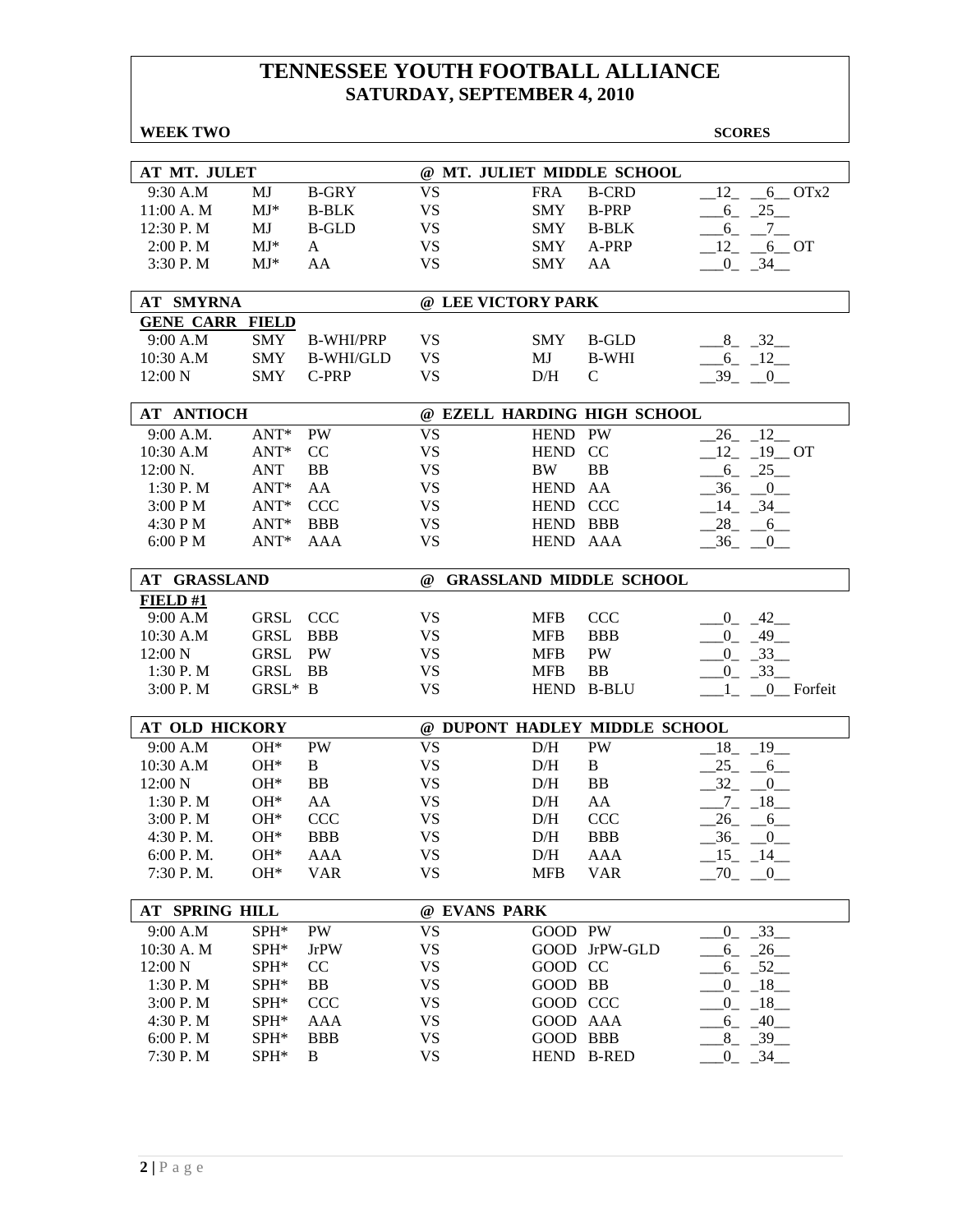| <b>WEEK TWO</b>       |                  |                  |           |                              |            | <b>SCORES</b>                          |
|-----------------------|------------------|------------------|-----------|------------------------------|------------|----------------------------------------|
|                       |                  |                  |           |                              |            |                                        |
| <b>AT BELLEVUE</b>    |                  |                  |           | @ BELLEVUE MIDDLE SCHOOL     |            |                                        |
| 8:30 A.M              | BV               | <b>BB</b>        | <b>VS</b> | <b>NOL</b>                   | <b>BB</b>  | 47<br>$\overline{0}$                   |
| 10:00 A.M             | $BV^*$           | <b>PW</b>        | <b>VS</b> | <b>NOL</b>                   | <b>PW</b>  | 13<br>$7\overline{ }$                  |
| 11:30 A.M             | $BV^*$           | B                | <b>VS</b> | <b>NOL</b>                   | $\bf{B}$   | 25<br>14                               |
| 1:00 P. M             | BV.              | AA               | <b>VS</b> | <b>BW</b>                    | AA         | 55<br>$\overline{0}$                   |
| 2:30 P.M              | $BV^*$           | <b>CCC</b>       | <b>VS</b> | <b>NOL</b>                   | <b>CCC</b> | $\gamma$<br>20                         |
| 4:00 P. M             | $BV^*$           | <b>BBB</b>       | <b>VS</b> | <b>NOL</b>                   | <b>BBB</b> | $-34$<br>$-6$                          |
| 5:30 P.M              | $BV^*$           | AAA              | <b>VS</b> | <b>NOL</b>                   | <b>AAA</b> | $62 - 0$                               |
|                       |                  |                  |           |                              |            |                                        |
| <b>AT CLARKSVILLE</b> |                  |                  |           | @ TABERNACLE BAPTIST CHURCH  |            |                                        |
| 11:00 A.M             | CLRK* PW         |                  | <b>VS</b> | <b>LEB</b>                   | PW         | 26<br>12                               |
| 12:30 P.M             |                  | <b>CLRK* CCC</b> | <b>VS</b> | <b>LEB</b>                   | <b>CCC</b> | 6<br>$\mathbf{0}$                      |
| 2:00 P. M             | <b>CLRK* BBB</b> |                  | <b>VS</b> | <b>LEB</b>                   | <b>BBB</b> | 18 OT<br>24                            |
| 3:30P. M              |                  | CLRK* AAA        | <b>VS</b> | <b>LEB</b>                   | AAA        | $-12 - -6$                             |
| 5:00 P.M              |                  | <b>CLRK* VAR</b> | <b>VS</b> | <b>SMY</b>                   | <b>VAR</b> | 31<br>$\begin{array}{c} 0 \end{array}$ |
|                       |                  |                  |           |                              |            |                                        |
| AT DAVIDSON CO.       |                  |                  |           | @ EWING PARK MIDDLE SCHOOL   |            |                                        |
| 11:00 A.M             | $DC^*$           | PW               | <b>VS</b> | <b>SHBY</b>                  | PW         | 0 Forfeit                              |
| 12:30 P.M             | $DC^*$           | <b>CCC</b>       | <b>VS</b> | <b>SHBY</b>                  | <b>CCC</b> | $-33$                                  |
| 2:00 P. M             | $DC^*$           | <b>BBB</b>       | <b>VS</b> | <b>SHBY</b>                  | <b>BBB</b> | 28<br>6                                |
| 3:30P. M              | $DC^*$           | AAA              | <b>VS</b> | <b>SHBY</b>                  | AAA        | $-12$<br>$_{0}$                        |
| 5:00 P.M              | $DC^*$           | CC               | <b>VS</b> | <b>LEB</b>                   | CC         | $18 - 0$                               |
|                       |                  |                  |           |                              |            |                                        |
| <b>AT EAST SIDE</b>   |                  |                  |           | @ ISSAC LITTON MIDDLE SCHOOL |            |                                        |
| 11:00 A.M             | $ES^*$           | <b>CCC</b>       | <b>VS</b> | COOK CCC                     |            | $\overline{0}$<br>44                   |
| 12:30 P.M             | $ES^*$           | <b>BBB</b>       | <b>VS</b> | COOK BBB                     |            | 30<br>6                                |
| 2:00 P. M             | $ES*$            | AAA              | <b>VS</b> | COOK AAA                     |            | 12<br>6                                |
| 3:30 P.M              | $ES*$            | BB               | <b>VS</b> | COOK BB                      |            | 7<br>$6 -$                             |

\* **= DENOTES DIVISION GAMES**:

#### **HOME FIELD DIRECTOR MUST E-MAIL OR CALL SCORES IN NO LATER THAN 10:00 A.M. SUNDAY MORNING. carrgene@bellsouth.net or phone 459-3973**

|             | <b>TYFA COMMUNITY'S</b>               |  |             |                                |  |             |                              |  |  |  |  |
|-------------|---------------------------------------|--|-------------|--------------------------------|--|-------------|------------------------------|--|--|--|--|
| <b>ANT</b>  | Antioch Falcons                       |  | <b>ES</b>   | East Side Bobcats              |  | <b>MFB</b>  | <b>Murfreesboro Mustangs</b> |  |  |  |  |
| BV          | <b>Bellevue Steelers</b>              |  | <b>FRA</b>  | <b>Franklin Cowboys</b>        |  | <b>NOLE</b> | Nolensville Panthers         |  |  |  |  |
| <b>BORD</b> | Bordeaux Eagles                       |  | <b>GOOD</b> | Goodlettsville Trojans         |  | OН          | Old Hickory Bulldogs         |  |  |  |  |
| <b>BW</b>   | <b>Brentwood Blaze</b>                |  | <b>GRSL</b> | <b>Grassland Golden Eagles</b> |  | <b>SHBY</b> | <b>Shelbyville Eagles</b>    |  |  |  |  |
| <b>CLRK</b> | Clarksville Greyhounds                |  | <b>HEND</b> | <b>Hendersonville Titans</b>   |  | <b>SMY</b>  | Smyrna Bulldogs              |  |  |  |  |
| COOK        | Cookeville Cavaliers                  |  | <b>LEB</b>  | Lebanon Blue Devils            |  | <b>SPH</b>  | <b>Spring Hill Raiders</b>   |  |  |  |  |
| DC          | Davidson Co. Colts                    |  | MAD         | <b>Madison Titans</b>          |  | <b>WAV</b>  | Waverly-Belmont Bulldogs     |  |  |  |  |
| D/H         | Donelson-Hermitage<br><b>Warriors</b> |  | ΜJ          | Mt. Juliet Bears               |  |             |                              |  |  |  |  |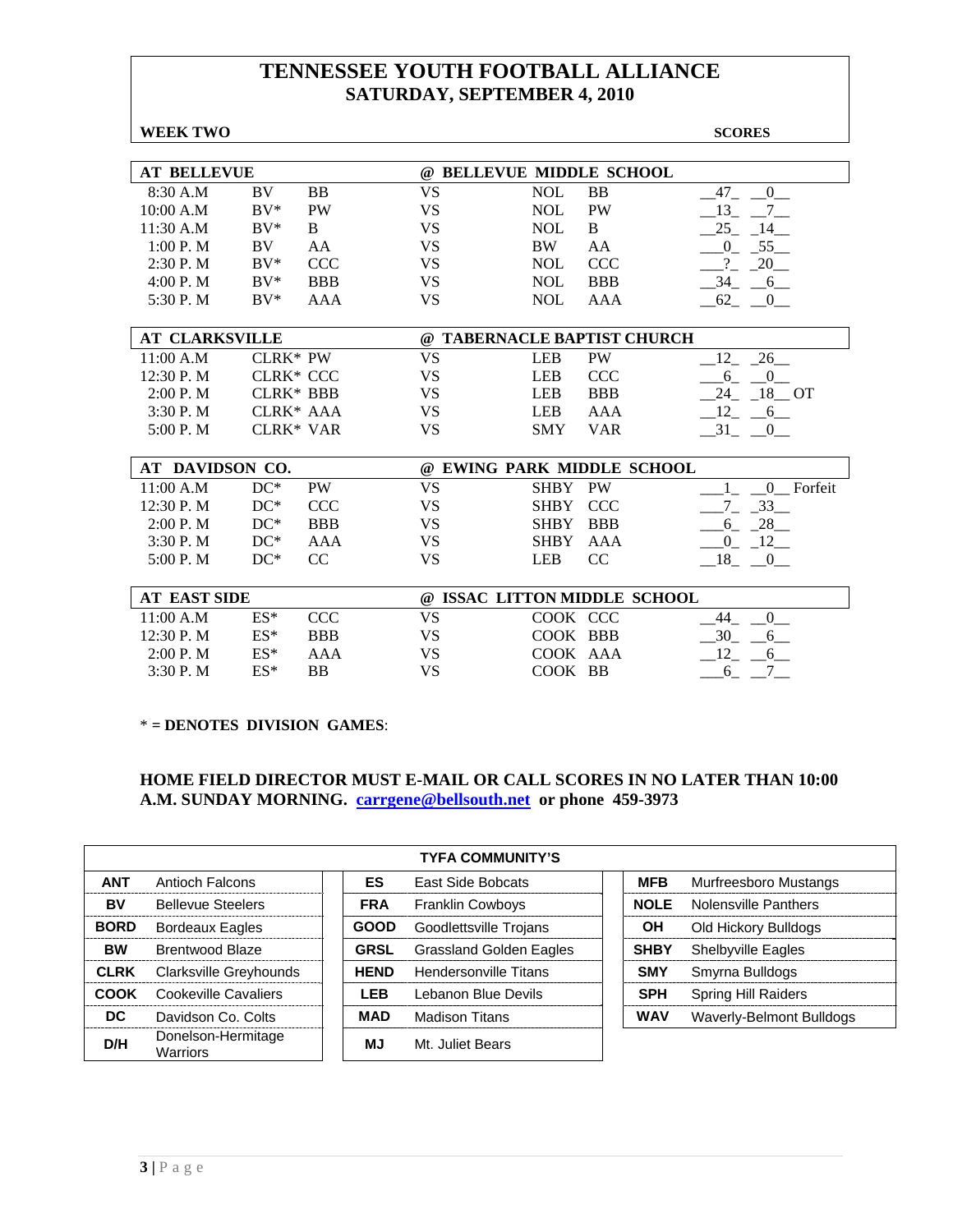**WEEK TWO SCORES** 

| <b>COLORS</b> |              |            |          |            |       |            |        |            |        |
|---------------|--------------|------------|----------|------------|-------|------------|--------|------------|--------|
| <b>BLK</b>    | <b>Black</b> | <b>CRD</b> | Cardinal | <b>GRN</b> | Green | <b>PRP</b> | Purple | <b>SLV</b> | Silver |
| <b>BLU</b>    | <b>Blue</b>  | <b>GLD</b> | Gold     | <b>GRY</b> | Grav  | <b>RED</b> | Red    | <b>WHI</b> | White  |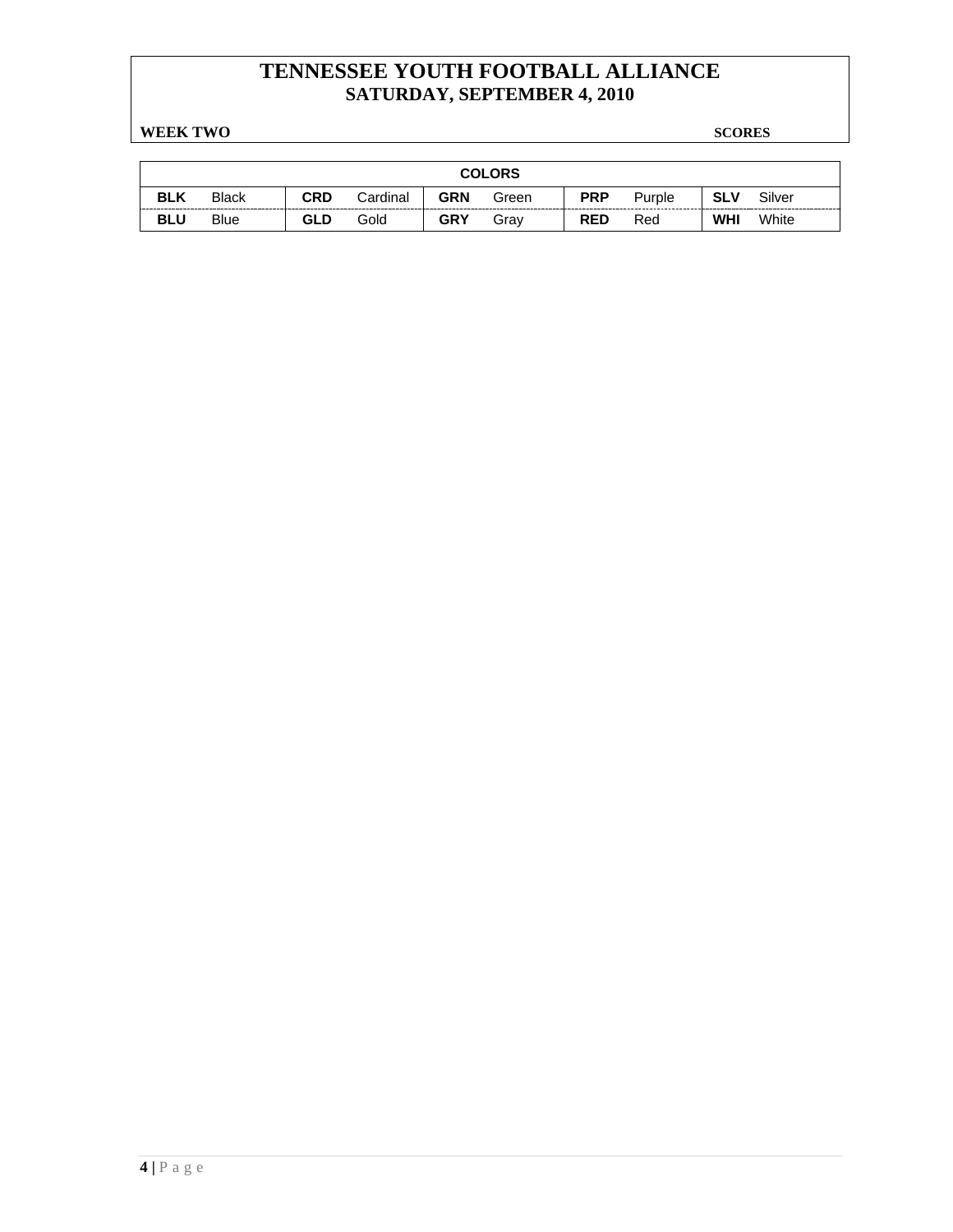### **WEEK THREE** SCORES

| <b>AT BRENTWOOD</b> |            |                | @ CROCKETT PARK  |                     |                  |                             |
|---------------------|------------|----------------|------------------|---------------------|------------------|-----------------------------|
| FIELD #1            |            |                |                  |                     |                  |                             |
| 8:30 A.M            | <b>BW</b>  | <b>B-WHI</b>   | <b>VS</b>        | MJ                  | <b>B-GLD</b>     | $20 - 0$                    |
| 10:00 A.M           | $\rm BW$   | <b>CCC</b>     | <b>VS</b>        | OH                  | <b>CCC</b>       | $0 - 18$                    |
| 11:30 A.M           | $\rm BW$   | <b>BBB</b>     | <b>VS</b>        | OH                  | <b>BBB</b>       | $-7 - 13$                   |
| $1:00$ P. M $\,$    | $\rm BW$   | A-WHI          | <b>VS</b>        | <b>SMY</b>          | A-WHI            | $27_{-}$<br>$\mathbf{0}$    |
| 2:30 P.M            | <b>BW</b>  | AA             | <b>VS</b>        | <b>HEND</b>         | AA               | $-55 - 0$                   |
| 4:00 P.M            | <b>BW</b>  | BB             | <b>VS</b>        | <b>OH</b>           | <b>BB</b>        | $-13 - 6$                   |
| 5:30 P.M            | $\rm BW$   | <b>AAA</b>     | <b>VS</b>        | <b>HEND</b>         | <b>AAA</b>       | $-54$ $-0$                  |
| 7:00 P.M            | $BW^*$     | <b>VAR</b>     | <b>VS</b>        | OH*`                | <b>VAR</b>       | $6 - 42$                    |
| FIELD#2             |            |                |                  |                     |                  |                             |
| 9:00 A.M            | <b>BW</b>  | <b>B-GRY</b>   | <b>VS</b>        | <b>SMY</b>          | <b>B-WHI/PRP</b> | $-30$ $-6$                  |
| 10:30 A.M           | <b>BW</b>  | PW             | <b>VS</b>        | <b>OH</b>           | <b>PW</b>        | $0 - 30$                    |
| 12:00 N             | $BW^*$     | <b>C-RED</b>   | <b>VS</b>        | $D/H^*$             | $\mathbf C$      | $-36 - 0$                   |
| 1:30 P.M            | <b>BW</b>  | <b>B-GLD</b>   | <b>VS</b>        | BORD                | $\mathbf{B}$     | $-0$ $-20$                  |
| 3:00 P.M            | $\rm BW$   | <b>B-RED</b>   | <b>VS</b>        | <b>SMY</b>          | <b>B-PRP</b>     | $20 - 39$                   |
| 4:30 P.M            | <b>BW</b>  | A-GLD          | <b>VS</b>        | <b>SMY</b>          | A-PRP            | 21<br>$-0$                  |
| $6:00$ P. M $\,$    | $\rm BW^*$ | A-BLK          | <b>VS</b>        | HEND <sup>*</sup> A |                  | $-37 - 0$                   |
| FIELD#3             |            |                |                  |                     |                  |                             |
| 9:30 A.M            | <b>BW</b>  | C-BLU          | <b>VS</b>        | HEND C              |                  | $-30$ $-12$                 |
| 11:00 A.M           | <b>BW</b>  | JrPW-GLD       | <b>VS</b>        | <b>SMY</b>          | JrPW-PRP         | $-0$ $-34$                  |
| 12:30 P.M           | <b>BW</b>  | JrPW-WHI       | <b>VS</b>        | <b>SMY</b>          | JrPW-WHI         | $-6 - 40$                   |
| 2:00 P.M            | $\rm BW$   | <b>B-BLK</b>   | <b>VS</b>        | <b>SMY</b>          | <b>B-WHI/GLD</b> | $-19$ $-6$                  |
| 3:30 P.M            | <b>BW</b>  | CC             | <b>VS</b>        | HEND CC             |                  | $-36 - 0$                   |
|                     |            |                |                  |                     |                  |                             |
| <b>AT FRANKLIN</b>  |            |                | @ COWBOY COMPLEX |                     |                  |                             |
| FIELD #1            |            |                |                  |                     |                  |                             |
| 8:00 A.M.           | <b>FRA</b> | A-CRD          | <b>VS</b>        | <b>FRA</b>          | A-SLV            | $0 - 33$                    |
| 9:30 A.M            | FRA*       | <b>CCC</b>     | <b>VS</b>        | $MFB*$              | CCC              | 20 12                       |
| 11:00 A. M          | <b>FRA</b> | A-BLU          | <b>VS</b>        | <b>BW</b>           | A-BLU            | $-0$ $-30$                  |
| 12:30 P.M           | FRA*       | B <sub>B</sub> | <b>VS</b>        | $MFB*$              | B <sub>B</sub>   | $22 - 0$                    |
| 2:00 P.M            | FRA*       | AA             | <b>VS</b>        | $MFB*$              | AA               | $-42$ $-$<br>$\overline{0}$ |
| 3:30 P.M            | FRA*       | <b>BBB</b>     | <b>VS</b>        | $MFB*$              | <b>BBB</b>       | $0 \quad 34$                |
| 5:00 P.M            | FRA*       | <b>AAA</b>     | <b>VS</b>        | $MFB*$              | <b>AAA</b>       | $-20 - 13$                  |
| 6:30 P.M            | FRA*       | <b>VAR</b>     | <b>VS</b>        | CLRK* VAR           |                  | $-0$ $-60$                  |
| <b>AT FIELD#2</b>   |            |                |                  |                     |                  |                             |
| 8:30 A.M            | <b>FRA</b> | C-BLU          | <b>VS</b>        | <b>SMY</b>          | C-PRP            | $19 - 20 - OTx3$            |
| 10:00 A.M           | $FRA*$     | CC             | <b>VS</b>        | $MFB*$              | CC               | $25 - 0$                    |
| 11:30 A.M           | FRA*       | <b>JrPW</b>    | <b>VS</b>        | $MFB*$              | JrPW/1           | $-6 - 14$                   |
| 1:00 P.M            | FRA*       | <b>PW</b>      | <b>VS</b>        | $MFB*$              | PW               | $-0$ $-36$                  |
| 2:30 P.M            | FRA*       | $C-SLV$        | <b>VS</b>        | $MFB*$              | $\mathbf C$      | $6 - 0$                     |
| 4:00 P.M            | FRA*       | <b>B-SLV</b>   | <b>VS</b>        | $MFB*$              | B                | $-4$ $-12$                  |
| 5:30 P.M            | <b>FRA</b> | $B-BLU/2$      | <b>VS</b>        | $\rm BW$            | <b>B-BLU</b>     | $19_{-}$<br>$6\,$           |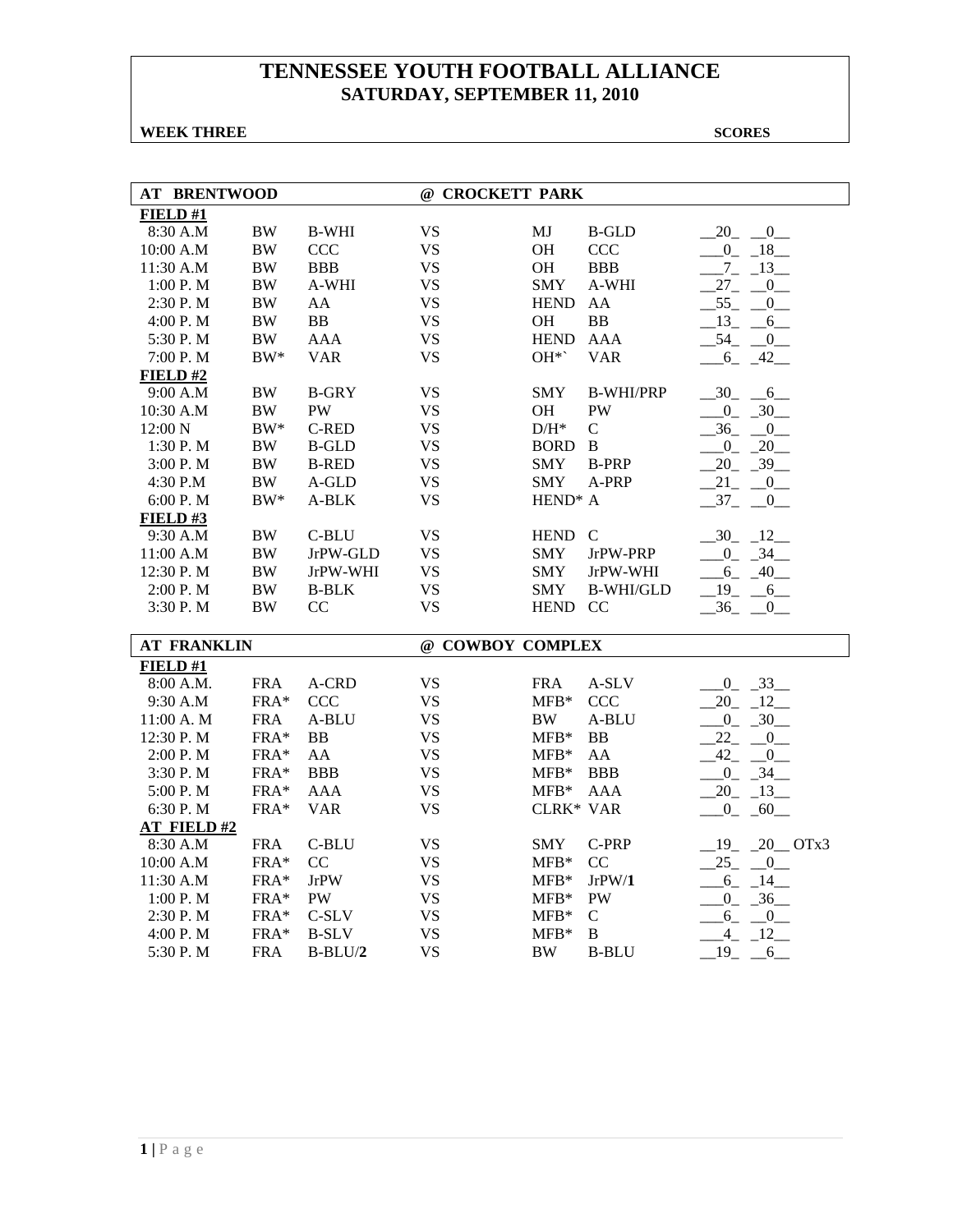### **WEEK THREE** SCORES

| FIELD#1<br><b>VS</b><br>8:30 A.M<br>MJ<br><b>CCC</b><br><b>BORD CCC</b><br>$-14$ $-26$<br><b>VS</b><br>10:00 MJ<br>MJ<br>BB<br><b>BORD BB</b><br>$0 - 21$<br>PW<br><b>VS</b><br><b>BORD PW</b><br>11:30 A.M<br>MJ<br>$0 - 6$<br><b>VS</b><br><b>BORD BBB</b><br>$-0$ $-39$<br>1:00 P. M.<br>MJ<br><b>BBB</b><br>2:30 P.M.<br><b>AAA</b><br><b>VS</b><br>BORD AAA<br>$6 - 25$<br>MJ<br><b>VS</b><br>4:00 P.M.<br>MJ<br>AA<br>BORD AA<br>$7 - 38$<br>FIELD#2<br>$C$ -GLD<br><b>VS</b><br><b>SMY</b><br>$C$ -GLD<br>$-0$ $-32$<br>9:00 A.M.<br>MJ<br><b>VS</b><br>JrPW/2<br>21 12<br>10:30 A.M<br>MJ<br>JrPW-GLD<br><b>MFB</b><br>12:00 N<br>JrPW-BLK<br><b>VS</b><br><b>BORD</b> JrPW<br>$-7 - 0$<br>MJ<br>1:30P. M<br>MJ<br>$C-BLK$<br>VS.<br>BORD C<br>$-0 - 7$<br>MJ<br>C-WHI<br><b>VS</b><br><b>SMY</b><br>C-WHI<br>3:00P. M<br>$0_{-}$<br>$7\phantom{0}$<br>@ MT. JULIET MIDDLE SCHOOL<br>AT MT. JULIET<br><b>VS</b><br>9:30 A.M<br><b>B-BLK</b><br><b>FRA</b><br><b>B-WHI</b><br>$6_{-}$<br>$\_12$<br>MJ<br>11:00 A.M<br><b>VS</b><br><b>SMY</b><br>MJ<br><b>B-GRY</b><br><b>B-GLD</b><br>$-6 - 15$<br>MJ<br><b>B-WHI</b><br><b>VS</b><br><b>B-CRD</b><br>12:30 P.M<br><b>FRA</b><br>6 24<br><b>VS</b><br>2:00 P.M<br>$0 - 13$<br>MJ<br>A<br>BW<br>A-RED<br><b>AT ANTIOCH</b><br>@ EZELL HARDING HIGH SCHOOL<br>$ANT*$<br>CC<br><b>VS</b><br>CC<br>10:30 A.M<br>$\mathrm{D/H^{*}}$<br>0<br>$\sqrt{18}$<br><b>VS</b><br>12:00 N.<br>$ANT*$<br>PW<br><b>PW</b><br>14 12<br>$D/H^*$<br><b>VS</b><br>1:30 P.M<br>$ANT*$<br><b>CCC</b><br><b>CCC</b><br>$-19$ $-6$<br>$D/H^*$<br>3:00 P.M<br>$ANT*$<br><b>BBB</b><br><b>VS</b><br><b>BBB</b><br>$26 - 6$<br>$D/H^*$<br>$ANT*$<br>BB<br><b>VS</b><br>$12 - 14$<br>4:30 P.M.<br>$D/H^*$<br><b>BB</b><br><b>VS</b><br>$ANT*$<br>AA<br>AA<br>$20 - 18$<br>6:00 P. M<br>$D/H^*$<br><b>VS</b><br>7:30 P.M<br><b>ANT</b><br><b>AAA</b><br><b>AAA</b><br>$0$ $1$ Forfeit<br>$D/H^*$<br><b>AT BELLEVUE</b><br>@ BELLEVUE MIDDLE SCHOOL<br><b>VS</b><br>10:30 A.M<br><b>BV</b><br>B<br><b>SPH</b><br>$\bf{B}$<br>39<br>$\mathbf{0}$<br><b>AT GOODLETTSVILLE</b><br>@ MOSS WRIGHT PARK | <b>AT MT. JULIET</b> |  | @ CHARLIE DANIEL'S PARK |  |  |  |  |  |
|----------------------------------------------------------------------------------------------------------------------------------------------------------------------------------------------------------------------------------------------------------------------------------------------------------------------------------------------------------------------------------------------------------------------------------------------------------------------------------------------------------------------------------------------------------------------------------------------------------------------------------------------------------------------------------------------------------------------------------------------------------------------------------------------------------------------------------------------------------------------------------------------------------------------------------------------------------------------------------------------------------------------------------------------------------------------------------------------------------------------------------------------------------------------------------------------------------------------------------------------------------------------------------------------------------------------------------------------------------------------------------------------------------------------------------------------------------------------------------------------------------------------------------------------------------------------------------------------------------------------------------------------------------------------------------------------------------------------------------------------------------------------------------------------------------------------------------------------------------------------------------------------------------------------------------------------------------------------------------------------------------------------------------------------------------------------------------------------------------------------------|----------------------|--|-------------------------|--|--|--|--|--|
|                                                                                                                                                                                                                                                                                                                                                                                                                                                                                                                                                                                                                                                                                                                                                                                                                                                                                                                                                                                                                                                                                                                                                                                                                                                                                                                                                                                                                                                                                                                                                                                                                                                                                                                                                                                                                                                                                                                                                                                                                                                                                                                            |                      |  |                         |  |  |  |  |  |
|                                                                                                                                                                                                                                                                                                                                                                                                                                                                                                                                                                                                                                                                                                                                                                                                                                                                                                                                                                                                                                                                                                                                                                                                                                                                                                                                                                                                                                                                                                                                                                                                                                                                                                                                                                                                                                                                                                                                                                                                                                                                                                                            |                      |  |                         |  |  |  |  |  |
|                                                                                                                                                                                                                                                                                                                                                                                                                                                                                                                                                                                                                                                                                                                                                                                                                                                                                                                                                                                                                                                                                                                                                                                                                                                                                                                                                                                                                                                                                                                                                                                                                                                                                                                                                                                                                                                                                                                                                                                                                                                                                                                            |                      |  |                         |  |  |  |  |  |
|                                                                                                                                                                                                                                                                                                                                                                                                                                                                                                                                                                                                                                                                                                                                                                                                                                                                                                                                                                                                                                                                                                                                                                                                                                                                                                                                                                                                                                                                                                                                                                                                                                                                                                                                                                                                                                                                                                                                                                                                                                                                                                                            |                      |  |                         |  |  |  |  |  |
|                                                                                                                                                                                                                                                                                                                                                                                                                                                                                                                                                                                                                                                                                                                                                                                                                                                                                                                                                                                                                                                                                                                                                                                                                                                                                                                                                                                                                                                                                                                                                                                                                                                                                                                                                                                                                                                                                                                                                                                                                                                                                                                            |                      |  |                         |  |  |  |  |  |
|                                                                                                                                                                                                                                                                                                                                                                                                                                                                                                                                                                                                                                                                                                                                                                                                                                                                                                                                                                                                                                                                                                                                                                                                                                                                                                                                                                                                                                                                                                                                                                                                                                                                                                                                                                                                                                                                                                                                                                                                                                                                                                                            |                      |  |                         |  |  |  |  |  |
|                                                                                                                                                                                                                                                                                                                                                                                                                                                                                                                                                                                                                                                                                                                                                                                                                                                                                                                                                                                                                                                                                                                                                                                                                                                                                                                                                                                                                                                                                                                                                                                                                                                                                                                                                                                                                                                                                                                                                                                                                                                                                                                            |                      |  |                         |  |  |  |  |  |
|                                                                                                                                                                                                                                                                                                                                                                                                                                                                                                                                                                                                                                                                                                                                                                                                                                                                                                                                                                                                                                                                                                                                                                                                                                                                                                                                                                                                                                                                                                                                                                                                                                                                                                                                                                                                                                                                                                                                                                                                                                                                                                                            |                      |  |                         |  |  |  |  |  |
|                                                                                                                                                                                                                                                                                                                                                                                                                                                                                                                                                                                                                                                                                                                                                                                                                                                                                                                                                                                                                                                                                                                                                                                                                                                                                                                                                                                                                                                                                                                                                                                                                                                                                                                                                                                                                                                                                                                                                                                                                                                                                                                            |                      |  |                         |  |  |  |  |  |
|                                                                                                                                                                                                                                                                                                                                                                                                                                                                                                                                                                                                                                                                                                                                                                                                                                                                                                                                                                                                                                                                                                                                                                                                                                                                                                                                                                                                                                                                                                                                                                                                                                                                                                                                                                                                                                                                                                                                                                                                                                                                                                                            |                      |  |                         |  |  |  |  |  |
|                                                                                                                                                                                                                                                                                                                                                                                                                                                                                                                                                                                                                                                                                                                                                                                                                                                                                                                                                                                                                                                                                                                                                                                                                                                                                                                                                                                                                                                                                                                                                                                                                                                                                                                                                                                                                                                                                                                                                                                                                                                                                                                            |                      |  |                         |  |  |  |  |  |
|                                                                                                                                                                                                                                                                                                                                                                                                                                                                                                                                                                                                                                                                                                                                                                                                                                                                                                                                                                                                                                                                                                                                                                                                                                                                                                                                                                                                                                                                                                                                                                                                                                                                                                                                                                                                                                                                                                                                                                                                                                                                                                                            |                      |  |                         |  |  |  |  |  |
|                                                                                                                                                                                                                                                                                                                                                                                                                                                                                                                                                                                                                                                                                                                                                                                                                                                                                                                                                                                                                                                                                                                                                                                                                                                                                                                                                                                                                                                                                                                                                                                                                                                                                                                                                                                                                                                                                                                                                                                                                                                                                                                            |                      |  |                         |  |  |  |  |  |
|                                                                                                                                                                                                                                                                                                                                                                                                                                                                                                                                                                                                                                                                                                                                                                                                                                                                                                                                                                                                                                                                                                                                                                                                                                                                                                                                                                                                                                                                                                                                                                                                                                                                                                                                                                                                                                                                                                                                                                                                                                                                                                                            |                      |  |                         |  |  |  |  |  |
|                                                                                                                                                                                                                                                                                                                                                                                                                                                                                                                                                                                                                                                                                                                                                                                                                                                                                                                                                                                                                                                                                                                                                                                                                                                                                                                                                                                                                                                                                                                                                                                                                                                                                                                                                                                                                                                                                                                                                                                                                                                                                                                            |                      |  |                         |  |  |  |  |  |
|                                                                                                                                                                                                                                                                                                                                                                                                                                                                                                                                                                                                                                                                                                                                                                                                                                                                                                                                                                                                                                                                                                                                                                                                                                                                                                                                                                                                                                                                                                                                                                                                                                                                                                                                                                                                                                                                                                                                                                                                                                                                                                                            |                      |  |                         |  |  |  |  |  |
|                                                                                                                                                                                                                                                                                                                                                                                                                                                                                                                                                                                                                                                                                                                                                                                                                                                                                                                                                                                                                                                                                                                                                                                                                                                                                                                                                                                                                                                                                                                                                                                                                                                                                                                                                                                                                                                                                                                                                                                                                                                                                                                            |                      |  |                         |  |  |  |  |  |
|                                                                                                                                                                                                                                                                                                                                                                                                                                                                                                                                                                                                                                                                                                                                                                                                                                                                                                                                                                                                                                                                                                                                                                                                                                                                                                                                                                                                                                                                                                                                                                                                                                                                                                                                                                                                                                                                                                                                                                                                                                                                                                                            |                      |  |                         |  |  |  |  |  |
|                                                                                                                                                                                                                                                                                                                                                                                                                                                                                                                                                                                                                                                                                                                                                                                                                                                                                                                                                                                                                                                                                                                                                                                                                                                                                                                                                                                                                                                                                                                                                                                                                                                                                                                                                                                                                                                                                                                                                                                                                                                                                                                            |                      |  |                         |  |  |  |  |  |
|                                                                                                                                                                                                                                                                                                                                                                                                                                                                                                                                                                                                                                                                                                                                                                                                                                                                                                                                                                                                                                                                                                                                                                                                                                                                                                                                                                                                                                                                                                                                                                                                                                                                                                                                                                                                                                                                                                                                                                                                                                                                                                                            |                      |  |                         |  |  |  |  |  |
|                                                                                                                                                                                                                                                                                                                                                                                                                                                                                                                                                                                                                                                                                                                                                                                                                                                                                                                                                                                                                                                                                                                                                                                                                                                                                                                                                                                                                                                                                                                                                                                                                                                                                                                                                                                                                                                                                                                                                                                                                                                                                                                            |                      |  |                         |  |  |  |  |  |
|                                                                                                                                                                                                                                                                                                                                                                                                                                                                                                                                                                                                                                                                                                                                                                                                                                                                                                                                                                                                                                                                                                                                                                                                                                                                                                                                                                                                                                                                                                                                                                                                                                                                                                                                                                                                                                                                                                                                                                                                                                                                                                                            |                      |  |                         |  |  |  |  |  |
|                                                                                                                                                                                                                                                                                                                                                                                                                                                                                                                                                                                                                                                                                                                                                                                                                                                                                                                                                                                                                                                                                                                                                                                                                                                                                                                                                                                                                                                                                                                                                                                                                                                                                                                                                                                                                                                                                                                                                                                                                                                                                                                            |                      |  |                         |  |  |  |  |  |
|                                                                                                                                                                                                                                                                                                                                                                                                                                                                                                                                                                                                                                                                                                                                                                                                                                                                                                                                                                                                                                                                                                                                                                                                                                                                                                                                                                                                                                                                                                                                                                                                                                                                                                                                                                                                                                                                                                                                                                                                                                                                                                                            |                      |  |                         |  |  |  |  |  |
|                                                                                                                                                                                                                                                                                                                                                                                                                                                                                                                                                                                                                                                                                                                                                                                                                                                                                                                                                                                                                                                                                                                                                                                                                                                                                                                                                                                                                                                                                                                                                                                                                                                                                                                                                                                                                                                                                                                                                                                                                                                                                                                            |                      |  |                         |  |  |  |  |  |
|                                                                                                                                                                                                                                                                                                                                                                                                                                                                                                                                                                                                                                                                                                                                                                                                                                                                                                                                                                                                                                                                                                                                                                                                                                                                                                                                                                                                                                                                                                                                                                                                                                                                                                                                                                                                                                                                                                                                                                                                                                                                                                                            |                      |  |                         |  |  |  |  |  |
|                                                                                                                                                                                                                                                                                                                                                                                                                                                                                                                                                                                                                                                                                                                                                                                                                                                                                                                                                                                                                                                                                                                                                                                                                                                                                                                                                                                                                                                                                                                                                                                                                                                                                                                                                                                                                                                                                                                                                                                                                                                                                                                            |                      |  |                         |  |  |  |  |  |
|                                                                                                                                                                                                                                                                                                                                                                                                                                                                                                                                                                                                                                                                                                                                                                                                                                                                                                                                                                                                                                                                                                                                                                                                                                                                                                                                                                                                                                                                                                                                                                                                                                                                                                                                                                                                                                                                                                                                                                                                                                                                                                                            |                      |  |                         |  |  |  |  |  |
|                                                                                                                                                                                                                                                                                                                                                                                                                                                                                                                                                                                                                                                                                                                                                                                                                                                                                                                                                                                                                                                                                                                                                                                                                                                                                                                                                                                                                                                                                                                                                                                                                                                                                                                                                                                                                                                                                                                                                                                                                                                                                                                            |                      |  |                         |  |  |  |  |  |
|                                                                                                                                                                                                                                                                                                                                                                                                                                                                                                                                                                                                                                                                                                                                                                                                                                                                                                                                                                                                                                                                                                                                                                                                                                                                                                                                                                                                                                                                                                                                                                                                                                                                                                                                                                                                                                                                                                                                                                                                                                                                                                                            |                      |  |                         |  |  |  |  |  |
|                                                                                                                                                                                                                                                                                                                                                                                                                                                                                                                                                                                                                                                                                                                                                                                                                                                                                                                                                                                                                                                                                                                                                                                                                                                                                                                                                                                                                                                                                                                                                                                                                                                                                                                                                                                                                                                                                                                                                                                                                                                                                                                            |                      |  |                         |  |  |  |  |  |
|                                                                                                                                                                                                                                                                                                                                                                                                                                                                                                                                                                                                                                                                                                                                                                                                                                                                                                                                                                                                                                                                                                                                                                                                                                                                                                                                                                                                                                                                                                                                                                                                                                                                                                                                                                                                                                                                                                                                                                                                                                                                                                                            |                      |  |                         |  |  |  |  |  |
| FIELD #1                                                                                                                                                                                                                                                                                                                                                                                                                                                                                                                                                                                                                                                                                                                                                                                                                                                                                                                                                                                                                                                                                                                                                                                                                                                                                                                                                                                                                                                                                                                                                                                                                                                                                                                                                                                                                                                                                                                                                                                                                                                                                                                   |                      |  |                         |  |  |  |  |  |
| 12:00 N<br>GOOD* CCC<br>VS<br>WAV* CCC<br>$-38$ $-0$                                                                                                                                                                                                                                                                                                                                                                                                                                                                                                                                                                                                                                                                                                                                                                                                                                                                                                                                                                                                                                                                                                                                                                                                                                                                                                                                                                                                                                                                                                                                                                                                                                                                                                                                                                                                                                                                                                                                                                                                                                                                       |                      |  |                         |  |  |  |  |  |
| <b>VS</b><br>33<br>1:30 P M<br>GOOD* BBB<br>WAV* BBB<br>$\mathbf{0}$                                                                                                                                                                                                                                                                                                                                                                                                                                                                                                                                                                                                                                                                                                                                                                                                                                                                                                                                                                                                                                                                                                                                                                                                                                                                                                                                                                                                                                                                                                                                                                                                                                                                                                                                                                                                                                                                                                                                                                                                                                                       |                      |  |                         |  |  |  |  |  |
| <b>VS</b><br>WAV* AAA<br>20<br>3:00 PM<br>GOOD* AAA<br>$\overline{0}$                                                                                                                                                                                                                                                                                                                                                                                                                                                                                                                                                                                                                                                                                                                                                                                                                                                                                                                                                                                                                                                                                                                                                                                                                                                                                                                                                                                                                                                                                                                                                                                                                                                                                                                                                                                                                                                                                                                                                                                                                                                      |                      |  |                         |  |  |  |  |  |
| FIELD#2                                                                                                                                                                                                                                                                                                                                                                                                                                                                                                                                                                                                                                                                                                                                                                                                                                                                                                                                                                                                                                                                                                                                                                                                                                                                                                                                                                                                                                                                                                                                                                                                                                                                                                                                                                                                                                                                                                                                                                                                                                                                                                                    |                      |  |                         |  |  |  |  |  |
| 12:30 P.M<br>$GOOD*PW$<br>VS.<br>WAV* PW<br>$-14$ $-13$                                                                                                                                                                                                                                                                                                                                                                                                                                                                                                                                                                                                                                                                                                                                                                                                                                                                                                                                                                                                                                                                                                                                                                                                                                                                                                                                                                                                                                                                                                                                                                                                                                                                                                                                                                                                                                                                                                                                                                                                                                                                    |                      |  |                         |  |  |  |  |  |
| <b>VS</b><br>$19 -$<br>2:00 P. M<br>GOOD* JrPW-BLU<br>$LEB*$<br><b>JrPW</b><br>$\overline{0}$                                                                                                                                                                                                                                                                                                                                                                                                                                                                                                                                                                                                                                                                                                                                                                                                                                                                                                                                                                                                                                                                                                                                                                                                                                                                                                                                                                                                                                                                                                                                                                                                                                                                                                                                                                                                                                                                                                                                                                                                                              |                      |  |                         |  |  |  |  |  |
| <b>VS</b><br>3:30 P.M<br>GOOD* JrPW-GLD<br>HEND* JrPW<br>$-20$ $-$<br>$_{0-}$                                                                                                                                                                                                                                                                                                                                                                                                                                                                                                                                                                                                                                                                                                                                                                                                                                                                                                                                                                                                                                                                                                                                                                                                                                                                                                                                                                                                                                                                                                                                                                                                                                                                                                                                                                                                                                                                                                                                                                                                                                              |                      |  |                         |  |  |  |  |  |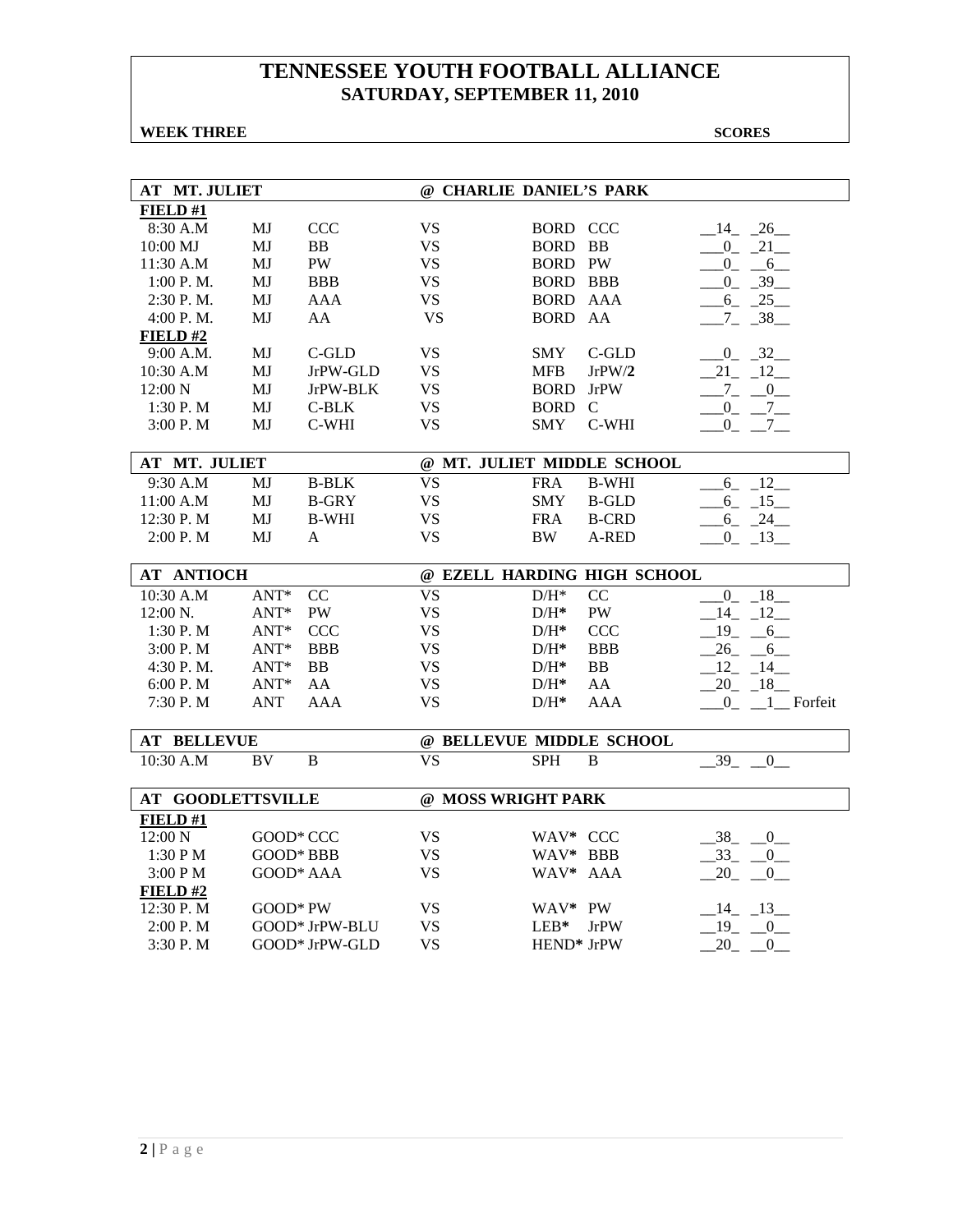### **WEEK THREE** SCORES

| <b>AT GRASSLAND</b>   |                          |              | @ GRASSLAND MIDDLE SCHOOL   |                         |
|-----------------------|--------------------------|--------------|-----------------------------|-------------------------|
| FIELD#1               |                          |              |                             |                         |
| 9:00 A.M              | <b>GRSL* CCC</b>         | VS           | HEND <sup>*</sup> CCC       | $-42$<br>$\overline{0}$ |
| $10:30$ A.M           | GRSL* BBB                | <b>VS</b>    | HEND <sup>*</sup> BBB       | 12<br>$-20$             |
| 12:00 N               | GRSL* BB                 | <b>VS</b>    | HEND <sup>*</sup> BB        | 34 20                   |
| FIELD#2               |                          |              |                             |                         |
| 9:30 A.M              | GRSL* B                  | <b>VS</b>    | HEND* B-RED                 | $6 - 28$                |
| 11:00 A.M             | GRSL* PW                 | <b>VS</b>    | HEND <sup>*</sup> PW        | $-6 - 19$               |
|                       |                          |              |                             |                         |
| AT HENDERSONVILLE     |                          |              | @ DRAKE'S CREEK PARK        |                         |
| 10:00 A.M             | HEND* B-BU               | <b>VS</b>    | $D/H^*$<br>B                | $6 - 12$                |
|                       |                          |              |                             |                         |
| AT SPRING HILL        |                          | @ EVANS PARK |                             |                         |
| 9:00 A.M.             | CC<br><b>SPH</b>         | <b>VS</b>    | CC<br>MJ                    | $-38$<br>$_{0}$         |
| 10:30 A.M             | SPH*<br><b>JrPW</b>      | <b>VS</b>    | <b>JrPW</b><br>$D/H^*$      | $-12$<br>$\overline{0}$ |
| 12:00 N               | <b>SPH</b><br>BB         | <b>VS</b>    | BB<br><b>SMY</b>            | $-33$<br>$0_{-}$        |
| 2:30 P.M              | <b>SPH</b><br><b>CCC</b> | <b>VS</b>    | <b>CCC</b><br><b>SMY</b>    | $-0$ $-39$              |
| 4:00 P. M             | <b>BBB</b><br><b>SPH</b> | <b>VS</b>    | <b>BBB</b><br><b>SMY</b>    | $-35$<br>$\mathbf{2}$   |
| 5:30 P.M              | $SPH*$<br>AAA            | <b>VS</b>    | $OH*$<br>AAA                | $0 - 56$                |
|                       |                          |              |                             |                         |
| <b>AT COOKEVILLE</b>  |                          |              | @ COOKEVILLE HIGH SCHOOL    |                         |
| FIELD#1               |                          |              |                             |                         |
| 1:00 P.M              | COOK* CCC                | VS           | <b>CLRK* CCC</b>            | $-6 - 45$               |
| 2:30 P.M              | COOK* BBB                | VS           | <b>CLRK* BBB</b>            | $-13 - 12$              |
| 4:00 P.M              | COOK* AAA                | <b>VS</b>    | CLRK* AAA                   | $0 - 33$                |
| AT DAVIDSON CO.       |                          |              | @ EWING PARKS MIDDLE SCHOOL |                         |
| 10:00 A.M             | $DC^*$<br>PW             | <b>VS</b>    | $ES^*$<br>PW                | $27 -$<br>$_{0}$        |
| 11:30 A.M             | $DC^*$<br><b>CCC</b>     | <b>VS</b>    | <b>CCC</b><br>$ES^*$        | $21$ <sub>—</sub><br>13 |
| 1:00 P. M             | $DC^*$<br><b>BBB</b>     | <b>VS</b>    | $ES^*$<br><b>BBB</b>        | 25<br>$_{0}$            |
| 2:30 P.M              | $DC^*$<br>AAA            | <b>VS</b>    | $ES^*$<br>AAA               | $-40$ $-0$              |
| 4:00 P.M              | DC<br>CC                 | <b>VS</b>    | BORD CC                     | $12 - 6$ OT             |
|                       |                          |              |                             |                         |
| <b>AT LEBANON</b>     |                          |              | @ WALTER J. BAIRD SCHOOLS   |                         |
| 10:00 A.M             | CC<br>$LEB*$             | VS           | GOOD* CC                    | 32<br>$\overline{0}$    |
| 11:30 A M             | $LEB*$<br><b>PW</b>      | <b>VS</b>    | $BV^*$<br><b>PW</b>         | 21<br>$\overline{0}$    |
| $1:00 P M$ .          | $LEB*$<br><b>CCC</b>     | <b>VS</b>    | $BV^*$<br><b>CCC</b>        | $18 - 19$               |
| 2:30 PM               | $LEB*$<br><b>BBB</b>     | VS           | $BV^*$<br><b>BBB</b>        | $-18$ $-26$ $-$         |
| 4:00 P.M              | $LEB*$<br>AAA            | <b>VS</b>    | $BV^*$<br><b>AAA</b>        | $-0$ $-59$              |
| 5:30 P.M              | LEB<br><b>BB</b>         | <b>VS</b>    | <b>BB</b><br>BV             | $-0 - 40$               |
|                       |                          |              |                             |                         |
| <b>AT NOLENSVILLE</b> |                          |              | @ ROCKY FORK PARK           |                         |
| 10:00 A.M             | $NOL*$<br><b>BBB</b>     | <b>VS</b>    | MAD* BBB                    | $-18$<br>$39_{-}$       |
| 11:30 A.M             | $NOL*$<br><b>CCC</b>     | <b>VS</b>    | $\rm MAD^*$<br><b>CCC</b>   | 41<br>$-0$              |
| 1:00 P.M              | $NOL*$<br><b>PW</b>      | <b>VS</b>    | MAD* PW                     | $-19$<br>$^{0}$         |
| 2:30 P.M              | $NOL*$<br>AAA            | <b>VS</b>    | AAA<br>$MAD*$               | $-42$<br>$-7$           |
| 4:00 P.M              | $NOL*$<br>B              | <b>VS</b>    | OH*<br>B                    | $\mathbf{0}$<br>$-18$   |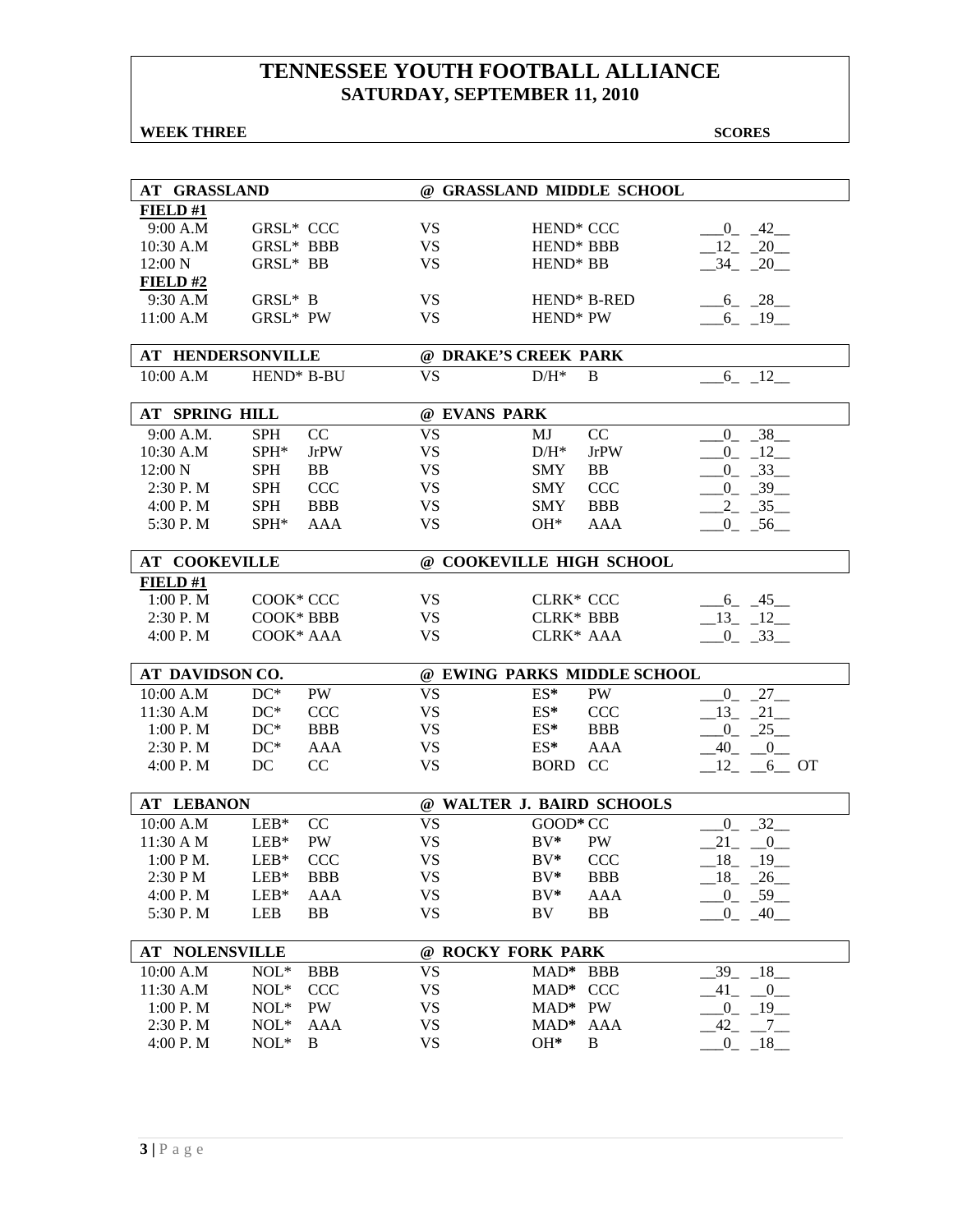#### **WEEK THREE** SCORES

| <b>AT SHELBYVILLE</b> |         |    | $\omega$ | <b>SHELBYVILLE HIGH SCHOOL</b> |    |  |
|-----------------------|---------|----|----------|--------------------------------|----|--|
| 11:30 A.M             | SHBY    | PW |          | CLRK PW                        |    |  |
| 1:00 P.M              | SHBY BB |    |          | ES                             | BB |  |

#### \* **= DENOTES DIVISION GAMES**:

#### **HOME FIELD DIRECTOR MUST E-MAIL OR CALL SCORES IN NO LATER THAN 10:00 A.M. SUNDAY MORNING. carrgene@bellsouth.net or phone 459-3973**

| <b>TYFA COMMUNITY'S</b> |                                |  |             |                                |  |             |                            |  |  |  |  |
|-------------------------|--------------------------------|--|-------------|--------------------------------|--|-------------|----------------------------|--|--|--|--|
| <b>ANT</b>              | Antioch Falcons                |  | ES.         | East Side Bobcats              |  | <b>MFB</b>  | Murfreesboro Mustangs      |  |  |  |  |
| BV                      | <b>Bellevue Steelers</b>       |  | <b>FRA</b>  | <b>Franklin Cowboys</b>        |  | <b>NOLE</b> | Nolensville Panthers       |  |  |  |  |
| <b>BORD</b>             | <b>Bordeaux Eagles</b>         |  | <b>GOOD</b> | Goodlettsville Trojans         |  | OН          | Old Hickory Bulldogs       |  |  |  |  |
| <b>BW</b>               | Brentwood Blaze                |  | <b>GRSL</b> | <b>Grassland Golden Eagles</b> |  | <b>SHBY</b> | Shelbyville Eagles         |  |  |  |  |
| <b>CLRK</b>             | Clarksville Greyhounds         |  | <b>HEND</b> | Hendersonville Titans          |  | <b>SMY</b>  | Smyrna Bulldogs            |  |  |  |  |
| COOK                    | Cookeville Cavaliers           |  | <b>LEB</b>  | Lebanon Blue Devils            |  | <b>SPH</b>  | <b>Spring Hill Raiders</b> |  |  |  |  |
| DC.                     | Davidson Co. Colts             |  | MAD         | Madison Titans                 |  | <b>WAV</b>  | Waverly-Belmont Bulldogs   |  |  |  |  |
| D/H                     | Donelson-Hermitage<br>Warriors |  | ΜJ          | Mt. Juliet Bears               |  |             |                            |  |  |  |  |

|            | <b>COLORS</b> |     |          |            |       |            |        |            |        |  |
|------------|---------------|-----|----------|------------|-------|------------|--------|------------|--------|--|
| <b>BLK</b> | <b>Black</b>  | CRD | Cardinal | <b>GRN</b> | Green | <b>PRP</b> | Purple | <b>SLV</b> | Silver |  |
| <b>BLU</b> | <b>Blue</b>   | GLD | Gold     | <b>GRY</b> | Grav  | <b>RED</b> | Red    | <b>WHI</b> | White  |  |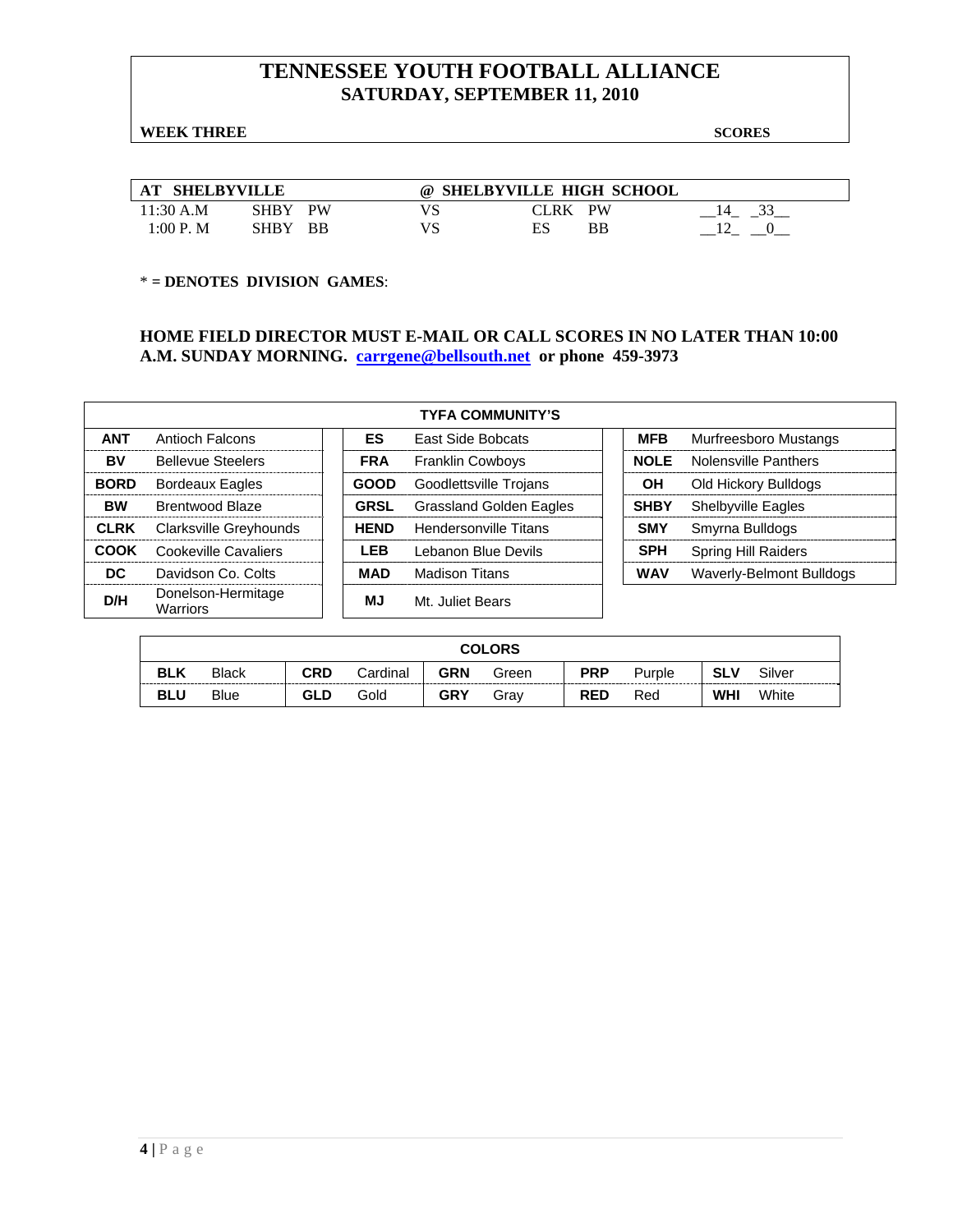WEEK FOUR SCORES

| <b>AT BORDEAUX</b>         |                  |                    | @ METRO CENTER         |                  |                               |                                               |
|----------------------------|------------------|--------------------|------------------------|------------------|-------------------------------|-----------------------------------------------|
| FIELD #1                   |                  |                    |                        |                  |                               |                                               |
| 8:00 A.M                   | <b>BORD* AAA</b> |                    | <b>VS</b>              | FRA*             | <b>AAA</b>                    | 26 2                                          |
| 9:30 A.M                   | <b>BORD* VAR</b> |                    | <b>VS</b>              | $FRA*$           | <b>VAR</b>                    | $-59$ $-0$                                    |
| 11:00 A.M                  | <b>BORD* BBB</b> |                    | <b>VS</b>              | $FRA*$           | <b>BBB</b>                    | $-0$ $-6$                                     |
| 12:30 P.M                  | <b>BORD* PW</b>  |                    | <b>VS</b>              | FRA*             | PW                            | $20 - 0$                                      |
| 2:00 P.M                   | <b>BORD* CCC</b> |                    | <b>VS</b>              | FRA*             | CCC                           | $18 - 19$                                     |
| 3:30 P.M                   | <b>BORD* AA</b>  |                    | <b>VS</b>              | FRA*             | AA                            | $-6 - 14$                                     |
| FIELD#2                    |                  |                    |                        |                  |                               |                                               |
| 8:30 A.M                   | BORD C           |                    | <b>VS</b>              | <b>FRA</b>       | C-SLV                         | $-13$ $-6$                                    |
| 10:00 A.M                  | <b>BORD* BB</b>  |                    | <b>VS</b>              | FRA*             | <b>BB</b>                     | $7_{-}$<br>6                                  |
| 11:30 A.M                  | <b>BORD</b> JrPW |                    | <b>VS</b>              | <b>FRA</b>       | <b>JrPW</b>                   | 20<br>0                                       |
| 1:00 P.M                   | <b>BORD* CC</b>  |                    | <b>VS</b>              | $FRA*$           | CC                            | $0 - 21$                                      |
| 2:30 P.M                   | <b>BORD*</b> B   |                    | <b>VS</b>              | FRA*             | <b>B-WHI</b>                  | $13 - 0$                                      |
|                            |                  |                    |                        |                  |                               |                                               |
| <b>AT BRENTWOOD</b>        |                  |                    | @ CROCKETT PARK        |                  |                               |                                               |
| FIELD#1                    |                  |                    |                        |                  |                               |                                               |
| 9:00 A.M                   | BW               | A-GLD              | <b>VS</b>              | <b>FRA</b>       | A-BLU                         | $27 - 0$                                      |
| 10:30 A.M                  | <b>BW</b>        | A-WHI              | <b>VS</b>              | <b>FRA</b>       | A-SLV                         | $-15 - 18$                                    |
| 12:00 N                    | <b>BW</b>        | A-RED              | <b>VS</b>              | <b>FRA</b>       | A-WHI                         | $-7$ $-6$ $-$                                 |
| Field #2                   |                  |                    |                        |                  |                               |                                               |
| 9:30 A.M                   | <b>BW</b>        | <b>B-BLK</b>       | <b>VS</b>              | MJ               | <b>B-WHI</b>                  | $-37 - 0$                                     |
| 11:00 A.M                  | <b>BW</b>        | <b>B-BLU</b>       | <b>VS</b>              | MJ               | <b>B-GRY</b>                  | $-14$ $-6$                                    |
| 12:30 P.M                  | B                | <b>B-RED</b>       | <b>VS</b>              | <b>FRA</b>       | $B-BLU/1$                     | $-0$ $-12$                                    |
|                            |                  |                    |                        |                  |                               |                                               |
|                            |                  |                    |                        |                  |                               |                                               |
| <b>AT MURFREESBORO</b>     |                  |                    |                        |                  | @ MIDDLE POINT SPORTS COMPLEX |                                               |
| FIELD #1                   |                  |                    |                        |                  |                               |                                               |
| 9:30 A.M                   | $MFB*$           | AA                 | <b>VS</b>              | $MJ^*$           | AA                            | $-19$ $-26$                                   |
| 11:00 A.M                  | $MFB*$           | BB                 | <b>VS</b>              | $MJ*$            | BB                            | $-13 - 6$                                     |
| 12:30 P.M                  | $MFB*$           | <b>CCC</b>         | <b>VS</b>              | $MJ^*$           | <b>CCC</b>                    | $12 - 6$                                      |
| 2:00 P. M                  | $MFB*$           | <b>AAA</b>         | <b>VS</b>              | $MJ^*$           | <b>AAA</b>                    | $-28$ <sub>-</sub> $-6$                       |
| 3:30 P.M                   | $MFB*$           | <b>BBB</b>         | <b>VS</b>              | $MJ*$            | <b>BBB</b>                    | $-46$<br>$\overline{\phantom{0}}^0$           |
| FIELD#2                    |                  |                    |                        |                  |                               |                                               |
| 9:00 A.M                   | $MFB*$           | PW                 | <b>VS</b>              | $MJ^*$           | PW                            | $8$ <sub>-</sub><br>0                         |
| 10:30 A.M                  | $MFB*$           | JrPW/1             | <b>VS</b>              | $MJ^*$           | JrPW-BLK                      | $19_{-}$<br>$-39$                             |
| 12:00 N                    | $MFB*$           | $\mathcal{C}$      | <b>VS</b>              | $MJ^*$           | C-WHI                         | $-13$<br>$0_{-}$                              |
| 1:30 P.M                   | $MFB*$           | CC                 | <b>VS</b>              | $MJ^*$           | CC                            | $6 - 12$ OT                                   |
| 3:00 P.M                   | <b>MFB</b>       | $B -$              | <b>VS</b>              | MJ               | <b>B-BLK</b>                  | $0 - 25$                                      |
|                            |                  |                    |                        |                  |                               |                                               |
| <b>AT SMYRNA</b>           |                  |                    | @ LEE VICTORY PARK     |                  |                               |                                               |
| <b>DONNIE CARTER FIELD</b> |                  |                    |                        |                  |                               |                                               |
| 9:00 A.M                   | SMY*             | <b>B-BLK</b>       | <b>VS</b>              | $BW^*$           | <b>B-GLD</b>                  | 12<br>7                                       |
| 10:30 A.M                  | SMY*             | <b>PW</b>          | <b>VS</b>              | $BW^*$           | <b>PW</b>                     | $53_{-}$<br>$7\overline{ }$                   |
| 12:00 N                    | $SMY*$           | <b>B-WHI/GLD</b>   | <b>VS</b>              | $SMY*$           | <b>B-WHI/PRP</b>              | 14<br>26                                      |
| 1:30 P.M                   | <b>SMY</b>       | $C-BLK$            | <b>VS</b>              | BW               | C-BLU                         | 12<br>26                                      |
| 3:00 P. M                  | SMY*             | A-PRP              | <b>VS</b>              | $BW^*$           | A-BLK                         | $\overline{0}$<br>$-41$                       |
| 4:30 P.M                   | SMY*             | <b>CCC</b>         | <b>VS</b>              | $BW^*$           | <b>CCC</b>                    | 24<br>$\overline{0}$                          |
| 6:00 P. M<br>7:30 P.M      | SMY*<br>SMY*     | A-WHI<br><b>BB</b> | <b>VS</b><br><b>VS</b> | $BW^*$<br>$BW^*$ | A-BLU<br>BB                   | $-29$<br>$7\overline{ }$<br>$\sqrt{20}$<br>12 |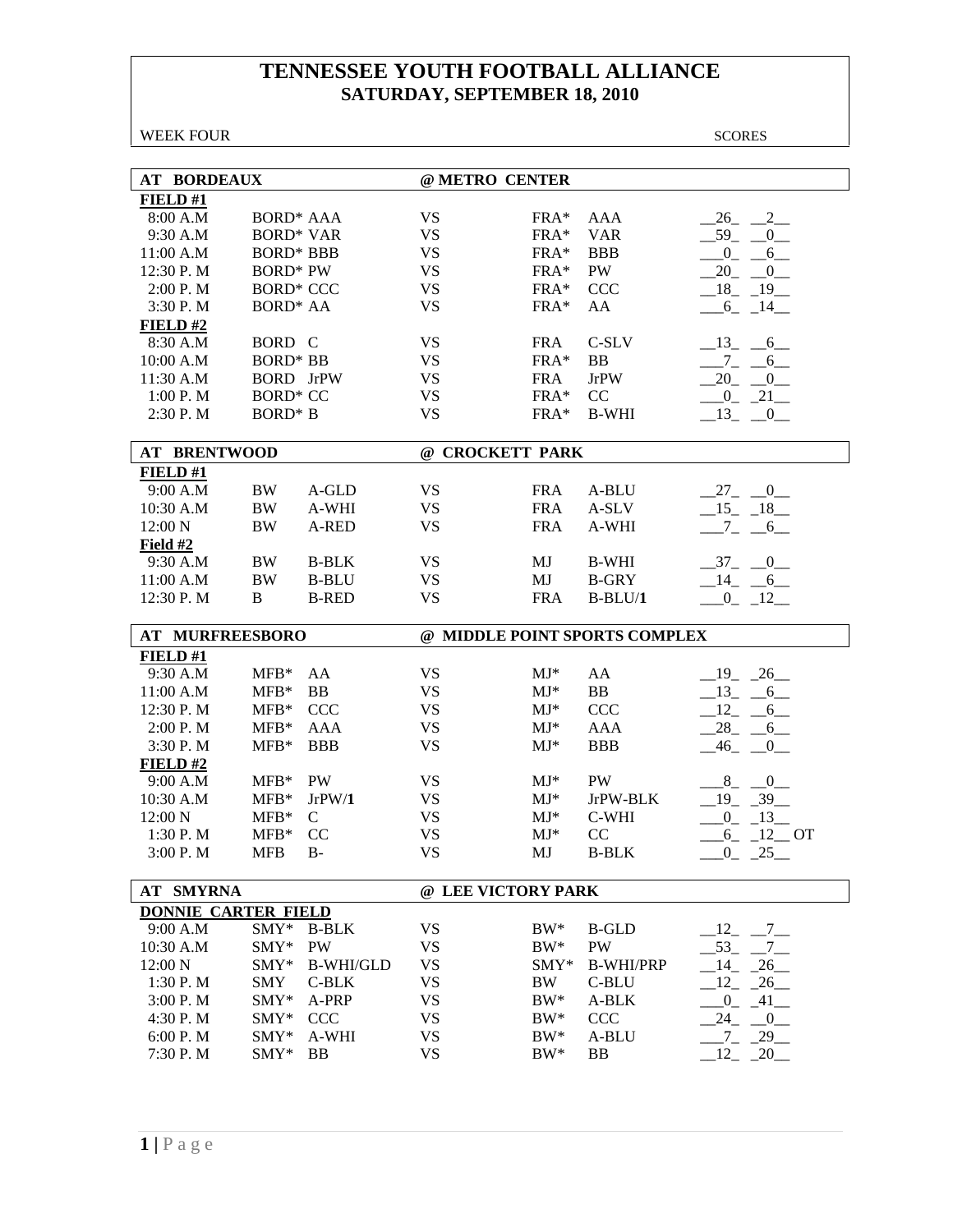WEEK FOUR SCORES **AT SMYRNA @ LEE VICTORY PARK GENE CARR FIELD** 8:30 A.M SMY JrPW-GLD VS BW JrPW-WHI  $\_\_28 \_\_0$ 10:00 A.M SMY\* JrPW-WHI VS BW\* JrPW-GLD  $\_19\_18\_$ 11:30 A.M SMY\* CC VS BW\* CC  $\frac{-19}{20} \frac{6}{16}$ 1:00 P. M  $MY^*$  B-PRP VS BW\* B-WHI  $24$  12 2:30 P. M SMY\* B-GLD VS BW\* B-GRY  $\_6\_ 28\_$ 4:00 P. M  $SMY^*$  AA  $VS$  BW\* AA  $\_6\_42\_$ 5:30 P. M  $SMY^*$  BBB VS BW\* BBB  $\_0\_6\_$  7:00 P. M SMY\* AAA VS BW\* AAA \_\_12\_ \_21\_\_ **AT DONELSON/HERMITAGE @ WARRIOR PARK FIELD #1** 10:30 A.M D/H\* CCC VS GOOD\* CCC \_\_\_\_\_\_\_\_\_0\_ \_14\_ 12:00 N  $D/H^*$  BB VS GOOD\* BB  $\underline{\hspace{1cm}} 0$   $23$ 1:30 P M  $D/H^*$  BBB VS GOOD\* BBB  $\underline{\hspace{1cm}}$  6 \_ 20\_ *HOMECOMING*  4:30 P M  $D/H^*$  P W VS GOOD\* P W  $= 6$  0 6:00 P. M  $D/H^*$  AAA VS GOOD\* AAA  $52 \quad 0$ **FIELD #2**  $11:30 \text{ A.M}$  D/H\* CC VS GOOD\* CC  $8 \quad 26$ 1:00 P. M  $D/H^*$  B VS NOL\* B  $-37$   $12$  *HOMECOMING*   $4:00 \text{ P M}$   $D/H^*$  JrPW VS GOOD\* JrPW-BLU  $18 \quad 0.00$ **AT HENDERSONVILLE @ DRAKE'S CREEK PARK FIELD #1** 9:30 A.M. HEND\* A  $V$ S MJ A  $_0$  13 11:00 A.M. HEND\* BB  $VS$  SPH\* BB  $\_28\_ 0\_$ 12:30 P. M. HEND AA  $\qquad \qquad \text{VS} \qquad \qquad \text{D/H} \qquad \text{AA} \qquad \qquad \underline{\qquad}0 \qquad 42 \underline{\qquad}$ 2:00 P. M HEND\* CCC VS SPH\* CCC  $27 \quad 0 \quad$  $3:30 \text{ P M}$  HEND\* BBB  $\text{V}$ SPH\* BBB  $\text{O}$   $25$ 5:00 P M  $HEND^*$  AAA  $VS$  SPH\* AAA  $\_15\_ 0\_$ **FIELD #2**  $10:00$  A.M HEND\* JrPW VS SPH\* JrPW  $19$ <sub>\_</sub>  $0$ <sub>\_</sub> 11:30 A.M HEND\* CC VS SPH\* CC \_\_38\_ \_\_0\_\_ 1:00 P. M HEND C VS FRA C-BLU  $-34$  18 2:30 P. M HEND\* PW VS SPH\* PW \_\_19\_ \_7\_ 4:00 P. M HEND \* B-BLUE VS SPH \* B  $18$   $18$   $12$ 5:30 P. M HEND\* B-RED VS BV\* B 18 19 **AT OLD HICKORY @ DUPONT/HADLEY MIDDLE SCHOOL**  9:00 A.M  $OH^*$  PW VS GRSL\* PW  $-34$   $-0$ 10:30 A.M OH BB VS GRSL BB  $\_6\_18\_$ 12:00 N OH\* CCC VS GRSL\* CCC \_\_38\_ \_\_6\_\_ 1:30 P. M OH\* BBB VS GRSL\* BBB  $\_46\_ 0\_$  $3:00 \text{ P.M}$   $\qquad \text{OH}^*$  B  $\qquad \text{VS}$   $\qquad \qquad \text{GRSL}^* \text{ B}$   $\qquad \qquad 7 \quad 13 \quad \text{OT}$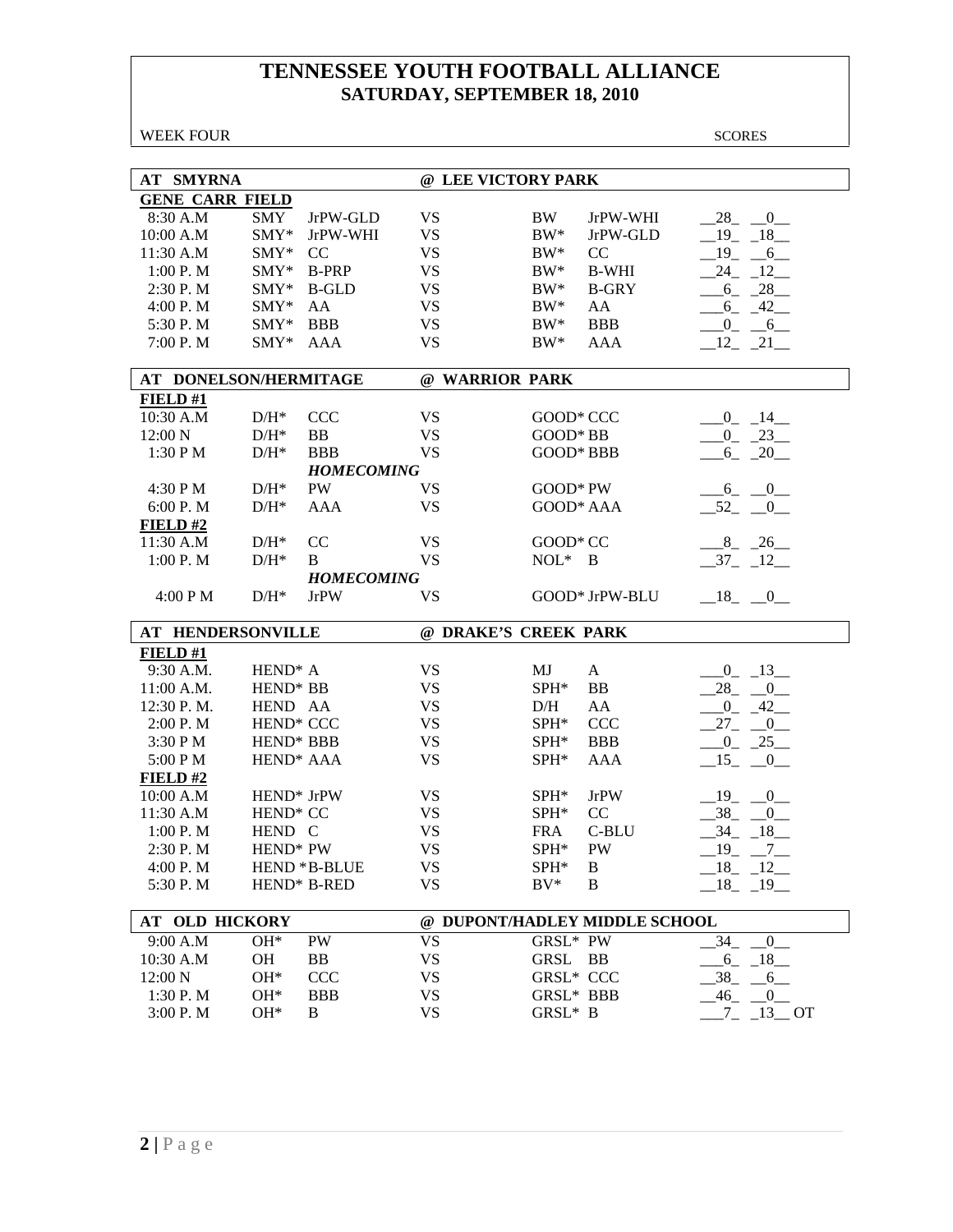| WEEK FOUR                 |                  |             |                                   |                                |               | <b>SCORES</b>                          |
|---------------------------|------------------|-------------|-----------------------------------|--------------------------------|---------------|----------------------------------------|
|                           |                  |             |                                   |                                |               |                                        |
| <b>AT WAVERLY BELMONT</b> |                  |             |                                   | @ TPS-TENN. PREPARATORY SCHOOL |               |                                        |
| 10:00 A.M                 | WAV* PW          |             | <b>VS</b>                         | $ANT*$                         | <b>PW</b>     | $7\overline{ }$<br>6                   |
| 11:30 A.M                 | WAV* CCC`        |             | <b>VS</b>                         | $ANT^*$                        | <b>CCC</b>    | 20<br>6                                |
| $1:00$ P. M               | WAV* BBB         |             | <b>VS</b>                         | $ANT^*$                        | <b>BBB</b>    | 56<br>$0_{-}$                          |
| $2:30$ P. M               | WAV* AAA         |             | <b>VS</b>                         | $ANT*$                         | AAA           | $-34$<br>$0_{-}$                       |
| <b>AT BELLEVUE</b>        |                  |             |                                   | @ BELLEVUE MIDDLE SCHOOL       |               |                                        |
| 9:00 A.M                  | $BV^*$           | BB          | <b>VS</b>                         | SHBY* BB                       |               | 41<br>$\overline{0}$                   |
| 10:30 A.M                 | $BV^*$           | <b>PW</b>   | <b>VS</b>                         | SHBY* PW                       |               | 13<br>$\overline{0}$                   |
| 12:00 N                   | $BV^*$           | <b>CCC</b>  | <b>VS</b>                         | SHBY* CCC                      |               | 26<br>$\overline{0}$                   |
| $1:30$ P. M               | $BV^*$           | <b>BBB</b>  | <b>VS</b>                         | SHBY* BBB                      |               | 26<br>$-44$                            |
| 3:00 P. M                 | $BV^*$           | <b>AAA</b>  | <b>VS</b>                         | SHBY* AAA                      |               | 30<br>$\begin{array}{c} 0 \end{array}$ |
| 4:30 P.M                  | $BV^*$           | AA          | <b>VS</b>                         | $OH*$                          | AA            | $-6 - 36$                              |
| <b>AT CLARKSVILLE</b>     |                  |             |                                   | @ TABERNACKE BAPTIST CHURCH    |               |                                        |
| 11:00 A.M                 | CLRK* PW         |             | <b>VS</b>                         | $DC^*$                         | <b>PW</b>     | 32<br>$33_{-}$                         |
| 12:30 P.M                 | <b>CLRK* CCC</b> |             | <b>VS</b>                         | $DC^*$                         | <b>CCC</b>    | $_{-0}$<br>6                           |
| $2:00$ P. M               | <b>CLRK* BBB</b> |             | <b>VS</b>                         | $DC^*$                         | <b>BBB</b>    | $-8$<br>$-0$                           |
| 3:30 P.M                  | CLRK* AAA        |             | <b>VS</b>                         | $DC^*$                         | <b>AAA</b>    | $-6 - 25$                              |
| 5:00 P.M                  | <b>CLRK* VAR</b> |             | <b>VS</b>                         | $MFB*$                         | <b>VAR</b>    | $-52$ $-0$                             |
| <b>AT COOKEVILLE</b>      |                  |             |                                   | @ COOKEVILLE HIGH SCHOOL       |               |                                        |
| 11:00 A.M                 | COOK BB          |             | <b>VS</b>                         | <b>LEB</b>                     | <b>BB</b>     | 12<br>$27$ <sub>—</sub>                |
|                           |                  |             |                                   |                                |               |                                        |
| AT EAST SIDE              |                  |             |                                   | @ ISSAC LITTSON MIDDLE SCHOOL  |               |                                        |
| 10:30 A.M                 | $ES^*$           | PW          | <b>VS</b>                         | $\text{NOL}^*$                 | PW            | 32<br>$\overline{0}$                   |
| 12:00 N                   | $ES^*$           | <b>CCC</b>  | <b>VS</b>                         | $NOL*$                         | <b>CCC</b>    | 34<br>33                               |
| $1:30$ P. M               | $ES^*$           | <b>BBB</b>  | <b>VS</b>                         | $NOL*$                         | <b>BBB</b>    | 18<br>$\mathbf{0}$                     |
| 3:00 P. M                 | $ES^*$           | AAA         | <b>VS</b>                         | $NOL*$                         | AAA           | 14<br>$-30$                            |
| 4:30 P.M                  | $ES^*$           | <b>BB</b>   | <b>VS</b>                         | $NOL*$                         | <b>BB</b>     | $12 - 13$                              |
| <b>AT LEBANON</b>         |                  |             |                                   | @ WALTER J BAIRD SCHOOLS       |               |                                        |
| 10:00 A.M                 | <b>LEB</b>       | CC          | <b>VS</b>                         | DC                             | CC            | 6<br>18                                |
| 11:30 A.M                 | LEB              | <b>JrPW</b> | <b>VS</b>                         |                                | GOOD JrPW-GLD | 24<br>$0_{-}$                          |
| <b>AT MADISON</b>         |                  |             | @                                 | <b>MADISON MIDDLE SCHOOL</b>   |               |                                        |
| 11:30 A. M                | MAD* CCC         |             | <b>VS</b>                         | COOK* CCC                      |               | 12<br>$19_{-}$                         |
| 1:00 P.M                  | $MAD*$           | <b>BBB</b>  | VS                                | COOK* BBB                      |               | $6_{-}$<br>$-28$                       |
| 2:30 P.M                  | $MAD*$           | AAA         | VS                                | COOK* AAA                      |               | $6 - 13$                               |
|                           |                  |             |                                   |                                |               |                                        |
|                           |                  |             | <b>SUNDAY, SEPTEMBER 19, 2010</b> |                                |               |                                        |
|                           |                  |             |                                   |                                |               |                                        |

| . . Е. КА<br>л. | NON |    | XX7<br>(a)<br>$\lambda$ | ÷к:R<br>KА        | .IKD      | <b>SCHOOLS</b> |
|-----------------|-----|----|-------------------------|-------------------|-----------|----------------|
| .M<br>10:00     | EР  | ΒB | נו '                    | nо<br>⊷<br>$\sim$ | <b>BB</b> |                |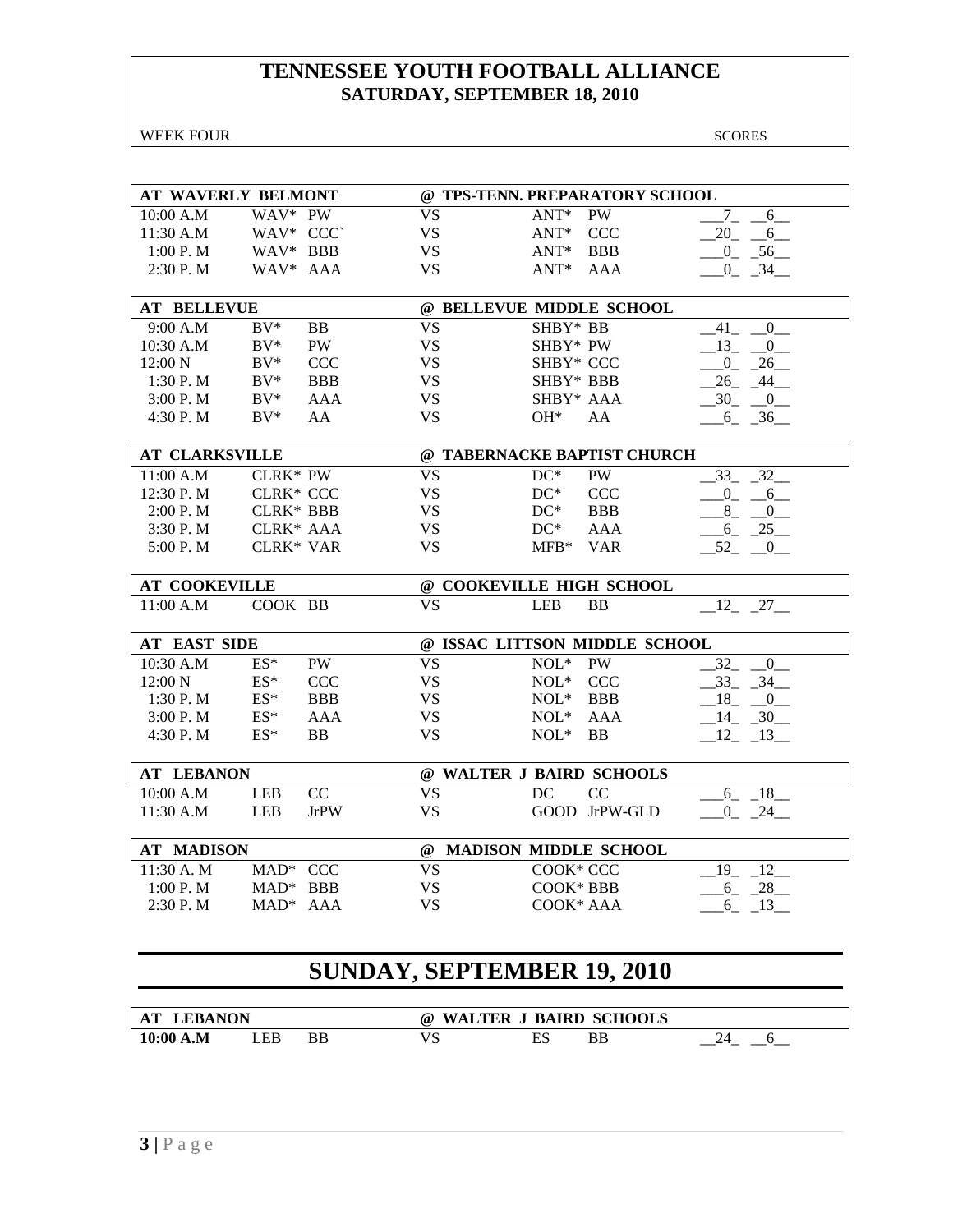WEEK FOUR SCORES

# SUNDAY SEPTEMBER 19, 2010

| <b>AT SMYRNA</b>           |                              |            | $\omega$ | <b>LEE VICTORY PARK</b> |            |            |  |  |  |  |  |
|----------------------------|------------------------------|------------|----------|-------------------------|------------|------------|--|--|--|--|--|
| <b>GENE CARR FIELD</b>     |                              |            |          |                         |            |            |  |  |  |  |  |
| 1:30P. M                   | <b>SMY</b>                   | C-GLD      | VS       | <b>BW</b>               | C-RED      | 13<br>6    |  |  |  |  |  |
| $3:00P$ . M                | $SMY^*$                      | C-WHI      | VS       | $MJ*$                   | $C-BLK$    |            |  |  |  |  |  |
| 4:30 P.M                   | $SMY*$                       | <b>VAR</b> | VS       | $BWD^*$                 | <b>VAR</b> | - 18<br>24 |  |  |  |  |  |
| <b>DONNIE CARTER FIELD</b> |                              |            |          |                         |            |            |  |  |  |  |  |
| 2:00 P. M                  | <b>SMY</b>                   | JrPW-PRP   | VS       | <b>MFB</b>              | JrPW/2     | 34<br>$-0$ |  |  |  |  |  |
| 3:30P. M                   | $SMY*$                       | C-PRP      | VS       | $MJ*$                   | C-GLD      | 19<br>6    |  |  |  |  |  |
|                            |                              |            |          |                         |            |            |  |  |  |  |  |
| <b>AT MADISON</b>          | <b>MADISON MIDDLE SCHOOL</b> |            |          |                         |            |            |  |  |  |  |  |
| $2:00P$ . M                | <b>MAD</b>                   | <b>PW</b>  | VS       | DC                      | <b>PW</b>  | 32         |  |  |  |  |  |

### \* **= DENOTES DIVISION GAMES**:

#### **HOME FIELD DIRECTOR MUST E-MAIL OR CALL SCORES IN NO LATER THAN 10:00 A.M. SUNDAY MORNING. carrgene@bellsouth.net or phone 459-3973**

|             | <b>TYFA COMMUNITY'S</b>        |  |             |                                |  |             |                             |  |  |  |  |  |
|-------------|--------------------------------|--|-------------|--------------------------------|--|-------------|-----------------------------|--|--|--|--|--|
| <b>ANT</b>  | <b>Antioch Falcons</b>         |  | ES.         | East Side Bobcats              |  | <b>MFB</b>  | Murfreesboro Mustangs       |  |  |  |  |  |
| BV          | <b>Bellevue Steelers</b>       |  | <b>FRA</b>  | <b>Franklin Cowboys</b>        |  | <b>NOLE</b> | <b>Nolensville Panthers</b> |  |  |  |  |  |
| <b>BORD</b> | <b>Bordeaux Eagles</b>         |  | <b>GOOD</b> | Goodlettsville Trojans         |  | OН          | Old Hickory Bulldogs        |  |  |  |  |  |
| <b>BW</b>   | Brentwood Blaze                |  | <b>GRSL</b> | <b>Grassland Golden Eagles</b> |  | <b>SHBY</b> | <b>Shelbyville Eagles</b>   |  |  |  |  |  |
| <b>CLRK</b> | Clarksville Greyhounds         |  | <b>HEND</b> | <b>Hendersonville Titans</b>   |  | <b>SMY</b>  | Smyrna Bulldogs             |  |  |  |  |  |
| <b>COOK</b> | Cookeville Cavaliers           |  | <b>LEB</b>  | Lebanon Blue Devils            |  | <b>SPH</b>  | <b>Spring Hill Raiders</b>  |  |  |  |  |  |
| DC.         | Davidson Co. Colts             |  | <b>MAD</b>  | <b>Madison Titans</b>          |  | <b>WAV</b>  | Waverly-Belmont Bulldogs    |  |  |  |  |  |
| D/H         | Donelson-Hermitage<br>Warriors |  | MJ          | Mt. Juliet Bears               |  |             |                             |  |  |  |  |  |

|            | <b>COLORS</b> |            |          |            |       |            |        |            |        |  |  |
|------------|---------------|------------|----------|------------|-------|------------|--------|------------|--------|--|--|
| <b>BLK</b> | <b>Black</b>  | <b>CRD</b> | Cardinal | <b>GRN</b> | Green | <b>PRP</b> | Purple | <b>SLV</b> | Silver |  |  |
| <b>BLU</b> | <b>Blue</b>   | GLD        | Gold     | <b>GRY</b> | Grav  | <b>RED</b> | Red    | <b>WHI</b> | White  |  |  |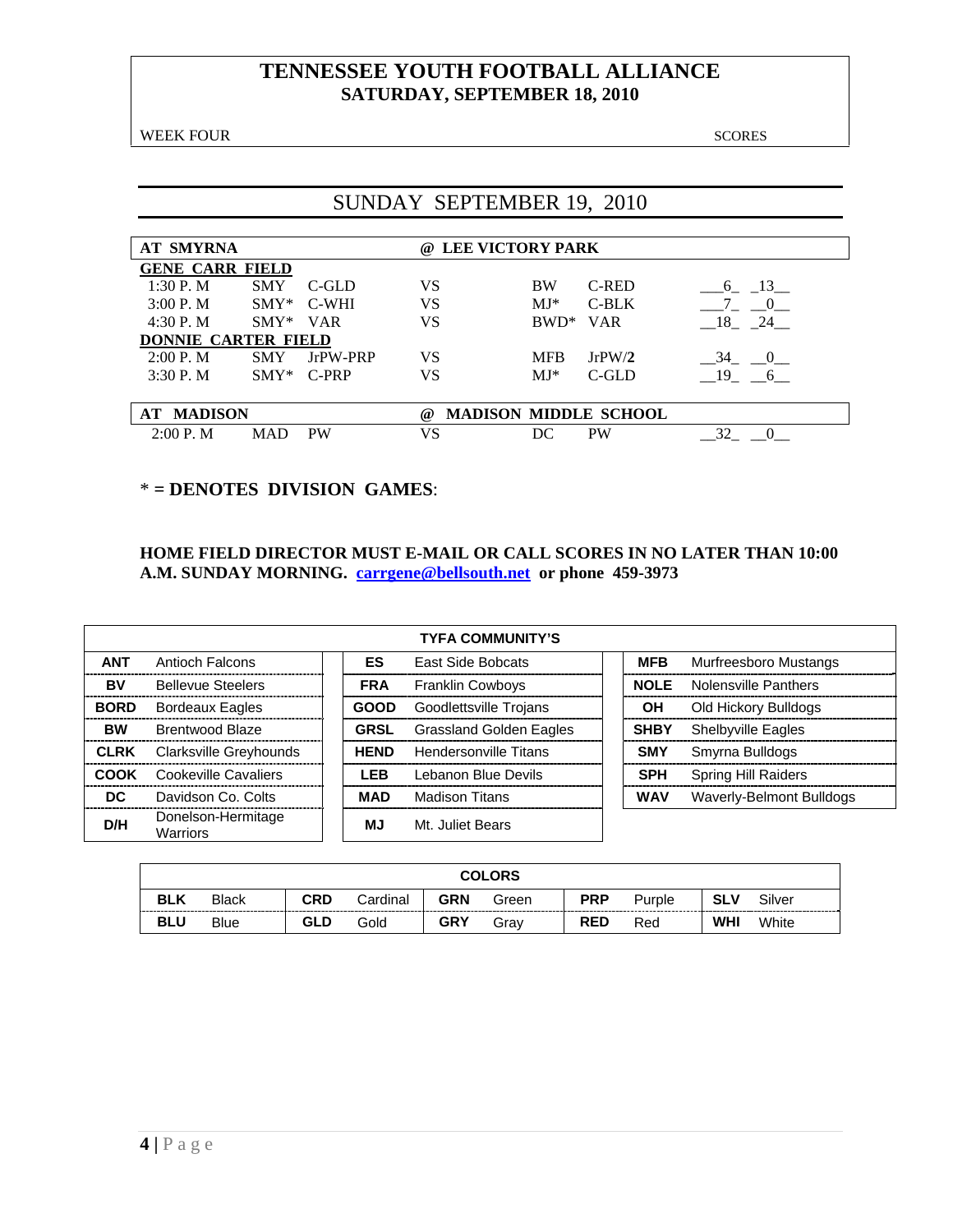**WEEK FIVE** SCORES

| <b>AT BORDEAUX</b>    |                  |                           | @ METRO CENTER         |                  |                                      |                                    |
|-----------------------|------------------|---------------------------|------------------------|------------------|--------------------------------------|------------------------------------|
| 9:00 A M              | <b>BORD* VAR</b> |                           | <b>VS</b>              | $OH*$            | <b>VAR</b>                           | $8$ <sub>—</sub><br>$6 -$          |
| <b>AT BRENTWOOD</b>   |                  |                           | @ CROCKETT PARK        |                  |                                      |                                    |
| FIELD#1               |                  |                           |                        |                  |                                      |                                    |
| 8:30 A.M              | <b>BW</b>        | A-BLU                     | <b>VS</b>              | <b>SMY</b>       | A-PRP                                | $-33 - 6$                          |
| 10:00 A.M             | $BW^*$           | A-RED                     | <b>VS</b>              | $SMY*$           | A-WHI                                | $-13$ , $-7$ OT                    |
| 11:30 A.M             | $BW^*$           | A-BLK                     | <b>VS</b>              | $MJ^*$           | A                                    | $-34$ $-6$                         |
| 1:00 P.M              | <b>BW</b>        | CCC                       | <b>VS</b>              | MJ               | <b>CCC</b>                           | $-0$ $-18$                         |
| 2:30 P.M              | <b>BW</b>        | BB                        | <b>VS</b>              | D/H              | BB                                   | $-32 - 0$                          |
| 4:00 P.M              | $\rm BW$         | AA                        | <b>VS</b>              | OH               | AA                                   | $-31$ $-0$                         |
| 5:30 P.M              | <b>BW</b>        | <b>BBB</b>                | <b>VS</b>              | MJ               | <b>BBB</b>                           | $-40$ $-12$ $-$                    |
| 7:00 P.M              | BW               | <b>AAA</b>                | <b>VS</b>              | D/H              | AAA                                  | $28 - 12$                          |
| FIELD#2               |                  |                           |                        |                  |                                      |                                    |
| 9:00 A M              | BW               | PW                        | <b>VS</b>              | MJ               | PW                                   | $0 - 20$                           |
| 10:30 A M             | $BW^*$           | <b>B-GLD</b>              | <b>VS</b>              | $MFB*$           | B                                    | $-28$ $-0$                         |
| 12:00 N               | $BW^*$           | <b>B-BLK</b>              | <b>VS</b>              | $MJ^*$           | <b>B-GRA</b>                         | $-13 - 12$                         |
| 1:30 P.M              | BW               | <b>B-WHI</b>              | <b>VS</b>              | <b>SMY</b>       | <b>B-BLK</b>                         | $-7 - 6$                           |
| 3:00 P.M              | $BW^*$           | <b>B-GRY</b>              | <b>VS</b>              | $MJ^*$           | <b>B-WHI</b>                         | $-31$ $-6$                         |
| 4:30 P.M              | <b>BW</b>        | <b>B-BLU</b>              | <b>VS</b>              | <b>SMY</b>       | <b>B-GLD</b>                         | $-15 - 6$                          |
| <b>FIELD#3</b>        |                  |                           |                        |                  |                                      |                                    |
| 9:30 A.M.             | $BW^*$           | C-BLU                     | <b>VS</b>              | $SMY*$           | C-GLD                                | $-13$ $-7$ $-$                     |
| 11:00 A.M.            | $BW^*$           | <b>C-RED</b>              | <b>VS</b>              | $SMY*$           | C-WHI                                | $6_{-}$<br>$\overline{7}$          |
| 12:30 P.M             | BW               | JrPW-GLD                  | <b>VS</b>              | MJ               | JrPW-BLK                             | $-39$<br>$-26$                     |
| 2:00 P.M              | <b>BW</b>        | JrPW-WHI                  | <b>VS</b>              | <b>SMY</b>       | JrPW-PRP                             | $-27$<br>$\overline{\phantom{0}0}$ |
|                       |                  |                           |                        |                  |                                      |                                    |
| 3:30 P.M              | <b>BW</b>        | <b>B-RED</b>              | <b>VS</b>              | MJ               | <b>B-BLK</b>                         | 12<br>$-33$                        |
|                       |                  |                           |                        |                  |                                      |                                    |
| <b>AT FRANKLIN</b>    |                  |                           | @ COWBOY COMPLEX       |                  |                                      | <b>HOMECOMING</b>                  |
| FIELD#1               |                  |                           |                        |                  |                                      |                                    |
| 8:30 A.M              | $FRA*$           | A-WHI                     | <b>VS</b>              | $FRA*$           | A-CRD                                | $-37$<br>$\overline{0}$            |
| 10:00 A.M.            | <b>FRA</b>       | <b>CCC</b>                | <b>VS</b>              | <b>SMY</b>       | <b>CCC</b>                           | $^{0}$<br>$-24$                    |
| 11:30 A.M             | <b>FRA</b>       | BB                        | <b>VS</b>              | MJ               | BB                                   | 34<br>0                            |
| 1:00 P. M             | <b>FRA</b>       | AA                        | <b>VS</b>              | <b>SMY</b>       | AA                                   | 20<br>6                            |
| 2:30 P.M              | <b>FRA</b>       | <b>BBB</b>                | <b>VS</b>              | <b>SMY</b>       | <b>BBB</b>                           | $-14$<br>$\overline{\phantom{0}0}$ |
| 4:00 P.M              | <b>FRA</b>       | A-SLV                     | <b>VS</b>              | <b>FRA</b>       | A-BLU                                | $-34$ $-0$                         |
| 5:30 P.M              | <b>FRA</b>       | AAA                       | <b>VS</b>              | <b>SMY</b>       | AAA                                  | $-20 - 44$                         |
| 7:00 P.M              | FRA*             | <b>VAR</b>                | <b>VS</b>              | $SMY*$           | <b>VAR</b>                           | $20 - 42$                          |
| FIELD#2               |                  |                           |                        |                  |                                      |                                    |
| 9:00 A.M.             | <b>FRA</b>       | $B-SLV$                   | <b>VS</b>              | <b>BORD</b>      | $\, {\bf B}$                         | $-0$ $-32$                         |
| 10:30 A.M             | FRA*             | C-BLU                     | VS                     | $D/H^*$          | $\mathsf{C}$                         | $-32 - 0$                          |
| 12:00 N.              | <b>FRA</b>       | PW                        | <b>VS</b>              | <b>SMY</b>       | PW                                   | $-0$ $-23$                         |
| 1:30 P.M              | <b>FRA</b>       | <b>JrPW</b>               | <b>VS</b>              | MJ               | JrPW-GLD                             | 12<br>$6$ OT                       |
| 3:00 P.M              | <b>FRA</b>       | CC                        | <b>VS</b>              | <b>SMY</b>       | CC                                   | $-6 - 20$                          |
| 4:30 P M              | <b>FRA</b>       | $B-BLU/1$                 | <b>VS</b>              | MJ               | <b>B-GLD</b>                         | $-13$ $-0$                         |
| 6:00 P.M              | <b>FRA</b>       | C-SLV                     | <b>VS</b>              | SMY              | C-BLK                                | $-0$ $-12$                         |
| 7:30 P.M              | <b>FRA</b>       | <b>B-WHI</b>              | <b>VS</b>              | <b>SMY</b>       | <b>B-PRP</b>                         | $12 - 31$                          |
| FIELD# $3$            |                  |                           |                        |                  |                                      |                                    |
| 9:30 A.M<br>11:00 A.M | FRA*<br>FRA*     | $B-BLU/2$<br><b>B-CRD</b> | <b>VS</b><br><b>VS</b> | $SMY*$<br>$SMY*$ | <b>B-WHI/PRP</b><br><b>B-WHI/GLD</b> | $-26$ $-14$<br>$-39 - -6$          |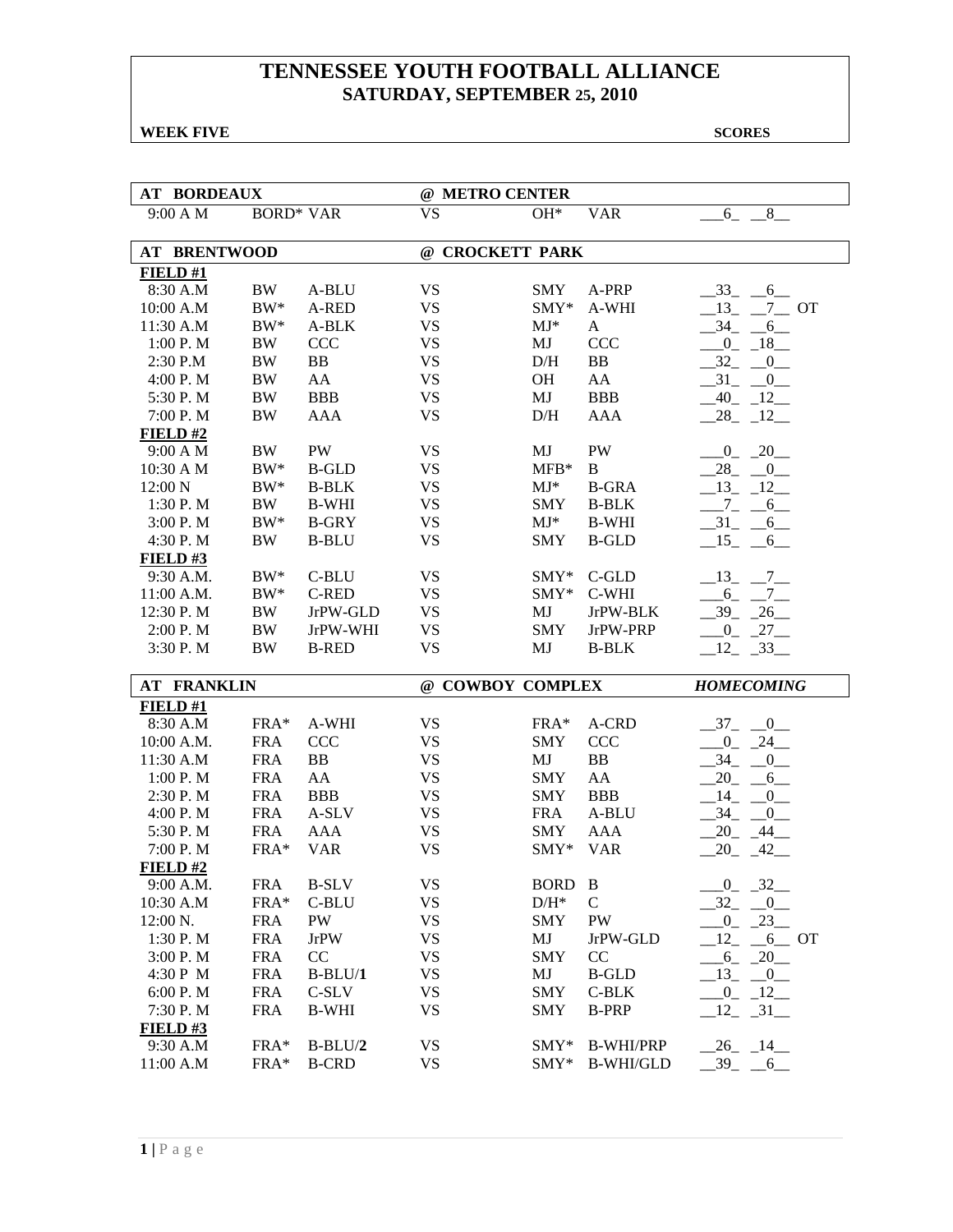### **WEEK FIVE** SCORES

| <b>AT MURFREESBORO</b>   |                        |                   | @ MIDDLE POINT SPORTS COMPLEX |                  |                             |                         |  |  |  |  |
|--------------------------|------------------------|-------------------|-------------------------------|------------------|-----------------------------|-------------------------|--|--|--|--|
| FIELD#1                  |                        |                   |                               |                  |                             |                         |  |  |  |  |
| 9:30 A.M                 | <b>MFB</b>             | <b>CCC</b>        | <b>VS</b>                     | GOOD CCC         |                             | $12 - 18$ OTx3          |  |  |  |  |
| 11:00 A.M                | $MFB*$                 | <b>VAR</b>        | <b>VS</b>                     | <b>CLRK* VAR</b> |                             | $0 - 44$                |  |  |  |  |
| 12:30 P.M                | <b>MFB</b>             | AAA               | <b>VS</b>                     | <b>OH</b>        | AAA                         | $-6 - 26$               |  |  |  |  |
| 2:00 P. M                | <b>MFB</b>             | <b>BBB</b>        | <b>VS</b>                     | GOOD BBB         |                             | $-36$ $-0$              |  |  |  |  |
| 3:30 P.M                 | <b>MFB</b>             | <b>BB</b>         | <b>VS</b>                     | GOOD BB          |                             | $25 - -0$               |  |  |  |  |
| FIELD#2                  |                        |                   |                               |                  |                             |                         |  |  |  |  |
| 9:00 A.M                 | <b>MFB</b>             | JrPW/2            | <b>VS</b>                     | <b>BORD</b> JrPW |                             | $-6 - 34$               |  |  |  |  |
| 10:30 A M                | <b>MFB</b>             | $\mathcal{C}$     | <b>VS</b>                     | <b>SMY</b>       | C-PRP                       | $-18$ $-12$             |  |  |  |  |
| 12:00 N                  | <b>MFB</b>             | JrPW/1            | <b>VS</b>                     | <b>SMY</b>       | JrPW-GLD                    | $-6 - 25$               |  |  |  |  |
| 1:30P. M                 | <b>MFB</b>             | CC                | <b>VS</b>                     | GOOD CC          |                             | $0 - 14$                |  |  |  |  |
| 3:00 P.W.                | <b>MFB</b>             | <b>PW</b>         | <b>VS</b>                     | GOOD PW          |                             | $13 - 12$               |  |  |  |  |
|                          |                        |                   |                               |                  |                             |                         |  |  |  |  |
| <b>AT ANTIOCH</b>        |                        |                   |                               |                  | @ EZELL HARDING HIGH SCHOOL |                         |  |  |  |  |
| 10:30 A M                | <b>ANT</b>             | PW                | <b>VS</b>                     | <b>GRSL</b>      | PW                          | 25<br>6                 |  |  |  |  |
| 12:00 N                  | $ANT*$                 | <b>CCC</b>        | <b>VS</b>                     | <b>GRSL* CCC</b> |                             | $-34$<br>$\overline{0}$ |  |  |  |  |
| 1:30P. M                 | <b>ANT</b>             | AAA               | <b>VS</b>                     | MJ               | <b>AAA</b>                  | 48<br>$\overline{0}$    |  |  |  |  |
| 3:00 P. M                |                        | <b>HOMECOMING</b> |                               |                  |                             |                         |  |  |  |  |
| 4:30 P M                 | $ANT^*$                | <b>BB</b>         | VS                            | GRSL* BB         |                             | $6 - 20$                |  |  |  |  |
| 6:00 P. M                | <b>ANT</b>             | AA                | <b>VS</b>                     | MJ               | AA                          | $-42$ $-0$ OT           |  |  |  |  |
| 7:30 P.M.                | $ANT*$                 | <b>BBB</b>        | <b>VS</b>                     | <b>GRSL* BBB</b> |                             | $-27 - 6$               |  |  |  |  |
|                          |                        |                   |                               |                  |                             |                         |  |  |  |  |
| AT DONELSON/HERMITAGE    |                        |                   | @ WARRIOR PARK                |                  |                             |                         |  |  |  |  |
| FIELD#1                  |                        |                   |                               |                  |                             |                         |  |  |  |  |
| 9:30 A.M                 | D/H                    | <b>JrPW</b>       | <b>VS</b>                     |                  | GOOD JrPW-GLD               | $-6 - 18$               |  |  |  |  |
| 11:00 A.M                | D/H                    | CC                | <b>VS</b>                     | MJ<br>$BV^*$     | CC                          | $18 - 12$ OT            |  |  |  |  |
| 12:30 P.M                | $D/H^*$                | AA                | <b>VS</b>                     |                  | AA                          | $-41 - -6$              |  |  |  |  |
| <b>AT GRASSLAND</b>      |                        |                   | @ GRASSLAND MIDDLE SCHOOL     |                  |                             |                         |  |  |  |  |
| 10:00 A.M                | <b>GRSL</b>            | B                 | <b>VS</b>                     | D/H              | B                           | $26 - 12$               |  |  |  |  |
|                          |                        |                   |                               |                  |                             |                         |  |  |  |  |
| <b>AT HENDERSONVILLE</b> |                        |                   | @ DRAKE'S CREEK PARK          |                  |                             |                         |  |  |  |  |
| FIELD#1                  |                        |                   |                               |                  |                             |                         |  |  |  |  |
| 9:00 A.M                 | HEND CC                |                   | <b>VS</b>                     | <b>BORD</b>      | CC                          | $-0 - 8$                |  |  |  |  |
| 10:30 A.M                | <b>HEND</b>            | $\mathbf{A}$      | <b>VS</b>                     | <b>BW</b>        | A-WHI                       | $\overline{0}$<br>$-27$ |  |  |  |  |
|                          |                        | <b>HOMECOMING</b> |                               |                  |                             |                         |  |  |  |  |
| 2:00 P.M.                | HEND BB                |                   | <b>VS</b>                     | BORD BB          |                             | $-6 - 36$               |  |  |  |  |
| 3:30 P.M                 | HEND AA                |                   | <b>VS</b>                     | <b>MFB</b>       | AA                          | $-6 - 33$               |  |  |  |  |
| 5:00 P.M                 | HEND CCC               |                   | <b>VS</b>                     | <b>BORD CCC</b>  |                             | $-20$ $-0$ $-$          |  |  |  |  |
| 6:30 P. M                | HEND BBB               |                   | <b>VS</b>                     | BORD BBB         |                             | $-0$ $-28$              |  |  |  |  |
| 8:00P. M                 | HEND AAA               |                   | <b>VS</b>                     | BORD AAA         |                             | $-0$ $-27$              |  |  |  |  |
| FIELD#2                  |                        |                   |                               |                  |                             |                         |  |  |  |  |
| 9:30 A.M                 | HEND <sup>*</sup> JrPW |                   | <b>VS</b>                     | $LEB*$           | <b>JrPW</b>                 | $-6 - 13$               |  |  |  |  |
| 11:00 A.M                | HEND PW                | <b>HOMECOMING</b> | <b>VS</b>                     | BORD PW          |                             | $-6 - 37$               |  |  |  |  |
| 1:30 P.M                 | HEND C                 |                   | <b>VS</b>                     | MJ               | $C-BLK$                     | $-6 - 28$               |  |  |  |  |
| 3:00 P.M                 | HEND* B-BLU            |                   | <b>VS</b>                     | $BV^*$           | $\, {\bf B}$                | $-13 - 37$              |  |  |  |  |
| 4:30 P.M                 |                        | HEND* B-RED       | <b>VS</b>                     | $NOL*$           | B                           | $-47 - -6$              |  |  |  |  |
|                          |                        |                   |                               |                  |                             |                         |  |  |  |  |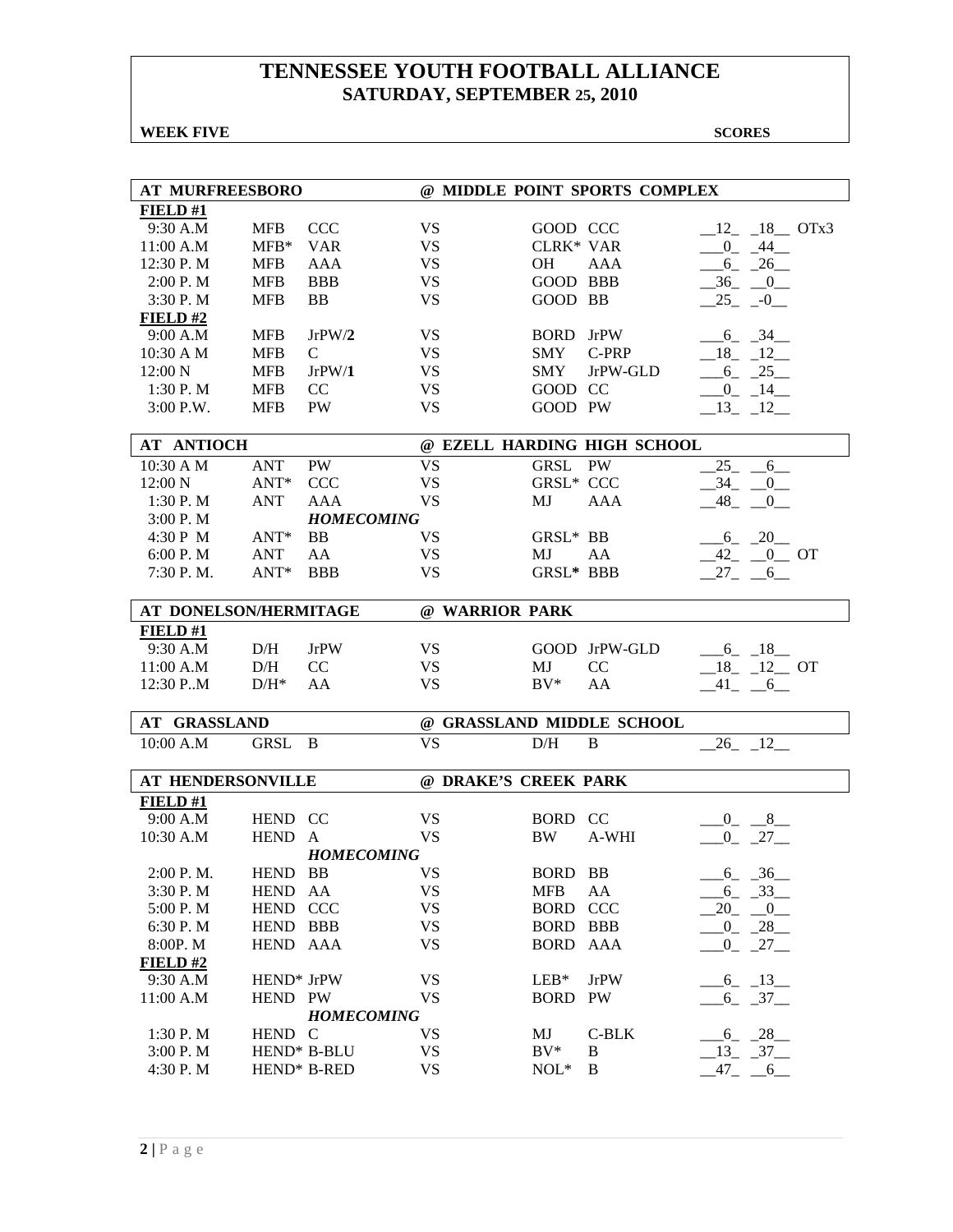#### **WEEK FIVE** SCORES

| <b>AT SPRING HILL</b> |             |             | @ EVANS PARK              |                  |                              |                      |
|-----------------------|-------------|-------------|---------------------------|------------------|------------------------------|----------------------|
| 8:30 A.M              | SPH*        | PW          | <b>VS</b>                 | $\rm OH^*$       | PW                           | 35<br>$\mathbf{0}$   |
| 10:00 A.M             | SPH*        | CC          | <b>VS</b>                 | $LRB*$           | CC                           | $0 - 32$             |
| 11:30 A.M             | $SPH*$      | B           | <b>VS</b>                 | $OH*$            | B                            | $-6 - 0$ OT          |
| 1:00 P. M             | SPH*        | <b>JrPW</b> | <b>VS</b>                 |                  | GOOD* JrPW-BLU               | $-13$ $-19$ $-$      |
| 2:30 P.M              | SPH*        | <b>BBB</b>  | <b>VS</b>                 | $OH*$            | <b>BBB</b>                   | 18<br>27             |
| 4:00 P.M              | SPH*        | <b>CCC</b>  | <b>VS</b>                 | $OH*$            | <b>CCC</b>                   | $6 - 38$             |
| 5:30 P.M              | SPH*        | <b>BB</b>   | <b>VS</b>                 | $OH*$            | <b>BB</b>                    | $-0$ $-29$           |
| 7:00 P.M              | SPH*        | <b>AAA</b>  | <b>VS</b>                 | WAV* AAA         |                              | $-0$ $-39$           |
| <b>AT COOKEVILLE</b>  |             |             | @ COOKEVILLE HIGH SCHOOL  |                  |                              |                      |
| FIELD#1               |             |             |                           |                  |                              |                      |
| 11:00 A.M.            | COOK* CCC   |             | <b>VS</b>                 | $NOL^*$          | <b>CCC</b>                   | $-0$ $-39$           |
| 12:30 PM              | COOK* BB    |             | <b>VS</b>                 | $NOL*$           | BB                           | $6 - 19$             |
| 2:00 PM               | COOK* AAA   |             | <b>VS</b>                 | $NOL*$           | <b>AAA</b>                   | $-7 - 21$            |
| 3:30 P.M              | COOK* BBB   |             | <b>VS</b>                 | $NOL*$           | <b>BBB</b>                   | $-13$ $-14$          |
|                       |             |             |                           |                  |                              |                      |
| AT DAVIDSON COUNTY    |             |             |                           |                  | @ EWING PARK MIDDLE SCHOOL   |                      |
| 8:30 A.M              | $DC*$       | CC          | <b>VS</b>                 | $ANT*$           | CC                           | 12<br>26             |
| 10:00 A.M             | $DC^*$      | <b>PW</b>   | <b>VS</b>                 | $BV^*$           | PW                           | 20<br>26             |
| 11:30 A.M             | $DC^*$      | <b>CCC</b>  | <b>VS</b>                 | $BV^*$           | <b>CCC</b>                   | $9 - 20$             |
| 1:00 P. M             | $DC^*$      | <b>BBB</b>  | <b>VS</b>                 | $BV^*$           | <b>BBB</b>                   | $6 - 9$              |
| 2:30 P.M              | $DC^*$      | <b>AAA</b>  | <b>VS</b>                 | $BV^*$           | <b>AAA</b>                   | 28<br>$\overline{0}$ |
|                       |             |             |                           |                  |                              |                      |
| <b>AT EAST SIDE</b>   |             |             |                           |                  | @ ISSAC LITON MIDDLE SCHOOL  |                      |
| 9:30 A.M              | ES          | BB          | <b>VS</b>                 | <b>BV</b>        | BB                           | $0\quad 41$          |
| 11:00 A.M             | ES          | PW          | <b>VS</b>                 | <b>NOL</b>       | <b>PW</b>                    | $27 - 0$             |
|                       |             |             |                           |                  |                              |                      |
| <b>AT MADISON</b>     |             |             | $^{\omega}{}$             |                  | <b>MADISON MIDDLE SCHOOL</b> |                      |
| 10:00 A.M             | MAD* PW     |             | <b>VS</b>                 | $LEB*$           | PW                           | $19 - 12$            |
| 11:30 A M             | MAD* CCC    |             | <b>VS</b>                 | $LEB*$           | <b>CCC</b>                   | $-0$ $-31$ $-$       |
| 1:00 P.M              | $MAD^*$ BBB |             | <b>VS</b>                 | $LEB*$           | <b>BBB</b>                   | 6<br>33              |
| 2:30 P.M              | MAD* AAA    |             | <b>VS</b>                 | $LEB*$           | <b>AAA</b>                   | $18 - 34$            |
|                       |             |             |                           |                  |                              |                      |
| <b>AT SHELBYVILLE</b> |             |             | @ SHELBYVILLE HIGH SCHOOL |                  |                              |                      |
| 11:00 A.M             | SHBY PW*    |             | <b>VS</b>                 | CLRK PW          |                              | 13<br>35             |
| 12:30 p. M            | SHBY* BBB   |             | <b>VS</b>                 | <b>CLRK* BBB</b> |                              | $47_{-}$<br>$-12$    |
| 2:00 P.M              | SHBY* CCC   |             | <b>VS</b>                 | CLRK* CCC        |                              | 45<br>20             |
| 3:30 P.M              | SHBY* AAA   |             | <b>VS</b>                 | CLRK* AAA        |                              | 42<br>18             |
| 5:00 P.M              | SHBY BB     |             | <b>VS</b>                 | <b>LEB</b>       | <b>BB</b>                    | 9<br>6               |

\* **= DENOTES DIVISION GAMES**:

**HOME FIELD DIRECTOR MUST E-MAIL OR CALL SCORES IN NO LATER THAN 10:00 A.M. SUNDAY MORNING. carrgene@bellsouth.net or phone 459-3973**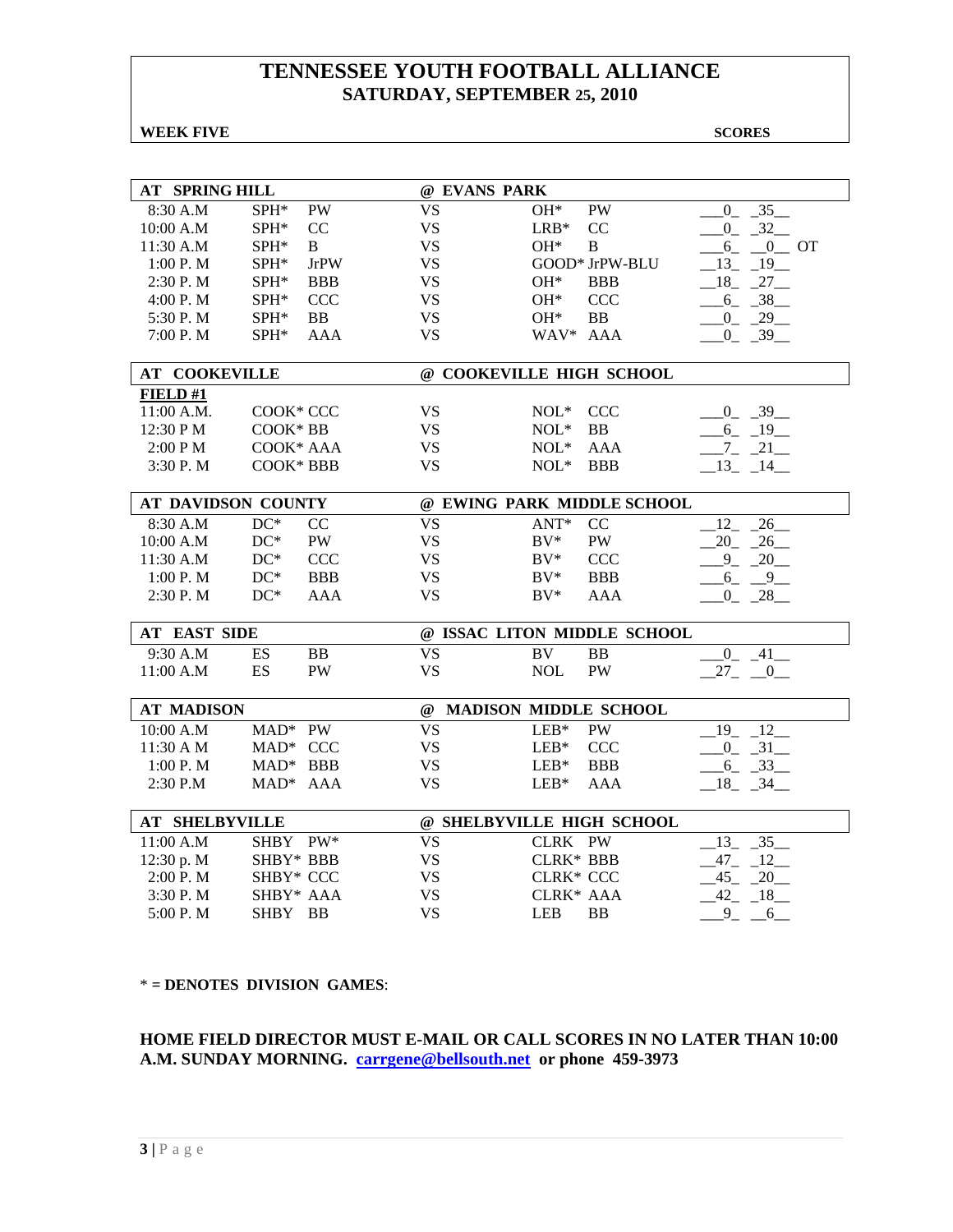**WEEK FIVE** SCORES

| <b>TYFA COMMUNITY'S</b> |                                |  |             |                                |  |             |                            |  |  |  |  |
|-------------------------|--------------------------------|--|-------------|--------------------------------|--|-------------|----------------------------|--|--|--|--|
| <b>ANT</b>              | Antioch Falcons                |  | ES.         | <b>East Side Bobcats</b>       |  | <b>MFB</b>  | Murfreesboro Mustangs      |  |  |  |  |
| BV                      | <b>Bellevue Steelers</b>       |  | <b>FRA</b>  | <b>Franklin Cowboys</b>        |  | <b>NOLE</b> | Nolensville Panthers       |  |  |  |  |
| <b>BORD</b>             | <b>Bordeaux Eagles</b>         |  | <b>GOOD</b> | Goodlettsville Trojans         |  | OН          | Old Hickory Bulldogs       |  |  |  |  |
| <b>BW</b>               | Brentwood Blaze                |  | <b>GRSL</b> | <b>Grassland Golden Eagles</b> |  | <b>SHBY</b> | <b>Shelbyville Eagles</b>  |  |  |  |  |
| <b>CLRK</b>             | Clarksville Greyhounds         |  | <b>HEND</b> | Hendersonville Titans          |  | <b>SMY</b>  | Smyrna Bulldogs            |  |  |  |  |
| COOK                    | Cookeville Cavaliers           |  | LEB         | Lebanon Blue Devils            |  | <b>SPH</b>  | <b>Spring Hill Raiders</b> |  |  |  |  |
| DC.                     | Davidson Co. Colts             |  | MAD         | <b>Madison Titans</b>          |  | <b>WAV</b>  | Waverly-Belmont Bulldogs   |  |  |  |  |
| D/H                     | Donelson-Hermitage<br>Warriors |  | ΜJ          | Mt. Juliet Bears               |  |             |                            |  |  |  |  |

|            | <b>COLORS</b> |     |          |            |       |            |        |            |        |  |
|------------|---------------|-----|----------|------------|-------|------------|--------|------------|--------|--|
| <b>BLK</b> | <b>Black</b>  | CRD | Cardinal | <b>GRN</b> | Green | <b>PRP</b> | Purple | <b>SLV</b> | Silver |  |
| <b>BLU</b> | <b>Blue</b>   | GLD | Gold     | <b>GRY</b> | Grav  | <b>RED</b> | Red    | WHI        | White  |  |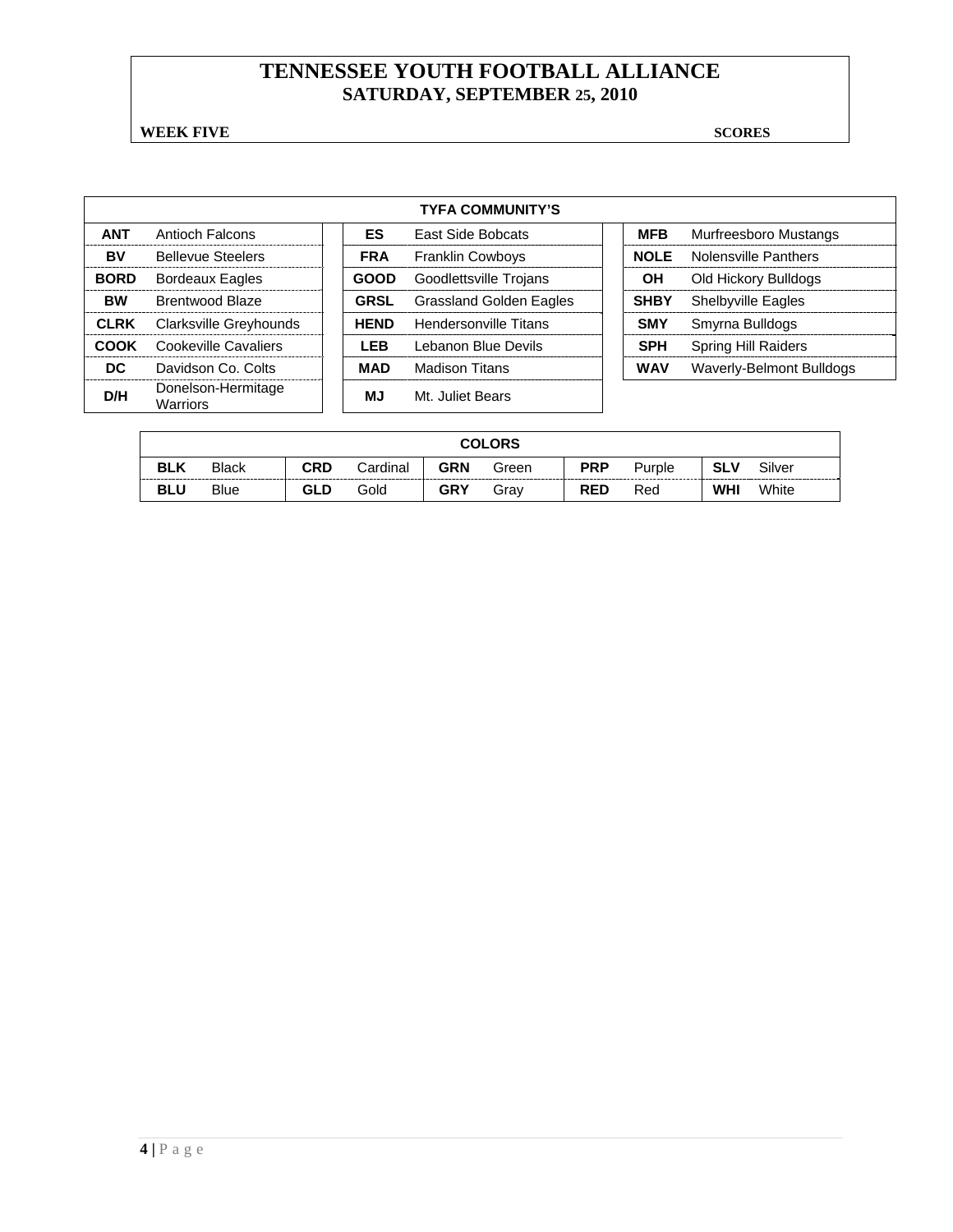### **WEEK SIX** SCORES

| <b>AT BRENTWOOD</b> |                          |              | @ CROCKETT PARK |                         |                            |                         |  |  |
|---------------------|--------------------------|--------------|-----------------|-------------------------|----------------------------|-------------------------|--|--|
| FIELD#1             |                          |              |                 |                         |                            |                         |  |  |
| 8:00 A.M            | $BW^*$                   | <b>BB</b>    | <b>VS</b>       | $MFB*$                  | <b>BB</b>                  | 12<br>$-32$             |  |  |
| 9:30 A.M            | $BW^*$                   | A-WHI        | <b>VS</b>       | FRA*                    | A-WHI                      | 23<br>$-12$             |  |  |
| 11:00 A.M           | $BW^*$                   | A-GLD        | <b>VS</b>       | $FRA*$                  | A-CRD                      | 24<br>$\overline{0}$    |  |  |
| 12:30 P.M           | $BW^*$                   | A-RED        | <b>VS</b>       | FRA*                    | A-SLV                      | $_{0}$<br>6             |  |  |
| 2:00 P.M            | $BW^*$                   | AA           | <b>VS</b>       | $MFB*$                  | AA                         | 45<br>$\overline{0}$    |  |  |
| 3:30 P.M            | $\rm BW^*$               | <b>CCC</b>   | <b>VS</b>       | $MFB*$                  | <b>CCC</b>                 | $0 - 18$                |  |  |
| 5:00 P.M            | $BW^*$                   | <b>BBB</b>   | <b>VS</b>       | $MFB*$                  | <b>BBB</b>                 | $14 - 26$               |  |  |
| 6:30 P.M            | $BW^*$                   | <b>AAA</b>   | <b>VS</b>       | $MFB*$                  | <b>AAA</b>                 | 28<br>$\overline{0}$    |  |  |
| FIELD#2             |                          |              |                 |                         |                            |                         |  |  |
| 8:30 A.M            | $BW^*$                   | <b>B-WHI</b> | <b>VS</b>       | $FRA*$                  | $B-BLU/1$                  | $0 - 25$                |  |  |
| 10:00 A.M           | <b>BW</b>                | <b>B-GLD</b> | <b>VS</b>       | $\rm BW$                | <b>B-RED</b>               | $-18$<br>$\mathbf{0}$   |  |  |
| 11:30 A.M           | $BW^*$                   | CC           | <b>VS</b>       | $MFB*$                  | CC                         | 24<br>$\overline{0}$    |  |  |
| 1:00 P. M           | BW                       | A-BLU        | <b>VS</b>       | BW                      | A-BLK                      | $-14$<br>6              |  |  |
| $2:30$ P. M         | $BW^*$                   | <b>VAR</b>   | <b>VS</b>       | $MFB*$                  | <b>VAR</b>                 | $-16$<br>6<br>$\sim$    |  |  |
| 4:00 P.M            | BW                       | <b>B-GRY</b> | <b>VS</b>       | <b>SMY</b>              | <b>B-WHI/GLD</b>           | 33<br>0                 |  |  |
| FIELD#3             |                          |              |                 |                         |                            |                         |  |  |
| 9:00 A.M            | BW                       | C-RED        | <b>VS</b>       | MJ                      | C-GLD                      | $-28$<br>$-7$           |  |  |
| 10:30 A.M           | $BW^*$                   | C-BLU        | <b>VS</b>       | $MFB*$                  | C                          | 25<br>14                |  |  |
| 12:00 N             | $\rm BW^*$               | <b>PW</b>    | <b>VS</b>       | $MFB*$                  | PW                         | $-6 - 37$               |  |  |
| 1:30 P.M            | $BW^*$                   | JrPW-WHI     | <b>VS</b>       | <b>MFB</b>              | JrPW/2                     | $6 - 8$                 |  |  |
|                     |                          |              |                 |                         |                            |                         |  |  |
| AT MT. JULIET       |                          |              |                 | @ CHARLIE DANIEL'S PARK |                            |                         |  |  |
| FIELD#1             |                          |              |                 |                         |                            |                         |  |  |
| 8:30 A.M            | $MJ*$                    | CC           | <b>VS</b>       | FRA*                    | CC                         | $8 - 25$                |  |  |
| 10:00 A.M.          | $MJ^*$                   | <b>BB</b>    | <b>VS</b>       | FRA*                    | <b>BB</b>                  | $0 - 33$                |  |  |
| 11:30 A.M.          | $\mathbf{M}\mathbf{J}^*$ | <b>CCC</b>   | <b>VS</b>       | FRA*                    | <b>CCC</b>                 | $-15$<br>$\overline{0}$ |  |  |
| 1:00 P.M.           | $MJ^*$                   | <b>AAA</b>   | <b>VS</b>       | FRA*                    | <b>AAA</b>                 | 14<br>$\overline{0}$    |  |  |
| 2:30 P.M            | $MJ^*$                   | <b>BBB</b>   | <b>VS</b>       | FRA*                    | <b>BBB</b>                 | $20 - 55$               |  |  |
| 4:00 P.M            | $MJ^*$                   | AA           | <b>VS</b>       | FRA*                    | AA                         | $6 - 30$                |  |  |
| FIELD#2             |                          |              |                 |                         |                            |                         |  |  |
| 9:00 A.M.           | $MJ^*$                   | C-BLK        | <b>VS</b>       | $FRA*$                  | C-BLU                      | $-7 - 0$                |  |  |
| 10:30 A.M           | $MJ*$                    | PW           | <b>VS</b>       | FRA*                    | PW                         | $-7 - 14$               |  |  |
| 12:00 N             | $MJ*$                    | <b>B-GLD</b> | <b>VS</b>       | FRA*                    | <b>B-WHI</b>               | 22<br>$6_{-}$           |  |  |
| 1:30 P.M.           | MJ                       | <b>B-BLK</b> | <b>VS</b>       | <b>FRA</b>              | <b>B-SLV</b>               | 14<br>$-13$             |  |  |
| 3:00 P.M            | MJ                       | <b>B-WHI</b> | VS              | BW                      | <b>B-BLU</b>               | $-6 - 25$               |  |  |
|                     |                          |              |                 |                         |                            |                         |  |  |
| AT MT. JULIET       |                          |              |                 |                         | @ MT. JULIET MIDDLE SCHOOL |                         |  |  |
| 9:30 A.M.           | $MJ*$                    | <b>B-GRY</b> | <b>VS</b>       | FRA*                    | $B-BLU/2$                  | $7\overline{ }$<br>12   |  |  |
| 11:00 P.M           | $MJ*$                    | C-WHI        | <b>VS</b>       | FRA*                    | C-SLV                      | $19 - 13$               |  |  |
| 12:30 P.M           | $MJ*$                    | JrPW-BLK     | <b>VS</b>       | FRA*                    | <b>JrPW</b>                | $32 -$<br>6             |  |  |
| 2:00 P.M            | $MJ*$                    | A            | <b>VS</b>       | FRA*                    | A-BLU                      | 13<br>6                 |  |  |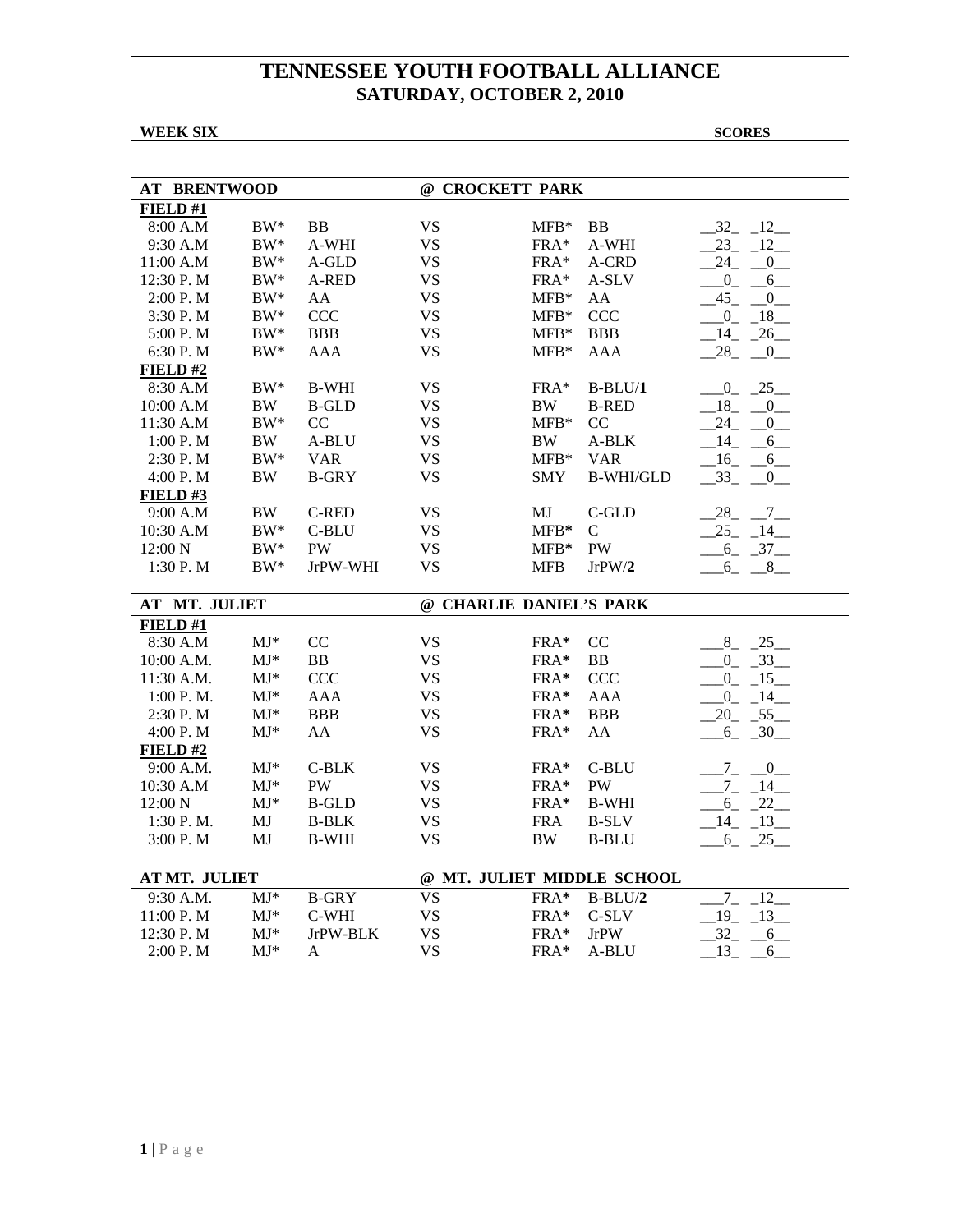### **WEEK SIX** SCORES

| <b>AT SMYRNA</b>           |                                     |                   | @ LEE VICTORY PARK        |                   |                |                                    |
|----------------------------|-------------------------------------|-------------------|---------------------------|-------------------|----------------|------------------------------------|
| <b>DONNIE CARTER FIELD</b> |                                     |                   |                           |                   |                |                                    |
| 9:00 A.M                   | $SMY*$<br><b>PW</b>                 |                   | <b>VS</b>                 | <b>BORD* PW</b>   |                | $0\qquad 7$                        |
| 10:30 A.M                  | $SMY*$                              | JrPW-PRP          | <b>VS</b>                 | ${\rm MFB^*}$     | $JrPW-1$       | 25<br>$\mathbf{0}$                 |
| 12:00 N                    | <b>SMY</b>                          | <b>B-PRP</b>      | <b>VS</b>                 | <b>MFB</b>        | B              | $37_{-}$<br>$\overline{0}$         |
| 1:30 P.M                   | $SMY*$                              | <b>B-WHI/PRP</b>  | <b>VS</b>                 | $BW^*$            | <b>B-BLK</b>   | $-13 - 12$                         |
| 3:00 P.M                   | SMY*                                | <b>B-BLK</b>      | <b>VS</b>                 | <b>BORD*</b> B    |                | $-6 - 27$                          |
| 4:30 P.M                   | SMY*<br><b>CCC</b>                  |                   | <b>VS</b>                 | <b>BORD* CCC</b>  |                | 18<br>0                            |
| 6:00 P. M                  | SMY*<br><b>VAR</b>                  |                   | <b>VS</b>                 | <b>BORD* VAR</b>  |                | $0_{-}$<br>$-39$                   |
| 7:30 P.M                   | SMY*<br><b>BB</b>                   |                   | <b>VS</b>                 | <b>BORD* BB</b>   |                | $13 - 31$                          |
| <b>GENE CARR FIELD</b>     |                                     |                   |                           |                   |                |                                    |
| 8:30 A.M                   | SMY                                 | JrPW-GLD          | <b>VS</b>                 | MJ                | JrPW-GLD       | $-32$ $-0$                         |
| 10:00 A.M                  | SMY*                                | JrPW-WHI          | <b>VS</b>                 | <b>BORD*</b> JrPW |                | $-7 - 18$                          |
| 11:30 A.M                  | SMY*<br>CC                          |                   | <b>VS</b>                 | <b>BORD* CC</b>   |                | 25<br>$\overline{\mathbf{0}}$      |
| 1:00 P. M                  | SMY*                                | $C-BLK$           | <b>VS</b>                 | BORD* C           |                | $-0$ $-39$                         |
| 2:30 P.M                   | <b>SMY</b>                          | <b>B-GLD</b>      | <b>VS</b>                 | <b>FRA</b>        | <b>B-CRD</b>   | 20<br>$-6$                         |
| 4:00 P.M                   | AA<br>$SMY*$                        |                   | <b>VS</b>                 | <b>BORD* AA</b>   |                | $-0$ $-26$                         |
| 5:30 P.M                   | $SMY*$<br><b>BBB</b>                |                   | <b>VS</b>                 | <b>BORD* BBB</b>  |                | $8 - 33$                           |
| 7:00 P.M                   | SMY*<br><b>AAA</b>                  |                   | <b>VS</b>                 | <b>BORD* AAA</b>  |                | 13<br>$\overline{\phantom{0}}^0$   |
|                            |                                     |                   |                           |                   |                |                                    |
| AT DONELSON/HERMITAGE      |                                     |                   | @ WARRIOR PARK            |                   |                |                                    |
| FIELD#1                    |                                     |                   |                           |                   |                |                                    |
| 9:00 A.M                   | $D/H^*$<br><b>BB</b>                |                   | <b>VS</b>                 | $SPH*$            | BB             | $-27$<br>8                         |
| 10:30 A.M                  | $\mathrm{D/H^{*}}$<br><b>CCC</b>    |                   | <b>VS</b>                 | SPH*              | <b>CCC</b>     | $-19$<br>6                         |
| 12:00 N                    | $D/H^*$<br><b>BBB</b>               |                   | <b>VS</b>                 | SPH*              | <b>BBB</b>     | 21<br>$-26$                        |
| 1:30 P.M                   | $\mathrm{D/H^{*}}$<br><b>AAA</b>    |                   | <b>VS</b>                 | SPH*              | <b>AAA</b>     | 43<br>0                            |
| 3:00 P.M                   | $D/H^*$<br>B                        |                   | <b>VS</b>                 | SPH*              | B              | 12<br>6                            |
| FIELD#2                    |                                     |                   |                           |                   |                |                                    |
| 9:30 A.M                   | D/H<br><b>JrPW</b>                  |                   | VS                        | <b>SPH</b>        | <b>JrPW</b>    | 19<br>6                            |
| 11:00 A.M                  | $D/H^*$<br>PW                       |                   | <b>VS</b>                 | SPH*              | PW             | $-45$<br>0                         |
| 12:30 P.M                  | $D/H^*$<br>CC                       |                   | <b>VS</b>                 | SPH*              | CC             | $-51$<br>$\overline{\phantom{0}0}$ |
| 2:00 P.M                   | $\mathrm{D/H^{*}}$<br>$\mathcal{C}$ |                   | <b>VS</b>                 | $SMY^*$           | <b>C-WHITE</b> | $0 - 41$                           |
|                            |                                     |                   |                           |                   |                |                                    |
| <b>AT GOODLETTSVILLE</b>   |                                     |                   | @ MOSS WRIGHT PARK        |                   |                |                                    |
| FIELD#1                    |                                     |                   |                           |                   |                |                                    |
| 12:00 P.M                  | GOOD* BB                            |                   | <b>VS</b>                 | ANT*              | BB             | $\overline{0}$<br>$-6$             |
| 1:30 P.M                   | GOOD* CCC                           |                   | <b>VS</b>                 | ANT*              | <b>CCC</b>     | 12<br>$\overline{0}$               |
| 3:30 P.M                   |                                     | <b>HOMECOMING</b> |                           |                   |                |                                    |
| 4:30 P.M                   | GOOD* BBB                           |                   | VS                        | ANT*              | <b>BBB</b>     | $25 - 21$                          |
| 6:00 P.M                   | GOOD* AAA                           |                   | <b>VS</b>                 | ANT*              | <b>AAA</b>     | $-0$ $-58$                         |
| FIELD#2                    |                                     |                   |                           |                   |                |                                    |
| 12:30 P.M                  | GOOD* PW                            |                   | VS.                       | $ANT^*$           | PW             | $-38$ $-0$                         |
| 2:00 P.M                   | GOOD* JrPW-GLD                      |                   | <b>VS</b>                 | $LEB*$            | <b>JrPW</b>    | $-26$ $-7$                         |
| 3:30 P.M                   |                                     | <b>HOMECOMING</b> |                           |                   |                |                                    |
| 5:00 PM                    | GOOD* CC                            |                   | VS                        | $ANT^*$           | <b>CC</b>      | $-33$ $-0$ $-$                     |
| AT GRASSLAND               |                                     |                   | @ GRASSLAND MIDDLE SCHOOL |                   |                |                                    |
| FIED#1                     |                                     |                   |                           |                   |                |                                    |
| 9:30 A.M                   | GRSL* CCC                           |                   | VS                        | WAV* CCC          |                | $0 - 27$                           |
| 11:00 A.M                  | GRSL* PW                            |                   | <b>VS</b>                 | WAV* PW           |                | $-33$<br>$\overline{0}$            |
| 12:30 P.M                  | GRSL* BBB                           |                   | <b>VS</b>                 | WAV* BBB          |                | $-31 - 12$                         |
|                            |                                     |                   |                           |                   |                |                                    |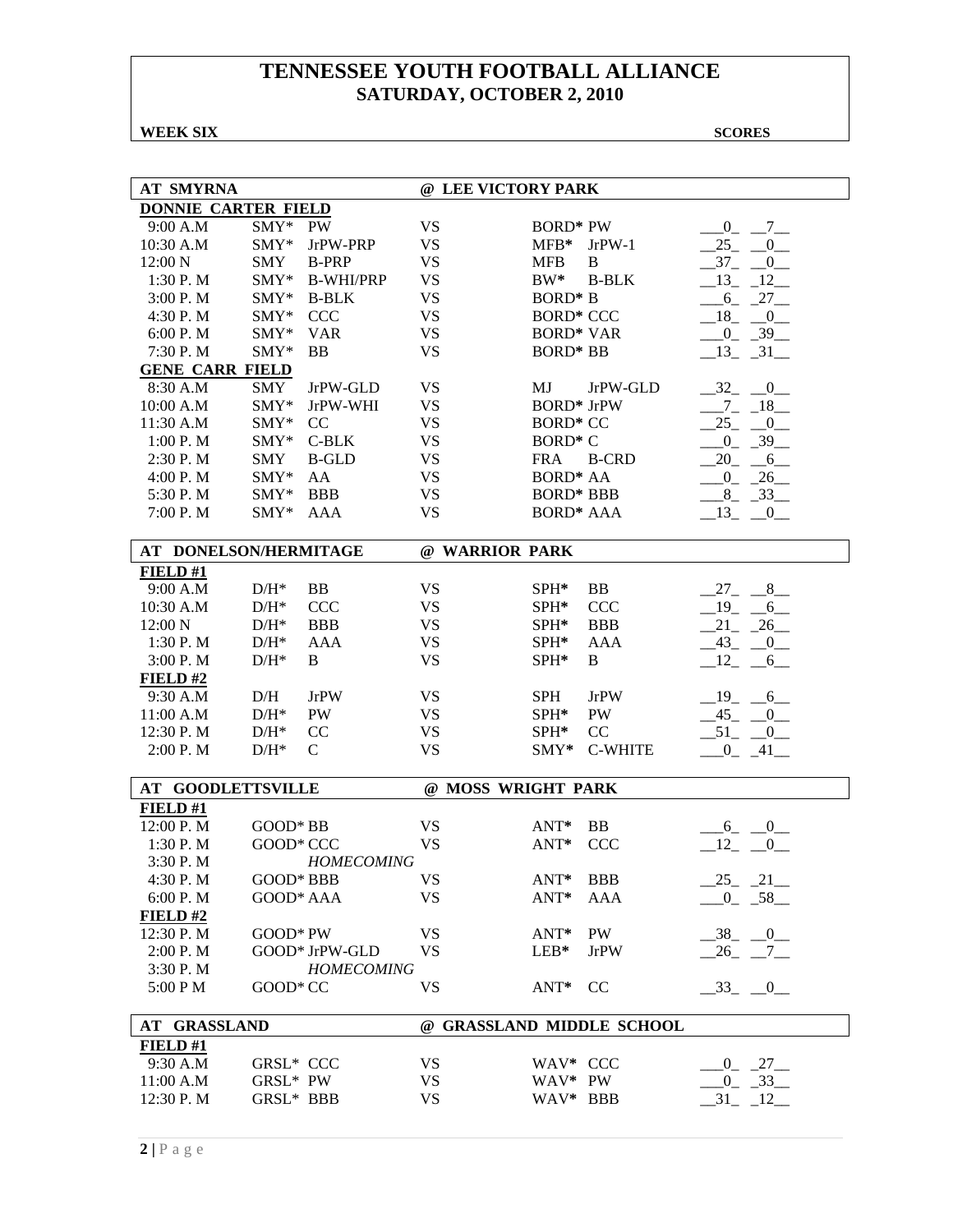### **WEEK SIX** SCORES

| AT HENDERSONVILLE     |                              |                         | @ DRAKE'S CREEK PARK      |                |                           |
|-----------------------|------------------------------|-------------------------|---------------------------|----------------|---------------------------|
| FIELD#1               |                              |                         |                           |                |                           |
| 9:00 A.M              | HEND <sup>*</sup> A          | <b>VS</b>               | $\text{SMY*}$             | A-PRP          | $-7 - 12$                 |
| 10:30 A.M             | HEND <sup>*</sup> BB         | <b>VS</b>               | $OH*$                     | <b>BB</b>      | $-6 - 27$                 |
| 12:00 N               | HEND <sup>*</sup> PW         | <b>VS</b>               | $OH*$                     | PW             | $-6 - 25$                 |
| 1:30P. M              | HEND <sup>*</sup> AA         | <b>VS</b>               | $OH*$                     | AA             | $0 - 43$                  |
| 3:00 P.M              | HEND <sup>*</sup> CCC        | <b>VS</b>               | $OH*$                     | <b>CCC</b>     | $15 - 12$                 |
| 4:30 P.M              | HEND* BBB                    | <b>VS</b>               | OH*                       | <b>BBB</b>     | $0 - 45$                  |
| 6:00 P. M             | HEND <sup>*</sup> AAA        | VS.                     | $OH*$                     | AAA            | $0 - 46$                  |
| FIELD#2               |                              |                         |                           |                |                           |
| 9:30 A.M              | HEND C                       | VS                      | <b>SMY</b>                | C-PRP          | $-39$<br>$-0$             |
| 11:00 A. M            | HEND* JrPW                   | VS                      |                           | GOOD* JrPW-BLU | $-7 - 13$                 |
| 12:30 P.M             | HEND <sup>*</sup> CC         | <b>VS</b>               | $DC^*$                    | CC             | $0 - 12$                  |
| 2:00 P.M              | HEND* B-BLU                  | <b>VS</b>               | $OH*$                     | B              | $0 - 33$                  |
| 3:30 P.M              | $OH*$                        | <b>VAR</b><br>VS.       | FRA*                      | <b>VAR</b>     | 1<br>0 Forfeit            |
|                       |                              |                         |                           |                |                           |
| <b>AT BELLEVUE</b>    |                              |                         | @ BELLEVUE MIDDLE SCHOOL  |                |                           |
| 10:00 A.M             | $BV^*$<br>AA                 | <b>VS</b>               | $ANT^*$                   | AA             | $-0$ $-33$                |
| 11:30 A.M             | $BV^*$<br>PW                 | <b>VS</b>               | $CLRK*$ PW                |                | 32<br>27                  |
| 1:00 P. M             | $BV^*$<br><b>CCC</b>         | <b>VS</b>               | CLRK* CCC                 |                | 15 24                     |
| 2:30 P.M              | $BV^*$                       | <b>BBB</b><br>VS.       | CLRK* BBB                 |                | $33_{-}$<br>$-0$          |
| 4:00 P. M             | $BV^*$                       | <b>VS</b><br>AAA        | CLRK* AAA                 |                | 45<br>$0_{-}$             |
| 5:30 P.M              | $BV^*$<br><b>BB</b>          | <b>VS</b>               | $ES*$                     | <b>BB</b>      | 59<br>$\overline{0}$      |
|                       |                              |                         |                           |                |                           |
| <b>AT MADISON</b>     |                              |                         | @ MADISON MIDDLE SCHOOL   |                |                           |
| 10:00 A M             | MAD* PW                      | <b>VS</b>               | ES*                       | PW             | $\frac{26}{ }$<br>14      |
| 11:30 A.M             | MAD* CCC                     | <b>VS</b>               | $ES*$                     | <b>CCC</b>     | $0 \quad 35$              |
| 1:00 P. M             | $MAD^*$ BBB                  | <b>VS</b>               | $ES*$                     | <b>BBB</b>     | $-0$ $-43$                |
| 2:30 P.M              | MAD <sup>*</sup> AAA         | <b>VS</b>               | ES*                       | AAA            | $-13$ $-25$               |
|                       |                              |                         |                           |                |                           |
| <b>AT NOLENSVILLE</b> |                              |                         | @ ROCKY FORK PARK         |                |                           |
| 10:30 A.M             | $NOL*$<br><b>PW</b>          | <b>VS</b>               | $LEB*$                    | <b>PW</b>      | $\overline{1}9$<br>27     |
| 12:00 N               | $NOL*$<br><b>CCC</b>         | <b>VS</b>               | $LEB*$                    | <b>CCC</b>     | $-6 - 13$                 |
| 1:30 P.M              | $\text{NOL}^*$<br><b>BBB</b> | <b>VS</b>               | $LEB*$                    | <b>BBB</b>     | $8 - 12$                  |
| 3:00 P. M             | $\text{NOL}^*$<br>B          | <b>VS</b>               | GRSL* B                   |                | $0 - 27$                  |
| 4:30 P.M              | $NOL*$<br><b>BB</b>          | VS.                     | $LEB*$                    | <b>BB</b>      | $-18$ $-13$               |
| 6:00 P.M              | $NOL*$                       | <b>VS</b><br><b>AAA</b> | $LEB*$                    | <b>AAA</b>     | 6 0                       |
|                       |                              |                         |                           |                |                           |
| <b>AT SHELBYVILLE</b> |                              |                         | @ SHELBYVILLE HIGH SCHOOL |                |                           |
| 11:00 A.M             | SHBY* BB                     | <b>VS</b>               | COOK*BB                   |                | 12<br>6                   |
| 12:30 P.M             | SHBY* BBB                    | <b>VS</b>               | COOK* BBB                 |                | 18<br>$\overline{0}$      |
| 2:00 P.M              | SHBY* CCC                    | <b>VS</b>               | COOK* CCC                 |                | 34<br>$\mathbf{0}$        |
| 3:30 P.M              | SHBY* AAA                    | <b>VS</b>               | COOK* AAA                 |                | $-41$<br>$0$ <sub>—</sub> |

\* **= DENOTES DIVISION GAMES**: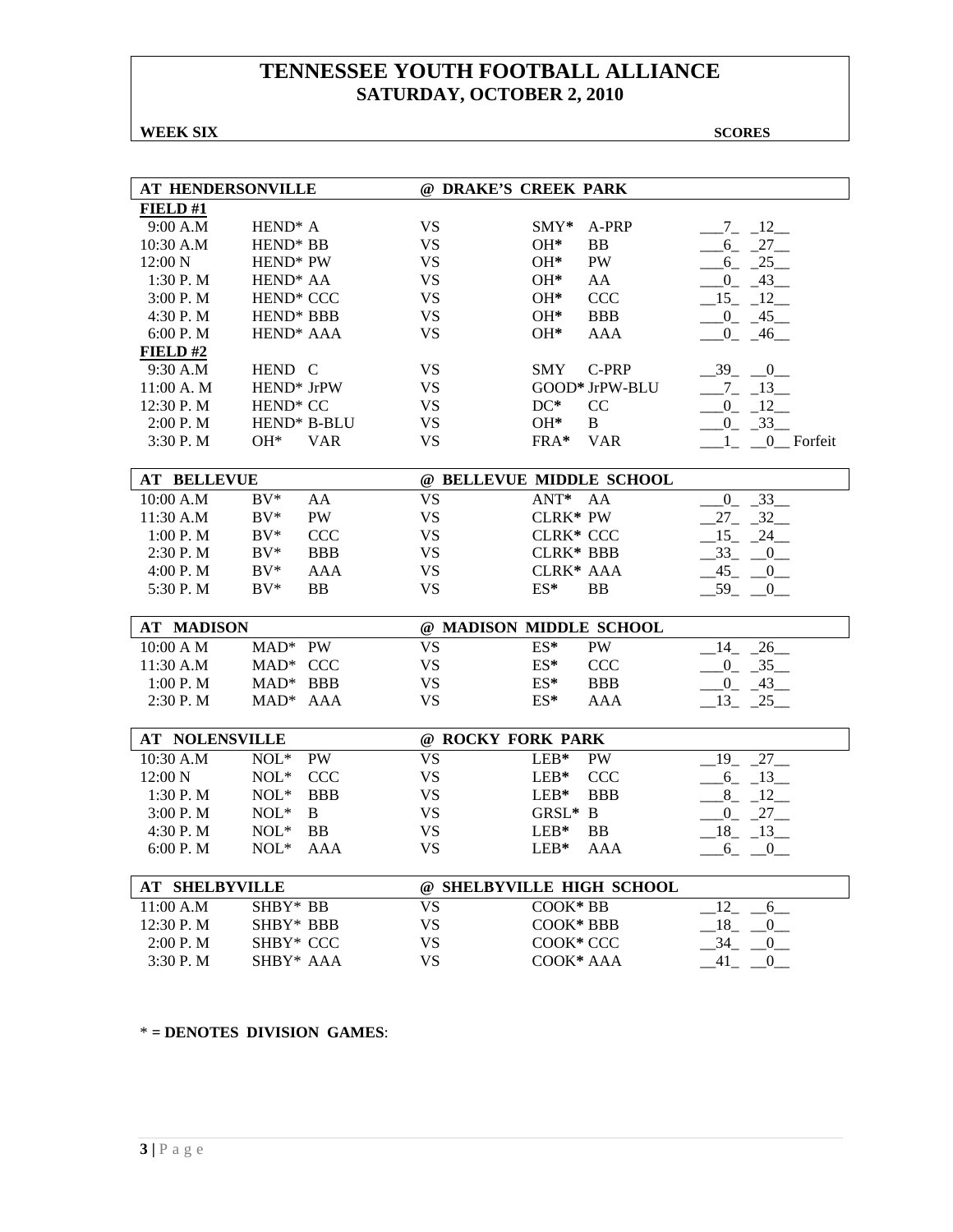### **WEEK SIX** SCORES

### **HOME FIELD DIRECTOR MUST E-MAIL OR CALL SCORES IN NO LATER THAN 10:00 A.M. SUNDAY MORNING. carrgene@bellsouth.net or phone 459-3973**

|             |                                |             | <b>TYFA COMMUNITY'S</b>        |             |                            |
|-------------|--------------------------------|-------------|--------------------------------|-------------|----------------------------|
| <b>ANT</b>  | Antioch Falcons                | ES          | East Side Bobcats              | <b>MFB</b>  | Murfreesboro Mustangs      |
| BV          | <b>Bellevue Steelers</b>       | <b>FRA</b>  | <b>Franklin Cowboys</b>        | <b>NOLE</b> | Nolensville Panthers       |
| <b>BORD</b> | <b>Bordeaux Eagles</b>         | <b>GOOD</b> | Goodlettsville Trojans         | ΟH          | Old Hickory Bulldogs       |
| <b>BW</b>   | Brentwood Blaze                | <b>GRSL</b> | <b>Grassland Golden Eagles</b> | <b>SHBY</b> | Shelbyville Eagles         |
| <b>CLRK</b> | Clarksville Greyhounds         | <b>HEND</b> | Hendersonville Titans          | <b>SMY</b>  | Smyrna Bulldogs            |
| <b>COOK</b> | Cookeville Cavaliers           | <b>LEB</b>  | Lebanon Blue Devils            | <b>SPH</b>  | <b>Spring Hill Raiders</b> |
| DC.         | Davidson Co. Colts             | <b>MAD</b>  | <b>Madison Titans</b>          | <b>WAV</b>  | Waverly-Belmont Bulldogs   |
| D/H         | Donelson-Hermitage<br>Warriors | МJ          | Mt. Juliet Bears               |             |                            |

|            | <b>COLORS</b> |            |          |            |       |            |        |            |        |  |  |
|------------|---------------|------------|----------|------------|-------|------------|--------|------------|--------|--|--|
| <b>BLK</b> | <b>Black</b>  | CRD        | Cardinal | <b>GRN</b> | Green | <b>PRP</b> | Purple | <b>SLV</b> | Silver |  |  |
| <b>BLU</b> | <b>Blue</b>   | <b>GLD</b> | Gold     | <b>GRY</b> | Grav  | <b>RED</b> | Red    | <b>WHI</b> | White  |  |  |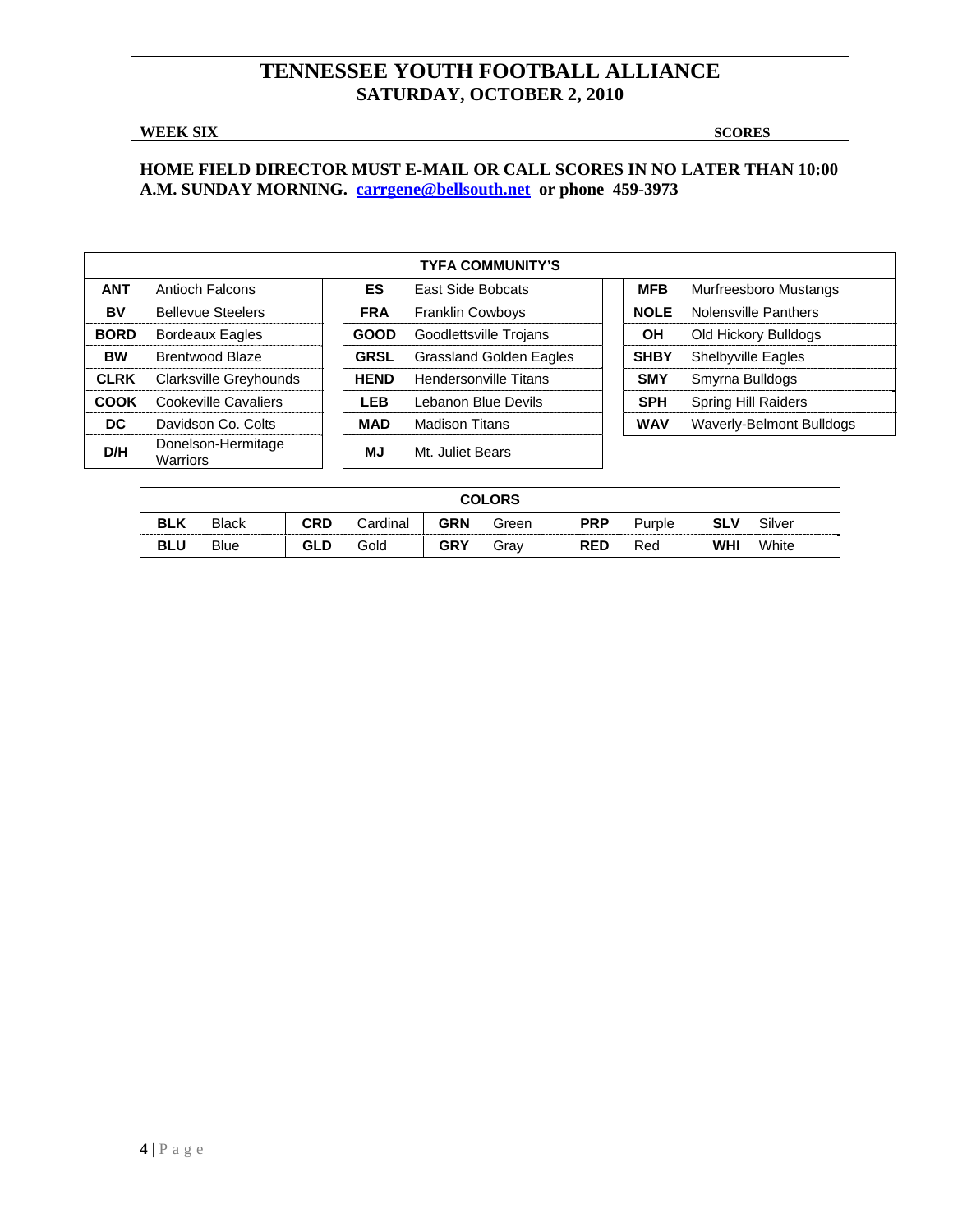| <b>WEEK SEVEN</b> |  |
|-------------------|--|
|-------------------|--|

**SCORES** 

| <b>AT BORDEAUX</b> |                   |              | @ METRO CENTER    |             |              |                       |
|--------------------|-------------------|--------------|-------------------|-------------|--------------|-----------------------|
| FIELD#1            |                   |              |                   |             |              |                       |
| 8:00 A.M.          | <b>BORD* AAA</b>  |              | <b>VS</b>         | $MJ^*$      | <b>AAA</b>   | $-14$ $-8$            |
| 9:30 A.M.          | <b>BORD* BB</b>   |              | <b>VS</b>         | $MJ^*$      | BB           | $-40$ $-0$            |
| 11:00 A.M.         | <b>BORD* CCC</b>  |              | <b>VS</b>         | $MJ^*$      | CCC          | $-18$ $-14$           |
|                    |                   |              | <b>HOMECOMING</b> |             |              |                       |
| $1:30$ P.M.        | <b>BORD*</b> PW   |              | <b>VS</b>         | $MJ^*$      | PW           | $-19 - 6$             |
| 3:00 P.M.          | <b>BORD* BBB</b>  |              | <b>VS</b>         | $MJ^*$      | <b>BBB</b>   | $-38$ $-0$            |
| FIELD#2            |                   |              |                   |             |              |                       |
| 8:15 A.M.          | BORD* B           |              | <b>VS</b>         | $MJ^*$      | <b>B-GLD</b> | $-31$ $-0$            |
| 9:45 A.M           | <b>BORD* CC</b>   |              | <b>VS</b>         | $MJ^*$      | CC           | $-6$ $-12$            |
| 11:15 A.M          | <b>BORD* C</b>    |              | <b>VS</b>         | $MJ*$       | C-GLD        | $-40$<br>$\mathbf{0}$ |
|                    |                   |              | <b>HOMECOMING</b> |             |              |                       |
| 1:45 P.M.          | <b>BORD*</b> JrPW |              | <b>VS</b>         | $MJ*$       | JrPW-GLD     | $26 - 6$              |
| $3:15$ P. M        | <b>BORD* AA</b>   |              | <b>VS</b>         | $MJ^*$      | AA           | $-39$<br>0            |
|                    |                   |              |                   |             |              |                       |
| <b>AT FRANKLIN</b> |                   |              | @ COWBOW COMPLEX  |             |              |                       |
| FIELD#1            |                   |              |                   |             |              |                       |
| 8:00 A.M.          | FRA*              | <b>AAA</b>   | <b>VS</b>         | $BW^*$      | <b>AAA</b>   | $0 - 42$              |
| 9:30 A.M           | FRA*              | A-BLU        | <b>VS</b>         | $BW^*$      | A-BLK        | $-7 - 28$             |
| 11:00 A.M.         | <b>FRA</b>        | A-CRD        | <b>VS</b>         | <b>HEND</b> | $\mathbf{A}$ | 18<br>$\overline{2}$  |
| 12:30 P.M.         | FRA*              | A-SLV        | <b>VS</b>         | $BW^*$      | A-BLU        | $20 - 13$             |
| 2:00 P.M.          | FRA*              | AA           | <b>VS</b>         | $BW^*$      | AA           | $-0$ $-14$            |
| 3:30 P.M.          | $FRA*$            | <b>CCC</b>   | <b>VS</b>         | $BW^*$      | <b>CCC</b>   | $-32 - 6$             |
| 5:00 P.M.          | FRA*              | <b>BBB</b>   | <b>VS</b>         | $BW^*$      | <b>BBB</b>   | $-15 - 14$            |
| 6:30 P.M.          | $FRA*$            | <b>VAR</b>   | <b>VS</b>         | $BW^*$      | <b>VAR</b>   | $-14$ $-27$           |
| FIELD#2            |                   |              |                   |             |              |                       |
| 8:30 A.M           | $\text{FRA}^*$    | $C-BLU$      | <b>VS</b>         | $BW^*$      | <b>C-RED</b> | $-19$ $-6$            |
| 10:00 A.M          | FRA*              | C-SLV        | <b>VS</b>         | $BW^*$      | C-BLU        | $-6 - 32$             |
| 11:30 A.M.         | FRA*              | PW           | <b>VS</b>         | $BW^*$      | PW           | $-19$ $-0$            |
| 1:00 P. M.         | FRA*              | CC           | <b>VS</b>         | $BW^*$      | CC           | $-13$ $-20$           |
| 2:30 P.M.          | $FRA*$            | <b>B-SLV</b> | <b>VS</b>         | $BW^*$      | <b>B-GLD</b> | $0 - 27$              |
| 4:00 P.M           | FRA*              | $B-BLU/1$    | <b>VS</b>         | $MJ^*$      | <b>B-BLK</b> | $-32 - 6$             |
| 5:30 P.M           | FRA*              | <b>B-WHI</b> | <b>VS</b>         | $BW^*$      | <b>B-RED</b> | $6 - 10$              |
| 7:00 P.M           | FRA*              | A-WHI        | <b>VS</b>         | $BW^*$      | A-GLD        | $12 - 21$             |
| FIELD#3            |                   |              |                   |             |              |                       |
| 9:00 A.M           | <b>FRA</b>        | <b>JrPW</b>  | <b>VS</b>         | <b>SMY</b>  | JrPW-WHI     | $0 - 26$              |
| 10:30 A.M          | FRA*              | <b>B-CRD</b> | <b>VS</b>         | $BW^*$      | <b>B-GRY</b> | $-31 - 32$ OT         |
| 12:00 N            | FRA*              | $B-BLU/2$    | <b>VS</b>         | $BW^*$      | <b>B-BLK</b> | 12<br>0               |
| 1:30 P.M           | FRA*              | <b>BB</b>    | <b>VS</b>         | $BW^*$      | <b>BB</b>    | $-26$<br>$0_{-}$      |
|                    |                   |              |                   |             |              |                       |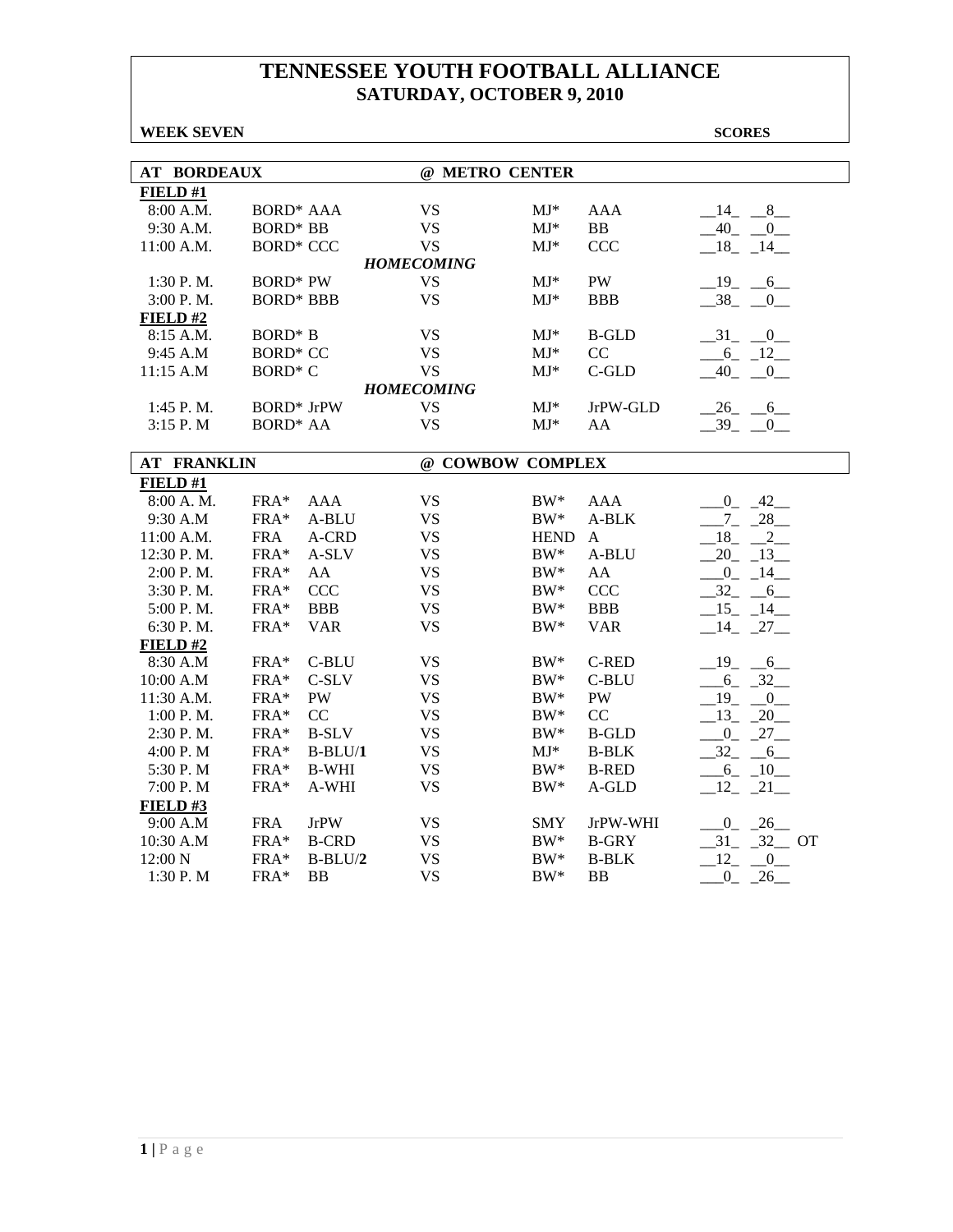**WEEK SEVEN** SCORES

| <b>AT MURFREESBORO</b>     |                  |                   | @ MIDDLE POINT SPORTS COMPLEX |                       |                               |                                           |  |  |  |
|----------------------------|------------------|-------------------|-------------------------------|-----------------------|-------------------------------|-------------------------------------------|--|--|--|
| FIELD#1                    |                  |                   |                               |                       |                               |                                           |  |  |  |
| 9:00 A.M                   | $MFB*$           | AAA               | <b>VS</b>                     | $\text{SMY*}$         | AAA                           | $-6 - 15$                                 |  |  |  |
| 10:30 A.M                  | $MFB*$           | <b>CCC</b>        | <b>VS</b>                     | $\text{SMY}^*$        | <b>CCC</b>                    | $0 - 25$                                  |  |  |  |
| 12:00 N                    | $MFB*$           | <b>BBB</b>        | <b>VS</b>                     | $\text{SMY*}$         | <b>BBB</b>                    | $-41$ $-6$                                |  |  |  |
| 1:30 P.M                   | $MFB*$           | <b>VAR</b>        | <b>VS</b>                     | SMY* VAR              |                               | $-0$ $-28$                                |  |  |  |
| 3:00 P.M                   | $MFB*$           | <b>BB</b>         | <b>VS</b>                     | $\text{SMY*}$         | BB                            | $-12 - 31$                                |  |  |  |
| 4:30 A.M                   | $MFB*$           | AA                | <b>VS</b>                     | $\text{SMY*}$         | AA                            | $-6$ $-25$                                |  |  |  |
| FIELD#2                    |                  |                   |                               |                       |                               |                                           |  |  |  |
| 9:30 A.M                   | $MFB*$           | $\mathsf{C}$      | <b>VS</b>                     | $\text{SMY*}$         | C-GLD                         | $-14$ $-20$                               |  |  |  |
| 11:00 A.M                  | $MFB*$           | JrPW/2            | <b>VS</b>                     | $SMY*$                | JrPW-GLD                      | $-0$ $-33$                                |  |  |  |
| 12:30 P.M                  | <b>MFB</b>       | JrPW/1            | <b>VS</b>                     | <b>BW</b>             | JrPW-GLD                      | $-14$ $-13$                               |  |  |  |
| 2:00 P.M                   | $MFB*$           | PW                | <b>VS</b>                     | SMY* PW               |                               | $-12$ $-0$                                |  |  |  |
| 3:30 P.M                   | $MFB*$           | B                 | <b>VS</b>                     |                       | SMY* B-BLK                    | $0 - 39$                                  |  |  |  |
| 5:00 P.M                   | $MFB*$ CC        |                   | <b>VS</b>                     | SMY*                  | CC                            | $0$ <sub>-</sub> $1$ <sup>-</sup> Forfeit |  |  |  |
|                            |                  |                   |                               |                       |                               |                                           |  |  |  |
| <b>AT SMYRNA</b>           |                  |                   | @ LEE VICTORY PARK            |                       |                               |                                           |  |  |  |
| <b>DONNIE CARTER FIELD</b> |                  |                   |                               |                       |                               |                                           |  |  |  |
| 9:30 A.M                   | <b>SMY</b>       | <b>B-WHI/GLD</b>  | <b>VS</b>                     | MJ                    | <b>B-GRY</b>                  | $-0$ $-27$ $-$                            |  |  |  |
| 11:00 A.M                  | <b>SMY</b>       | A-WHI             | <b>VS</b>                     | MJ                    | A                             | $-30 - 12$                                |  |  |  |
| <b>GENE CARR FIELD</b>     |                  |                   |                               |                       |                               |                                           |  |  |  |
| 9:00 A.M                   | SMY              | C-PRP             | <b>VS</b>                     | MJ                    | C-WHI                         | $-0$ $-24$ $-$                            |  |  |  |
| 10:30 A.M                  | $\text{SMY*}$    | C-BLK             | <b>VS</b>                     | $HEND^* C$            |                               | $-13 - 6$                                 |  |  |  |
| AT DONELSON/HERMITAGE      |                  |                   | @ WARRIOR PARK                |                       |                               |                                           |  |  |  |
| FIELD#1                    |                  |                   |                               |                       |                               |                                           |  |  |  |
| 10:00 A.M                  | $D/H^*$          | $\mathsf{C}$      | <b>VS</b>                     | $MJ^*$                | C-BLK                         | $-0$ $-25$                                |  |  |  |
| 11:30 A.M                  | D/H              | AA                | <b>VS</b>                     | BV.                   | AA                            | $-30$ $-0$                                |  |  |  |
| <b>AT GOODLETTSVILLE</b>   |                  |                   | @ MOSS WRIGHT PARK            |                       |                               |                                           |  |  |  |
| FIELD #1                   |                  |                   |                               |                       |                               |                                           |  |  |  |
| 12:00 N                    | $GOOD*BB$        |                   | <b>VS</b>                     | HEND <sup>*</sup> BB  |                               | $-0$ $-14$                                |  |  |  |
| 1:30 P.M                   | GOOD* CCC        |                   | <b>VS</b>                     | HEND <sup>*</sup> CCC |                               | $-7 - 20$                                 |  |  |  |
| 3:00 P.M                   | <b>GOOD* BBB</b> |                   | <b>VS</b>                     | HEND <sup>*</sup> BBB |                               | $-34 - -6$                                |  |  |  |
| 4:30 P.M                   | GOOD* AAA        |                   | <b>VS</b>                     | HEND <sup>*</sup> AAA |                               | $-14$ $-0$                                |  |  |  |
| FIELD#2                    |                  |                   |                               |                       |                               |                                           |  |  |  |
| 12:30 P M                  | GOOD* PW         |                   | <b>VS</b>                     | HEND <sup>*</sup> PW  |                               | $\frac{7}{2}$<br>$-46$                    |  |  |  |
| 2:00 P.M                   | GOOD* CC         |                   | <b>VS</b>                     | HEND <sup>*</sup> CC  |                               | 27<br>8                                   |  |  |  |
| 3:30 P.M                   |                  | GOOD* JrPW-BLU    | <b>VS</b>                     | HEND* JrPW            |                               | $-12$ $-6$                                |  |  |  |
|                            |                  |                   |                               |                       |                               |                                           |  |  |  |
| AT HENDERSONVILLE          |                  |                   | @ DRAKE CREEK'S PARK          |                       |                               |                                           |  |  |  |
| 10:30 A.M                  |                  | HEND B-RED        | <b>VS</b>                     | HEND B-BLU            |                               | 34 0                                      |  |  |  |
| AT OLD HIC0KORY            |                  |                   |                               |                       | @ DUPONT-HADLEY MIDDLE SCHOOL |                                           |  |  |  |
| 8:30 A M                   | OH*              | BB                | <b>VS</b>                     | $ANT*$                | <b>BB</b>                     | 31<br>$\overline{0}$                      |  |  |  |
| 10:00 A M                  | OH*              | PW                | VS                            | ANT*                  | PW                            | $-24$ $-6$                                |  |  |  |
| 11:30 A.M                  | OH*              | AA                | <b>VS</b>                     | ANT*                  | AA                            | $-12$ $-45$                               |  |  |  |
| 1:00 P. M                  |                  | <b>HOMECOMING</b> |                               |                       |                               |                                           |  |  |  |
| 3:00 P.M                   | $OH*$            | B                 | VS                            | $BV^*$                | B                             | $13 - 18$                                 |  |  |  |
| 4:30 P.M                   | $\rm OH^*$       | <b>CCC</b>        | VS                            | $ANT*$                | <b>CCC</b>                    | $-18$ $-26$                               |  |  |  |
| 6:00 P. M.                 | OH*              | <b>BBB</b>        | <b>VS</b>                     | $ANT^*$               | BBB                           | $27 - 26$                                 |  |  |  |
| 7:30 P.M                   | OH*              | AAA               | <b>VS</b>                     | ANT*                  | AAA                           | $-0$ $-22$                                |  |  |  |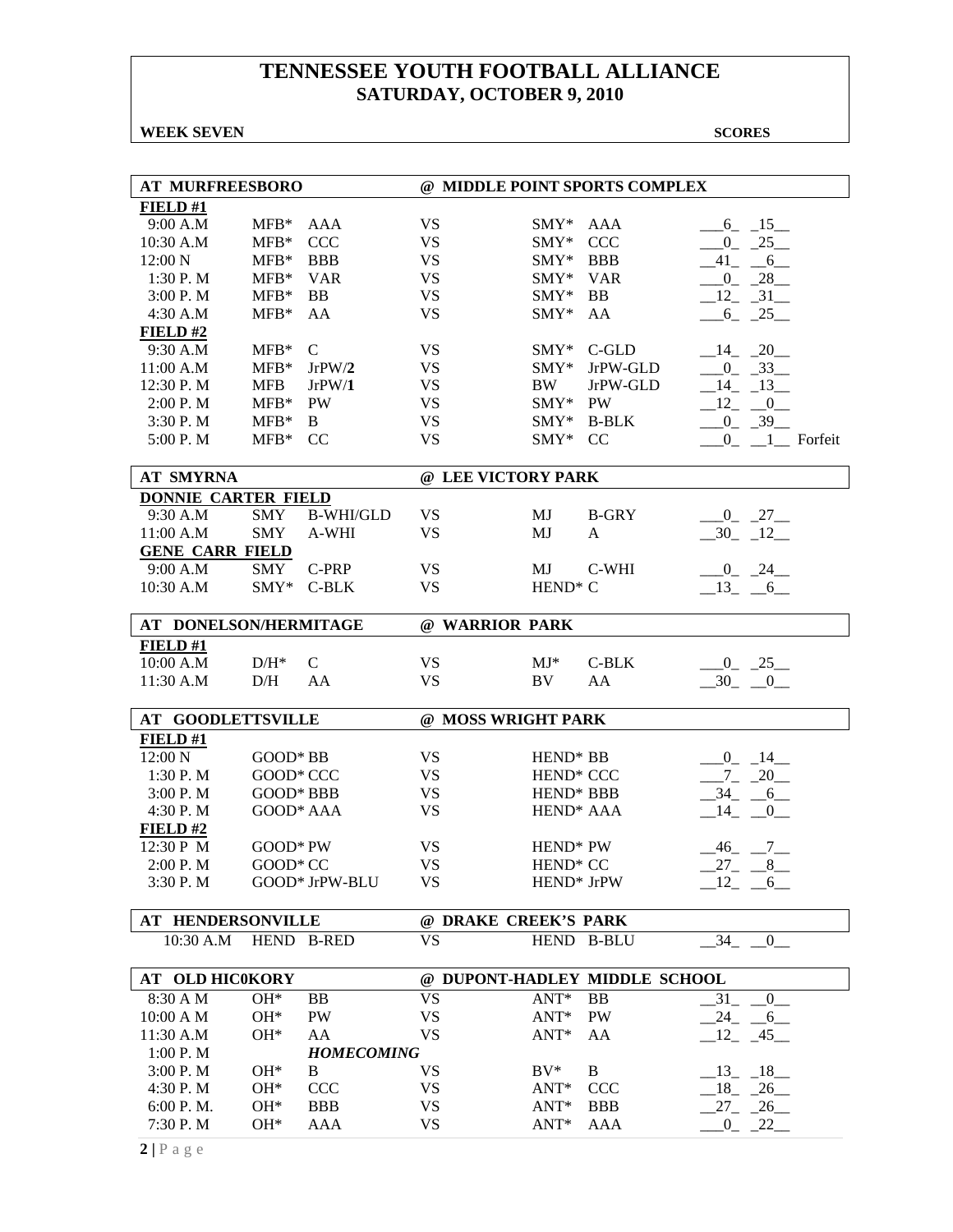### **WEEK SEVEN** SCORES

| <b>AT SPRING HILL</b> |                  |             | @ EVANS PARK                                              |                  |                 |                            |
|-----------------------|------------------|-------------|-----------------------------------------------------------|------------------|-----------------|----------------------------|
| 8:30 A.M              | $SPH^*$          | <b>JrPW</b> | <b>VS</b>                                                 |                  | GOOD* JrPW-GOLD | $-24$<br>$6_{-}$           |
| 10:00 A.M             | $SPH^*$          | CC          | <b>VS</b>                                                 | $DC^*$           | CC              | $-36$<br>$0_{-}$           |
| 11:30 A.M             | SPH*             | PW          | <b>VS</b>                                                 | GRSL* PW         |                 | 12<br>$7_{-}$              |
| 1:00 P. M             | SPH*             | <b>BB</b>   | <b>VS</b>                                                 | GRSL* BB         |                 | $0_{-}$<br>14              |
| 2:30 P.M              | SPH*             | B           | <b>VS</b>                                                 | GRSL* B          |                 | 18 13                      |
| 4:00 P.M              | ${\rm SPH^*}$    | <b>CCC</b>  | <b>VS</b>                                                 | <b>GRSL* CCC</b> |                 | $38 - 6$                   |
| 5:30 P.M              | SPH*             | <b>BBB</b>  | <b>VS</b>                                                 | <b>GRSL* BBB</b> |                 | $-40$ $-0$                 |
|                       |                  |             |                                                           |                  |                 |                            |
| AT WAVERLY BELMONT    |                  |             | @ TPS TENN. PREPARATORY SCHOOL                            |                  |                 |                            |
| 10:00 A.M             | WAV* PW          |             | <b>VS</b>                                                 | $D/H^*$          | PW              | 19 32                      |
| 11:30 A.M             | WAV* CCC         |             | <b>VS</b>                                                 | $D/H^*$          | <b>CCC</b>      | $-7 - -6$                  |
| 1:00 P. M             | WAV* BBB         |             | <b>VS</b>                                                 | $D/H^*$          | <b>BBB</b>      | $8 - 41$                   |
| 2:30 P.M              | WAV* AAA         |             | <b>VS</b>                                                 | $D/H^*$          | AAA             | $19 - 36$                  |
| <b>AT CLARKSVILLE</b> |                  |             | @ TABERNACLE BAPTIST CHURCH                               |                  |                 |                            |
| 10:00 A.M             | $CLRK*PW$        |             | <b>VS</b>                                                 | $MAD^*$ PW       |                 | 13<br>19                   |
| 11:30 A.M             | <b>CLRK* CCC</b> |             | <b>VS</b>                                                 | MAD* CCC         |                 | 33 0                       |
| 1:00 P. M             | <b>CLRK* BBB</b> |             | <b>VS</b>                                                 | $MAD^*$ BBB      |                 | $-14$ $-13$                |
| 2:30 P. M             | CLRK* AAA        |             | VS.                                                       | MAD* AAA         |                 | $-19$ $-18$                |
| 4:00 P, M             | <b>CLRK* VAR</b> |             | <b>VS</b>                                                 | <b>BORD* VAR</b> |                 | $-25 - -6$                 |
|                       |                  |             |                                                           |                  |                 |                            |
| <b>AT COOKEVILLE</b>  |                  |             | @ COOKEVILLE HIGH SCHOOL                                  |                  |                 |                            |
| FIELD#1               |                  |             |                                                           |                  |                 |                            |
| 11:00 A.M             | COOK BB          |             | <b>VS</b>                                                 | ES               | BB              | $-7 - 14$                  |
| 12:30 P.M             | COOK* BBB        |             | <b>VS</b>                                                 | $DC^*$           | <b>BBB</b>      | $25 - 6$                   |
| 2:00 P. M             | COOK* AAA        |             | <b>VS</b>                                                 | $DC^*$           | AAA             | $-0$ $-47$ $-$             |
| 3:30 P.M              | COOK* CCC        |             | <b>VS</b>                                                 | $DC^*$           | <b>CCC</b>      | $8 - 33$                   |
| <b>AT EAST SIDE</b>   |                  |             | @ ISSAC LITTON MIDDLE SCHOOL                              |                  |                 |                            |
| 9:00 A.M              | $ES^*$           | PW          | <b>VS</b>                                                 | $BV^*$           | <b>PW</b>       | $44_{-}$<br>$\overline{0}$ |
| 10:30 A.M             | $ES^*$           | <b>CCC</b>  | <b>VS</b>                                                 | $BV^*$           | <b>CCC</b>      | $-51 - 18$                 |
| 1:00 P. M             | $ES^*$           | <b>BBB</b>  | <b>VS</b>                                                 | $BV^*$           | <b>BBB</b>      | $-6$ $-12$ OT              |
| 2:30 P. M             | $ES^*$           | AAA         | <b>VS</b>                                                 | $BV^*$           | <b>AAA</b>      | $-0$ $-56$ $-$             |
|                       |                  |             |                                                           |                  |                 |                            |
| <b>AT LEBANON</b>     |                  |             | @ WALTER J. BAIRD SCHOOL                                  |                  |                 |                            |
| 9:00 A.M              | $LEB*$           | CC          | <b>VS</b>                                                 | ANT*             | CC              | $0\qquad 29$               |
| 10:30 A.M             | $LEB*$           | <b>JrPW</b> | VS                                                        | $D/H^*$          | <b>JrPW</b>     | 7<br>24                    |
| 12:00 N               | $LEB*$           | <b>CCC</b>  | VS                                                        | SHBY* CCC        |                 | $-0$ $-27$ $-$             |
| 1:30 P.M              | $LEB*$           | PW          | VS                                                        | SHBY* PW         |                 | 35<br>$\overline{0}$       |
| 3:00 P.M              | $LEB*$           | AAA         | VS                                                        | SHBY* AAA        |                 | 1_Forfeit<br>$_{0}$        |
| 4:30 P.M              | $LEB*$           | <b>BBB</b>  | <b>VS</b>                                                 | SHBY* BBB        |                 | 12<br>$-20$                |
| 6:00 P.M              | $LEB*$           | BB          | <b>VS</b>                                                 | SHBY* BB         |                 | 25<br>9                    |
| 7:30 P.M              | LEB              | <b>BB</b>   | <b>VS</b>                                                 | SHBY BB          |                 | 13<br>9                    |
|                       |                  |             | To complete a weather-cancelled game that was in-progress |                  |                 |                            |
| <b>AT NOLENSVILLE</b> |                  |             | @ ROCKY FORK PARK                                         |                  |                 |                            |
| 6:00 P.M              | $NOL*$           | BB          | <b>VS</b>                                                 | $BV^*$           | <b>BB</b>       | $-53$<br>$0_{-}$           |
|                       |                  |             |                                                           |                  |                 |                            |

\* **= DENOTES DIVISION GAMES**: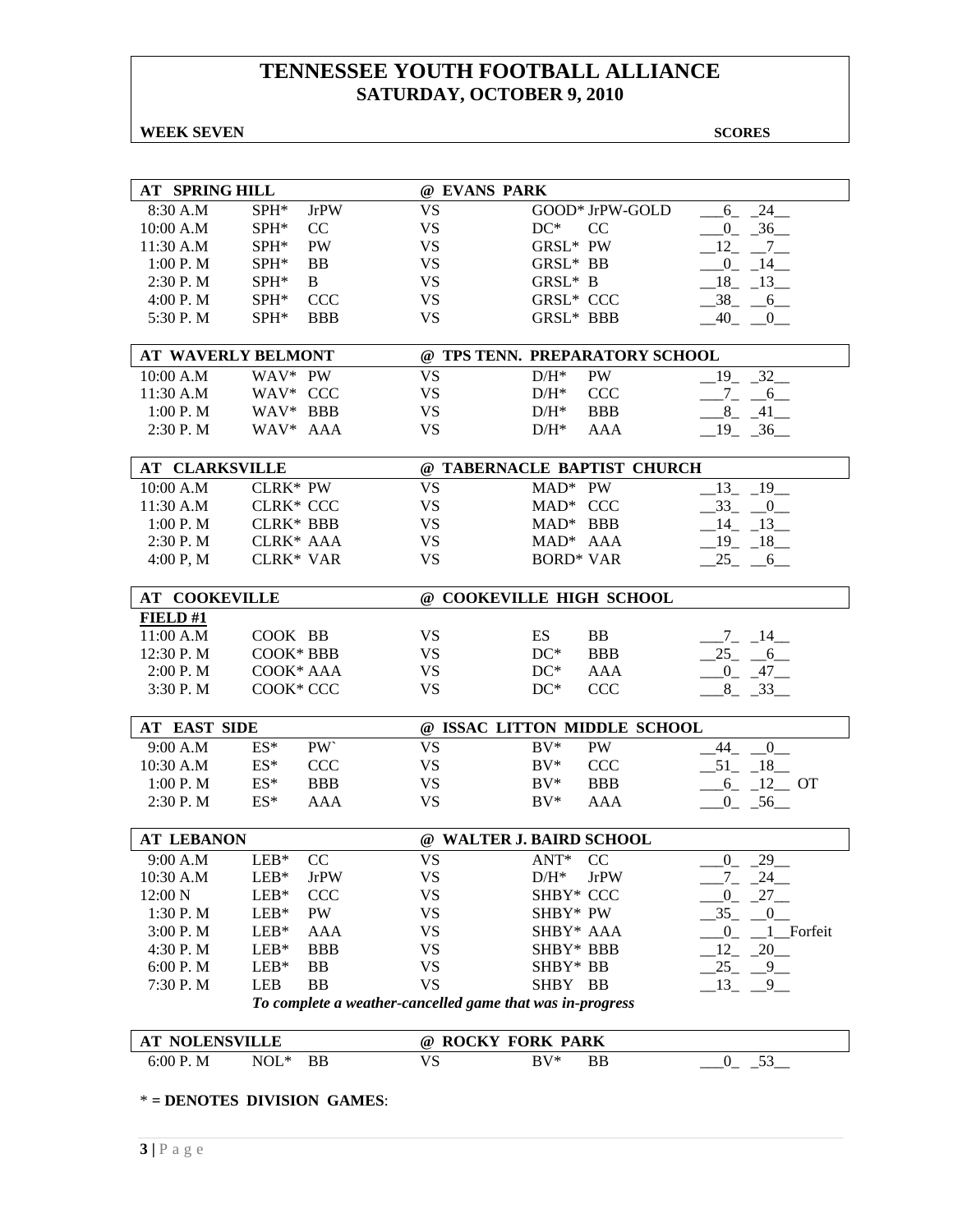**WEEK SEVEN** SCORES

### **HOME FIELD DIRECTOR MUST E-MAIL OR CALL SCORES IN NO LATER THAN 10:00 A.M. SUNDAY MORNING. carrgene@bellsouth.net or phone 459-3973**

|             |                                |             | <b>TYFA COMMUNITY'S</b>        |             |                            |
|-------------|--------------------------------|-------------|--------------------------------|-------------|----------------------------|
| <b>ANT</b>  | <b>Antioch Falcons</b>         | <b>ES</b>   | East Side Bobcats              | <b>MFB</b>  | Murfreesboro Mustangs      |
| BV          | <b>Bellevue Steelers</b>       | <b>FRA</b>  | Franklin Cowboys               | <b>NOLE</b> | Nolensville Panthers       |
| <b>BORD</b> | Bordeaux Eagles                | <b>GOOD</b> | Goodlettsville Trojans         | OН          | Old Hickory Bulldogs       |
| <b>BW</b>   | Brentwood Blaze                | <b>GRSL</b> | <b>Grassland Golden Eagles</b> | <b>SHBY</b> | <b>Shelbyville Eagles</b>  |
| <b>CLRK</b> | Clarksville Greyhounds         | <b>HEND</b> | <b>Hendersonville Titans</b>   | <b>SMY</b>  | Smyrna Bulldogs            |
| COOK        | Cookeville Cavaliers           | LEB         | Lebanon Blue Devils            | <b>SPH</b>  | <b>Spring Hill Raiders</b> |
| DC.         | Davidson Co. Colts             | <b>MAD</b>  | <b>Madison Titans</b>          | <b>WAV</b>  | Waverly-Belmont Bulldogs   |
| D/H         | Donelson-Hermitage<br>Warriors | ΜJ          | Mt. Juliet Bears               |             |                            |

| <b>COLORS</b> |              |            |          |            |       |            |        |            |        |  |
|---------------|--------------|------------|----------|------------|-------|------------|--------|------------|--------|--|
| <b>BLK</b>    | <b>Black</b> | <b>CRD</b> | Cardinal | <b>GRN</b> | Green | <b>PRP</b> | Purple | <b>SLV</b> | Silver |  |
| <b>BLU</b>    | <b>Blue</b>  | GLD        | Gold     | <b>GRY</b> | Grav  | <b>RED</b> | Red    | <b>WHI</b> | White  |  |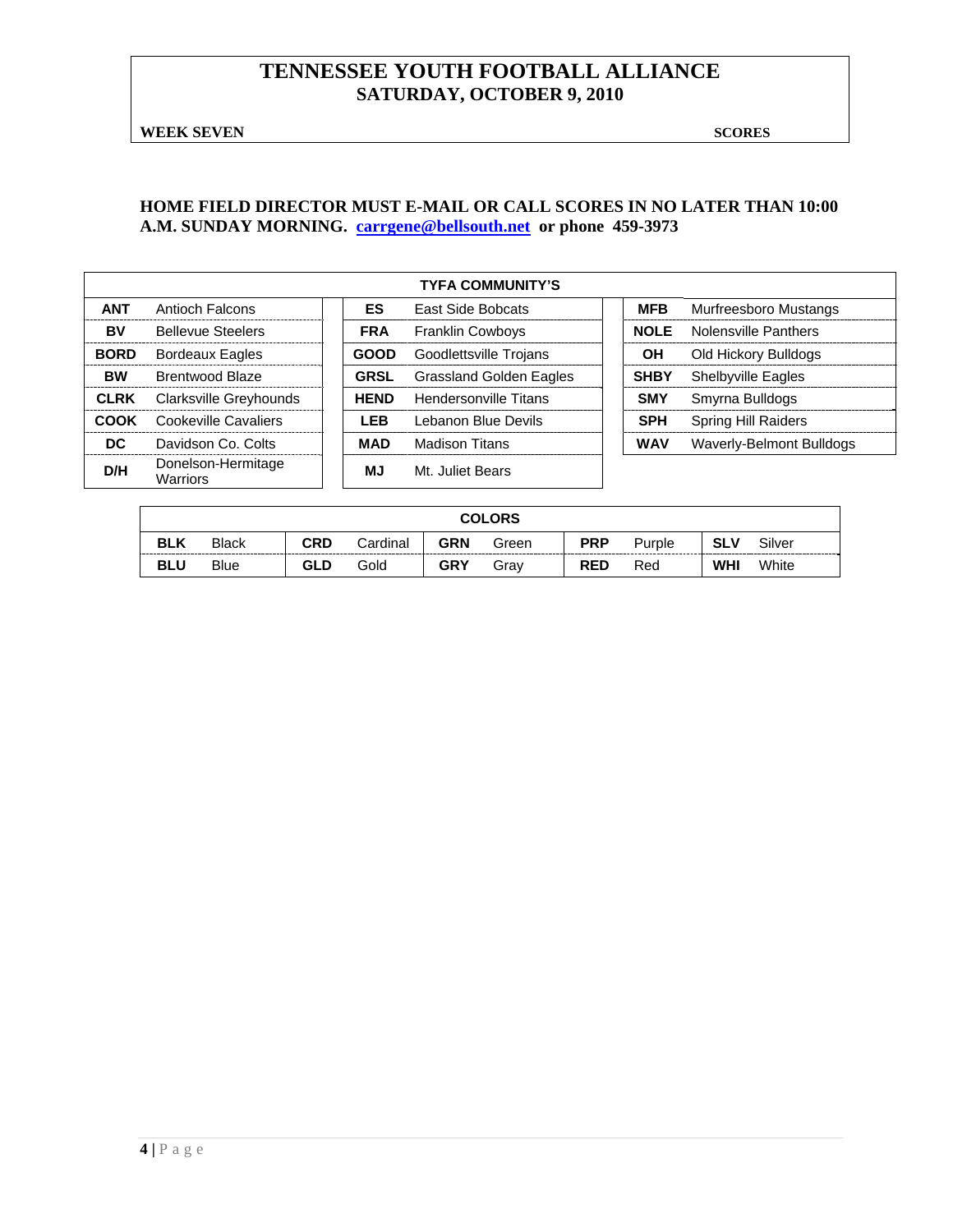### **WEEK EIGHT** SCORES

| <b>AT BORDEAUX</b>     |                          |                              | @ METRO CENTER          |                     |                              |                                    |
|------------------------|--------------------------|------------------------------|-------------------------|---------------------|------------------------------|------------------------------------|
| FIELD#1                |                          |                              |                         |                     |                              |                                    |
| 8:00 A.M               | <b>BORD*</b> BB          |                              | <b>VS</b>               | $MFB*$              | BB                           | 32<br>$_{-0}$                      |
| 9:30 A.M               | <b>BORD* AAA</b>         |                              | <b>VS</b>               | $MFB*$              | <b>AAA</b>                   | $-34$<br>0                         |
| 11:00 A.M              | <b>BORD*</b> PW          |                              | <b>VS</b>               | $MFB*$              | PW                           | $^{-7}$<br>$\overline{0}$          |
| 12:30 P.M              | <b>BORD* CCC</b>         |                              | <b>VS</b>               | $MFB*$              | <b>CCC</b>                   | $-0$ OT<br>$7_{-}$                 |
| 2:00 P. M              | <b>BORD* BBB</b>         |                              | <b>VS</b>               | $MFB*$              | <b>BBB</b>                   | $-0$ $-32$ $-$                     |
| 3:30 P.M               | <b>BORD* VAR</b>         |                              | <b>VS</b>               | $MFB*$              | <b>VAR</b>                   | $-53 - 6$                          |
| $FIED$ #2              |                          |                              |                         |                     |                              |                                    |
| 8:30 A.M               | BORD B                   |                              | <b>VS</b>               | <b>MFB</b>          | B                            | $-38$<br>$\overline{\mathbf{0}}$   |
| 10:00 A.M              | <b>BORD* AA</b>          |                              | <b>VS</b>               | $MFB*$              | AA                           | $-56$ $-0$                         |
| 11:30 A.M              | <b>BORD* C</b>           |                              | <b>VS</b>               | $SMY*$              | C-PRP                        | $-37$<br>0                         |
| 1:00 P.M               | <b>BORD</b> JrPW         |                              | <b>VS</b>               | <b>MFB</b>          | JrPW/1                       | $27_{-}$<br>$-7$                   |
| 2:30 P.M               | <b>BORD* CC</b>          |                              | <b>VS</b>               | $MFB*$              | CC                           | 0_Forfeit<br>$\mathbf{1}$          |
|                        |                          |                              |                         |                     |                              |                                    |
| <b>AT BRENTWOOD</b>    |                          |                              | @ CROCKETT PARK         |                     |                              |                                    |
| FIELD#1                |                          |                              |                         |                     |                              |                                    |
| 9:00 A.M               | <b>BW</b>                | A-GLD                        | <b>VS</b>               | <b>BW</b>           | A-RED                        | $-25$ <sub>-</sub> $-6$            |
| 10:30 A.M              | <b>BW</b>                | <b>B-BLK</b>                 | <b>VS</b>               | <b>BW</b>           | <b>B-GRY</b>                 | $-0$ $-13$                         |
|                        |                          |                              |                         |                     |                              |                                    |
| <b>AT FRANKLIN</b>     |                          |                              | @ COWBOY COMPLEX        |                     |                              |                                    |
| FIELD#1                |                          |                              |                         |                     |                              |                                    |
| 9:00 A.M               | FRA*                     | A-BLU                        | <b>VS</b>               | $HEND^* A$          |                              | $-18$ $-12$                        |
| 10:30 A.M              | FRA*                     | A-CRD                        | <b>VS</b>               | $BW^*$              | A-WHI                        | $-0$ $-41$ $-$                     |
| 12:00 N                | <b>FRA</b>               | CC                           | <b>VS</b>               | <b>SPH</b>          | CC                           | 40<br>$\overline{\phantom{0}}^0$   |
| FIELD#2                |                          |                              |                         |                     |                              |                                    |
| 9:30 A.M               | <b>FRA</b>               | <b>B-WHI</b>                 | <b>VS</b>               | BW                  | <b>B-GLD</b>                 | $0 - 6$                            |
| 11:00 A.M              | <b>FRA</b>               | <b>B-CRD</b>                 | <b>VS</b>               | <b>FRA</b>          | $B-BLU/2$                    | $-13 - 32$                         |
| 12:30 P.M              | FRA*                     | $B-BLU/1$                    | <b>VS</b>               | SMY*                | <b>B-PRP</b>                 | $-19 - 12$                         |
|                        |                          |                              |                         |                     |                              |                                    |
| AT MT. JULIET          |                          |                              | @ CHARLIE DANIEL'S PARK |                     |                              |                                    |
| FIELD#1                |                          |                              |                         |                     |                              |                                    |
| 9:00 A.M               | $MJ^*$                   | <b>CCC</b>                   | VS.                     | $BW^*$              | <b>CCC</b>                   | $6$ <sub>—</sub><br>$\overline{0}$ |
| 10:30 A.M              | $MU^*$                   | BB                           | <b>VS</b>               | $BW^*$              | <b>BB</b>                    | $-32$<br>$\overline{0}$            |
| 12:00 N                | $MJ*$                    | AA                           | <b>VS</b>               | $BW^*$              | AA                           | $-39$<br>$0_{-}$                   |
| 1:30 P.M               | $MJ*$                    | <b>BBB</b>                   | <b>VS</b>               | $BW^*$              | <b>BBB</b>                   | $\overline{0}$<br>$-27$            |
| 3:00 P.M               | $MJ*$                    | <b>AAA</b>                   | <b>VS</b>               | $BW^*$              | <b>AAA</b>                   | $12 - 37$                          |
| 4:30 P.M               | $MJ^*$                   | C-WHI                        | <b>VS</b>               | BW*                 | C-BLU                        | $-6 - 13$                          |
| FIELD #2               |                          |                              |                         |                     |                              |                                    |
| 9:30 A.M               | $MJ^*$                   | JrPW-GLD                     | <b>VS</b>               | $BW^*$              | JrPW-GLD                     | $-0$ $-19$                         |
| 11:00 A.M              | MJ                       | JrPW-BLK                     | <b>VS</b>               | BW                  | JrPW-WHI                     | $-20 - 6$                          |
| 12:30 P.M              | $MJ*$                    | PW                           | <b>VS</b>               | $BW^*$              | PW                           | 14<br>$-0$                         |
| 2:00 A.M               | $\mathbf{M}\mathbf{J}^*$ | C-GLD                        | <b>VS</b>               | HEND <sup>*</sup> C |                              | $-0$ $-26$                         |
| 3:30 P.M               | $MJ*$                    | $C-BLK$                      | <b>VS</b>               | $BW^*$              | <b>C-RED</b>                 | $13 - 0$                           |
| AT MT. JULIET          |                          |                              |                         |                     | @ MT. JULIET MIDDLE SCHOOL   |                                    |
|                        | $MJ*$                    |                              | <b>VS</b>               | $BW^*$              |                              | $-35$                              |
| 10:00 A.M<br>11:30 A.M | $MJ*$                    | <b>B-BLK</b><br><b>B-GLD</b> | <b>VS</b>               | $BW^*$              | <b>B-WHI</b><br><b>B-RED</b> | $-13$<br>12                        |
|                        | $MJ*$                    |                              |                         |                     |                              | $\overline{0}$<br>28               |
| 1:00 P. M              |                          | <b>B-GRY</b>                 | <b>VS</b>               | $SMY*$              | <b>B-WHI/PRP</b>             | 6                                  |
| 2:30 P.M               | $MJ*$                    | <b>B-WHI</b>                 | <b>VS</b>               | $SMY*$              | <b>B-GLD</b>                 | $_{0}$<br>$-47-$                   |
| 4:00 P.M               | $MJ*$                    | CC                           | <b>VS</b>               | $BW^*$              | CC                           | 21<br>$-32$                        |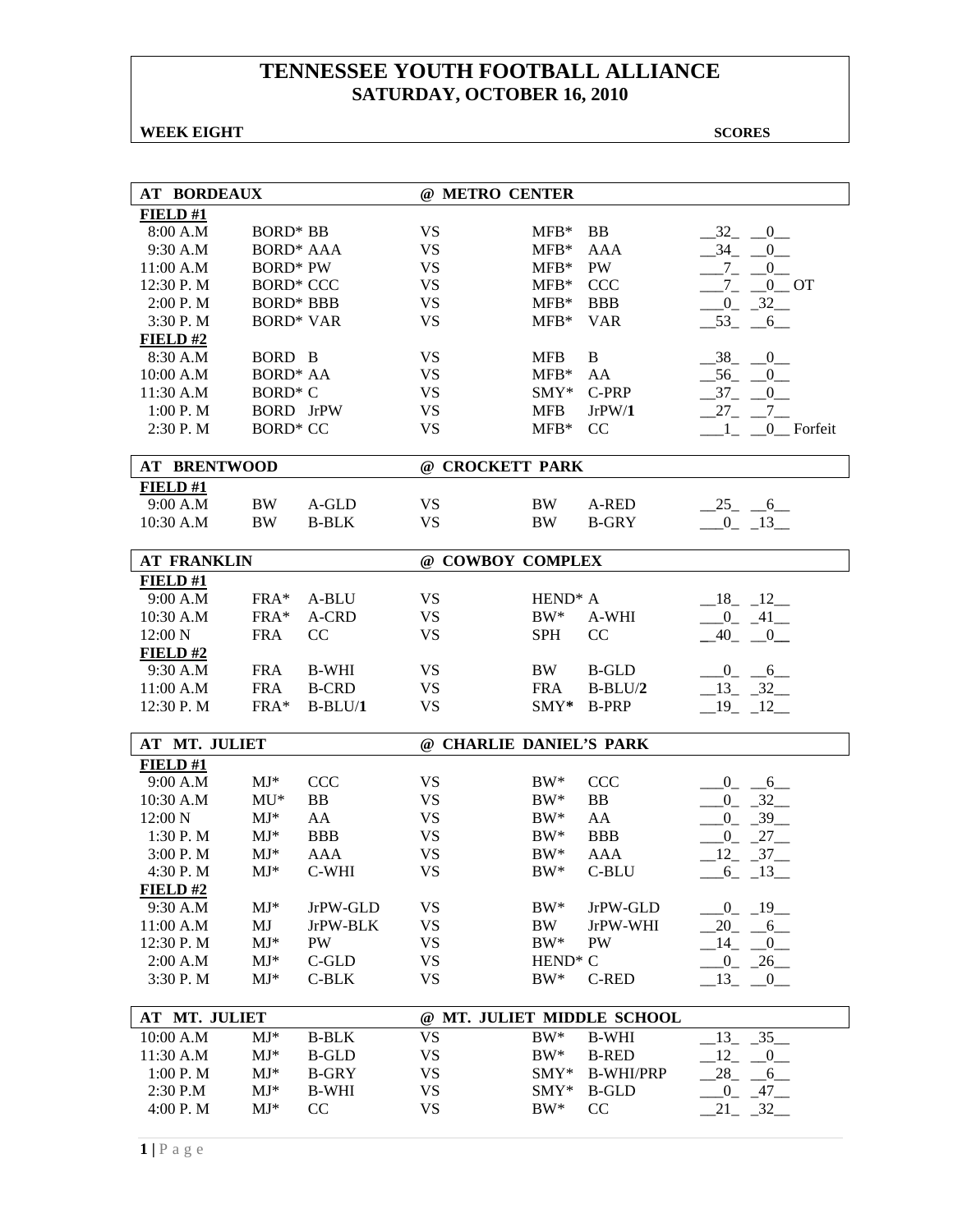| <b>WEEK EIGHT</b>          |                  |                  |              |                        |                             | <b>SCORES</b>           |
|----------------------------|------------------|------------------|--------------|------------------------|-----------------------------|-------------------------|
|                            |                  |                  |              |                        |                             |                         |
| AT SMYRNA                  |                  |                  |              | @ LEE VICTORY PARK     |                             |                         |
| <b>DONNIE CARTER FIELD</b> |                  |                  |              |                        |                             |                         |
| 9:00 A.M                   | <b>SMY</b>       | C-WHI            | <b>VS</b>    | <b>SMY</b>             | C-BLK                       | $-32$ $-26$ $-$         |
| 10:30 A.M                  | SMY*             | <b>B-BLK</b>     | <b>VS</b>    | $FRA*$                 | <b>B-SLV</b>                | $21 - 0$                |
| 12:00 N                    | $SMY*$           | <b>B-WHI/GLD</b> | <b>VS</b>    | $BW^*$                 | <b>B-BLU</b>                | $-6 - 42$               |
| 1:30 P.M                   | <b>SMY</b>       | A-PRP            | <b>VS</b>    | <b>FRA</b>             | A-WHI                       | $0 - 31$                |
| 3:00 P.M                   | $SMY*$           | A-WHI            | <b>VS</b>    | $FRA*$                 | A-SLV                       | $-0$ $-32$              |
| <b>GENE CARR FIELD</b>     |                  |                  |              |                        |                             |                         |
| 8:30 A.M                   | SMY              | JrPW-WHI         | <b>VS</b>    | <b>SMY</b>             | JrPW-GLD                    | $-6 - 35$               |
| 10:00 A.M                  | $SMY*$           | JrPW-PRP         | <b>VS</b>    | FRA*                   | <b>JrPW</b>                 | $-47$ $-0$              |
| 11:30 A.M                  | $SMY^*$          | $C$ -GLD         | <b>VS</b>    | $FRA*$                 | C-SLV                       | $25 - 6$                |
| 1:00 P. M                  | $SMY*$           | <b>VAR</b>       | <b>VS</b>    | $OH^*$                 | <b>VAR</b>                  | $-0$ $-50$ $-$          |
| $2:30$ P. M                | $SMY^*$          | AAA              | <b>VS</b>    | $FRA*$                 | AAA                         | $-34 - 6$               |
|                            |                  |                  |              |                        |                             |                         |
| <b>AT ANTIOCH</b>          |                  |                  |              |                        | @ EZELL HARDING HIGH SCHOOL |                         |
| 10:00 A.M                  | ANT              | AA               | VS           | <b>OH</b>              | AA                          | $20 - 18$               |
| 1:30 A.M                   | $ANT*$           | <b>BB</b>        | <b>VS</b>    | SPH*                   | <b>BB</b>                   | $-32 - 0$               |
| 1:00 P. M                  | <b>ANT</b>       | CC               | <b>VS</b>    | <b>LEB</b>             | CC                          | $34 - 6$                |
|                            |                  |                  |              |                        |                             |                         |
| AT DONELSON/HERMITAGE      |                  |                  |              | @ WARRIOR PARK         |                             |                         |
| FIELD#1                    |                  |                  |              |                        |                             |                         |
| 9:00 A.M                   | $D/H^*$          | AA               | <b>VS</b>    | HEND <sup>*</sup> AA   |                             | $-34$<br>$-0$           |
| $10:30 A M$ .              | $D/H^*$          | <b>CCC</b>       | <b>VS</b>    | HEND* CCC              |                             | $-0$ $-32$              |
| 12:00 N                    | $D/H^*$          | <b>BBB</b>       | <b>VS</b>    | HEND* BBB              |                             | $21 - 0$                |
| 1:30 P.M                   | $D/H^*$          | <b>AAA</b>       | <b>VS</b>    | HEND <sup>*</sup> AAA  |                             | $-56$ <sub>-</sub> $-0$ |
| 3:00 P.M                   | $D/H^*$          | B                | <b>VS</b>    |                        | HEND* B-RED                 | $0 - 26$                |
| FIELD#2                    |                  |                  |              |                        |                             |                         |
| 9:30 A.M                   | $D/H^*$          | <b>PW</b>        | <b>VS</b>    | HEND <sup>*</sup> PW   |                             | $-46$ $-0$              |
| 11:00 A.M                  | $D/H^*$          | <b>JrPW</b>      | <b>VS</b>    | HEND <sup>*</sup> JrPW |                             | $-18$<br>6              |
|                            |                  | <b>BB</b>        | <b>VS</b>    | HEND <sup>*</sup> BB   |                             |                         |
| 12:30 P.M                  | $D/H^*$          |                  |              |                        |                             | 24<br>$7\overline{ }$   |
| 2:00 P.M                   | D/H              | $\mathcal{C}$    | <b>VS</b>    | <b>MFB</b>             | $\mathcal{C}$               | $-0$ $-38$              |
| 3:30 P.M                   | $D/H^*$          | CC               | <b>VS</b>    | HEND <sup>*</sup> CC   |                             | 12<br>0                 |
| <b>AT GOODLETTSVILLE</b>   |                  |                  |              | @ MOSS WRIGHT PARK     |                             |                         |
| <b>FIELD#1</b>             |                  |                  |              |                        |                             |                         |
| 12:30 P.M                  | GOOD BB          |                  | <b>VS</b>    | <b>SMY</b>             | <b>BB</b>                   | 6 26                    |
| 2:00 P.M                   |                  | OOOD* JrPW-GLD   | <b>VS</b>    |                        | GOOD* JrPW-BLU              | $-30 - 19$              |
| 3:30 P.M                   | GOOD CC          |                  | <b>VS</b>    | <b>SMY</b>             | CC                          | $-12 - 32$              |
|                            |                  |                  |              |                        |                             |                         |
| <b>AT GRASSLAND</b>        |                  |                  |              |                        | @ GRASSLAND MIDDLE SCHOOL   |                         |
| FIELDF#1                   |                  |                  |              |                        |                             |                         |
| 10:00 A.M                  | GRSL* BB         |                  | <b>VS</b>    | $OH*$                  | BB                          | $-20$ $-13$             |
| AT SPRING HILL             |                  |                  | @ EVANS PARK |                        |                             |                         |
| 10:00 A.M                  | SPH <sup>*</sup> | B                | <b>VS</b>    | $NOL*$                 | B                           | 39<br>$\overline{0}$    |
| 11:30 A.M                  | <b>SPH</b>       | PW               | <b>VS</b>    | SMY                    | PW                          | $-0$ $-52$              |
| 1:00 P.M                   | <b>SPH</b>       | AAA              | <b>VS</b>    | GOOD AAA               |                             | $15 - 40$               |
|                            |                  |                  |              |                        |                             |                         |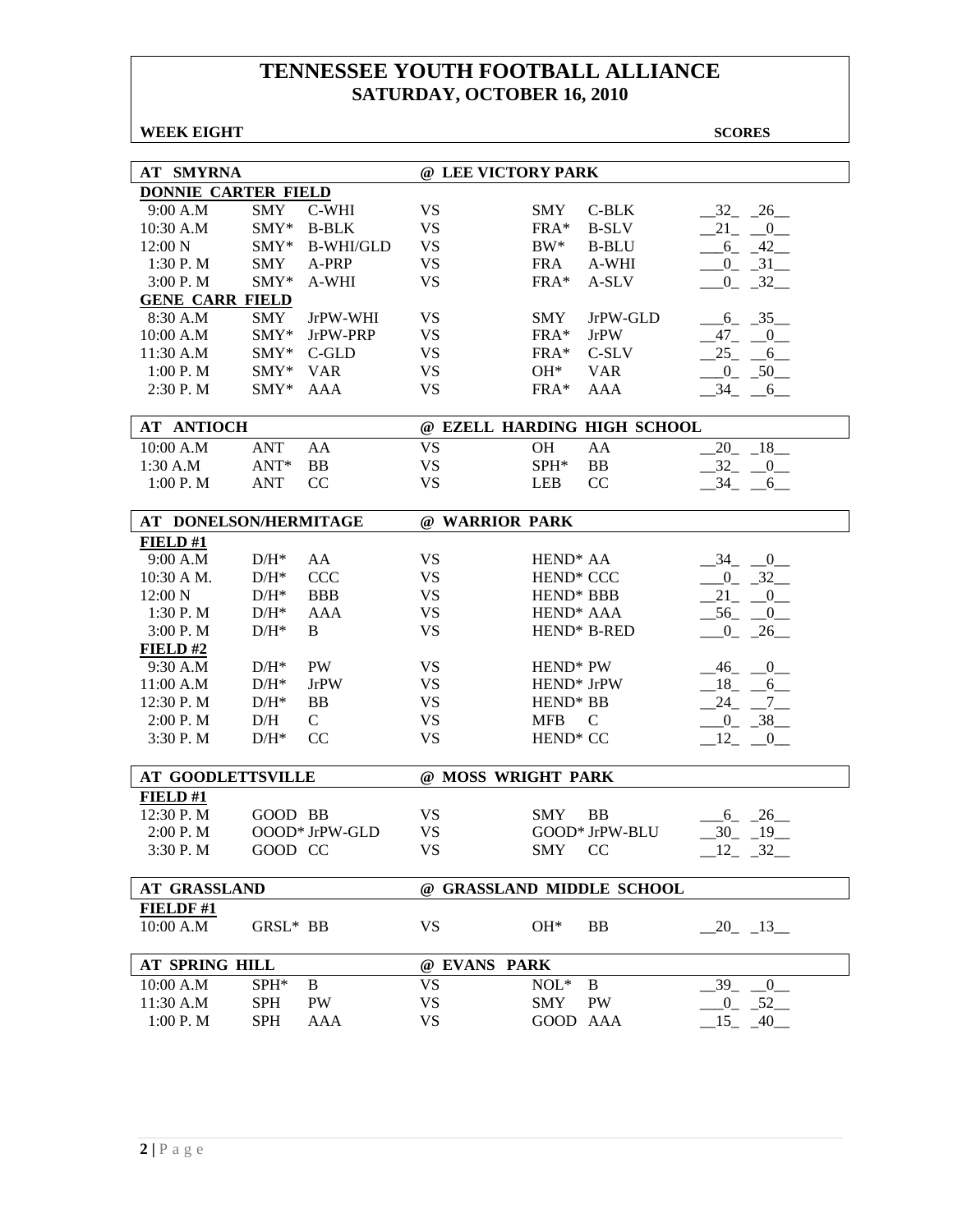#### **WEEK EIGHT SCORES**

|                       | <b>AT WAVERLY BELMONT</b> |                   | @ TPS TENN. PREPARATORY SCHOOL |                          |
|-----------------------|---------------------------|-------------------|--------------------------------|--------------------------|
| 10:00 A.M             | WAV* PW                   | <b>VS</b>         | PW<br>$OH*$                    | 26<br>25                 |
| 11:30 A.M             | WAV* CCC                  | <b>VS</b>         | $OH*$<br><b>CCC</b>            | $-0$ $-24$               |
| 1:00 P. M             | WAV* BBB                  | <b>VS</b>         | <b>BBB</b><br>$OH*$            | $-13 - 48$               |
| 2:30 P.M              | WAV* AAA                  | <b>VS</b>         | $OH*$<br><b>AAA</b>            | $-0$ $-40$ $-$           |
|                       |                           |                   |                                |                          |
| <b>AT BELLEVUE</b>    |                           |                   | @ NASHVILLE CHRISTIAN SCHOOL   |                          |
| 10:00 A.M             | $BV^*$<br>B               | <b>VS</b>         | GRSL* B                        | $-0$ $-30$               |
| 11:30 A.M             | BV<br>AA                  | <b>VS</b>         | <b>SMY</b><br>AA               | $-6 - 41$                |
|                       |                           |                   |                                |                          |
| <b>AT CLARKSVILLE</b> |                           |                   | @ TABERNACLE BAPTIST CHURCH    |                          |
| 10:00 A.M             | CLRK* PW                  | <b>VS</b>         | ES*<br>PW                      | $7 - 33$                 |
| 11:30 A.M             | <b>CLRK* CCC</b>          | <b>VS</b>         | $ES^*$<br><b>CCC</b>           | $21 - 7$                 |
| 1:00 P.M              | <b>CLRK* BBB</b>          | <b>VS</b>         | $ES^*$<br><b>BBB</b>           | $-0$ $-29$ $-$           |
| 2:30 P.M              | CLRK* AAA                 | <b>VS</b>         | <b>AAA</b><br>$ES^*$           | $9_{-}$<br>$\frac{2}{2}$ |
| 4:00 P.M              | <b>CLRK* VAR</b>          | <b>VS</b>         | $BW^*$<br><b>VAR</b>           | 41<br>6                  |
|                       |                           |                   |                                |                          |
| <b>AT LEBANON</b>     |                           |                   | @ WALTER J. BAIRD SCHOOL       |                          |
| 9:00 A.M              | PW<br><b>LEB</b>          | <b>VS</b>         | BV<br><b>PW</b>                | 25<br>$\overline{0}$     |
| 10:30 A.M             | $LEB*$<br><b>JrPW</b>     | <b>VS</b>         | SPH*<br><b>JrPW</b>            | 19<br>14                 |
| 12:00 N               | $LEB*$<br><b>CCC</b>      | <b>VS</b>         | COOK* CCC                      | 37<br>14                 |
| 1:30 P.M              | $LEB*$<br><b>BBB</b>      | <b>VS</b>         | COOK* BBB                      | $21 - 6$                 |
| 3:00 P.M              | $LEB*$<br><b>AAA</b>      | <b>VS</b>         | COOK* AAA                      | $27 - 7$                 |
| 4:30 P.M              | $LEB*$<br><b>BB</b>       | <b>VS</b>         | COOK* BB                       | $-7 - -6$                |
|                       |                           |                   |                                |                          |
| <b>AT MADISON</b>     |                           |                   | @ MADISON MIDDLE SCHOOL        |                          |
| 10:00 A.M             | $MAD^*$ PW                | <b>VS</b>         | $DC^*$<br><b>PW</b>            | 33<br>$\overline{0}$     |
| 11:30 A.M             | MAD* CCC                  | <b>VS</b>         | $DC^*$<br><b>CCC</b>           | $-19$ $-31$              |
| 1:00 P. M             | $MAD^*$ BBB               | <b>VS</b>         | $DC^*$<br><b>BBB</b>           | $-6 - 18$                |
| 2:30 P M              | MAD* AAA                  | <b>VS</b>         | $DC^*$<br>AAA                  | $6 - 48$                 |
|                       |                           |                   |                                |                          |
| <b>AT SHELBYVILLE</b> |                           |                   | @ SHELBYVILLE HIGH SCHOOL      |                          |
| 10:00 A.M             | SHBY* PW                  | <b>VS</b>         | $NOL*$<br>PW                   | 6 20                     |
| 11:30 A.M             | SHBY* CCC                 | <b>VS</b>         | $NOL*$<br><b>CCC</b>           | $-30$ $-7$ $-$           |
| 1:00 P.M              | SHBY* BBB                 | <b>VS</b>         | $NOL*$<br><b>BBB</b>           | 41<br>0                  |
| 3:30 P.M              |                           | <b>HOMECOMING</b> |                                |                          |
| 4:30 P.M              | SHBY* BB                  | <b>VS</b>         | $NOL*$<br><b>BB</b>            | 13 0                     |
| 6:00 P.M              | SHBY* AAA                 | <b>VS</b>         | $NOL*$<br><b>AAA</b>           | $-41$ $-0$               |

\* **= DENOTES DIVISION GAMES**:

**HOME FIELD DIRECTOR MUST E-MAIL OR CALL SCORES IN NO LATER THAN 10:00 A.M. SUNDAY MORNING. carrgene@bellsouth.net or phone 459-3973**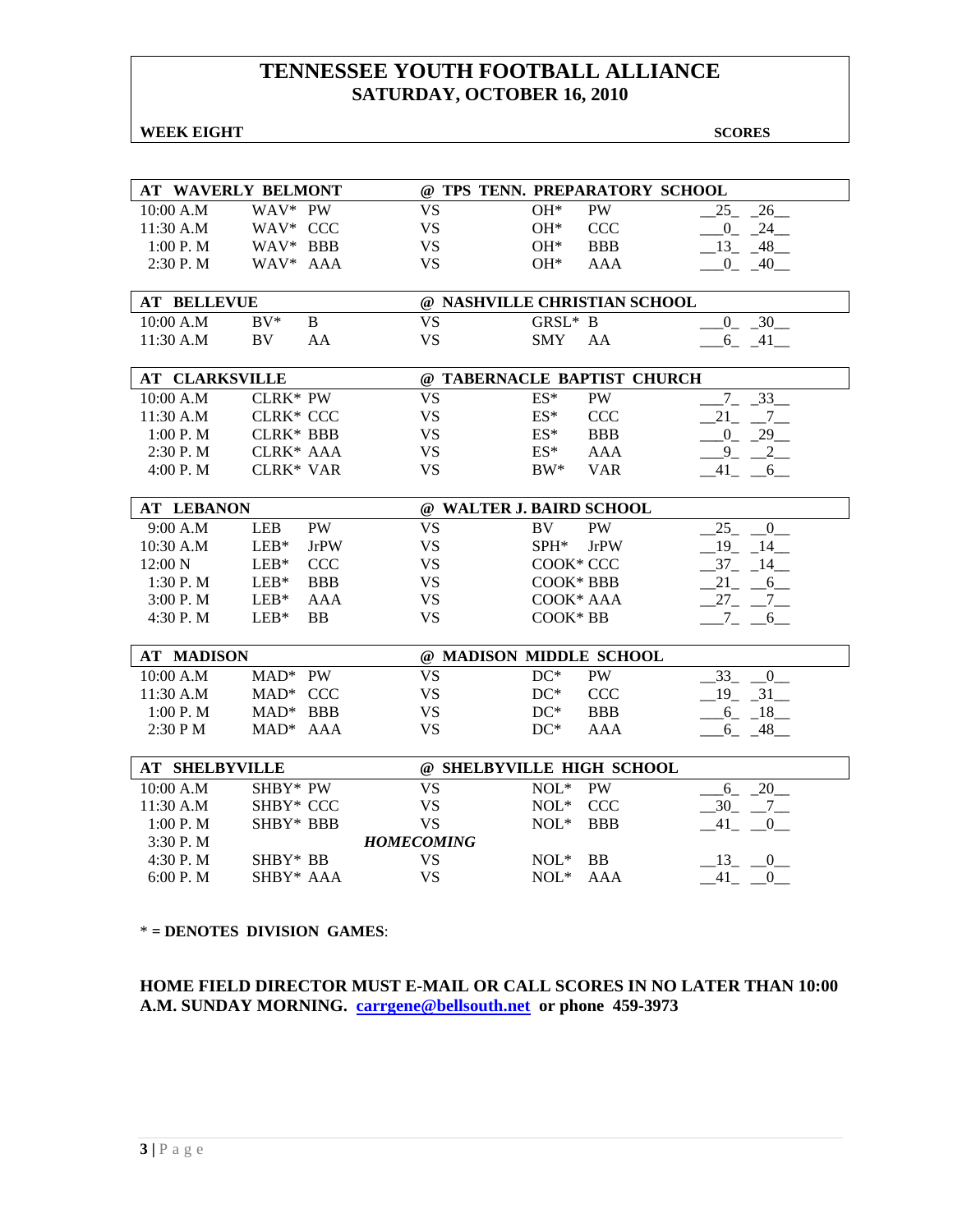### **WEEK EIGHT** SCORES

|             |                                       |             | <b>TYFA COMMUNITY'S</b>        |             |             |                             |
|-------------|---------------------------------------|-------------|--------------------------------|-------------|-------------|-----------------------------|
| <b>ANT</b>  | Antioch Falcons                       | <b>ES</b>   | <b>East Side Bobcats</b>       | <b>MFB</b>  |             | Murfreesboro Mustangs       |
| BV          | <b>Bellevue Steelers</b>              | <b>FRA</b>  | <b>Franklin Cowboys</b>        |             | <b>NOLE</b> | <b>Nolensville Panthers</b> |
| <b>BORD</b> | <b>Bordeaux Eagles</b>                | <b>GOOD</b> | Goodlettsville Trojans         |             | <b>OH</b>   | Old Hickory Bulldogs        |
| <b>BW</b>   | Brentwood Blaze                       | <b>GRSL</b> | <b>Grassland Golden Eagles</b> | <b>SHBY</b> |             | <b>Shelbyville Eagles</b>   |
| <b>CLRK</b> | Clarksville Greyhounds                | <b>HEND</b> | Hendersonville Titans          | <b>SMY</b>  |             | Smyrna Bulldogs             |
| COOK        | Cookeville Cavaliers                  | <b>LEB</b>  | Lebanon Blue Devils            | <b>SPH</b>  |             | <b>Spring Hill Raiders</b>  |
| DC.         | Davidson Co. Colts                    | MAD         | Madison Titans                 | <b>WAV</b>  |             | Waverly-Belmont Bulldogs    |
| D/H         | Donelson-Hermitage<br><b>Warriors</b> | ΜJ          | Mt. Juliet Bears               |             |             |                             |

|            | <b>COLORS</b> |            |          |            |       |            |        |            |        |
|------------|---------------|------------|----------|------------|-------|------------|--------|------------|--------|
| <b>BLK</b> | <b>Black</b>  | <b>CRD</b> | Cardinal | <b>GRN</b> | Green | <b>PRP</b> | Purple | <b>SLV</b> | Silver |
| <b>BLU</b> | <b>Blue</b>   | GLD        | Gold     | <b>GRY</b> | Grav  | <b>RED</b> | Red    | <b>WHI</b> | White  |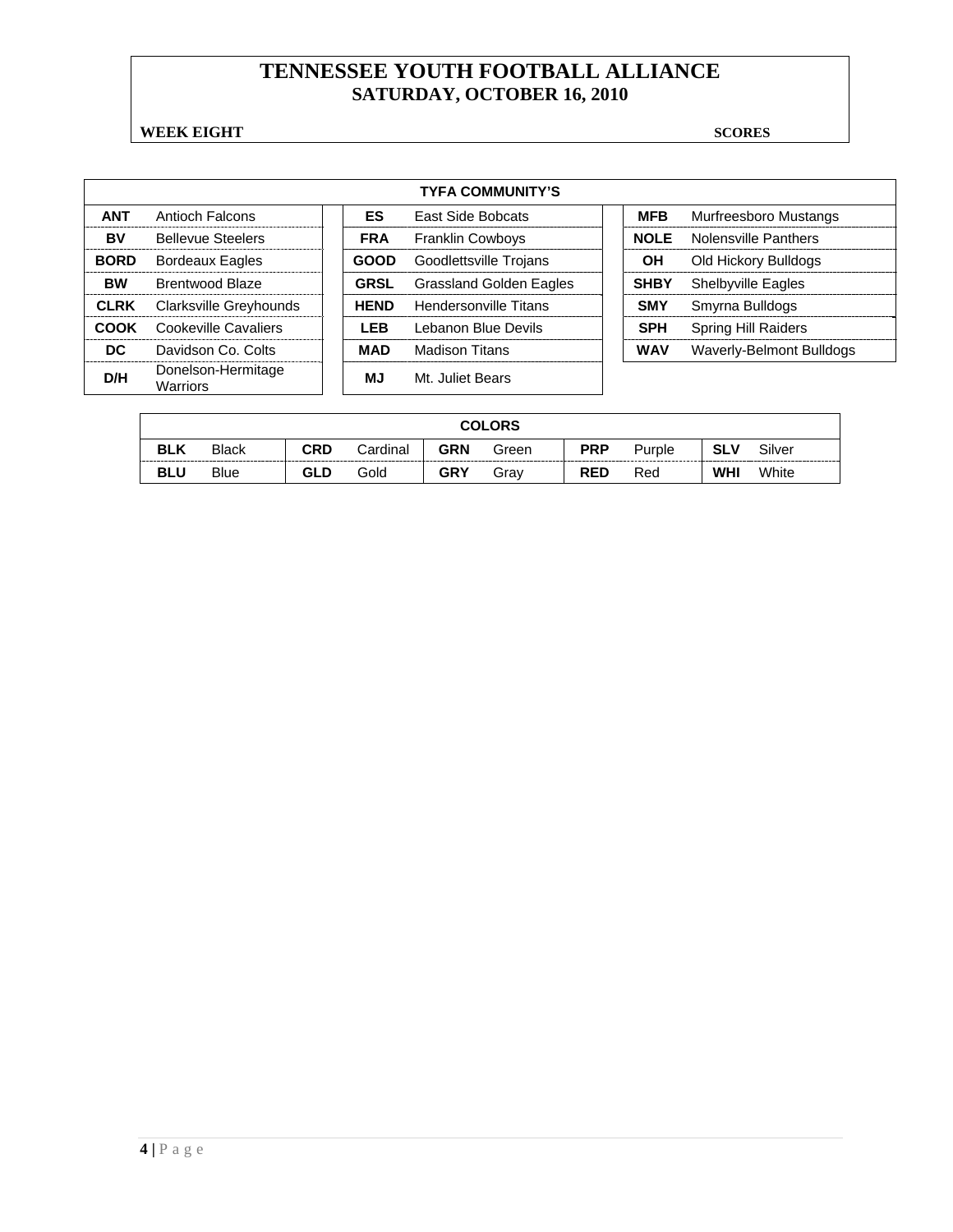WEEK NINE SCORES

| <b>AT RENTWOOD</b>         |            |                  | @ CROCKETT PARK         |                   |                               |                                      |
|----------------------------|------------|------------------|-------------------------|-------------------|-------------------------------|--------------------------------------|
| FIELD#1                    |            |                  |                         |                   |                               |                                      |
| 8:00 A.M                   | BW         | A-BLK            | <b>VS</b>               | <b>FRA</b>        | A-WHI                         | $-12 - 28$                           |
| 9:30 A.M                   | $BW^*$     | <b>CCC</b>       | <b>VS</b>               | <b>BORD* CCC</b>  |                               | $-6$ $-12$ OT                        |
| 11:00 A.M                  | $BW^*$     | <b>BBB</b>       | <b>VS</b>               | <b>BORD* BBB</b>  |                               | $-22 - -6$                           |
| 12:30 P.M.                 | $BW^*$     | AA               | VS                      | <b>BORD* AA</b>   |                               | $-8$ $-6$                            |
| 2:00 P. M                  | $BW^*$     | <b>AAA</b>       | <b>VS</b>               | <b>BORD* AAA</b>  |                               | $-38$ $-6$                           |
| 3:30 P.M                   | $BW^*$     | A-WHI            | <b>VS</b>               | $BW^*$            | A-GLD                         | $-18$ $-22$                          |
| 5:00 P.M                   | $BW^*$     | A-BLU            | <b>VS</b>               | BW*               | A-RED                         | $-28$ <sub>-</sub> $-8$ <sub>-</sub> |
| FIELD#2                    |            |                  |                         |                   |                               |                                      |
| 8:00 A.M                   | $BW^*$     | <b>VAR</b>       | <b>VS</b>               | <b>BORD* VAR</b>  |                               | $-0$ $-40$                           |
| 9:30 A.M                   | $BW^*$     | <b>BB</b>        | <b>VS</b>               | <b>BORD* BB</b>   |                               | $-7-$<br>$-6$                        |
| 11:00 A.M                  | $BW^*$     | <b>PW</b>        | <b>VS</b>               | <b>BORD*</b> PW   |                               | $-31$<br>$0_{-}$                     |
| 12:30 P.M                  | $BW^*$     | <b>B-RED</b>     | <b>VS</b>               | <b>BORD*</b> B    |                               | $6 - 21$                             |
| 2:00 P.M                   | BW         | <b>B-WHI</b>     | <b>VS</b>               | BW                | <b>B-GLD</b>                  | $-8 - 18$                            |
| 3:30 P.M                   | $BW^*$     | <b>B-BLU</b>     | <b>VS</b>               | FRA*              | <b>B-CRD</b>                  | 26<br>$\overline{\phantom{0}}^0$     |
| FIELD#3                    |            |                  |                         |                   |                               |                                      |
| 10:00 A.M                  | $BW^*$     | $\rm CC$         | <b>VS</b>               | <b>BORD* CC</b>   |                               | $-31$ $-6$                           |
| 11:30 A.M                  | $BW^*$     | JrPW-GLD         | <b>VS</b>               | <b>BORD*</b> JrPW |                               |                                      |
|                            |            |                  |                         |                   |                               | $-12$ $-21$                          |
| AT MT. JULIET              |            |                  | @ CHARLIE DANIEL'S PARK |                   |                               |                                      |
| FIELD#1                    |            |                  |                         |                   |                               |                                      |
| 8:30 A.M                   | MJ         | <b>B-WHI</b>     | <b>VS</b>               | MJ                | <b>B-GRY</b>                  | $-8$ $-20$                           |
| 10:00 A.M                  | MJ         | <b>B-GLD</b>     | <b>VS</b>               | <b>FRA</b>        | <b>B-SLV</b>                  | $-25$ $-0$                           |
| 11:30 A.M                  | MJ         | A                | <b>VS</b>               | <b>FRA</b>        | A-CRD                         | $6 - 14$                             |
| <b>AT FIELD#2</b>          |            |                  |                         |                   |                               |                                      |
| 9:00 A.M                   | MJ         | JrPW-GLD         | <b>VS</b>               | BW                | JrPW-WHI                      | $-6 - 7$                             |
| 10:30 A.M                  | MJ         | $C$ -GLD         | <b>VS</b>               | D/H               | $\mathcal{C}$                 | $8_{-}$<br>$\overline{0}$            |
| 12:00 N                    | MJ         | CC               | <b>VS</b>               | <b>MFB</b>        | CC                            | $27_{-}$<br>$\overline{0}$           |
|                            |            |                  |                         |                   |                               |                                      |
| <b>AT MURFREESBORO</b>     |            |                  |                         |                   | @ MIDDLE POINT SPORTS COMPLEX |                                      |
| FIELD#1                    |            |                  |                         |                   |                               |                                      |
| 1:00 P.M                   | <b>MFB</b> | AA               | <b>VS</b>               | <b>ANT</b>        | AA                            | $-0$ $-50$                           |
| 2:30 P.M                   | <b>MFB</b> | <b>AAA</b>       | <b>VS</b>               | <b>SMY</b>        | <b>AAA</b>                    | $-0$ $-43$                           |
| 4:00 P.M                   | $MFB*$     | <b>VAR</b>       | <b>VS</b>               | FRA*              | <b>VAR</b>                    | $-20 - 14$                           |
| FIELD#2                    |            |                  |                         |                   |                               |                                      |
| 12:30 P.M                  | <b>MFB</b> | $JrPW-2$         | <b>VS</b>               | MJ                | JrPW-BLK                      | $12 - 40$                            |
| 2:00 P.M                   | <b>MFB</b> | $JrPW-1$         | <b>VS</b>               | <b>SMY</b>        | JrPW-WHI                      | $-14$ $-6$                           |
| 3:30 P.M                   | <b>MFB</b> | B                | <b>VS</b>               | <b>FRA</b>        | $B-BLU/1$                     | $0 - 26$                             |
|                            |            |                  | @ LEE VICTORY PARK      |                   |                               |                                      |
| <b>AT SMYRNA</b>           |            |                  |                         |                   |                               |                                      |
| <b>DONNIE CARTER FIELD</b> |            |                  |                         |                   |                               |                                      |
| 9:00 A.M                   | $SMY*$     | PW               | <b>VS</b>               | FRA*              | PW                            | $\overline{0}$<br>32                 |
| 10:30 A.M                  | SMY*       | C-PRP            | <b>VS</b>               | $SMY*$            | $C-BLK$                       | $-20$<br>$^{0}$                      |
| 12:00 N                    | <b>SMY</b> | <b>B-PRP</b>     | <b>VS</b>               | <b>SMY</b>        | <b>B-BLK</b>                  | 12<br>$-6$                           |
| 1:30 P.M                   | <b>SMY</b> | <b>B-WHI/PRP</b> | <b>VS</b>               | BW                | <b>B-GRY</b>                  | $13_{-}$<br>$-48$                    |
| 3:00 P.M                   | SMY*       | <b>CCC</b>       | VS                      | FRA*              | CCC                           | $-19$ $-7$ $-$                       |
| 4:30 P.M                   | SMY*       | A-PRP            | <b>VS</b>               | FRA*              | A-BLU                         | 38<br>$-7$                           |
| 6:00 P.M                   | SMY*       | BB               | <b>VS</b>               | FRA*              | <b>BB</b>                     | $-0$ $-22$ $-$                       |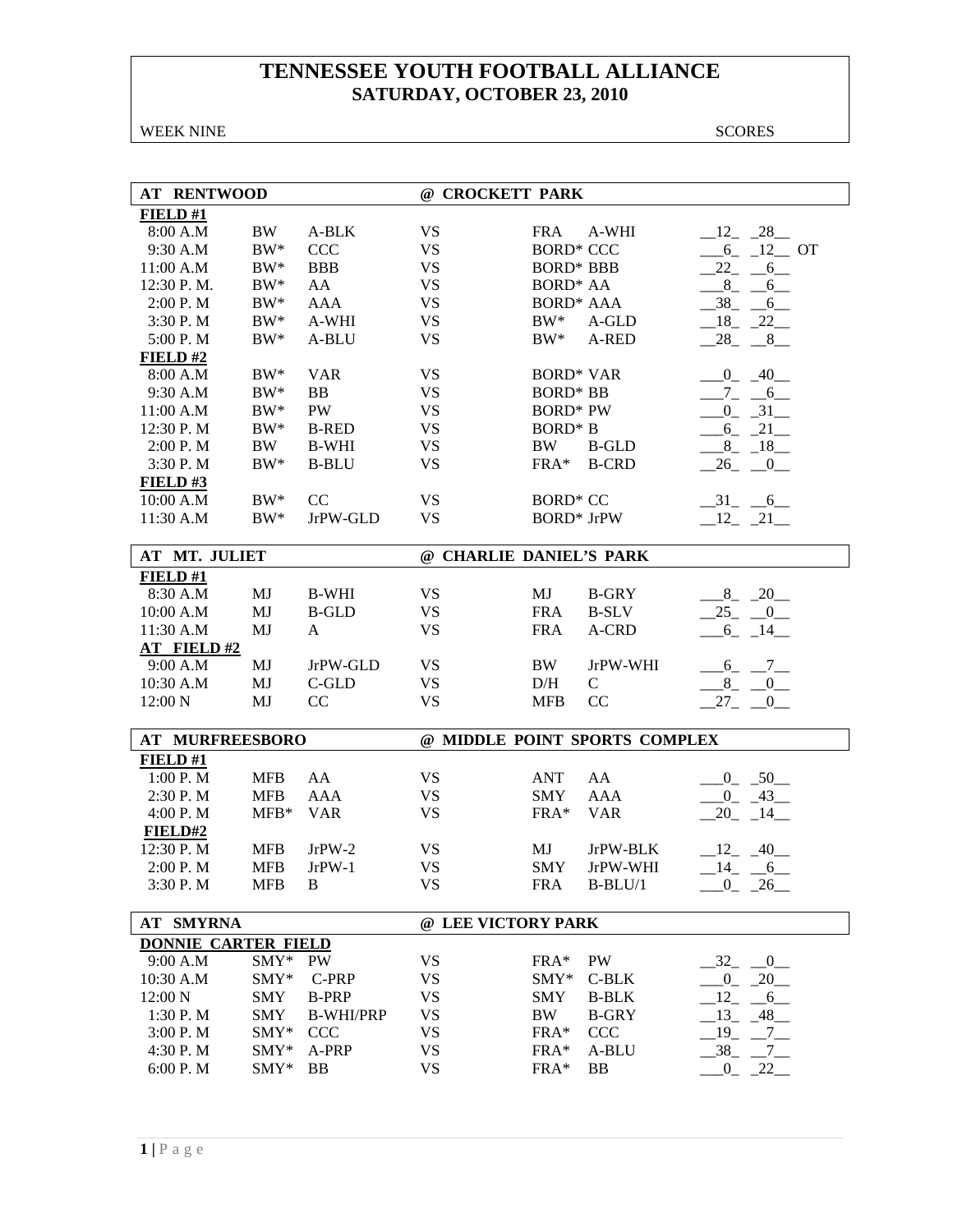WEEK NINE SCORES

| AT SMYRNA                |                       |               | @ LEE VICTORY PARK        |                     |                             |                    |
|--------------------------|-----------------------|---------------|---------------------------|---------------------|-----------------------------|--------------------|
| <b>GENE CARR FIELD</b>   |                       |               |                           |                     |                             |                    |
| 8:00 A.M                 | SMY                   | <b>B-GLD</b>  | <b>VS</b>                 | <b>FRA</b>          | $B-BLU/2$                   | $19 - 14$          |
| 9:30 A.M                 | SMY*                  | C-GLD         | <b>VS</b>                 | MJ*                 | C-WHI                       | $12 \qquad 7$      |
| 11:00 A M                | SMY*                  | CC            | <b>VS</b>                 | $FRA*$              | CC                          | $18 - 0$           |
| 12:30 P.M                | SMY                   | JrPW-GLD      | <b>VS</b>                 | SMY                 | JrPW-PRP                    | $21 - 13$          |
| 2:00 P. M                | SMY*                  | C-WHI         | <b>VS</b>                 | FRA*                | C-BLU                       | $-7 - 6$           |
| 3:30P. M                 | $SMY^*$               | AA            | <b>VS</b>                 | $FRA*$              | AA                          | $-7 - 33$          |
| 5:00 P.M                 | $SMY^*$               | <b>BBB</b>    | <b>VS</b>                 | $FRA*$              | <b>BBB</b>                  | $0 - 12$           |
|                          |                       |               |                           |                     |                             |                    |
| <b>AT ANTIOCH</b>        |                       |               |                           |                     | @ EZELL HARDING HIGH SCHOOL |                    |
| 8:00 A.M                 | $ANT*$                | <b>PW</b>     | <b>VS</b>                 | SPH*                | PW                          | 12<br>$\mathbf{0}$ |
| 9:30 A.M                 | $ANT^*$               | CC            | <b>VS</b>                 | SPH*                | CC                          | 45<br>$\mathbf{0}$ |
| 11:00 A.M                | $ANT^*$               | <b>CCC</b>    | VS.                       | $SPH^*$             | CCC                         | 41<br>$\mathbf{0}$ |
| $12:30$ P. M             | $ANT*$                | <b>BBB</b>    | <b>VS</b>                 | SPH*                | <b>BBB</b>                  | $-12 - 38$         |
| 2:00 P.M                 | $ANT*$                | AAA           | <b>VS</b>                 | SPH*                | AAA                         | $-52$ $-0$         |
|                          |                       |               |                           |                     |                             |                    |
| <b>AT GOODLETTSVILLE</b> |                       |               | @ MOSS WRIGHT PARK        |                     |                             |                    |
| 12:00 N                  |                       | GOOD JrPW-BLU | $\overline{\text{VS}}$    | <b>LEB</b>          | <b>JrPW</b>                 | $7_{-}$<br>6       |
|                          |                       |               |                           |                     |                             |                    |
| AT GRASSLAND             |                       |               | @ GRASSLAND MIDDLE SCHOOL |                     |                             |                    |
| FIELD#1                  |                       |               |                           |                     |                             |                    |
| 9:00 A.M                 | <b>GRSL* CCC</b>      |               | <b>VS</b>                 | $D/H^*$             | <b>CCC</b>                  | $0 - 39$           |
| 10:30 A.M                | <b>GRSL* BBB</b>      |               | <b>VS</b>                 | $D/H^*$             | <b>BBB</b>                  | $-19$ $-49$        |
| 12:00 N                  | GRSL* BB              |               | <b>VS</b>                 | $D/H^*$             | <b>BB</b>                   | $-33 - 7$          |
| <b>FIELD #2</b>          |                       |               |                           |                     |                             |                    |
| 9:30 A.M                 | GRSL* B               |               | <b>VS</b>                 | $D/H^*$             | B                           | $12 - 6$           |
| 11:00 A.M                | GRSL* PW              |               | <b>VS</b>                 | $D/H^*$             | <b>PW</b>                   | $-0$ $-42$         |
|                          |                       |               |                           |                     |                             |                    |
| AT HENDERSONVILLE        |                       |               | @ DRAKE'S CREEK PARK      |                     |                             |                    |
| FIELD#1                  |                       |               |                           |                     |                             |                    |
| 8:30 A.M                 | HEND A                |               | <b>VS</b>                 | <b>SMY</b>          | A-WHI                       | $-7 - 27$          |
| 10:00 A.M                | HEND <sup>*</sup> AA  |               | <b>VS</b>                 | $BV^*$              | AA                          | $0 - 27$           |
| 11:30 A.M                | HEND <sup>*</sup> BB  |               | <b>VS</b>                 | $ANT^*$             | <b>BB</b>                   | $25 - 0$           |
| 1:00 P. M                | HEND <sup>*</sup> CCC |               | <b>VS</b>                 | WAV* CCC            |                             | $27 - 0$           |
| 2:30 P.M                 | HEND* BBB             |               | <b>VS</b>                 | WAV* BBB            |                             | $20 - 23$          |
| 4:00 P.M                 | HEND <sup>*</sup> AAA |               | <b>VS</b>                 | WAV* AAA            |                             | $-6 - 26$          |
| <b>AT FIELD#2</b>        |                       |               |                           |                     |                             |                    |
| 9:00 A.M                 | HEND <sup>*</sup> C   |               | <b>VS</b>                 | BORD <sup>*</sup> C |                             | $25 - 30$          |
| 10:30 A.M                | HEND* JrPW            |               | <b>VS</b>                 | $D/H^*$             | <b>JrPW</b>                 | $-6 - 13$          |
| 12:00 N                  | HEND* PW              |               | <b>VS</b>                 | WAV* PW             |                             | $-33$ $-34$        |
| 1:30 P.M                 | HEND <sup>*</sup> CC  |               | <b>VS</b>                 | $LEB*$              | CC                          | 18<br>6            |
| 3:00 P. M                |                       | HEND* B-RED   | <b>VS</b>                 |                     | HEND* B-BLU                 | $-26$ $-18$        |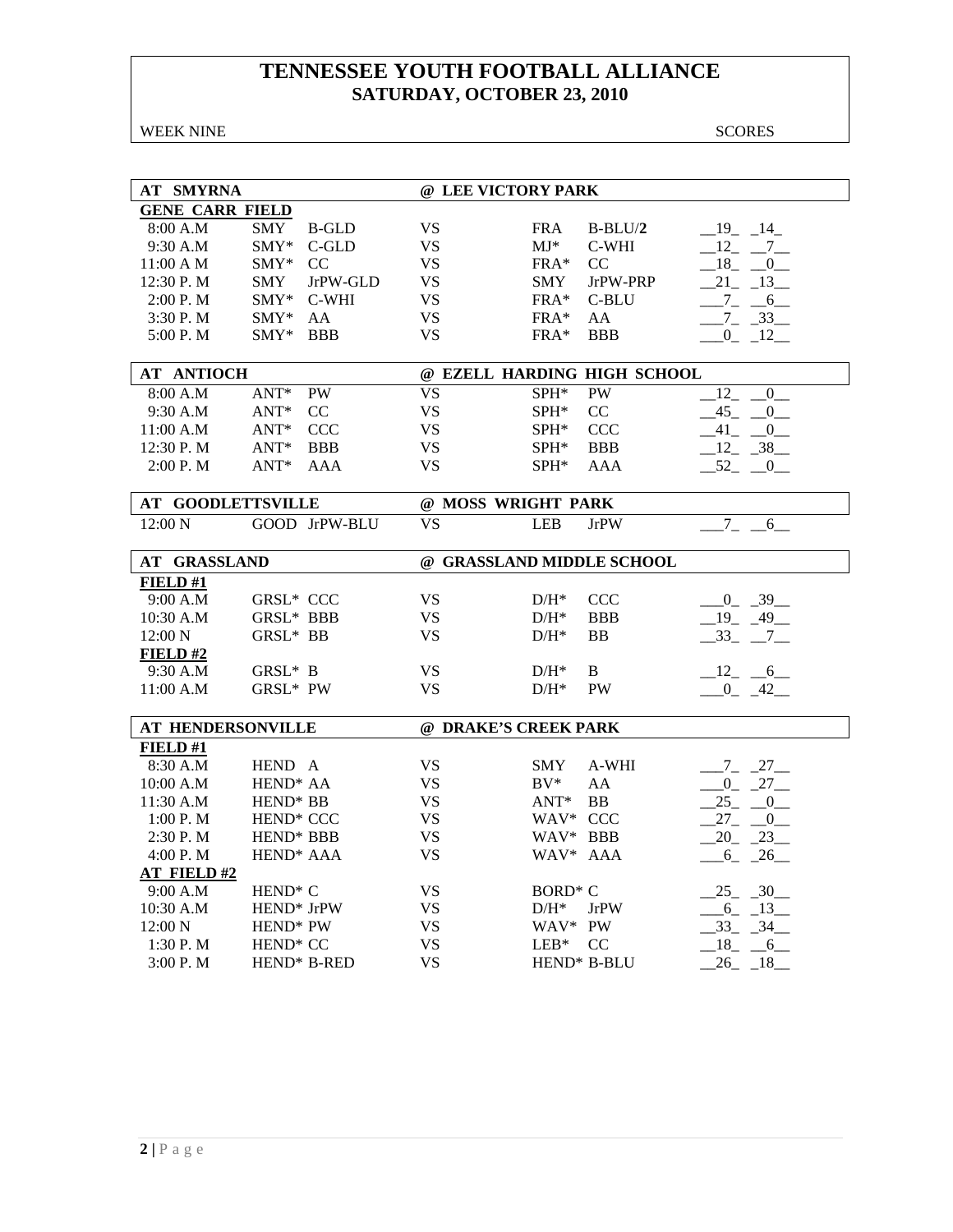WEEK NINE SCORES

| AT OLD HICKORY        |            |            |           | @ DULPONT-HADLY MIDDLE SCHOOL |                                        |
|-----------------------|------------|------------|-----------|-------------------------------|----------------------------------------|
| 10:00 A.M             | $OH*$      | <b>PW</b>  | <b>VS</b> | GOOD* PW                      | 25<br>12                               |
| 11:30 A.M             | $OH*$      | BB         | <b>VS</b> | GOOD* BB                      | $26 - 6$                               |
| 1:00 P. M             | <b>OH</b>  | AA         | <b>VS</b> | D/H<br>AA                     | $-6 - 24$                              |
| 2:30 P.M              | $OH*$      | <b>CCC</b> | <b>VS</b> | GOOD* CCC                     | $\overline{7}$<br>12                   |
| 4:00 P.M              | OH*        | <b>BBB</b> | <b>VS</b> | GOOD* BBB                     | $-7 - 20$                              |
| 5:30 P.M              | $OH*$      | <b>AAA</b> | <b>VS</b> | GOOD* AAA                     | $^{47}$ $^{0}$                         |
| 7:00 P.M              | $OH*$      | <b>VAR</b> | <b>VS</b> | CLRK* VAR                     | $14 - 18$                              |
|                       |            |            |           |                               |                                        |
| <b>AT BELLEVUE</b>    |            |            |           | @ BELLEVUE MIDDLE SCHOOL      |                                        |
| 9:00 A.M              | $BV^*$     | <b>PW</b>  | <b>VS</b> | $MAD^*$ PW                    | 20<br>$\overline{0}$                   |
| 10:30 A.M             | $BV^*$     | <b>CCC</b> | <b>VS</b> | MAD* CCC                      | 21<br>13                               |
| 12:00 P.M             | $BV^*$     | <b>BBB</b> | <b>VS</b> | MAD* BBB                      | 58<br>18                               |
| 1:30 P.M              | $BV^*$     | <b>AAA</b> | <b>VS</b> | $MAD*$<br>AAA                 | 20<br>$\overline{\phantom{0}0}$        |
| 3:00 P.M              | $BV^*$     | B          | <b>VS</b> | $\, {\bf B}$<br>SPH*          | 20<br>$\sqrt{0}$                       |
| 4:30 P.M              | $BV^*$     | BB         | <b>VS</b> | <b>BB</b><br>$LEB*$           | $-47 - 0$                              |
|                       |            |            |           |                               |                                        |
| AT DAVIDSON CO.       |            |            |           | @ EWING PARK MIDDLE SCHOOL    |                                        |
| 10:00 A.M             | $DC^*$     | <b>PW</b>  | <b>VS</b> | $LEB*$<br>PW                  | $\overline{34}$<br>$\overline{0}$      |
| 11:30 A.M             | $DC^*$     | <b>CCC</b> | <b>VS</b> | <b>CCC</b><br>$LEB*$          | $12 - 25$                              |
| 1:00 P.M              | $DC^*$     | <b>BBB</b> | <b>VS</b> | $LEB*$<br><b>BBB</b>          | $-0$ $-13$                             |
| 2:30 P.M              | $DC^*$     | <b>AAA</b> | <b>VS</b> | $LEB*$<br><b>AAA</b>          | $21 - 6$                               |
| 4:00 P.M              | $DC^*$     | CC         | <b>VS</b> | CC<br>$D/H^*$                 | $7 - 25$                               |
|                       |            |            |           |                               |                                        |
| <b>AT EAST SIDE</b>   |            |            |           | @ ISSIAC LITTON MIDDLE SCHOOL |                                        |
| 9:30 A.M              | $ES^*$     | <b>PW</b>  | <b>VS</b> | SHBY* PW                      | 0 Forfeit                              |
| 11:00 A.M             | $ES^*$     | <b>CCC</b> | <b>VS</b> | SHBY* CCC                     | $27_{-}$<br>$-47-$                     |
| 12:30 P.M             | $ES^*$     | <b>BBB</b> | <b>VS</b> | SHBY* BBB                     | $27_{-}$<br>$-34$                      |
| 2:00 P.M              | $ES^*$     | <b>AAA</b> | <b>VS</b> | SHBY* AAA                     | $0 - 27$                               |
| 3:30 P.M              | $ES^*$     | <b>BB</b>  | <b>VS</b> | SHBY* BB                      | $7_{-}$<br>0                           |
| <b>AT NOLENSVILLE</b> |            |            |           | @ ROCKY FORK PARK             |                                        |
|                       |            |            |           |                               |                                        |
| 11:00 A.M             | $NOL*$     | PW         | <b>VS</b> | CLRK PW                       | 20<br>$\overline{0}$                   |
| 12:30 P.M             | $NOL*$     | <b>CCC</b> | <b>VS</b> | CLRK CCC                      | $-7$<br>$-6$                           |
| 2:00 P.M              | $NOL*$     | <b>BBB</b> | <b>VS</b> | CLRK BBB                      | 14<br>6                                |
| 3:30 P.M              | $NOL*$     | AAA        | <b>VS</b> | CLRK AAA                      | 14<br>$\begin{array}{c} 0 \end{array}$ |
| 5:00 P.M              | <b>NOL</b> | <b>BB</b>  | <b>VS</b> | COOK BB                       | $26 - 12$                              |
| 6:30 P.M              | <b>NOL</b> | B          | <b>VS</b> | OH<br>B                       | $-0$ $-37$ $-$                         |

\* **= DENOTES DIVISION GAMES**:

**HOME FIELD DIRECTOR MUST E-MAIL OR CALL SCORES IN NO LATER THAN 10:00 A.M. SUNDAY MORNING. carrgene@bellsouth.net or phone 459-3973**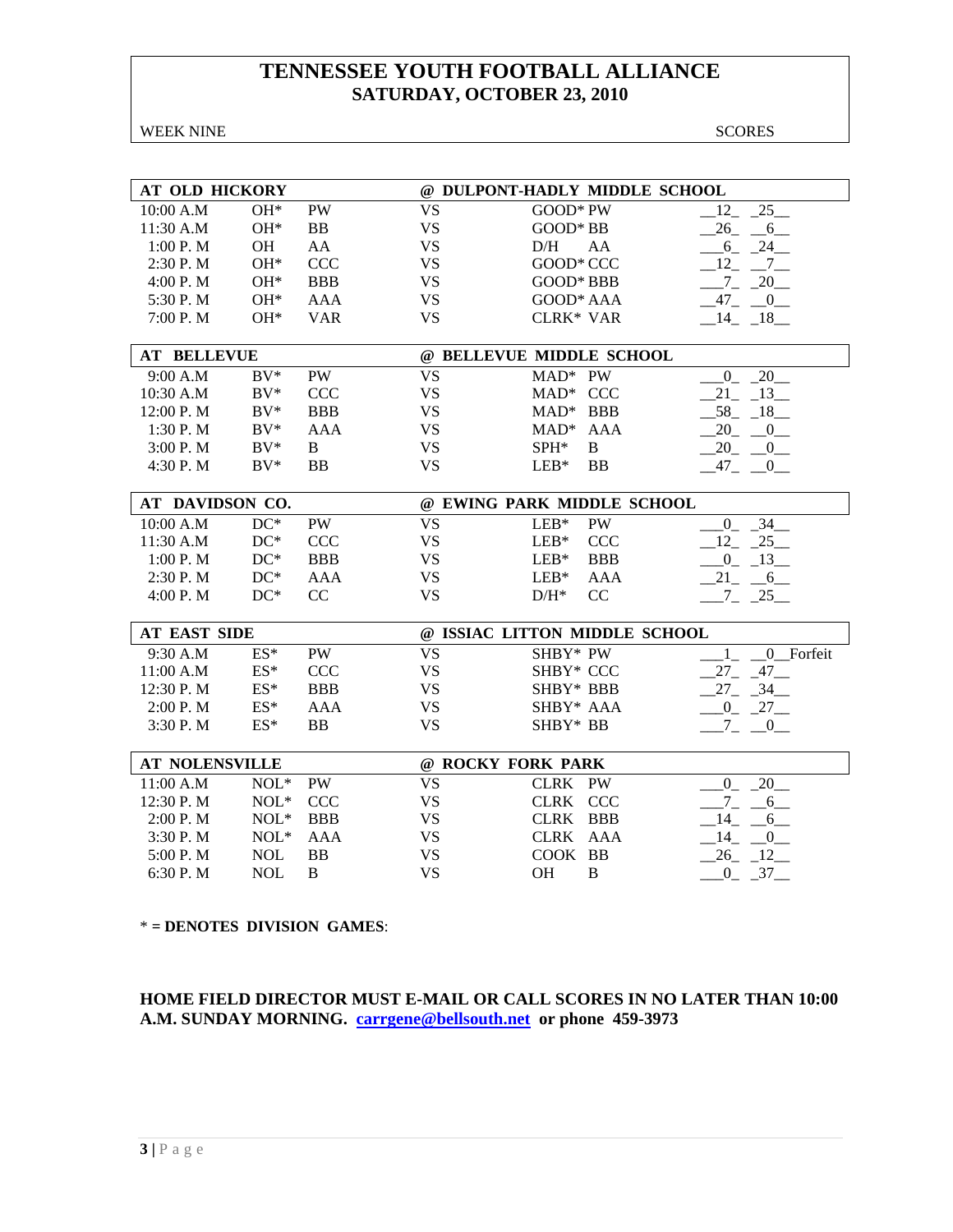WEEK NINE SCORES

| <b>TYFA COMMUNITY'S</b> |                                |  |             |                                |  |             |                             |  |  |  |  |
|-------------------------|--------------------------------|--|-------------|--------------------------------|--|-------------|-----------------------------|--|--|--|--|
| <b>ANT</b>              | Antioch Falcons                |  | ES          | <b>East Side Bobcats</b>       |  | <b>MFB</b>  | Murfreesboro Mustangs       |  |  |  |  |
| BV                      | <b>Bellevue Steelers</b>       |  | <b>FRA</b>  | <b>Franklin Cowboys</b>        |  | <b>NOLE</b> | <b>Nolensville Panthers</b> |  |  |  |  |
| <b>BORD</b>             | <b>Bordeaux Eagles</b>         |  | <b>GOOD</b> | Goodlettsville Trojans         |  | OН          | Old Hickory Bulldogs        |  |  |  |  |
| <b>BW</b>               | <b>Brentwood Blaze</b>         |  | <b>GRSL</b> | <b>Grassland Golden Eagles</b> |  | <b>SHBY</b> | <b>Shelbyville Eagles</b>   |  |  |  |  |
| <b>CLRK</b>             | Clarksville Greyhounds         |  | <b>HEND</b> | <b>Hendersonville Titans</b>   |  | <b>SMY</b>  | Smyrna Bulldogs             |  |  |  |  |
| COOK                    | Cookeville Cavaliers           |  | <b>LEB</b>  | Lebanon Blue Devils            |  | <b>SPH</b>  | <b>Spring Hill Raiders</b>  |  |  |  |  |
| DC.                     | Davidson Co. Colts             |  | <b>MAD</b>  | Madison Titans                 |  | <b>WAV</b>  | Waverly-Belmont Bulldogs    |  |  |  |  |
| D/H                     | Donelson-Hermitage<br>Warriors |  | <b>MJ</b>   | Mt. Juliet Bears               |  |             |                             |  |  |  |  |

|            | <b>COLORS</b> |            |          |            |       |            |        |            |        |
|------------|---------------|------------|----------|------------|-------|------------|--------|------------|--------|
| <b>BLK</b> | <b>Black</b>  | <b>CRD</b> | Cardinal | <b>GRN</b> | Green | <b>PRP</b> | Purple | <b>SLV</b> | Silver |
| <b>BLU</b> | <b>Blue</b>   | <b>GLD</b> | Gold     | <b>GRY</b> | Grav  | <b>RED</b> | Red    | <b>WHI</b> | White  |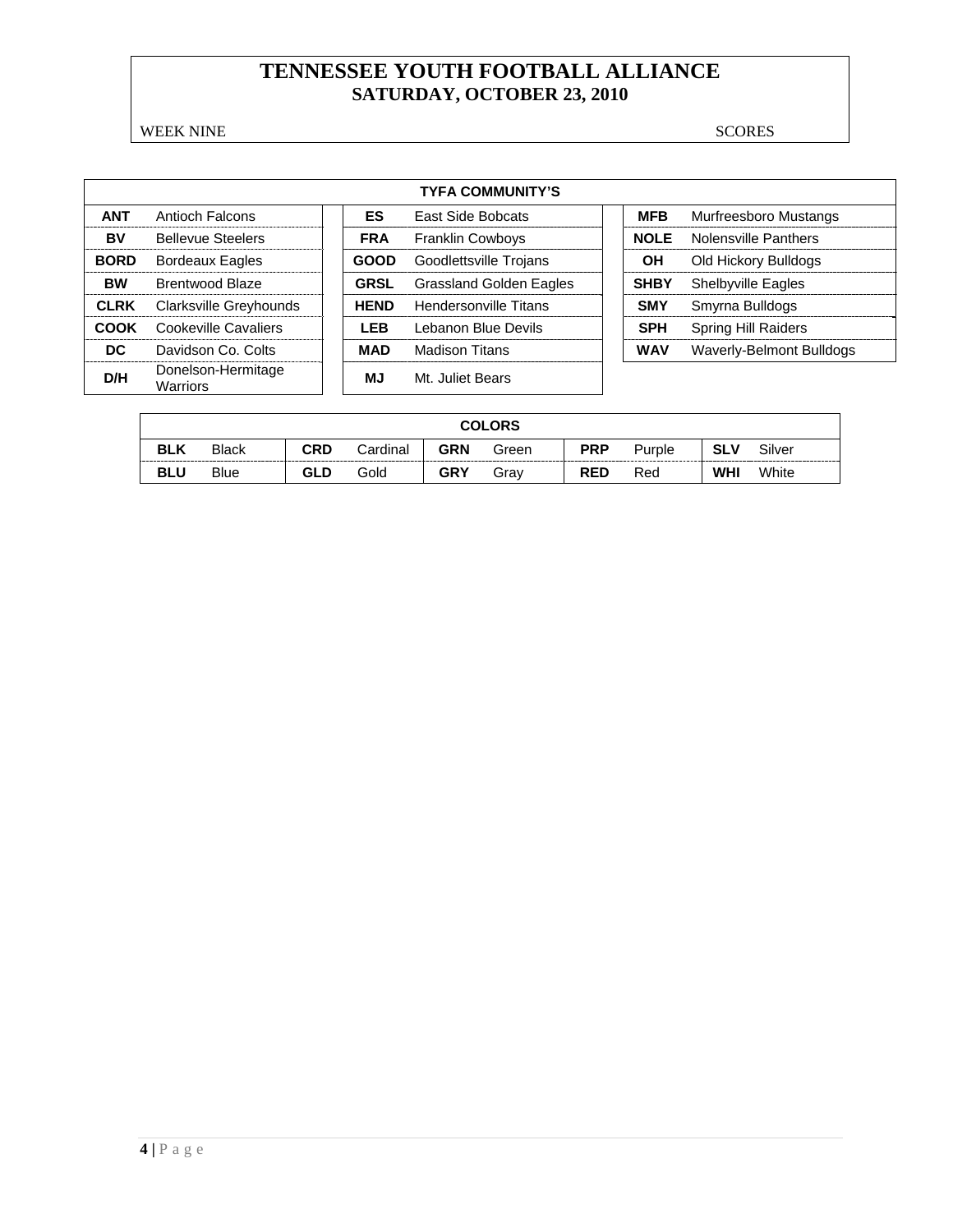| <b>WEEK TEN</b>        |                 |                  |                         |             |                               | <b>SCORES</b>                         |
|------------------------|-----------------|------------------|-------------------------|-------------|-------------------------------|---------------------------------------|
|                        |                 |                  |                         |             |                               |                                       |
| <b>AT BORDEAUX</b>     |                 |                  | @ METRO CENTER          |             |                               |                                       |
| FIELD#1                |                 |                  |                         |             |                               |                                       |
| 8:30 A.M               | <b>BORD AAA</b> |                  | <b>VS</b>               | MJ          | AAA                           | $7 -$<br>$\overline{0}$               |
| 10:00 A.M              | BORD AA         |                  | <b>VS</b>               | <b>MFB</b>  | AA                            | $-41$ $-$<br>$0$ <sub>—</sub>         |
| 11:30 A.M              | <b>BORD CCC</b> |                  | <b>VS</b>               | MJ          | <b>CCC</b>                    | $26$ <sub>-</sub><br>$0$ <sub>—</sub> |
| 1:00 P.M               | <b>BORD VAR</b> |                  | <b>VS</b>               | <b>MFB</b>  | <b>VAR</b>                    | $-52$ $-$<br>$0$ <sub>—</sub>         |
| FIELD#2                |                 |                  |                         |             |                               |                                       |
| 9:00 A.M               |                 | <b>BORD JRPW</b> | <b>VS</b>               | <b>SMY</b>  | JrPW-WHI                      | $-20$ $-19$ $-$                       |
| 10:30 A.M              | BORD C          |                  | <b>VS</b>               | <b>SMY</b>  | $C-BLK$ -                     | $-18$ $-33$                           |
| 12:00 N                | BORD B          |                  | <b>VS</b>               | MJ          | <b>B-BLK</b>                  | $-37 - -7$                            |
| <b>AT BRENTWOOD</b>    |                 |                  | @ CROCKETT PARK         |             |                               |                                       |
| FIELD#1                |                 |                  |                         |             |                               |                                       |
| 8:30 A.M               | <b>BW</b>       | A-BLK            | <b>VS</b>               | BW          | A-BLU                         | $\overline{0}$<br>4                   |
| 10:00 A.M              | $\rm BW$        | <b>VAR</b>       | <b>VS</b>               | <b>SMY</b>  | <b>VAR</b>                    | $8 - -$<br>6                          |
| 11:30 A.M              | $\rm BW$        | A-WHI            | <b>VS</b>               | BW          | A-RED                         | $0_{-}$<br>$6_{-}$                    |
| 1:00 P. M              | <b>BW</b>       | <b>BBB</b>       | <b>VS</b>               | MJ          | <b>BBB</b>                    | 24<br>$0$ <sub>—</sub>                |
| 2:30 P.M               | <b>BW</b>       | A-GLD            | <b>VS</b>               | <b>FRA</b>  | A-WHI                         | 22<br>6                               |
| FIELD#2                |                 |                  |                         |             |                               |                                       |
| 9:00 A.M               | <b>BW</b>       | C-BLU            | <b>VS</b>               | <b>SMY</b>  | C-GLD                         | $13 - 6$                              |
| 10:30 A.M              | <b>BW</b>       | <b>B-GRY</b>     | <b>VS</b>               | <b>SMY</b>  | <b>B-WHI/PRP</b>              | $-29$ $-$<br>0                        |
| 12:00 N                | <b>BW</b>       | <b>B-BLU</b>     | <b>VS</b>               | BW          | <b>B-BLK</b>                  | $-19 - 12$                            |
| 1:30 P.M               | <b>BW</b>       | <b>B-RED</b>     | VS (BOWL)               | <b>FRA</b>  | <b>B-SLV</b>                  | $-18$ $-0$                            |
| <b>AT FRANKLIN</b>     |                 |                  | @ COWBOY COMPLEX        |             |                               |                                       |
| FIELD#1                |                 |                  |                         |             |                               |                                       |
| 8:30 A.M               | <b>FRA</b>      | C-BLU            | VS (BOWL)               | MJ          | C-GOLD                        | $-43$ $-7$ $-$                        |
| 10:00 A.M              | <b>FRA</b>      | CC               | <b>VS</b>               | <b>MFB</b>  | CC                            | $25 -$<br>0                           |
| 11:30 A.M              | <b>FRA</b>      | A-SLV            | <b>VS</b>               | MJ          | A                             | $20 - 0$                              |
| 1:00 P. M              | <b>FRA</b>      | BB               | <b>VS</b>               | MJ          | <b>BB</b>                     | $-33$ $-0$                            |
| 2:30 P.M               | <b>FRA</b>      | AAA              | <b>VS</b>               | <b>MFB</b>  | AAA                           | $-13$ $-8$                            |
| FIELD#2                |                 |                  |                         |             |                               |                                       |
| 9:00 A.M               | <b>FRA</b>      | A-CRD            | VS (BOWL)               | <b>FRA</b>  | A-BLU                         | $-13 - 6$                             |
| 10:30 A.M              | <b>FRA</b>      | PW               | <b>VS</b>               | MJ          | PW                            | $0 - 15$                              |
| 12:00 N                | <b>FRA</b>      | $B-BLU/1$        | <b>VS</b>               | $\rm BW$    | <b>B-WHI</b>                  | 25<br>[0]                             |
| 1:30 P.M               | <b>FRA</b>      | $B-BLU/2$        | <b>VS</b>               | MJ          | <b>B-GRY</b>                  | $-37 - 31 - 0T x 2$                   |
| AT MT. JULIET          |                 |                  | @ CHARLIE DANIEL'S PARK |             |                               |                                       |
| FIELD#1                |                 |                  |                         |             |                               |                                       |
| 9:00 A.M               | MJ              | JrPW-BLK         | <b>VS</b>               | BW          | JrPW-GLD                      | $-31$ $-13$                           |
| 10:30 A.M              | MJ              | C-BLK            | <b>VS</b>               | BW          | C-RED                         | $-19$ $-6$                            |
| 12:00 N                | MJ              | CC               | <b>VS</b>               | <b>BORD</b> | <sub>CC</sub>                 | $-30 - 6$                             |
| <b>AT MURFREESBORO</b> |                 |                  |                         |             | @ MIDDLE POINT SPORTS COMPLEX |                                       |
| FIELD #1               |                 |                  |                         |             |                               |                                       |
| 9:00 A.M               | <b>MFB</b>      | B                | VS (BOWL)               | MJ          | <b>B-GLD</b>                  | $0 - 26$                              |
| 10:30 A.M              | <b>MFB</b>      | $JrPW-2$         | VS (BOWL)               | <b>BW</b>   | JrPW-WHI                      | $-26 - 6$                             |
| 12:00 N                | <b>MFB</b>      | $\mathcal{C}$    | VS (BOWL)               | <b>FRA</b>  | C-SLV                         | $-18$ $-19$                           |
| 1:30 P.M               | <b>MFB</b>      | <b>CCC</b>       | <b>VS</b>               | <b>BW</b>   | <b>CCC</b>                    | 28<br>6                               |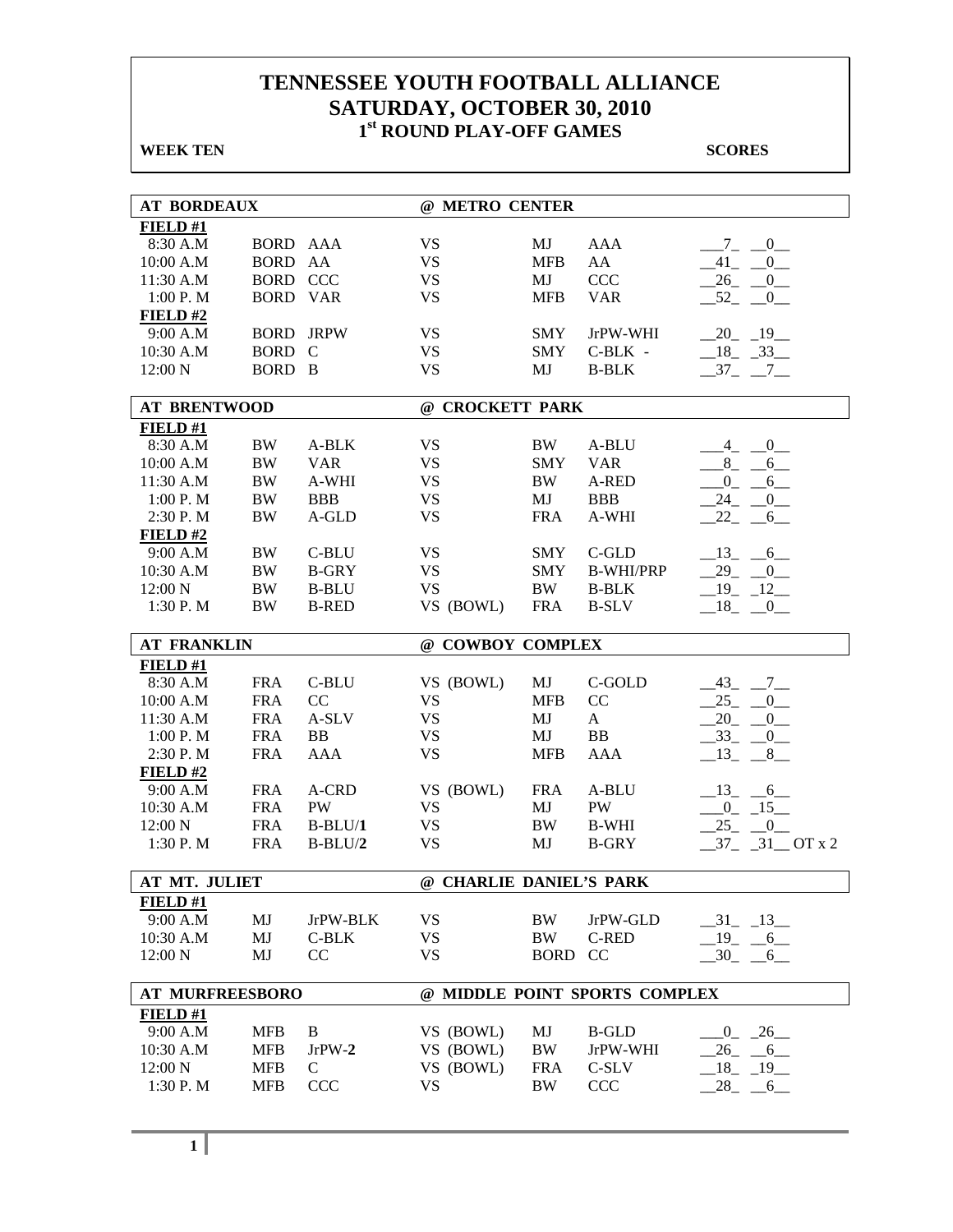**WEEK TEN** SCORES

| <b>AT SMYRNA</b>           |                 |                  | @ LEE VICTORY PARK        |             |                             |                          |  |
|----------------------------|-----------------|------------------|---------------------------|-------------|-----------------------------|--------------------------|--|
| <b>GENE CARR FIELD</b>     |                 |                  |                           |             |                             |                          |  |
| 8:30 A.M                   | SMY             | <b>B-WHI/GLD</b> | VS (BOWL)                 | MJ          | <b>B-WHI</b>                | 0 Forfeit<br>$1_{-}$     |  |
| 10:00 A.M                  | <b>SMY</b>      | JrPW-PRP         | <b>VS</b>                 | <b>MFB</b>  | $JrPW-1$                    | 26<br>6                  |  |
| 11:30 A.M                  | <b>SMY</b>      | JrPW-GLD         | <b>VS</b>                 | <b>FRA</b>  | <b>JrPW</b>                 | 39<br>$\mathbf{0}$       |  |
| 1:00 P.M                   | <b>SMY</b>      | C-WHI            | <b>VS</b>                 | MJ          | C-WHI                       | 32<br>$-12$              |  |
| 2:30 P.M                   | <b>SMY</b>      | A-WHI            | VS (BOWL)                 | <b>SMY</b>  | A-PRP                       | $32 - 0$                 |  |
| 4:00 P.M                   | <b>SMY</b>      | AA               | <b>VS</b>                 | MJ          | AA                          | $20 - 12$                |  |
| <b>DONNIE CARTER FIELD</b> |                 |                  |                           |             |                             |                          |  |
| 9:00 A.M                   | <b>SMY</b>      | PW               | <b>VS</b>                 | <b>BW</b>   | PW                          | $-52$ $-0$               |  |
| 10:30 A.M                  | <b>SMY</b>      | <b>B-PRP</b>     | <b>VS</b>                 | <b>FRA</b>  | <b>B-WHI</b>                | $-13 - 6$                |  |
| 12:00 N                    | <b>SMY</b>      | <b>B-GLD</b>     | <b>VS</b>                 | <b>FRA</b>  | <b>B-CRD</b>                | $-18$ $-13$              |  |
| 1:30 P.M                   | <b>SMY</b>      | <b>B-BLK</b>     | <b>VS</b>                 | BW          | <b>B-GLD</b>                | $-12 - 6$                |  |
| 3:00 P.M                   | <b>SMY</b>      | <b>BB</b>        | <b>VS</b>                 | <b>MFB</b>  | <b>BB</b>                   | $-37$ $-25$ $-$          |  |
| 4:30 P.M                   | <b>BORD BBB</b> |                  | <b>VS</b>                 | <b>SMY</b>  | <b>BBB</b>                  | $12 - 22$                |  |
| <b>AT ANTIOCH</b>          |                 |                  |                           |             | @ EZELL HARDING HIGH SCHOOL |                          |  |
|                            |                 |                  |                           |             |                             |                          |  |
| 3:00 P.M                   | <b>ANT</b>      | <b>BBB</b>       | <b>VS</b>                 | D/H         | <b>BBB</b>                  | $-28$ <sub>-</sub> $-7$  |  |
| AT DONELSON/HERMITAGE      |                 |                  | @ WARRIOR PARK            |             |                             |                          |  |
| FIELD#1                    |                 |                  |                           |             |                             |                          |  |
| 9:30 A.M                   | D/H             | <b>PW</b>        | <b>VS</b>                 | GRSL        | PW                          | 33<br>$\overline{0}$     |  |
| 11:00 A.M                  | D/H             | CC               | <b>VS</b>                 | <b>SPH</b>  | CC                          | $-46$<br>$-6$            |  |
| 12:30 P.M                  | D/H             | <b>BB</b>        | <b>VS</b>                 | HEND BB     |                             | $-0$ $-19$ $-$           |  |
| 2:00 P.M                   | D/H             | AAA              | <b>VS</b>                 | HEND AAA    |                             | $-35 - 0$                |  |
| <b>AT GOODLETTSVILLE</b>   |                 |                  | @ MOSS WRIGHT PARK        |             |                             |                          |  |
| FIELD#1                    |                 |                  |                           |             |                             |                          |  |
| 12:30 P.M                  | GOOD CCC        |                  | VS                        | D/H         | <b>CCC</b>                  | $-24$ $-0$               |  |
| 2:00 P. M                  | <b>GOOD BBB</b> |                  | <b>VS</b>                 | <b>WAV</b>  | <b>BBB</b>                  | $-36$ $-0$               |  |
| 3:30 P.M                   | GOOD BB         |                  | <b>VS</b>                 | <b>ANT</b>  | <b>BB</b>                   | $-7 -$<br>$\overline{0}$ |  |
| FIELD#2                    |                 |                  |                           |             |                             |                          |  |
| 1:00 P. M                  | GOOD PW         |                  | <b>VS</b>                 | <b>SPH</b>  | <b>PW</b>                   | 40 0                     |  |
| 2:30 P. M                  |                 | GOOD JrPW-BLU    | <b>VS</b>                 | <b>SPH</b>  | <b>JrPW</b>                 | $-46$ $-13$              |  |
| <b>AT GRASSLAND</b>        |                 |                  | @ GRASSLAND MIDDLE SCHOOL |             |                             |                          |  |
| 10:30 A.M                  | GRSL            | B                | <b>VS</b>                 | <b>SPH</b>  | B                           | 21<br>47                 |  |
|                            |                 |                  |                           |             |                             |                          |  |
| <b>AT HENDERSONVILLE</b>   |                 |                  | @ DRAKE'S CREEK PARK      |             |                             |                          |  |
| FIELD#1                    |                 |                  |                           |             |                             |                          |  |
| 9:00 A.M                   | HEND C          |                  | VS (BOWL)                 | <b>SMY</b>  | C-PRP                       | $37 -$<br>$7\phantom{0}$ |  |
| 10:30 A.M                  | HEND CC         |                  | <b>VS</b>                 | <b>ANT</b>  | CC                          | $39_{-}$<br>6            |  |
| 12:00 N                    | HEND CCC        |                  | <b>VS</b>                 | <b>GRSL</b> | <b>CCC</b>                  | 51<br>$\mathbf{0}$       |  |
| 1:30 P.M                   |                 | HEND B-RED       | <b>VS</b>                 |             | HEND B-BLU                  | 14<br>0                  |  |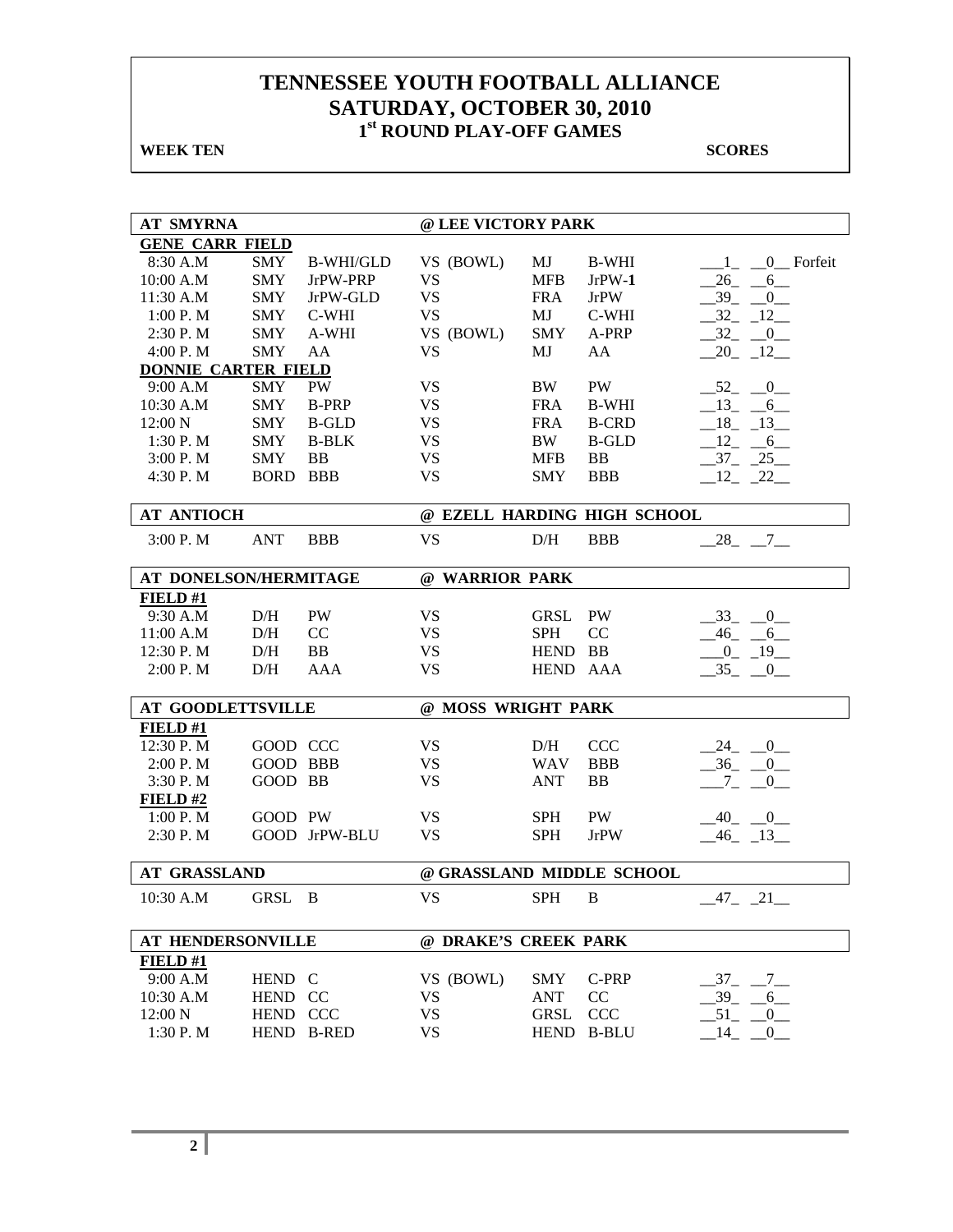**WEEK TEN** SCORES

| AT OLD HICKORY            |            |             |                            |             | @ DUPONT/HADLEY MIDDLE SCHOOL |                          |
|---------------------------|------------|-------------|----------------------------|-------------|-------------------------------|--------------------------|
| 10:00 A.M                 | <b>OH</b>  | PW          | <b>VS</b>                  | HEND PW     |                               | $-46$ $-13$ $-$          |
| 11:30 A.M                 | OН         | B           | <b>VS</b>                  | D/H         | $\, {\bf B}$                  | 32<br>6                  |
| 1:00 P. M                 | <b>OH</b>  | <b>CCC</b>  | <b>VS</b>                  | <b>SPH</b>  | <b>CCC</b>                    | $33_{-}$<br>$\mathbf{0}$ |
| 2:30 P.M                  | <b>OH</b>  | <b>BB</b>   | <b>VS</b>                  | <b>SPH</b>  | <b>BB</b>                     | 41<br>$\overline{0}$     |
| 4:00 P.M                  | <b>OH</b>  | <b>BBB</b>  | <b>VS</b>                  | <b>GRSL</b> | <b>BBB</b>                    | $-39 - 8$                |
| 5:30 P.M                  | <b>OH</b>  | <b>AAA</b>  | <b>VS</b>                  | <b>SPH</b>  | <b>AAA</b>                    | $-40$ $-0$               |
| 7:00 P.M                  | <b>OH</b>  | <b>VAR</b>  | <b>VS</b>                  | <b>FRA</b>  | <b>VAR</b>                    | $-41$ $-0$               |
|                           |            |             |                            |             |                               |                          |
| <b>AT SPRING HILL</b>     |            |             | @ EVANS PARK               |             |                               |                          |
| 3:30 P.M                  | <b>SPH</b> | <b>BBB</b>  | <b>VS</b>                  | HEND BBB    |                               | $-45$ $-2$               |
| <b>AT WAVERLY-BELMONT</b> |            |             | @ TPS TENN PREPTORY SCHOOL |             |                               |                          |
| 8:30 A.M                  | <b>WAV</b> | <b>PW</b>   | <b>VS</b>                  | <b>ANT</b>  | <b>PW</b>                     | $-25$ $-0$               |
| 10:00 A.M                 | <b>WAV</b> | AAA         | <b>VS</b>                  | GOOD AAA    |                               | $-35$ $-0$               |
| 11:30 A.M                 | <b>WAV</b> | <b>CCC</b>  | <b>VS</b>                  | <b>ANT</b>  | <b>CCC</b>                    | $-18$ $-28$              |
|                           |            |             |                            |             |                               |                          |
| <b>AT BELLEVUE</b>        |            |             | @ BELLEVUE MIDDLE SCHOOL   |             |                               |                          |
| 9:00 A.M                  | BV         | B           | <b>VS</b>                  | <b>NOL</b>  | B                             | 13<br>24                 |
| 10:30 A.M                 | BV         | <b>BBB</b>  | VS.                        | COOK BBB    |                               | $26 - 12$                |
| 12:00 N                   | BV         | AA          | <b>VS</b>                  | HEND AA     |                               | $-47$<br>$-0$            |
| 1:30 P.M                  | BV         | <b>AAA</b>  | <b>VS</b>                  | COOK AAA    |                               | $-61$ $-0$               |
|                           |            |             |                            |             |                               |                          |
| <b>AT CLARKSVILLE</b>     |            |             |                            |             | @ TABENACLE BAPTIST CHURCH    |                          |
| 9:30 A.M                  | CLRK PW    |             | <b>VS</b>                  | BV          | PW                            | $-25$ $-0$               |
| 11:00 A.M                 | CLRK CCC   |             | <b>VS</b>                  | <b>LEB</b>  | <b>CCC</b>                    | $-13$ $-7$ $-$           |
|                           |            |             |                            |             |                               |                          |
| AT DAVIDSON COUNTY        |            |             | @ EWING MIDDLE SCHOOL      |             |                               |                          |
| 1:30 P. M                 | DC         | CC          | VS                         | <b>LEB</b>  | CC                            | $-6 - 20$                |
| 3:00 P.M                  | DC         | <b>AAA</b>  | <b>VS</b>                  | ES          | <b>AAA</b>                    | $-39$ $-0$               |
|                           |            |             |                            |             |                               |                          |
| <b>AT EAST SIDE</b>       |            |             |                            |             | @ ISAAC LITTON MIDDLE SCHOOL  |                          |
| 10:00 A.M                 | ES         | <b>PW</b>   | <b>VS</b>                  | SHBY PW     |                               | 0 Forfeit<br>$1_{-}$     |
| 11:30 A.M                 | ES         | CCC         | <b>VS</b>                  | BV          | <b>CCC</b>                    | 19<br>$-21$              |
| $1:00$ P. M               | ES         | <b>BBB</b>  | <b>VS</b>                  | CLRK BBB    |                               | $-36 - 6$                |
| <b>AT LEBANON</b>         |            |             | @ LEBANON HIGH SCHOOL      |             |                               |                          |
| 9:00 A.M                  | <b>LEB</b> | <b>PW</b>   | <b>VS</b>                  | <b>NOL</b>  | <b>PW</b>                     | $-27$ $-6$ $-$           |
| 10:30 A.M                 | LEB        | <b>JrPW</b> | <b>VS</b>                  | <b>HEND</b> | <b>JrPW</b>                   | $-19$ $-21$              |
| 12:00 N                   | LEB        | BB          | <b>VS</b>                  | ES          | BB                            |                          |
| 1:30 P.M                  | LEB        | <b>BBB</b>  | <b>VS</b>                  | <b>NOL</b>  | <b>BBB</b>                    | $-44$ $-14$              |
|                           |            |             |                            |             |                               |                          |
|                           |            |             |                            |             |                               |                          |
| <b>AT MADISON</b>         |            |             | @ MADISON MIDDLE SCHOOL    |             |                               |                          |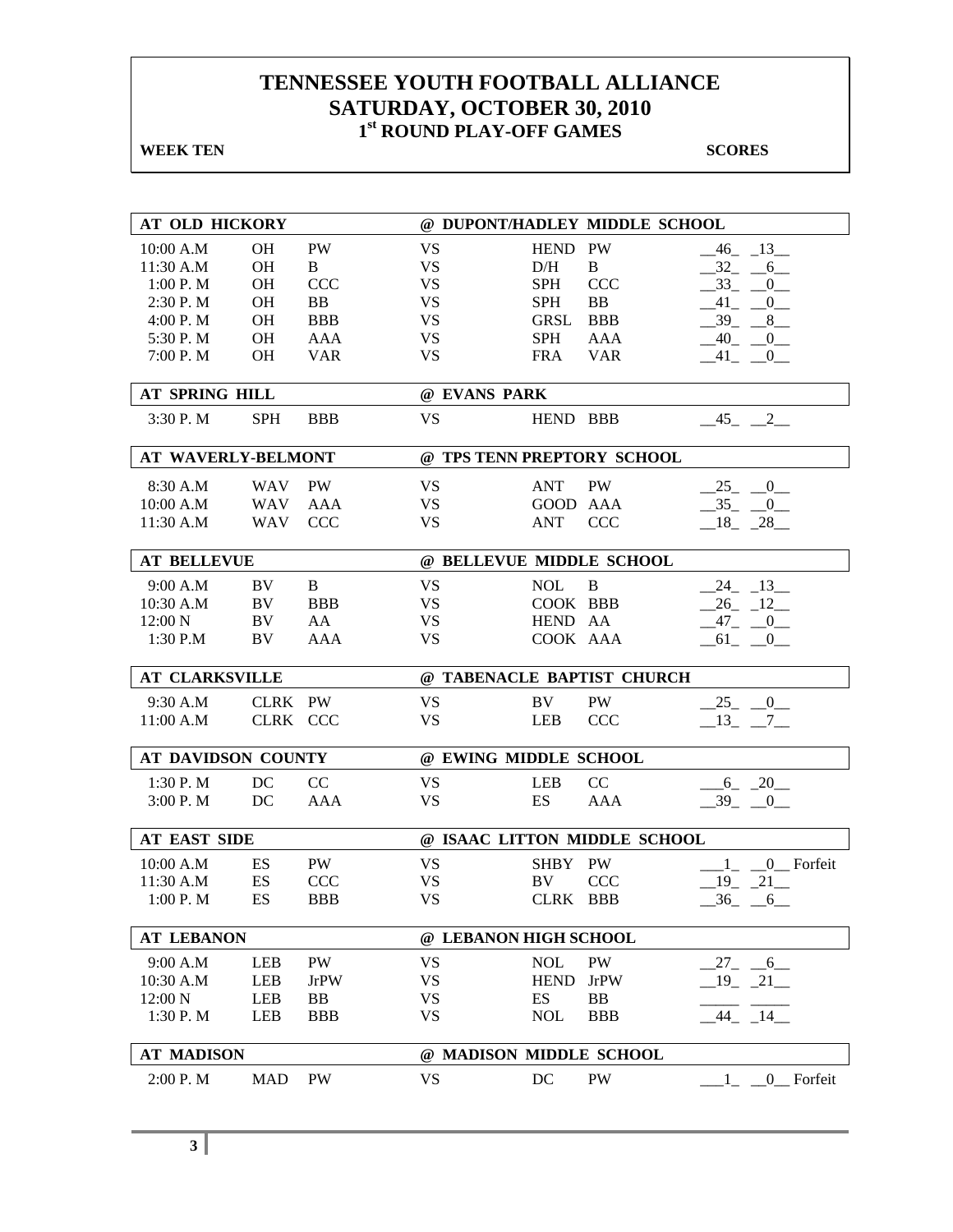**WEEK TEN** SCORES

| <b>AT NOLENSVILLE</b>                            |                                                       |                                | <b>ROCKY FORK PARK</b><br>(a) |                               |                                |                 |  |  |  |
|--------------------------------------------------|-------------------------------------------------------|--------------------------------|-------------------------------|-------------------------------|--------------------------------|-----------------|--|--|--|
| 1:00 P. M<br>2:30P. M                            | <b>NOL</b><br><b>NOL</b>                              | CCC.<br>AAA                    | VS<br>VS                      | DC<br>CLRK AAA                | CCC                            | - 19<br>6<br>29 |  |  |  |
| <b>AT SHELBYVILLE</b>                            |                                                       |                                | $\omega$                      |                               | <b>SHELBYVILLE HIGH SCHOOL</b> |                 |  |  |  |
| 11:00 A.M<br>12:30 P. M<br>2:00 P. M<br>3:30P. M | SHBY CCC<br><b>SHBY</b><br><b>SHBY</b><br><b>SHBY</b> | <b>BBB</b><br><b>BB</b><br>AAA | VS<br>VS<br>VS<br>VS          | MAD.<br>DC<br>COOK BB<br>LEB. | CCC.<br><b>BBB</b><br>AAA      | 0 Forfeit<br>34 |  |  |  |

### **ADMISSION - - \$3.00 per person**

**13 yrs old and older (football players & cheerleaders free)**  No more than 6 football coaches & 2 cheerleader coaches per team admitted free with certification card **Gate collected by Hosting Community and receipts forwarded to TYFA. .**

*NOTE:* HOME FIELD DIRECTOR MUST E-MAIL SATURDAY'S GAME SCORES TO carrgene@bellsouth.net BY 2:00 PM. SUNDAY

|             |                                       | <b>TYFA COMMUNITY'S</b> |             |                                |  |             |                            |  |  |  |  |  |  |  |
|-------------|---------------------------------------|-------------------------|-------------|--------------------------------|--|-------------|----------------------------|--|--|--|--|--|--|--|
| <b>ANT</b>  | Antioch Falcons                       |                         | ES          | East Side Bobcats              |  | <b>MFB</b>  | Murfreesboro Mustangs      |  |  |  |  |  |  |  |
| BV          | <b>Bellevue Steelers</b>              |                         | <b>FRA</b>  | <b>Franklin Cowboys</b>        |  | <b>NOLE</b> | Nolensville Panthers       |  |  |  |  |  |  |  |
| <b>BORD</b> | <b>Bordeaux Eagles</b>                |                         | <b>GOOD</b> | Goodlettsville Trojans         |  | OH          | Old Hickory Bulldogs       |  |  |  |  |  |  |  |
| <b>BW</b>   | Brentwood Blaze                       |                         | <b>GRSL</b> | <b>Grassland Golden Eagles</b> |  | <b>SHBY</b> | <b>Shelbyville Eagles</b>  |  |  |  |  |  |  |  |
| <b>CLRK</b> | Clarksville Greyhounds                |                         | <b>HEND</b> | <b>Hendersonville Titans</b>   |  | <b>SMY</b>  | Smyrna Bulldogs            |  |  |  |  |  |  |  |
| <b>COOK</b> | Cookeville Cavaliers                  |                         | <b>LEB</b>  | Lebanon Blue Devils            |  | <b>SPH</b>  | <b>Spring Hill Raiders</b> |  |  |  |  |  |  |  |
| DC.         | Davidson Co. Colts                    |                         | <b>MAD</b>  | <b>Madison Titans</b>          |  | <b>WAV</b>  | Waverly-Belmont Bulldogs   |  |  |  |  |  |  |  |
| D/H         | Donelson-Hermitage<br><b>Warriors</b> |                         | MJ          | Mt. Juliet Bears               |  |             |                            |  |  |  |  |  |  |  |

|            | <b>COLORS</b>                                                                                                 |            |      |            |      |            |     |            |       |  |  |  |
|------------|---------------------------------------------------------------------------------------------------------------|------------|------|------------|------|------------|-----|------------|-------|--|--|--|
| <b>BLK</b> | <b>CRD</b><br>Silver<br><b>GRN</b><br><b>PRP</b><br><b>SLV</b><br>Cardinal<br><b>Black</b><br>Green<br>Purple |            |      |            |      |            |     |            |       |  |  |  |
| <b>BLU</b> | Blue                                                                                                          | <b>GLD</b> | Gold | <b>GRY</b> | Gray | <b>RED</b> | Red | <b>WHI</b> | White |  |  |  |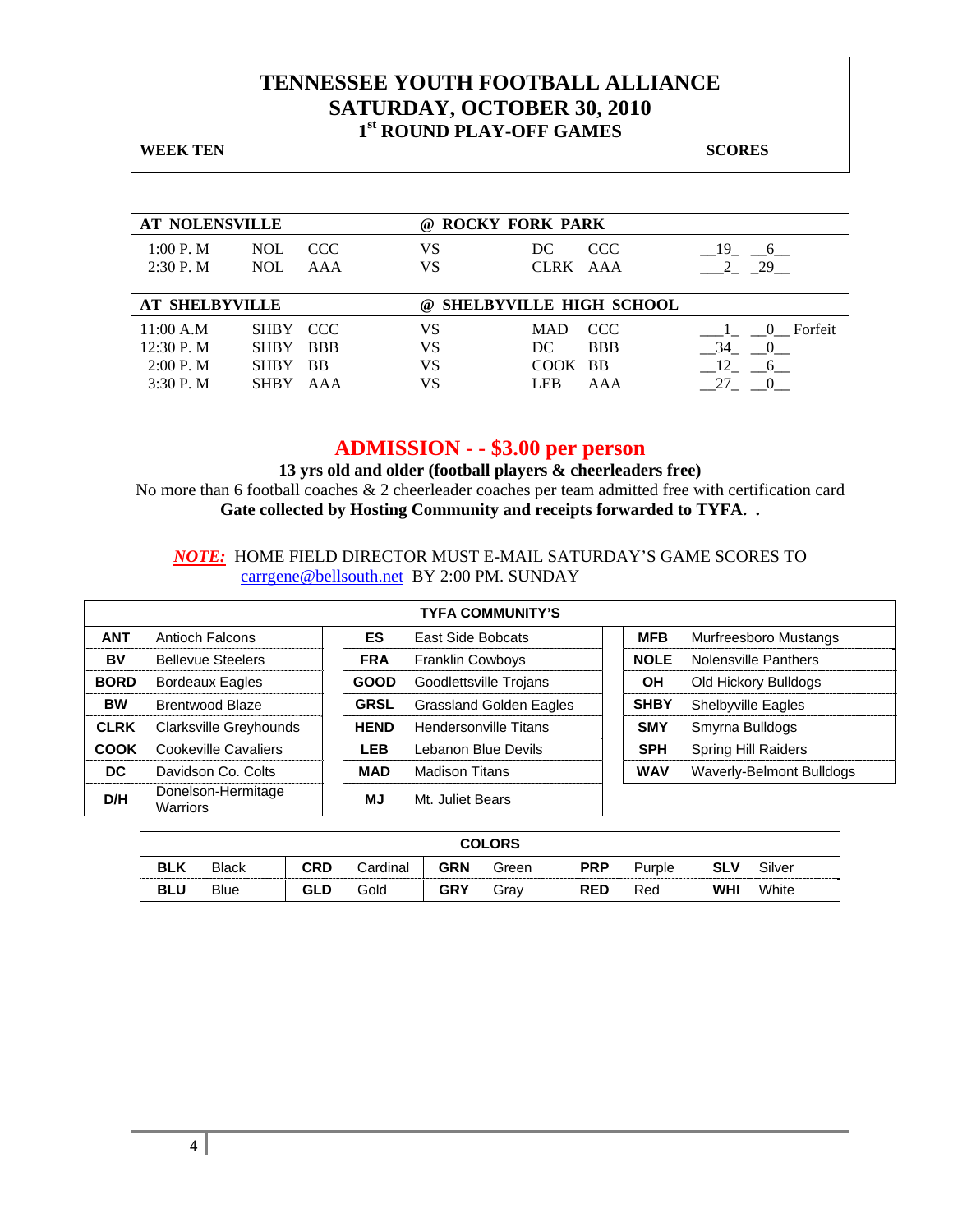**WEEK ELEVEN** SCORES

| <b>AT BORDEAUX</b>         |                |              | @ METRO CENTER          |                  |                               |                      |  |  |  |
|----------------------------|----------------|--------------|-------------------------|------------------|-------------------------------|----------------------|--|--|--|
| FIELD#1                    |                |              |                         |                  |                               |                      |  |  |  |
| 9:00 A.M                   | <b>BORD PW</b> |              | VS.                     | MJ               | PW                            | $-19$ $-0$           |  |  |  |
| 10:30 A.M                  | <b>BORD BB</b> |              | <b>VS</b>               | <b>FRA</b>       | <b>BB</b>                     | $-14$ $-7$ $-$       |  |  |  |
| 12:00 N                    | BORD B         |              | <b>VS</b>               | <b>SMY</b>       | $B-BLK$                       | $-20$ $-0$           |  |  |  |
|                            |                |              |                         |                  |                               |                      |  |  |  |
| <b>AT BRENTWOOD</b>        |                |              | @ CROCKETT PARK         |                  |                               |                      |  |  |  |
| FIELD#1                    |                |              |                         |                  |                               |                      |  |  |  |
| 9:00 A. M                  | BW             | BB           | <b>VS</b>               | <b>SMY</b>       | <b>BB</b>                     | $-35$ $-0$           |  |  |  |
| 10:30 A.M                  | BW             | A-GLD        | <b>VS</b>               | BW.              | A-BLK                         | $-12$ $-0$           |  |  |  |
| 12:00 N                    | BW             | AA           | <b>VS</b>               | <b>SMY</b>       | AA                            | $-46$ $-6$           |  |  |  |
| 1:30 P.M                   | <b>BW</b>      | <b>AAA</b>   | <b>VS</b>               | <b>FRA</b>       | AAA                           | $-38$ $-0$           |  |  |  |
| FIELD#2                    |                |              |                         |                  |                               |                      |  |  |  |
| 9:30 A.M                   | <b>BW</b>      | CC           | <b>VS</b>               | <b>FRA</b>       | CC                            | $-0$ $-6$            |  |  |  |
| 11:00 A.M                  | BW             | C-BLU        | <b>VS</b>               | MJ               | C-BLK                         | $0 - 6$ OTx2         |  |  |  |
| 12:30 P.M                  | BW             | <b>B-GRY</b> | <b>VS</b>               | <b>FRA</b>       | $B-BLU/2$                     | $-39 - 12$           |  |  |  |
| 2:00 P. M                  | BW             | <b>B-BLU</b> | <b>VS</b>               | <b>SMY</b>       | <b>B-GLD</b>                  | $0 - 8$              |  |  |  |
|                            |                |              |                         |                  |                               |                      |  |  |  |
| <b>AT FRANKLIN</b>         |                |              | @ COWBOY COMPLEX #1     |                  |                               |                      |  |  |  |
| FIELD#1                    |                |              |                         |                  |                               |                      |  |  |  |
| 8:30 A.M.                  | <b>FRA</b>     | <b>CCC</b>   | <b>VS</b>               | <b>BORD CCC</b>  |                               | $-19$ $-0$           |  |  |  |
| 10:00 A.M                  | <b>FRA</b>     | $B-BLU/1$    | <b>VS</b>               | <b>SMY</b>       | <b>B-PRP</b>                  | $-0$ $-12$           |  |  |  |
| 11:30 A.M                  | <b>FRA</b>     | <b>BBB</b>   | <b>VS</b>               | BW               | <b>BBB</b>                    | $-13 - 20$           |  |  |  |
| 1:00 P. M                  | <b>FRA</b>     | A-SLV        | <b>VS</b>               | BW               | A-RED                         | $20 - 0$             |  |  |  |
| 2:30 P.M                   | <b>FRA</b>     | AA           | <b>VS</b>               | BORD AA          |                               | $20 - 0$             |  |  |  |
|                            |                |              |                         |                  |                               |                      |  |  |  |
| <b>AT MT JULIET</b>        |                |              | @ CHARLIE DANIEL'S PARK |                  |                               |                      |  |  |  |
| 11:30 A.M                  | MJ             | JrPW-BLK     | <b>VS</b>               | <b>BORD</b> JrPW |                               | $-25 - 19$           |  |  |  |
|                            |                |              |                         |                  |                               |                      |  |  |  |
| <b>AT MURFREESBORO</b>     |                |              |                         |                  | @ MIDDLE POINT SPORTS COMPLEX |                      |  |  |  |
| FIELD#1                    |                |              |                         |                  |                               |                      |  |  |  |
| 11:30 A.M                  | <b>MFB</b>     | <b>PW</b>    | VS                      | <b>SMY</b>       | <b>PW</b>                     | $-6 - 13$            |  |  |  |
| 1:00 P.M                   | <b>MFB</b>     | <b>BBB</b>   | <b>VS</b>               | <b>SMY</b>       | <b>BBB</b>                    | 40 0                 |  |  |  |
| <b>AT SMYRNA</b>           |                |              | @ LEE VICTORY PARK      |                  |                               |                      |  |  |  |
| <b>DONNIE CARTER FIELD</b> |                |              |                         |                  |                               |                      |  |  |  |
| 2:00 P.M. SMY C-WHI        |                |              | <b>VS</b>               |                  | SMY C-BLK                     | $27 - 7$             |  |  |  |
| 3:30 P.M                   | SMY            | <b>CCC</b>   | VS                      | MFB              | <b>CCC</b>                    | $-34$ $-6$           |  |  |  |
| <b>GENE CARR FIELD</b>     |                |              |                         |                  |                               |                      |  |  |  |
| 1 00 P.M                   | SMY            | JrPW-GLD     | <b>VS</b>               | <b>SMY</b>       | JrPW-PRP                      | $-12 - 13$           |  |  |  |
| 2:30 P. M                  | SMY            | CC           | <b>VS</b>               | MJ               | CC                            | $-22 - 15$           |  |  |  |
| 4:00 P.M                   | <b>SMY</b>     | AAA          | <b>VS</b>               |                  | AAA                           | $-26$ $-19$          |  |  |  |
|                            |                |              |                         | <b>BORD</b>      |                               |                      |  |  |  |
| <b>AT ANTIOCH</b>          |                |              |                         |                  | @ EZELL HARDING HIGH SCHOOL   |                      |  |  |  |
| 4:00 P.M                   | ANT            | AA           | <b>VS</b>               | BV               | AA                            | $-56$ $-6$           |  |  |  |
| 5:30 P.M                   | <b>ANT</b>     | AAA          | <b>VS</b>               | WAV              | <b>AAA</b>                    | 49<br>$\overline{0}$ |  |  |  |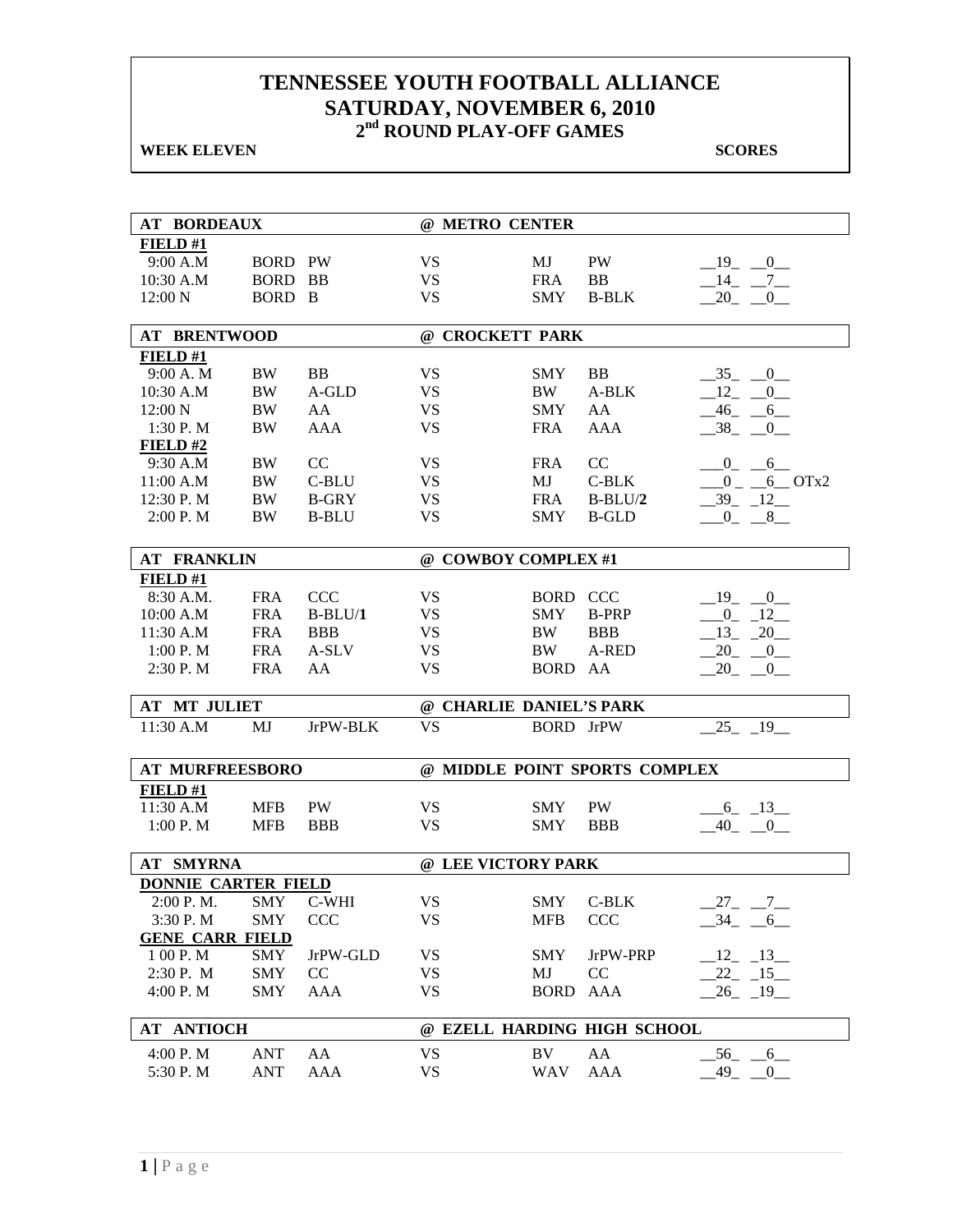**WEEK ELEVEN** SCORES

| <b>AT GOODLETTSVILLE</b> |             |               |                | @ MOSS WRIGHT PARK   |                               |                      |
|--------------------------|-------------|---------------|----------------|----------------------|-------------------------------|----------------------|
|                          |             |               |                |                      |                               |                      |
| <b>FIELD</b> #1          |             |               |                |                      |                               |                      |
| 12:30 P.M                | GOOD CC     |               | VS             | <b>LEB</b>           | CC                            | $-14$ $-0$           |
| 2:00 P. M                | GOOD BBB    |               | <b>VS</b>      | <b>ANT</b>           | <b>BBB</b>                    | $-7 - 13$            |
| 3:30 P.M                 |             | GOOD JrPW-GLD | <b>VS</b>      | HEND JrPW            |                               | $-33 - 0$            |
| 5:00 P.M                 | GOOD PW     |               | <b>VS</b>      | <b>OH</b>            | <b>PW</b>                     | $-19$ $-25$          |
| <b>AT GRASSLAND</b>      |             |               |                |                      | @ GRASSLAND MIDDLE SCHOOL     |                      |
| 11:30 A.M                | GRSL BB     |               | <b>VS</b>      | HEND BB              |                               | $-35 - 18$           |
| <b>AT HENDERSONVILLE</b> |             |               |                | @ DRAKE'S CREEK PARK |                               |                      |
| 9:00 A.M                 | HEND CCC    |               | <b>VS</b>      | <b>ANT</b>           | <b>CCC</b>                    | $-20$ $-0$           |
| $10:30$ A.M              |             | HEND B-RED    | <b>VS</b>      | GRSL                 | B                             | $-6 - 0$             |
|                          |             |               |                |                      |                               |                      |
| AT DONELSON/HERMITAGE    |             |               | @ WARRIOR PARK |                      |                               |                      |
| FIELD#1                  |             |               |                |                      |                               |                      |
| 9:00 A.M                 | D/H         | JrPW          | <b>VS</b>      |                      | GOOD JrPW-BLU                 | $-19$ -6             |
| 10:30 A.M                | D/H         | <b>PW</b>     | <b>VS</b>      | WAV                  | PW                            | $-25 - 18$           |
| 12:00 N                  | D/H         | CC            | <b>VS</b>      | HEND CC              |                               | $6 - 0$ OT           |
| 1:30 P. M                | D/H         | AA            | VS             | OН                   | AA                            | $-33 - 0$            |
|                          |             |               |                |                      |                               |                      |
| <b>AT OLD HICKORY</b>    |             |               |                |                      | @ DUPONT/HADLEY MIDDLE SCHOOL |                      |
| 1:00 P. M                | <b>OH</b>   | <b>BB</b>     | <b>VS</b>      | GOOD BB              |                               | $-19$ $-0$           |
| $2:30$ P. M              | OH          | <b>CCC</b>    | <b>VS</b>      | GOOD CCC             |                               | $-24$ $-13$          |
| 4:00 P.M                 | <b>OH</b>   | <b>BBB</b>    | <b>VS</b>      | <b>SPH</b>           | <b>BBB</b>                    | $-42 - 8$            |
| 5:30 P.M                 | OН          | AAA           | <b>VS</b>      | D/H                  | <b>AAA</b>                    | $-0$ $-20$           |
| 7:00 P.M                 | <b>OH</b>   | <b>VAR</b>    | <b>VS</b>      | <b>BORD VAR</b>      |                               | $-38$ <sub>-14</sub> |
|                          |             |               |                |                      |                               |                      |
| <b>AT BELLEVUE</b>       |             |               |                |                      | @ BELLEVUE MIDDLE SCHOOL      |                      |
| $12:00\ N$               | <b>BV</b>   | <b>BBB</b>    | <b>VS</b>      | ES                   | <b>BBB</b>                    | $-16$ $-21$          |
| 1:30P. M                 | <b>BV</b>   | B.            | <b>VS</b>      | <b>OH</b>            | B                             | $18 - 19$            |
| 3:00 P. M                | BV          | <b>AAA</b>    | <b>VS</b>      | CLRK AAA             |                               | $-47 - 0$            |
| 4:30 P.M                 | <b>CLRK</b> | <b>VAR</b>    | <b>VS</b>      | BW.                  | <b>VAR</b>                    | $-52 - -6$           |
| 6:00 P.M                 | BV          | <b>BB</b>     | <b>VS</b>      | SHBY                 | <b>BB</b>                     | $-54$ $-0$           |
|                          |             |               |                |                      |                               |                      |
| <b>AT EAST SIDE</b>      |             |               |                |                      | @ ISSAC LITTON MIDDLE SCHOOL  |                      |
| 2:00 P.M                 | ES          | <b>PW</b>     | <b>VS</b>      | CLRK PW              |                               | $-32 - 7$            |
| <b>AT MADISON</b>        |             |               |                |                      | @ MADISON MIDDLE SCHOOL       |                      |
|                          |             |               |                |                      |                               |                      |
| 9:30 A.M                 | MAD         | <b>PW</b>     | <b>VS</b>      | <b>LEB</b>           | <b>PW</b>                     | $-0$ $-12$           |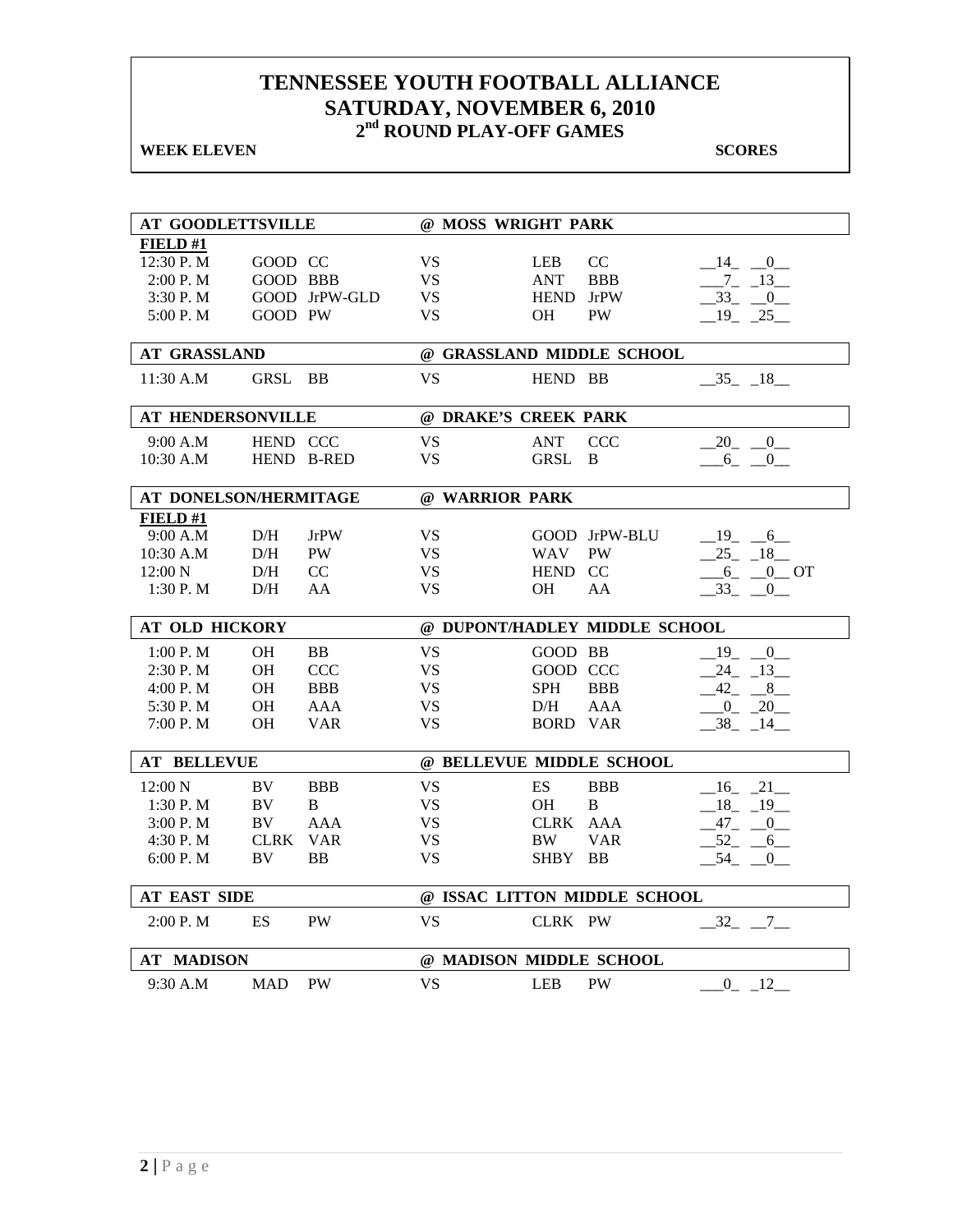| <b>WEEK ELEVEN</b>                          |                                                             |                |                                |                                 | <b>SCORES</b>                 |
|---------------------------------------------|-------------------------------------------------------------|----------------|--------------------------------|---------------------------------|-------------------------------|
| <b>AT NOLENSVILLE</b>                       |                                                             | (a)            | <b>ROCKY FORK PARK</b>         |                                 |                               |
| $12:00\ N$<br>1:30 P. M                     | CCC<br><b>NOL</b><br><b>NOL</b><br><b>BB</b>                | VS<br>VS       | CLRK CCC<br><b>LEB</b>         | <b>BB</b>                       | 18<br>$\theta$<br>$-28$ $-27$ |
| <b>SHELBYVILLE</b>                          |                                                             | $\omega$       | <b>SHELBYVILLE HIGH SCHOOL</b> |                                 |                               |
| $10:30$ A.M<br>$12:00\text{ N}$<br>1:30P. M | SHBY CCC<br><b>BBB</b><br><b>SHBY</b><br><b>SHBY</b><br>AAA | VS<br>VS<br>VS | <b>BV</b><br><b>LEB</b><br>DС  | <b>CCC</b><br><b>BBB</b><br>AAA | 47<br>46                      |

### **ADMISSION - - \$3.00 per person**

**13 yrs old and older (football players & cheerleaders free)**  No more than 6 football coaches & 2 cheerleader coaches per team admitted free with certification card **Gate collected by Hosting Community and receipts forwarded to TYFA. .**

#### *NOTE:* HOME FIELD DIRECTOR MUST E-MAIL SATURDAY'S GAME SCORES TO carrgene@bellsouth.net BY 2:00 PM. SUNDAY

|             |                                |             | <b>TYFA COMMUNITY'S</b>        |             |                            |
|-------------|--------------------------------|-------------|--------------------------------|-------------|----------------------------|
| <b>ANT</b>  | Antioch Falcons                | <b>ES</b>   | <b>East Side Bobcats</b>       | <b>MFB</b>  | Murfreesboro Mustangs      |
| BV          | <b>Bellevue Steelers</b>       | <b>FRA</b>  | <b>Franklin Cowboys</b>        | <b>NOLE</b> | Nolensville Panthers       |
| <b>BORD</b> | Bordeaux Eagles                | <b>GOOD</b> | Goodlettsville Trojans         | ΟH          | Old Hickory Bulldogs       |
| <b>BW</b>   | Brentwood Blaze                | <b>GRSL</b> | <b>Grassland Golden Eagles</b> | <b>SHBY</b> | <b>Shelbyville Eagles</b>  |
| <b>CLRK</b> | Clarksville Greyhounds         | <b>HEND</b> | <b>Hendersonville Titans</b>   | <b>SMY</b>  | Smyrna Bulldogs            |
| <b>COOK</b> | Cookeville Cavaliers           | LEB         | Lebanon Blue Devils            | <b>SPH</b>  | <b>Spring Hill Raiders</b> |
| <b>DC</b>   | Davidson Co. Colts             | <b>MAD</b>  | <b>Madison Titans</b>          | <b>WAV</b>  | Waverly-Belmont Bulldogs   |
| D/H         | Donelson-Hermitage<br>Warriors | ΜJ          | Mt. Juliet Bears               |             |                            |

|            | <b>COLORS</b>                                                                                          |            |      |            |      |            |     |            |       |  |  |  |
|------------|--------------------------------------------------------------------------------------------------------|------------|------|------------|------|------------|-----|------------|-------|--|--|--|
| <b>BLK</b> | <b>CRD</b><br><b>GRN</b><br>Silver<br><b>PRP</b><br>Cardinal<br>SLV<br><b>Black</b><br>Green<br>Purple |            |      |            |      |            |     |            |       |  |  |  |
| <b>BLU</b> | Blue                                                                                                   | <b>GLD</b> | Gold | <b>GRY</b> | Grav | <b>RED</b> | Red | <b>WHI</b> | White |  |  |  |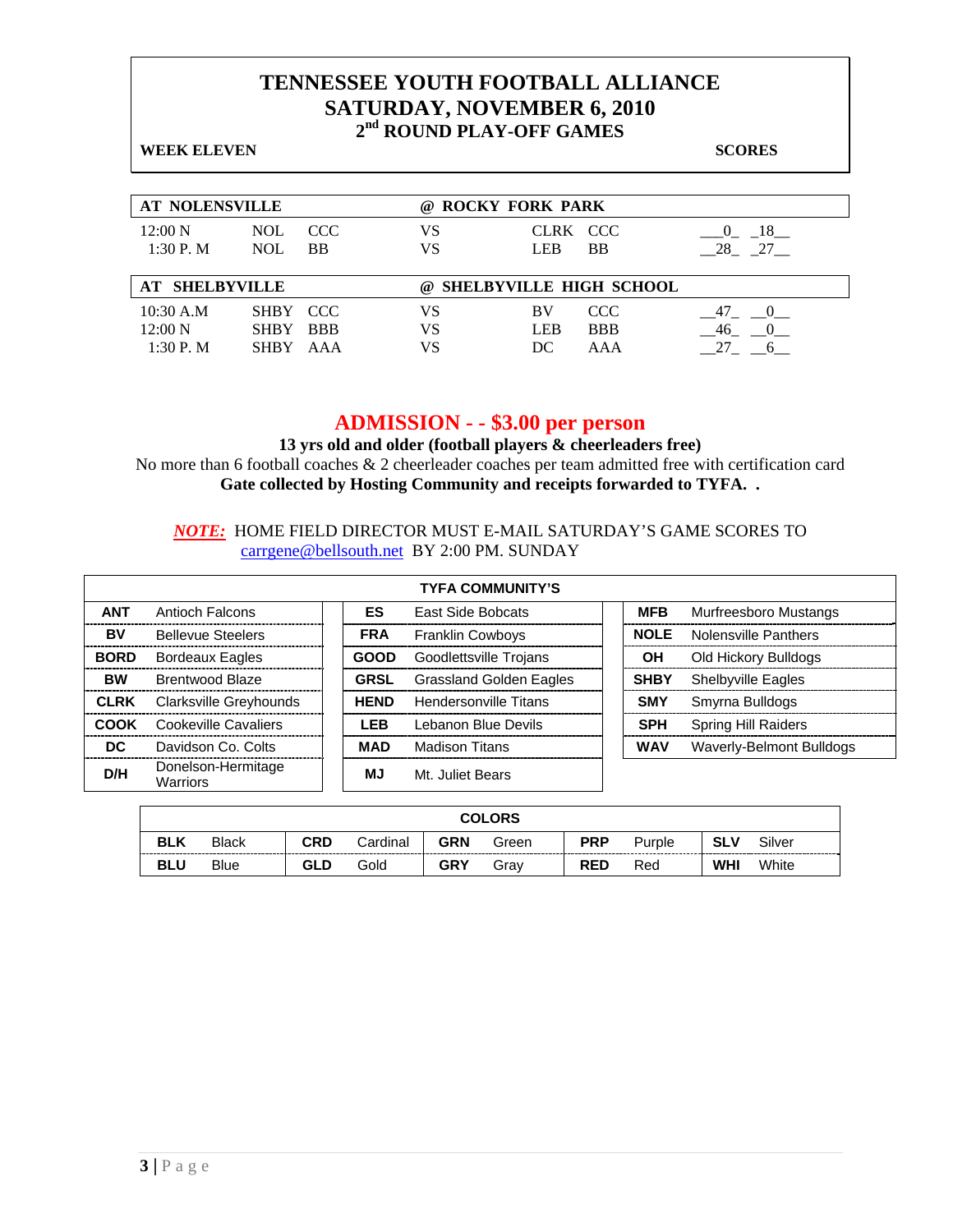### **TENNESSEE YOUTH FOOTBALL ALLIANCE SATURDAY, NOVEMBER 13, 2010 CHAMPIONSHIP GAMES**

**WEEK TWELVE** SCORES

### **BRENTWOOD BLAZE COMPLEX**

*Note: Team listed first will be considered Home Team* 

| FIELD #1                                                                            |                                                                                   |                                                                         |                                                                                         |                                                                                               |                                                                          |                                                                                                                      |                                                                                           |
|-------------------------------------------------------------------------------------|-----------------------------------------------------------------------------------|-------------------------------------------------------------------------|-----------------------------------------------------------------------------------------|-----------------------------------------------------------------------------------------------|--------------------------------------------------------------------------|----------------------------------------------------------------------------------------------------------------------|-------------------------------------------------------------------------------------------|
| 8:00 A.M.<br>9:45 A.M<br>11:30 A.M<br>1:15 P. M<br>3:00 P.M<br>4:45 P.M<br>6:30 P.M | <b>BW</b><br>SHBY CCC<br><b>OH</b><br><b>MFB</b><br><b>ANT</b><br>BV<br><b>BW</b> | <b>BB</b><br><b>BBB</b><br><b>BBB</b><br>AA<br><b>AAA</b><br><b>AAA</b> | <b>VS</b><br><b>VS</b><br><b>VS</b><br><b>VS</b><br><b>VS</b><br><b>VS</b><br><b>VS</b> | <b>BORD BB</b><br><b>CLRK CCC</b><br><b>ANT</b><br><b>BW</b><br>D/H<br>SHBY AAA<br><b>SMY</b> | <b>BBB</b><br><b>BBB</b><br>AA<br><b>AAA</b>                             | $-6$ $-12$<br>19<br>39<br>$-33$<br>$\overline{0}$<br>25<br>14<br>33<br>19<br>$33_{-}$<br>$\overline{0}$<br>$28 - 29$ | <b>NFC</b><br><b>AFC</b><br><b>CFC</b><br><b>NFC</b><br>C/AFC<br><b>AFC</b><br><b>NFC</b> |
| FIELD #2                                                                            |                                                                                   |                                                                         |                                                                                         |                                                                                               |                                                                          |                                                                                                                      |                                                                                           |
| 8:15 A.M.<br>10:00 A.M<br>11:45 A.M<br>1:30 P.M<br>3:15 P.M<br>5:00 P.M<br>6:45 P.M | <b>GRSL BB</b><br><b>FRA</b><br><b>BW</b><br><b>ANT</b><br><b>CLRK VAR</b>        | <b>GOOD JrPW-GLD</b><br><b>HEND B-RED</b><br>A-SLV<br>AA<br><b>AAA</b>  | <b>VS</b><br><b>VS</b><br><b>VS</b><br><b>VS</b><br><b>VS</b><br><b>VS</b><br><b>VS</b> | <b>OH</b><br>D/H<br>OH<br><b>BW</b><br><b>FRA</b><br>D/H<br><b>OH</b>                         | <b>BB</b><br><b>JrPW</b><br>B<br>A-GLD<br>AA<br><b>AAA</b><br><b>VAR</b> | $-12$ , $-45$<br>$25 -$<br>6<br>$-6$ $-$<br>$\mathbf{0}$<br>$7_{-}$<br>6<br>$-16$ $-25$<br>8<br>20<br>12<br>6        | <b>CFC</b><br>C/AFC<br>C/AFC<br><b>NFC</b><br><b>CFC</b>                                  |
| FIELD #3                                                                            |                                                                                   |                                                                         |                                                                                         |                                                                                               |                                                                          |                                                                                                                      |                                                                                           |
| 8:00 A.M.<br>9:30 A.M<br>11:00 A.M<br>12:45 P.M<br>2:30 P.M                         | BV<br><b>HEND CCC</b><br><b>ES</b><br><b>SMY</b><br><b>SHBY BBB</b>               | <b>BB</b><br><b>PW</b><br>CC                                            | <b>VS</b><br><b>VS</b><br><b>VS</b><br><b>VS</b><br><b>VS</b>                           | <b>NOL</b><br>OH<br><b>LEB</b><br><b>FRA</b><br>ES                                            | BB<br><b>CCC</b><br>PW<br>CC<br><b>BBB</b>                               | 48 0<br>25<br>$6_{-}$<br>19<br>$\mathbf{0}$<br>$-12$ $-$<br>6<br>$-50$ $-18$                                         | <b>AFC</b><br><b>CFC</b><br><b>AFC</b><br><b>NFC</b><br><b>AFC</b>                        |
| FIELD #4                                                                            |                                                                                   |                                                                         |                                                                                         |                                                                                               |                                                                          |                                                                                                                      |                                                                                           |
| 8:45 A.M<br>10:30 A.M<br>12:15 P.M<br>2:00 P.M                                      | <b>SMY</b><br><b>SMY</b><br><b>BORD PW</b><br><b>BORD B</b>                       | C-WHI<br><b>CCC</b>                                                     | <b>VS</b><br><b>VS</b><br><b>VS</b><br><b>VS</b>                                        | MJ<br><b>FRA</b><br><b>SMY</b><br><b>SMY</b>                                                  | C-BLK<br><b>CCC</b><br>PW<br><b>B-PRP</b>                                | 13 0<br>$-12$ -<br>$\overline{0}$<br>$-6 - 12$<br>$-39$ $-19$                                                        | <b>NFC</b><br><b>NFC</b><br><b>NFC</b>                                                    |
| FIELD #5                                                                            |                                                                                   |                                                                         |                                                                                         |                                                                                               |                                                                          |                                                                                                                      |                                                                                           |
| 8:30 A.M<br>10:15 A.M<br>12:00 N<br>1:45 P.M                                        | GOOD CC<br>MJ<br><b>BW</b><br>D/H                                                 | JrPW-BLK<br><b>B-GRY</b><br><b>PW</b>                                   | <b>VS</b><br><b>VS</b><br><b>VS</b><br><b>VS</b>                                        | D/H<br><b>SMY</b><br><b>SMY</b><br><b>OH</b>                                                  | CC<br>JrPW-PRP<br><b>B-GLD</b><br>PW                                     | 6 20<br>25<br>20<br>39<br>$-13$ $-$<br>25<br>$-19$ $-$                                                               | C/AFC<br><b>NFC</b><br><b>NFC</b><br><b>CFC</b>                                           |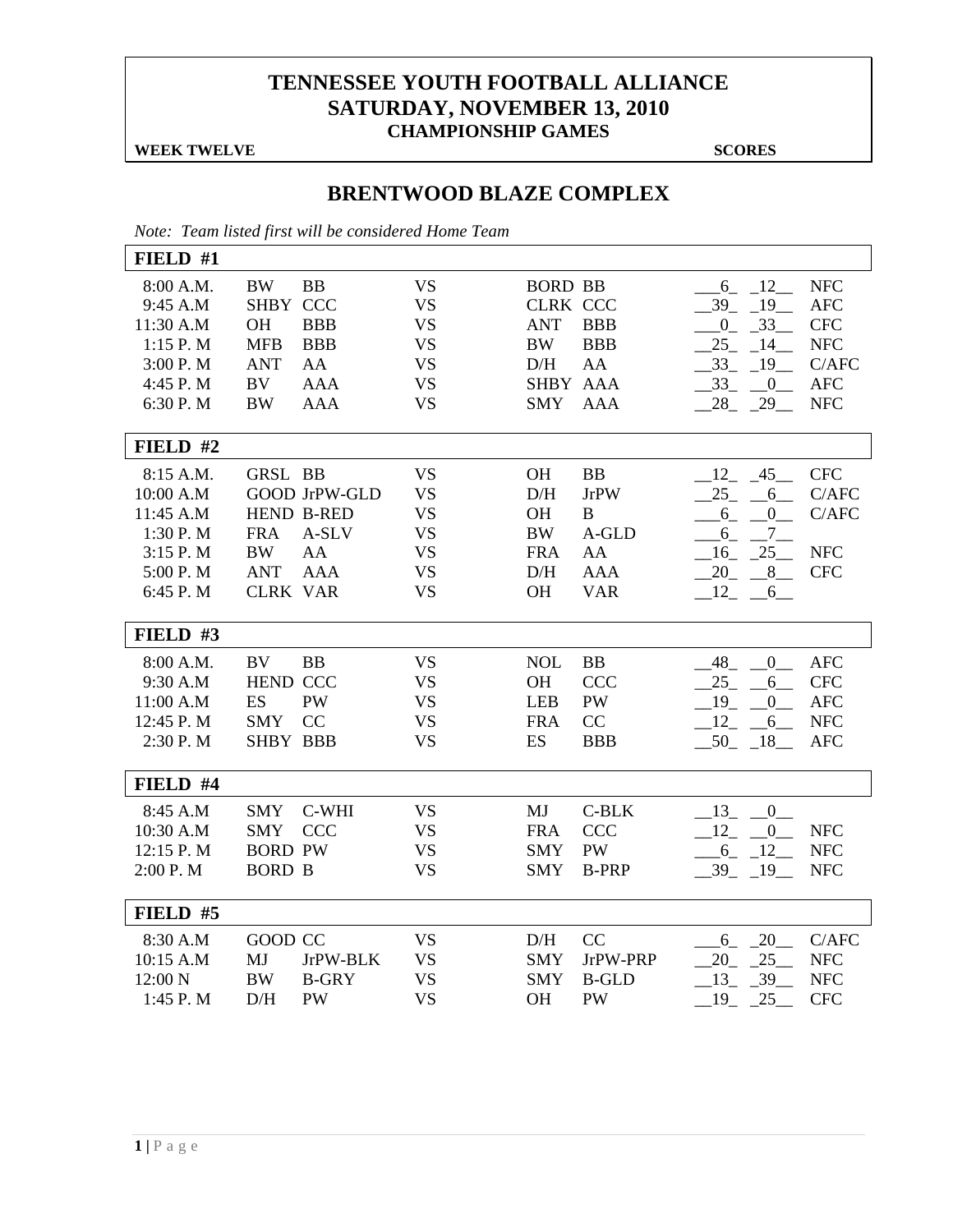### **TENNESSEE YOUTH FOOTBALL ALLIANCE SATURDAY, NOVEMBER 13, 2010 CHAMPIONSHIP GAMES**

**WEEK TWELVE** SCORES

### **BRENTWOOD BLAZE COMPLEX**

*Note: Team listed first will be considered Home Team* 

## **ADMISSION - - \$5.00 per person**

### **13 yrs old and older (football players & cheerleaders free)**

No more than 6 football coaches & 2 cheerleader coaches per Championship play team admitted free with certification card.. All other coaches will pay admission fee.

|             | <b>TYFA COMMUNITY'S</b>        |  |             |                                |  |             |                             |  |  |  |  |  |  |  |
|-------------|--------------------------------|--|-------------|--------------------------------|--|-------------|-----------------------------|--|--|--|--|--|--|--|
| <b>ANT</b>  | Antioch Falcons                |  | ES          | <b>East Side Bobcats</b>       |  | <b>MFB</b>  | Murfreesboro Mustangs       |  |  |  |  |  |  |  |
| BV          | <b>Bellevue Steelers</b>       |  | <b>FRA</b>  | <b>Franklin Cowboys</b>        |  | <b>NOLE</b> | <b>Nolensville Panthers</b> |  |  |  |  |  |  |  |
| <b>BORD</b> | <b>Bordeaux Eagles</b>         |  | <b>GOOD</b> | Goodlettsville Trojans         |  | OН          | Old Hickory Bulldogs        |  |  |  |  |  |  |  |
| <b>BW</b>   | <b>Brentwood Blaze</b>         |  | <b>GRSL</b> | <b>Grassland Golden Eagles</b> |  | <b>SHBY</b> | <b>Shelbyville Eagles</b>   |  |  |  |  |  |  |  |
| <b>CLRK</b> | Clarksville Greyhounds         |  | <b>HEND</b> | Hendersonville Titans          |  | <b>SMY</b>  | Smyrna Bulldogs             |  |  |  |  |  |  |  |
| COOK        | <b>Cookeville Cavaliers</b>    |  | <b>LEB</b>  | Lebanon Blue Devils            |  | <b>SPH</b>  | <b>Spring Hill Raiders</b>  |  |  |  |  |  |  |  |
| DC.         | Davidson Co. Colts             |  | <b>MAD</b>  | <b>Madison Titans</b>          |  | <b>WAV</b>  | Waverly-Belmont Bulldogs    |  |  |  |  |  |  |  |
| D/H         | Donelson-Hermitage<br>Warriors |  | <b>MJ</b>   | Mt. Juliet Bears               |  |             |                             |  |  |  |  |  |  |  |

|            | <b>COLORS</b>                                                                                          |     |      |            |      |            |     |            |       |  |  |  |
|------------|--------------------------------------------------------------------------------------------------------|-----|------|------------|------|------------|-----|------------|-------|--|--|--|
| <b>BLK</b> | <b>CRD</b><br>GRN<br><b>PRP</b><br><b>SLV</b><br>Silver<br>Cardinal<br><b>Black</b><br>Purple<br>Green |     |      |            |      |            |     |            |       |  |  |  |
| <b>BLU</b> | <b>Blue</b>                                                                                            | GLD | Gold | <b>GRY</b> | Grav | <b>RED</b> | Red | <b>WHI</b> | White |  |  |  |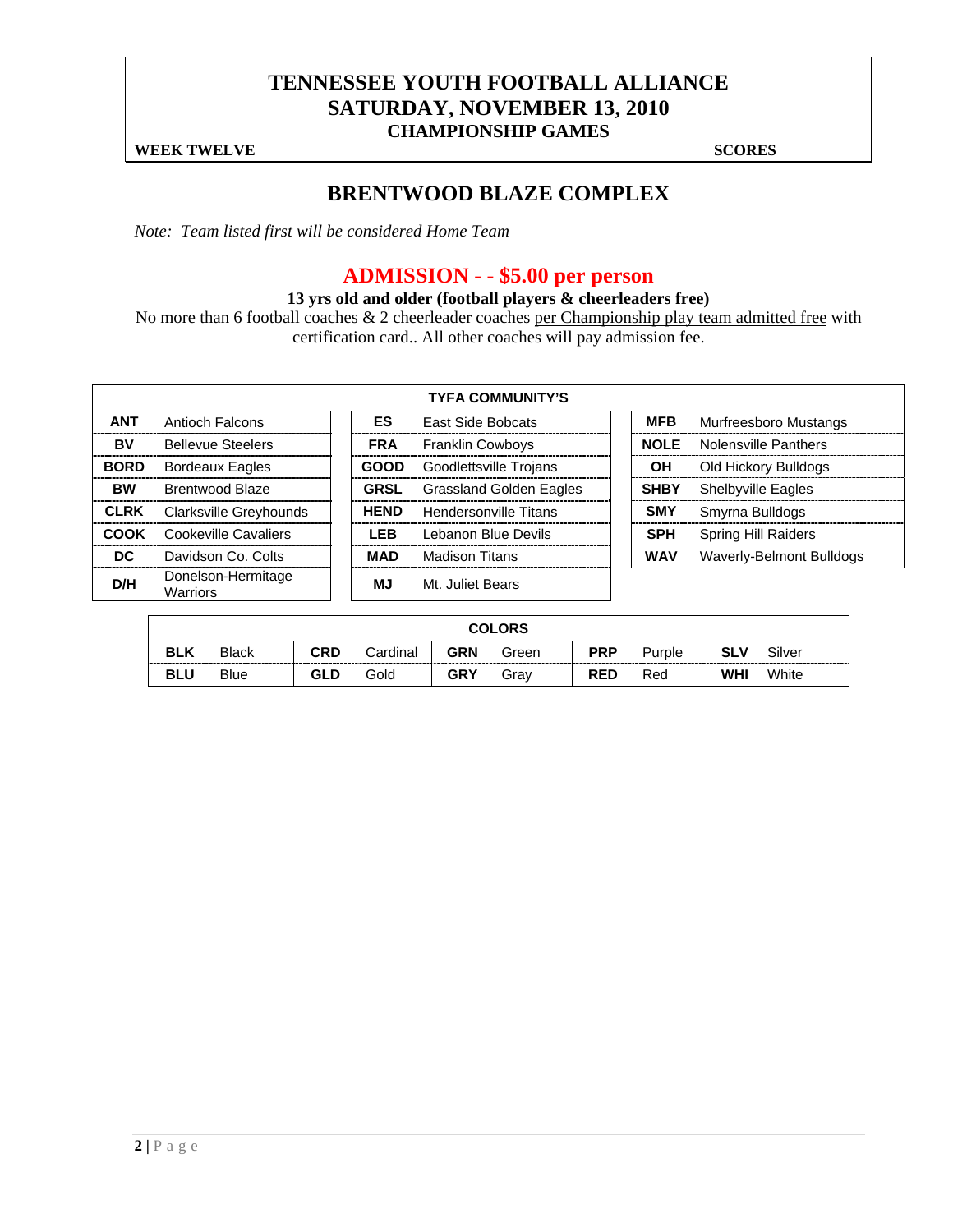**through WEEK NINE 10/23/2010** 

| <b>AAA</b>              |                            |                  |                         |                    |                    |
|-------------------------|----------------------------|------------------|-------------------------|--------------------|--------------------|
|                         |                            |                  | <b>CONFERENCE GAMES</b> |                    | <b>TOTAL GAMES</b> |
|                         | <b>NATIONAL CONFERENCE</b> | <b>WON</b>       | <b>LOST</b>             | <b>WON</b>         | <b>LOST</b>        |
| 1                       | <b>BRENTWOOD</b>           | 5                | $\Omega$                | 8                  | $\theta$           |
| $\overline{2}$          | <b>SMYRNA</b>              | $\overline{4}$   | 1                       | 7                  | 1                  |
| 3                       | <b>BORDEAUX</b>            | 3                | $\overline{2}$          | 6                  | $\overline{2}$     |
| $\overline{\mathbf{4}}$ | <b>FRANKLIN</b>            | $\overline{2}$   | $\overline{3}$          | $\overline{4}$     | $\overline{4}$     |
| 5                       | <b>MURFREESBORO</b>        | 1                | $\overline{4}$          | $\overline{2}$     | 6                  |
| 6                       | MT. JULIET                 | $\mathbf{0}$     | 5                       | $\theta$           | 8                  |
|                         |                            |                  |                         |                    |                    |
|                         | <b>CENTRAL CONFERENCE</b>  |                  | <b>CONFERENCE GAMES</b> |                    | <b>TOTAL GAMES</b> |
|                         |                            | <b>WON</b>       | <b>LOST</b>             | <b>WON</b>         | <b>LOST</b>        |
| 1                       | <b>ANTIOCH</b>             | 5                | 1                       | 6                  | $\overline{2}$     |
| $\overline{2}$          | <b>OLD HICKORY</b>         | $\overline{5}$   | 1                       | 6                  | $\overline{2}$     |
| 3                       | DONELSON-HERMITAGE         | $\overline{5}$   | 1                       | 6                  | $\overline{2}$     |
| $\overline{\mathbf{4}}$ | <b>WAVERLY-BELMONT</b>     | $\overline{3}$   | 3                       | 3                  | $\overline{5}$     |
| 5                       | <b>GOODLETTSVILLE</b>      | $\overline{2}$   | $\overline{4}$          | $\overline{3}$     | $\overline{5}$     |
| 6                       | <b>HENDERSONVILLE</b>      | 1                | 5                       | 1                  | $\overline{7}$     |
| 7                       | <b>SPRING HILL</b>         | $\mathbf{0}$     | 6                       | $\theta$           | 8                  |
|                         |                            |                  |                         |                    |                    |
|                         | <b>AMERICAN CONFERENCE</b> |                  | <b>CONFERENCE GAMES</b> | <b>TOTAL GAMES</b> |                    |
|                         |                            | <b>WON</b>       | <b>LOST</b>             | <b>WON</b>         | <b>LOST</b>        |
| 1                       | <b>BELLEVUE</b>            | 8                | $\theta$                | 8                  | $\theta$           |
| $\overline{2}$          | <b>SHELBYVILLE</b>         | $\overline{7}$   | 1                       | $\overline{7}$     | 1                  |
| 3                       | DAVIDSON CO                | 6                | $\overline{2}$          | 6                  | $\overline{2}$     |
| $\overline{\mathbf{4}}$ | <b>NOLENSVILLE</b>         | 5                | 3                       | 5                  | $\overline{3}$     |
| $\overline{\mathbf{5}}$ | <b>CLARKSVILLE</b>         | $\overline{4}$   | $\overline{4}$          | $\overline{4}$     | $\overline{4}$     |
| 6                       | <b>EAST SIDE</b>           | 3                | 5                       | 3                  | $\overline{5}$     |
| 7                       | <b>LEBANON</b>             | $\overline{2}$   | 6                       | $\overline{2}$     | 6                  |
| 8                       | <b>COOKEVILLE</b>          | 1                | 7                       | 1                  | 7                  |
| 9                       | <b>MADISON</b>             | $\boldsymbol{0}$ | 8                       | $\theta$           | 8                  |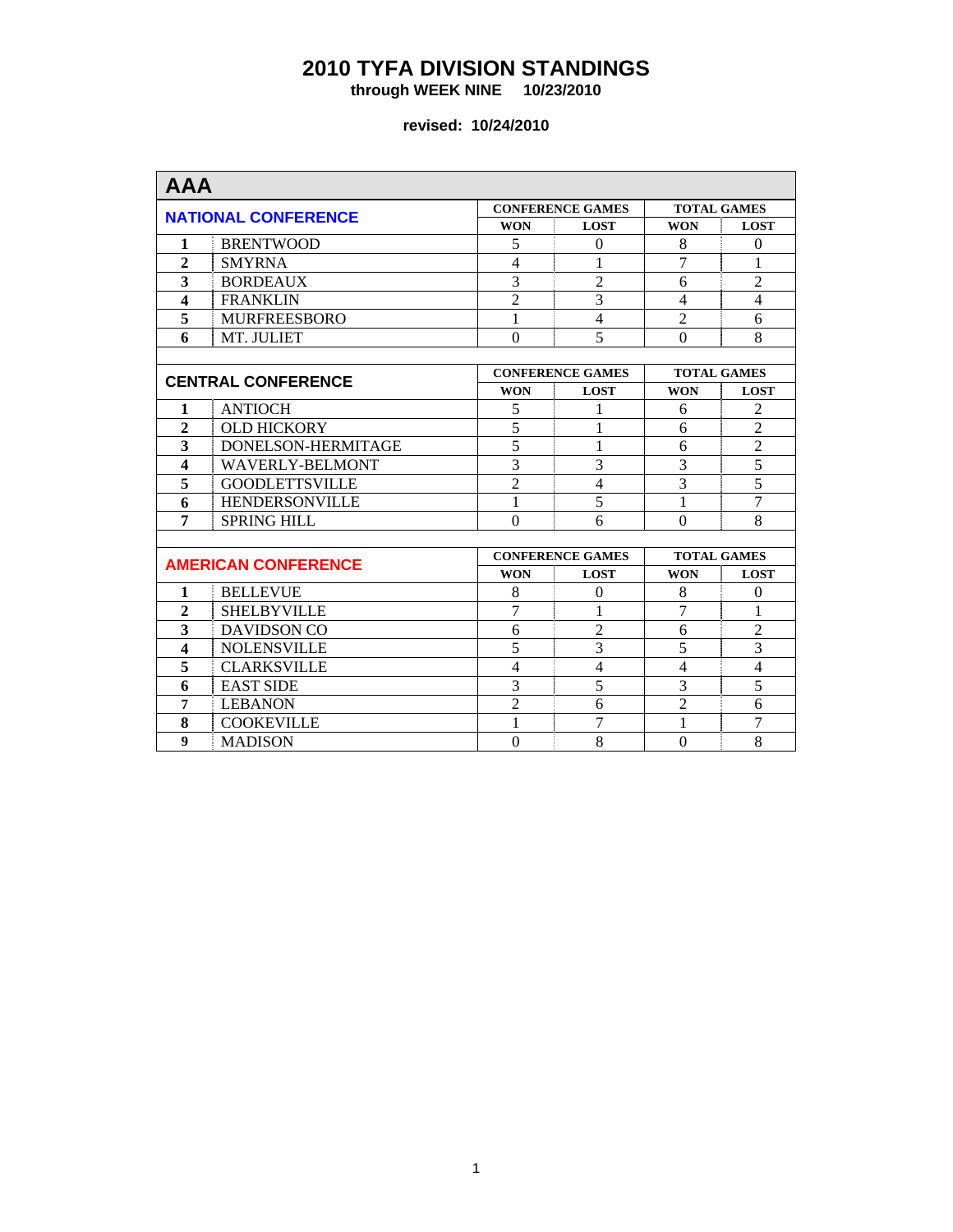**through WEEK NINE 10/23/2010** 

| <b>BBB</b>              |                            |                |                         |                          |                |
|-------------------------|----------------------------|----------------|-------------------------|--------------------------|----------------|
|                         |                            |                | <b>CONFERENCE GAMES</b> | <b>TOTAL GAMES</b>       |                |
|                         | <b>NATIONAL CONFERENCE</b> | <b>WON</b>     | <b>LOST</b>             | <b>WON</b>               | <b>LOST</b>    |
| 1                       | <b>MURFREESBORO</b>        | 5              | $\theta$                | 8                        | $\Omega$       |
| $\overline{2}$          | <b>FRANKLIN</b>            | $\overline{4}$ | 1                       | 6                        | $\overline{2}$ |
| 3                       | <b>BRENTWOOD</b>           | $\overline{3}$ | $\overline{2}$          | $\overline{\mathcal{L}}$ | $\overline{4}$ |
| $\overline{\mathbf{4}}$ | <b>BORDEAUX</b>            | $\overline{2}$ | 3                       | 5                        | $\overline{3}$ |
| 5                       | <b>SMYRNA</b>              | $\mathbf{1}$   | $\overline{4}$          | $\overline{3}$           | $\overline{5}$ |
| 6                       | MT. JULIET                 | $\overline{0}$ | 5                       | $\overline{0}$           | 8              |
|                         |                            |                |                         |                          |                |
|                         | <b>CENTRAL CONFERENCE</b>  |                | <b>CONFERENCE GAMES</b> | <b>TOTAL GAMES</b>       |                |
|                         |                            | <b>WON</b>     | <b>LOST</b>             | <b>WON</b>               | <b>LOST</b>    |
| 1                       | <b>GOODLETTSVILLE</b>      | 7              | $\theta$                | 7                        | 1              |
| $\overline{2}$          | <b>OLD HICKORY</b>         | 6              | 1                       | 7                        | 1              |
| 3                       | <b>SPRING HILL</b>         | $\overline{5}$ | $\overline{2}$          | 5                        | 3              |
| $\overline{\mathbf{4}}$ | <b>ANTIOCH</b>             | $\overline{4}$ | 3                       | $\overline{4}$           | $\overline{4}$ |
| $\overline{\mathbf{5}}$ | DONELSON-HERMITAGE         | 3              | $\overline{4}$          | 4                        | $\overline{4}$ |
| 6                       | <b>HENDERSONVILLE</b>      | 1              | 6                       | 1                        | $\overline{7}$ |
| 7                       | <b>GRASSLAND</b>           | 1              | 6                       | $\mathbf{1}$             | $\overline{7}$ |
| 8                       | <b>WAVERLY-BELMONT</b>     | 1              | 6                       | 1                        | $\overline{7}$ |
|                         |                            |                |                         |                          |                |
|                         | <b>AMERICAN CONFERENCE</b> |                | <b>CONFERENCE GAMES</b> | <b>TOTAL GAMES</b>       |                |
|                         |                            | <b>WON</b>     | <b>LOST</b>             | <b>WON</b>               | <b>LOST</b>    |
| 1                       | <b>SHELBYVILLE</b>         | 8              | $\mathbf{0}$            | 8                        | $\overline{0}$ |
| $\overline{2}$          | <b>BELLEVUE</b>            | $\overline{7}$ | 1                       | 7                        | $\mathbf{1}$   |
| 3                       | <b>EAST SIDE</b>           | 6              | $\overline{2}$          | 6                        | $\overline{2}$ |
| $\overline{\mathbf{4}}$ | <b>LEBANON</b>             | $\overline{4}$ | $\overline{4}$          | $\overline{4}$           | $\overline{4}$ |
| 5                       | <b>NOLENSVILLE</b>         | $\overline{4}$ | $\overline{4}$          | $\overline{4}$           | $\overline{4}$ |
| 6                       | <b>CLARKSVILLE</b>         | 3              | 5                       | 3                        | $\overline{5}$ |
| 7                       | <b>COOKEVILLE</b>          | $\overline{3}$ | $\overline{5}$          | $\overline{3}$           | $\overline{5}$ |
| 8                       | DAVIDSON CO                | 1              | 7                       | 1                        | $\overline{7}$ |
| $\boldsymbol{9}$        | <b>MADISON</b>             | $\Omega$       | 8                       | $\theta$                 | 8              |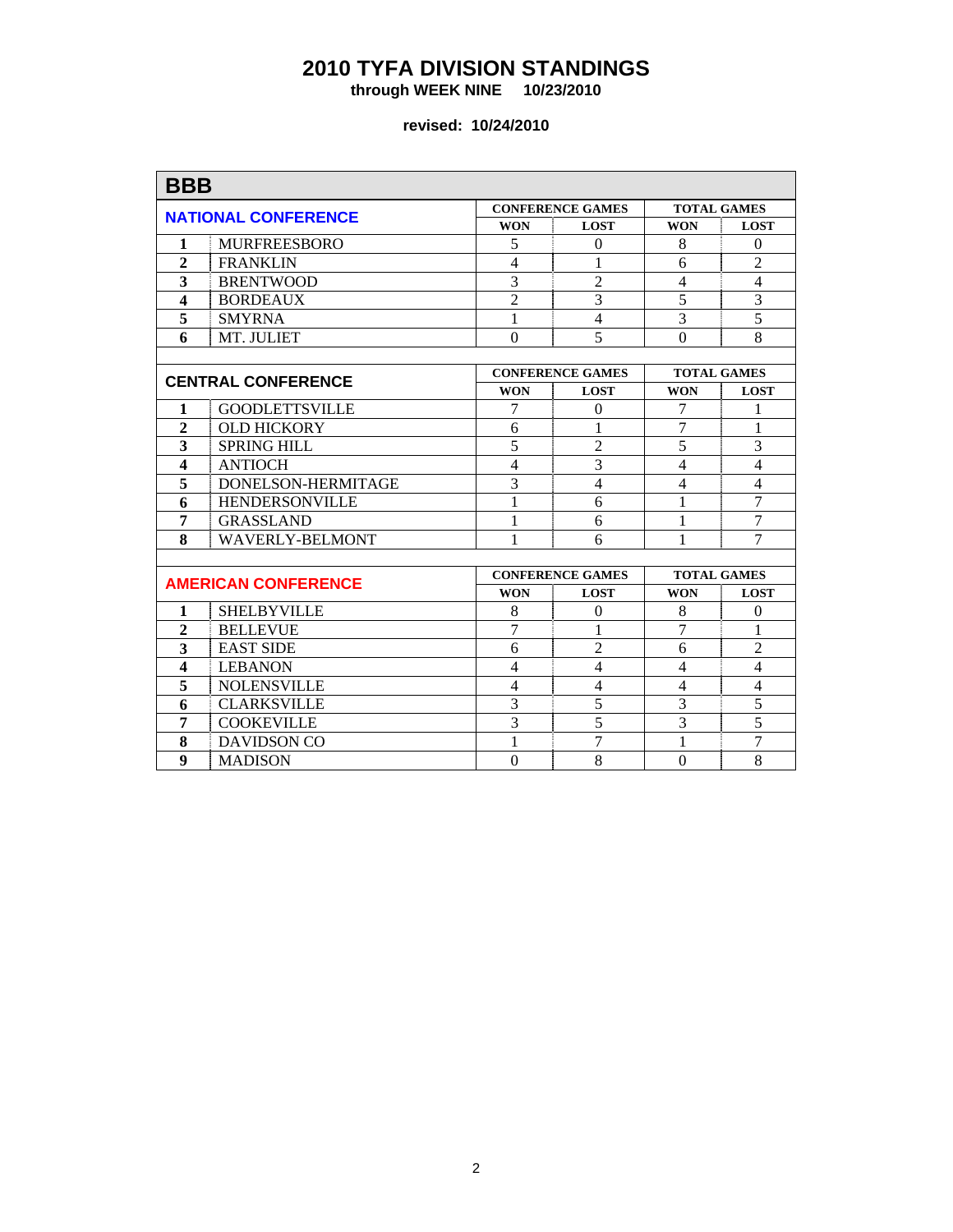**through WEEK NINE 10/23/2010** 

| <b>CCC</b>              |                            |                |                         |                    |                          |
|-------------------------|----------------------------|----------------|-------------------------|--------------------|--------------------------|
|                         |                            |                | <b>CONFERENCE GAMES</b> | <b>TOTAL GAMES</b> |                          |
|                         | <b>NATIONAL CONFERENCE</b> | <b>WON</b>     | <b>LOST</b>             | <b>WON</b>         | <b>LOST</b>              |
| 1                       | <b>SMYRNA</b>              | 5              | $\Omega$                | 8                  | $\Omega$                 |
| $\overline{2}$          | <b>FRANKLIN</b>            | $\overline{4}$ | 1                       | 6                  | $\overline{2}$           |
| 3                       | <b>BORDEAUX</b>            | $\overline{3}$ | $\overline{2}$          | $\overline{5}$     | $\overline{3}$           |
| $\overline{\mathbf{4}}$ | <b>MURFREESBORO</b>        | $\overline{2}$ | 3                       | 3                  | $\overline{5}$           |
| 5                       | <b>BRENTWOOD</b>           | 1              | $\overline{4}$          | 1                  | $\overline{7}$           |
| 6                       | MT. JULIET                 | $\overline{0}$ | 5                       | $\mathbf{1}$       | $\overline{7}$           |
|                         |                            |                |                         |                    |                          |
|                         | <b>CENTRAL CONFERENCE</b>  |                | <b>CONFERENCE GAMES</b> | <b>TOTAL GAMES</b> |                          |
|                         |                            | <b>WON</b>     | <b>LOST</b>             | <b>WON</b>         | <b>LOST</b>              |
| 1                       | HENDERSONVILLE             | 7              | $\mathbf{0}$            | 8                  | $\mathbf{0}$             |
| $\overline{2}$          | <b>OLD HICKORY</b>         | 5              | $\overline{2}$          | 6                  | $\overline{2}$           |
| 3                       | <b>GOODLETTSVILLE</b>      | $\overline{5}$ | $\overline{2}$          | 6                  | $\overline{2}$           |
| $\overline{\mathbf{4}}$ | <b>WAVERLY-BELMONT</b>     | $\overline{4}$ | $\overline{3}$          | $\overline{4}$     | $\overline{4}$           |
| $\overline{\mathbf{5}}$ | <b>ANTIOCH</b>             | $\overline{4}$ | $\overline{3}$          | 4                  | $\overline{\mathcal{L}}$ |
| 6                       | DONELSON-HERMITAGE         | $\overline{2}$ | $\overline{5}$          | $\overline{3}$     | $\overline{5}$           |
| 7                       | <b>SPRING HILL</b>         | 1              | 6                       | $\mathbf{1}$       | $\overline{7}$           |
| 8                       | <b>GRASSLAND</b>           | $\theta$       | $\overline{7}$          | $\Omega$           | 8                        |
|                         |                            |                |                         |                    |                          |
|                         | <b>AMERICAN CONFERENCE</b> |                | <b>CONFERENCE GAMES</b> | <b>TOTAL GAMES</b> |                          |
|                         |                            | <b>WON</b>     | <b>LOST</b>             | <b>WON</b>         | <b>LOST</b>              |
| 1                       | <b>SHELBYVILLE</b>         | 8              | $\Omega$                | 8                  | $\mathbf{0}$             |
| $\overline{2}$          | <b>NOLENSVILLE</b>         | 6              | $\overline{2}$          | 6                  | $\overline{2}$           |
| 3                       | <b>CLARKSVILLE</b>         | 5              | 3                       | 5                  | $\overline{3}$           |
| $\overline{\mathbf{4}}$ | <b>EAST SIDE</b>           | $\overline{5}$ | $\overline{3}$          | 5                  | $\overline{3}$           |
| 5                       | <b>BELLEVUE</b>            | $\overline{4}$ | $\overline{4}$          | 4                  | $\overline{4}$           |
| 6                       | <b>LEBANON</b>             | $\overline{4}$ | $\overline{4}$          | $\overline{4}$     | $\overline{4}$           |
| 7                       | <b>DAVIDSON CO</b>         | $\overline{3}$ | $\overline{5}$          | $\overline{3}$     | 5                        |
| 8                       | <b>MADISON</b>             | 1              | 7                       | 1                  | $\overline{7}$           |
| 9                       | <b>COOKEVILLE</b>          | $\theta$       | 8                       | $\theta$           | 8                        |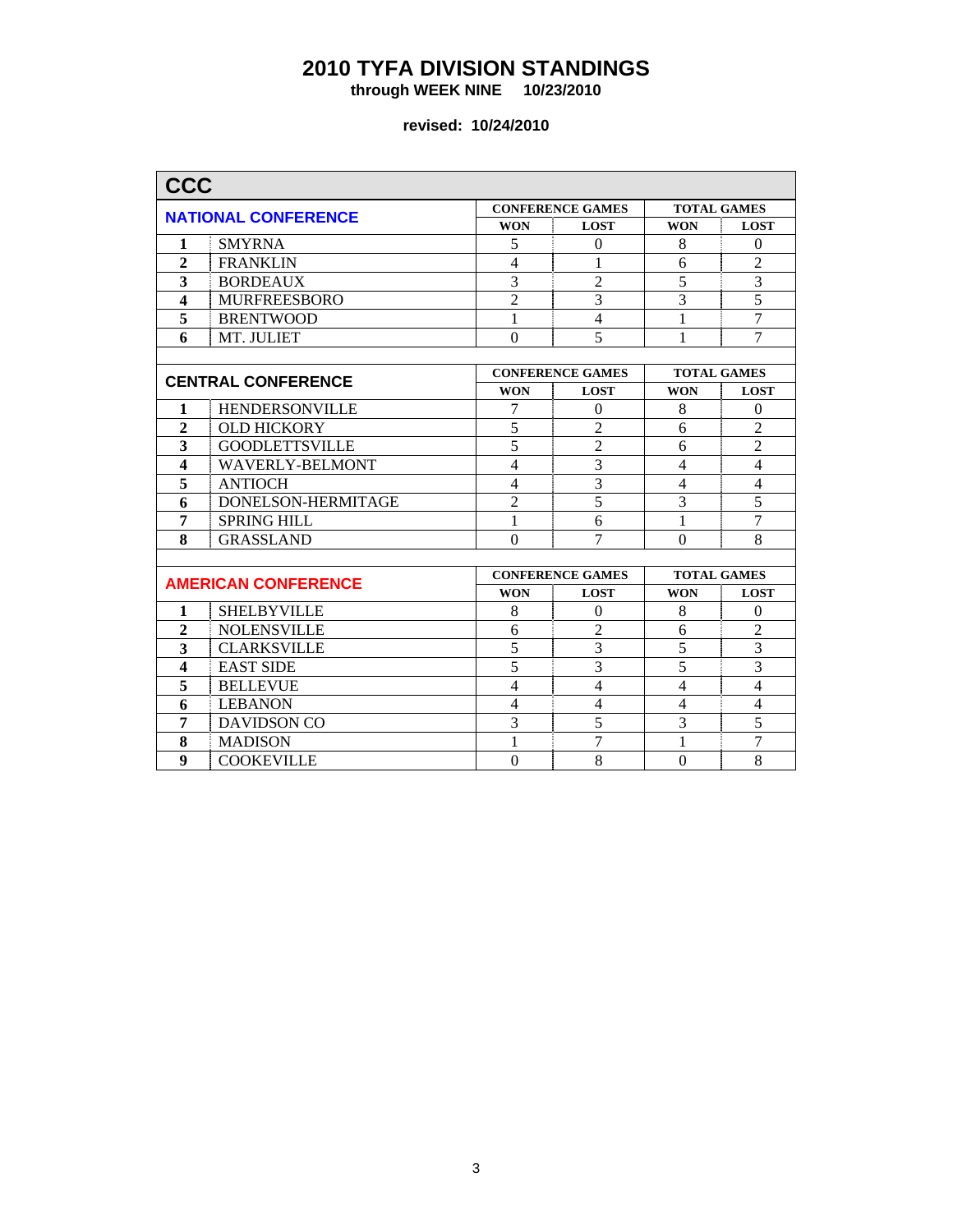**through WEEK NINE 10/23/2010** 

|                         | <b>Pee-Wee</b>             |                          |                         |                    |                    |
|-------------------------|----------------------------|--------------------------|-------------------------|--------------------|--------------------|
|                         |                            |                          | <b>CONFERENCE GAMES</b> |                    | <b>TOTAL GAMES</b> |
|                         | <b>NATIONAL CONFERENCE</b> | <b>WON</b>               | <b>LOST</b>             | <b>WON</b>         | <b>LOST</b>        |
| 1                       | <b>BORDEAUX</b>            | 5                        | $\theta$                | 8                  | $\Omega$           |
| $\overline{2}$          | <b>MURFREESBORO</b>        | $\overline{\mathcal{L}}$ | 1                       | 7                  | 1                  |
| 3                       | <b>SMYRNA</b>              | 3                        | $\overline{2}$          | 6                  | $\overline{2}$     |
| $\overline{\mathbf{4}}$ | <b>FRANKLIN</b>            | $\overline{2}$           | $\overline{3}$          | $\overline{2}$     | 6                  |
| 5                       | MT. JULIET                 | 1                        | $\overline{4}$          | $\overline{2}$     | 6                  |
| 6                       | <b>BRENTWOOD</b>           | $\boldsymbol{0}$         | 5                       | $\theta$           | 8                  |
|                         |                            |                          |                         |                    |                    |
|                         | <b>CENTRAL CONFERENCE</b>  |                          | <b>CONFERENCE GAMES</b> | <b>TOTAL GAMES</b> |                    |
|                         |                            | <b>WON</b>               | <b>LOST</b>             | <b>WON</b>         | <b>LOST</b>        |
| 1                       | DONELSON-HERMITAGE         | 6                        | 1                       | 7                  | 1                  |
| $\overline{2}$          | <b>GOODLETTSVILLE</b>      | 6                        | 1                       | 6                  | $\overline{2}$     |
| 3                       | <b>OLD HICKORY</b>         | $\overline{5}$           | $\overline{2}$          | 6                  | $\overline{2}$     |
| $\overline{\mathbf{4}}$ | <b>WAVERLY-BELMONT</b>     | $\overline{\mathcal{L}}$ | 3                       | 5                  | $\overline{3}$     |
| 5                       | <b>ANTIOCH</b>             | 4                        | 3                       | 4                  | $\overline{4}$     |
| 6                       | <b>HENDERSONVILLE</b>      | $\overline{2}$           | $\overline{5}$          | $\overline{2}$     | 6                  |
| 7                       | <b>SPRING HILL</b>         | 1                        | 6                       | 1                  | $\tau$             |
| 8                       | <b>GRASSLAND</b>           | $\theta$                 | 7                       | $\theta$           | 8                  |
|                         |                            |                          |                         |                    |                    |
|                         | <b>AMERICAN CONFERENCE</b> |                          | <b>CONFERENCE GAMES</b> | <b>TOTAL GAMES</b> |                    |
|                         |                            | <b>WON</b>               | <b>LOST</b>             | <b>WON</b>         | <b>LOST</b>        |
| 1                       | <b>EAST SIDE</b>           | 7                        | $\theta$                | 8                  | $\Omega$           |
| $\overline{2}$          | <b>MADISON</b>             | 6                        | 1                       | 7                  | 1                  |
| 3                       | <b>LEBANON</b>             | 5                        | $\overline{2}$          | 6                  | $\overline{2}$     |
| $\overline{\mathbf{4}}$ | <b>CLARKSVILLE</b>         | $\overline{4}$           | 3                       | $\overline{5}$     | $\overline{3}$     |
| 5                       | <b>BELLEVUE</b>            | 3                        | $\overline{4}$          | 3                  | 5                  |
| 6                       | <b>NOLENSVILLE</b>         | $\overline{c}$           | 5                       | $\overline{2}$     | 6                  |
| 7                       | <b>DAVIDSON CO</b>         | 1                        | 6                       | 1                  | $\tau$             |
| 8                       | <b>SHELBYVILLE</b>         | $\boldsymbol{0}$         | $\overline{7}$          | $\theta$           | 8                  |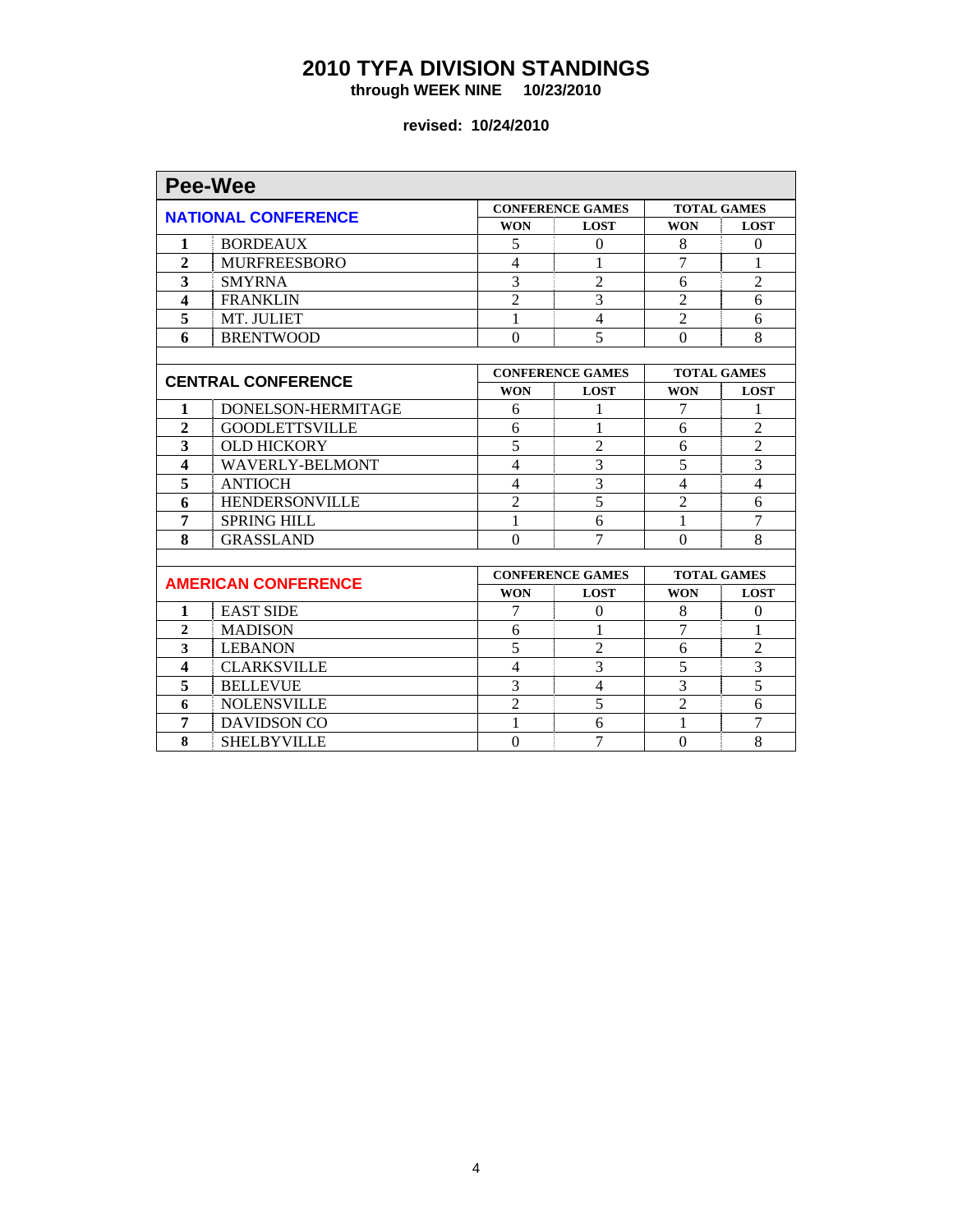**through WEEK NINE 10/23/2010** 

| AA                         |                           |                |                         |                |                    |  |
|----------------------------|---------------------------|----------------|-------------------------|----------------|--------------------|--|
| <b>NATIONAL CONFERENCE</b> |                           |                | <b>CONFERENCE GAMES</b> |                | <b>TOTAL GAMES</b> |  |
|                            |                           | <b>WON</b>     | <b>LOST</b>             | <b>WON</b>     | <b>LOST</b>        |  |
|                            | <b>BRENTWOOD</b>          | 5              | 0                       | 8              | $\Omega$           |  |
| $\mathbf{2}$               | <b>FRANKLIN</b>           | $\overline{4}$ |                         |                |                    |  |
| 3                          | <b>BORDEAUX</b>           | 3              | $\mathfrak{D}$          | 5              | 3                  |  |
| 4                          | <b>SMYRNA</b>             | $\mathfrak{D}$ | 3                       | 3              | 5                  |  |
| 5                          | MT. JULIET                |                | 4                       |                | 7                  |  |
| 6                          | <b>MURFREESBORO</b>       | $\Omega$       | 5                       | $\mathfrak{D}$ | 6                  |  |
|                            |                           |                |                         |                |                    |  |
|                            | <b>CENTRAL CONFERENCE</b> |                | <b>CONFERENCE GAMES</b> |                | <b>TOTAL GAMES</b> |  |
|                            |                           | <b>WON</b>     | <b>LOST</b>             | <b>WON</b>     | <b>LOST</b>        |  |
|                            | <b>ANTIOCH</b>            | 4              | 0                       | 8              | $\Omega$           |  |
| $\mathbf{2}$               | DONELSON-HERMITAGE        | 3              |                         | 7              |                    |  |
| 3                          | <b>OLD HICKORY</b>        | $\mathfrak{D}$ | $\overline{2}$          | $\mathcal{D}$  | 6                  |  |
| 4                          | <b>BELLEVUE</b>           |                | 3                       |                | 7                  |  |
| 5                          | <b>HENDERSONVILLE</b>     | 0              | 4                       | 0              | 8                  |  |

| ΒB                        |                            |                |                         |                    |                |
|---------------------------|----------------------------|----------------|-------------------------|--------------------|----------------|
|                           | <b>NATIONAL CONFERENCE</b> |                | <b>CONFERENCE GAMES</b> | <b>TOTAL GAMES</b> |                |
|                           |                            | <b>WON</b>     | <b>LOST</b>             | <b>WON</b>         | <b>LOST</b>    |
| 1                         | <b>BRENTWOOD</b>           | 5              | $\Omega$                | 8                  | $\theta$       |
| $\overline{2}$            | <b>BORDEAUX</b>            | 4              |                         | 7                  | 1              |
| 3                         | <b>FRANKLIN</b>            | 3              | $\mathfrak{D}$          | 6                  | $\overline{2}$ |
| 4                         | <b>SMYRNA</b>              | $\overline{2}$ | 3                       | 5                  | $\overline{3}$ |
| 5                         | <b>MURFREESBORO</b>        | 1              | $\overline{4}$          | 3                  | $\overline{5}$ |
| 6                         | MT. JULIET                 | $\theta$       | 5                       | 1                  | 7              |
|                           |                            |                |                         |                    |                |
| <b>CENTRAL CONFERENCE</b> |                            |                | <b>CONFERENCE GAMES</b> | <b>TOTAL GAMES</b> |                |
|                           |                            | <b>WON</b>     | <b>LOST</b>             | <b>WON</b>         | <b>LOST</b>    |
| 1                         | <b>GRASSLAND</b>           | 6              | $\theta$                | 7                  | 1              |
| $\mathbf{2}$              | <b>OLD HICKORY</b>         | 5              |                         | 5                  | $\overline{3}$ |
| 3                         | <b>GOODLETTSVILLE</b>      | 3              | 3                       | 3                  | $\overline{5}$ |
| $\overline{\mathbf{4}}$   | DONELSON-HERMITAGE         | 3              | 3                       | 3                  | $\overline{5}$ |
| 5                         | <b>HENDERSONVILLE</b>      | 3              | 3                       | 3                  | $\overline{5}$ |
| 6                         | <b>ANTIOCH</b>             |                | 5                       |                    | $\overline{7}$ |
| 7                         | <b>SPRING HILL</b>         | $\Omega$       | 6                       | $\Omega$           | 8              |
|                           | <b>AMERICAN CONFERENCE</b> |                | <b>CONFERENCE GAMES</b> | <b>TOTAL GAMES</b> |                |
|                           |                            | <b>WON</b>     | <b>LOST</b>             | <b>WON</b>         | <b>LOST</b>    |
| 1                         | <b>BELLEVUE</b>            | 5              | $\theta$                | 8                  | $\theta$       |
| $\mathbf{2}$              | <b>NOLENSVILLE</b>         | 3              | $\mathfrak{D}$          | 5                  | 3              |
| 3                         | <b>LEBANON</b>             | 3              | $\overline{2}$          | 5                  | $\overline{3}$ |
| 4                         | <b>SHELBYVILLE</b>         | $\overline{2}$ | 3                       | 3                  | $\overline{5}$ |
| 5                         | <b>COOKEVILLE</b>          |                | $\overline{4}$          |                    | $\overline{7}$ |
| 6                         | <b>EAST SIDE</b>           | 1              | 4                       | $\overline{2}$     | 6              |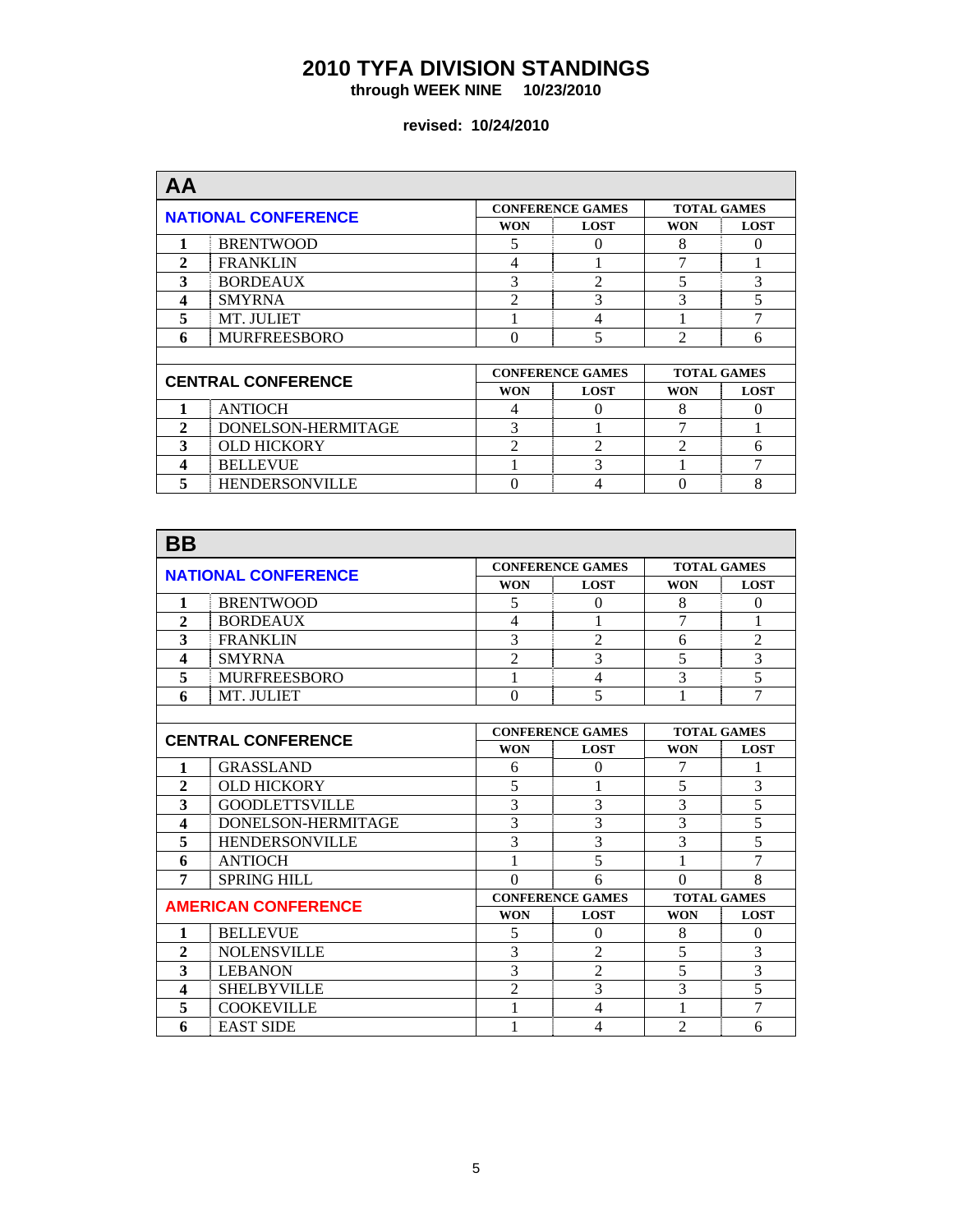**through WEEK NINE 10/23/2010** 

| CC             |                            |                         |                         |                    |                    |
|----------------|----------------------------|-------------------------|-------------------------|--------------------|--------------------|
|                | <b>NATIONAL CONFERENCE</b> |                         | <b>CONFERENCE GAMES</b> |                    | <b>TOTAL GAMES</b> |
|                |                            | <b>WON</b>              | <b>LOST</b>             | <b>WON</b>         | <b>LOST</b>        |
| 1              | <b>SMYRNA</b>              | 5                       | $\theta$                | 8                  | $\Omega$           |
| $\mathbf{2}$   | <b>BRENTWOOD</b>           | $\overline{4}$          |                         | 7                  | 1                  |
| 3              | <b>FRANKLIN</b>            | 3                       | $\overline{2}$          | 5                  | 3                  |
| 4              | MT. JULIET                 | $\overline{c}$          | 3                       | 4                  | 4                  |
| 5              | <b>BORDEAUX</b>            |                         | 4                       | $\overline{c}$     | 6                  |
| 6              | <b>MURFREESBORO</b>        | $\Omega$                | 5                       | $\theta$           | 8                  |
|                |                            |                         |                         |                    |                    |
|                | <b>CENTRAL CONFERENCE</b>  | <b>CONFERENCE GAMES</b> |                         | <b>TOTAL GAMES</b> |                    |
|                |                            | <b>WON</b>              | <b>LOST</b>             | <b>WON</b>         | <b>LOST</b>        |
| 1              | <b>GOODLETTSVILLE</b>      | 6                       | $\Omega$                |                    | -1                 |
| $\overline{2}$ | DONELSON-HERMITAGE         | 5                       |                         | 6                  | $\overline{2}$     |
| 3              | <b>DAVIDSON CO</b>         | 3                       | 3                       | 5                  | 3                  |
| 4              | <b>HENDERSONVILLE</b>      | 3                       | 3                       | 3                  | 5                  |
| 5              | <b>ANTIOCH</b>             | 3                       | 3                       | 4                  | 4                  |
| 6              | <b>LEBANON</b>             |                         | 5                       |                    | 7                  |
|                |                            |                         |                         |                    |                    |

| A            |                            |                |                         |                |                    |
|--------------|----------------------------|----------------|-------------------------|----------------|--------------------|
|              | <b>NATIONAL CONFERENCE</b> |                | <b>CONFERENCE GAMES</b> |                | <b>TOTAL GAMES</b> |
|              |                            | <b>WON</b>     | <b>LOST</b>             | <b>WON</b>     | <b>LOST</b>        |
| <b>RED</b>   |                            |                |                         |                |                    |
| 4            | <b>BRENTWOOD - Black</b>   | 4              | $\Omega$                | 5              | 3                  |
| 8            | MT. JULIET                 | 3              |                         | 3              | 5                  |
|              | SMYRNA-Purple              | $\mathfrak{D}$ | $\mathfrak{D}$          | $\mathfrak{D}$ | 6                  |
|              | FRANKLIN - Blue            |                | 3                       |                | 7                  |
|              | <b>HENDERSONVILLE</b>      | $\Omega$       | $\overline{4}$          | $\theta$       | 8                  |
| WHITE        |                            |                |                         |                |                    |
| $\mathbf{2}$ | <b>BRENTWOOD-Gold</b>      | 3              | $\Omega$                | 8              | $\Omega$           |
| 3            | <b>BRENTWOOD - White</b>   | $\overline{2}$ |                         | 6              | $\overline{2}$     |
| 7            | <b>FRANKLIN - White</b>    |                | $\overline{2}$          | 5              | 3                  |
|              | FRANKLIN – Cardinal        | $\Omega$       | 3                       | $\mathfrak{D}$ | 6                  |
| <b>BLUE</b>  |                            |                |                         |                |                    |
| 1            | <b>FRANKLIN</b> - Silver   | 3              | $\theta$                | 8              | $\Omega$           |
| 5            | BRENTWOOD - Blue           | $\mathfrak{D}$ |                         | 5              | 3                  |
| 6            | <b>BRENTWOOD - Red</b>     |                | $\overline{2}$          | 5              | 3                  |
|              | <b>SMYRNA</b> - White      | $\theta$       | 3                       | 2              | 6                  |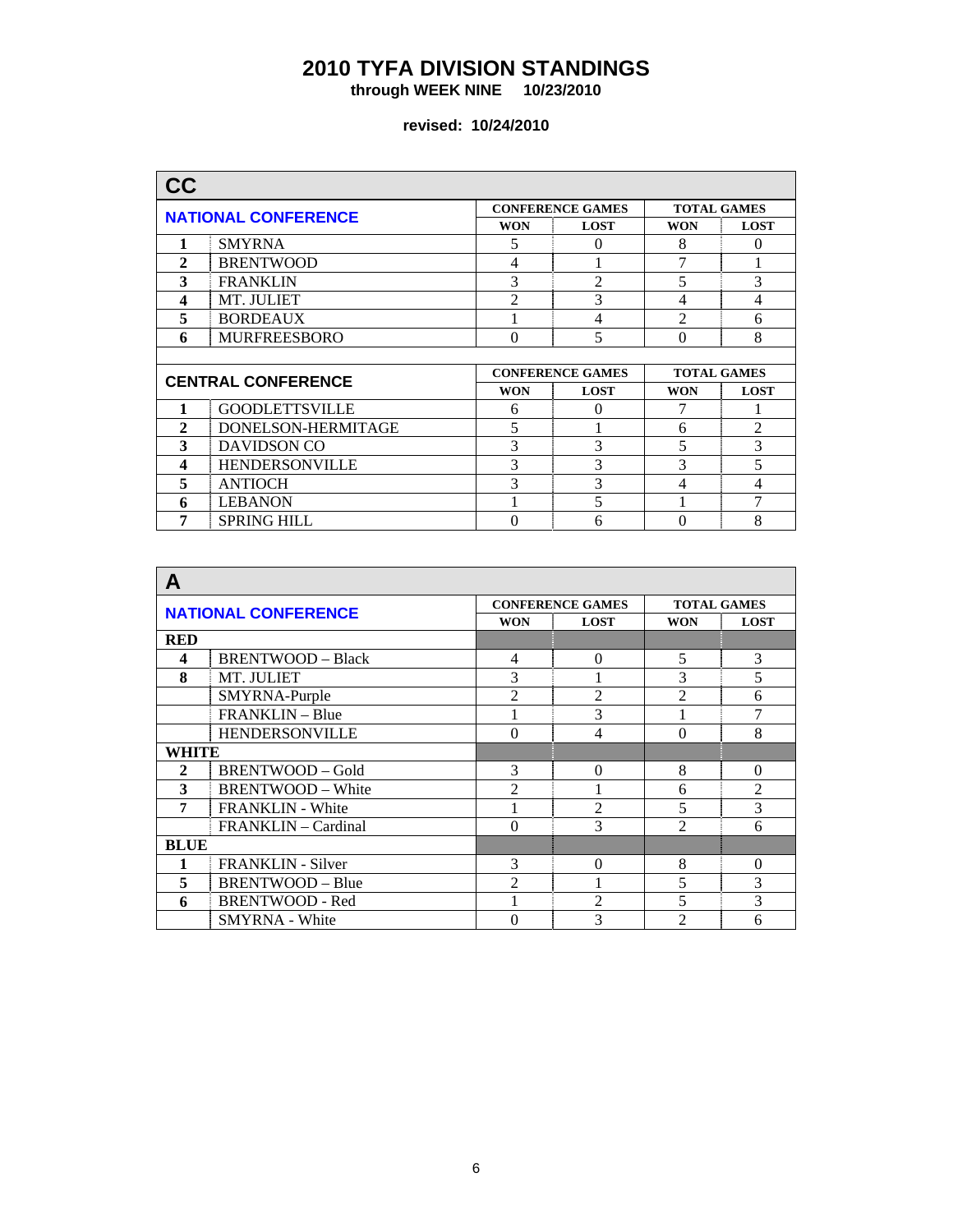**through WEEK NINE 10/23/2010** 

| $B-1$          |                            |                |                         |                    |                |
|----------------|----------------------------|----------------|-------------------------|--------------------|----------------|
|                | <b>NATIONAL CONFERENCE</b> |                | <b>CONFERENCE GAMES</b> | <b>TOTAL GAMES</b> |                |
|                |                            | <b>WON</b>     | <b>LOST</b>             | <b>WON</b>         | <b>LOST</b>    |
| <b>RED</b>     |                            |                |                         |                    |                |
| 1              | <b>BORDEAUX</b>            | 3              | $\theta$                | 8                  | $\Omega$       |
| 6              | <b>FRANKLIN</b> – White    |                | $\mathfrak{D}$          | 4                  | $\overline{4}$ |
|                | BRENTWOOD - Red            |                | $\mathfrak{D}$          | $\overline{2}$     | 6              |
|                | MT. JULIET - Gold          |                | $\mathfrak{D}$          | $\mathfrak{D}$     | 6              |
| WHITE          |                            |                |                         |                    |                |
| 2              | $FRANKLIN-Blue/1$          | 3              | $\Omega$                | 7                  |                |
| 3              | SMYRNA - Purple            | $\overline{2}$ |                         |                    |                |
| $\overline{7}$ | <b>BRENTWOOD - White</b>   |                | $\mathfrak{D}$          | 4                  | $\overline{4}$ |
| 8              | MT. JULIET - Black         | $\Omega$       | 3                       | 3                  | 5              |
| <b>BLUE</b>    |                            |                |                         |                    |                |
| 4              | <b>SMYRNA - Black</b>      | 3              | $\Omega$                | 5                  | 3              |
| 5              | <b>BRENTWOOD - Gold</b>    | $\overline{2}$ |                         | $\overline{5}$     | 3              |
|                | <b>MURFREESBORO</b>        |                | $\mathfrak{D}$          |                    | $\overline{7}$ |
|                | FRANKLIN - Silver          | 0              | 3                       | 0                  | 78             |

| $B-2$                      |                          |                             |                             |                    |                |
|----------------------------|--------------------------|-----------------------------|-----------------------------|--------------------|----------------|
| <b>NATIONAL CONFERENCE</b> |                          |                             | <b>CONFERENCE GAMES</b>     | <b>TOTAL GAMES</b> |                |
|                            |                          | <b>WON</b>                  | <b>LOST</b>                 | <b>WON</b>         | <b>LOST</b>    |
| <b>RED</b>                 |                          |                             |                             |                    |                |
|                            | <b>BRENTWOOD - Gray</b>  | $\overline{2}$              | $\Omega$                    | 8                  | $\Omega$       |
| 3                          | SMYRNA - Gold            |                             |                             | 6                  | $\mathfrak{D}$ |
|                            | MT. JULIET - White       | $\Omega$                    | $\mathfrak{D}$              |                    | 7              |
| WHITE                      |                          |                             |                             |                    |                |
| 4                          | FRANKLIN - Blue/2        | 3                           | $\Omega$                    | 6                  | $\mathfrak{D}$ |
| 5                          | MT. JULIET - Gray        |                             | $\mathfrak{D}$              | 4                  | 4              |
| 7                          | <b>BRENTWOOD - Black</b> |                             | $\mathcal{D}_{\mathcal{A}}$ | 3                  | 5              |
| 8                          | $SMYRNA - White/Purple$  |                             | $\mathfrak{D}$              | $\mathfrak{D}$     | 6              |
| <b>BLUE</b>                |                          |                             |                             |                    |                |
| $\mathbf{2}$               | BRENTWOOD - Blue         | $\mathcal{D}_{\mathcal{A}}$ | 0                           | 7                  |                |
| 6                          | FRANKLIN - Cardinal      |                             |                             | 3                  | 5              |
|                            | SMYRNA - White/Gold      |                             | $\mathcal{D}_{\mathcal{L}}$ |                    | 8              |

|               |                                    |   | <b>CONFERENCE GAMES</b> |            | <b>TOTAL GAMES</b> |
|---------------|------------------------------------|---|-------------------------|------------|--------------------|
|               | <b>CENTRAL/AMERICAN CONFERENCE</b> |   | <b>LOST</b>             | <b>WON</b> | <b>LOST</b>        |
|               | <b>BELLEVUE</b>                    |   |                         |            |                    |
| $\mathcal{P}$ | HENDERSONVILLE - Red               |   |                         |            |                    |
| 3             | <b>GRASSLAND</b>                   |   |                         |            |                    |
|               | <b>OLD HICKORY</b>                 |   |                         |            |                    |
|               | DONELSON-HERMITAGE                 |   |                         |            |                    |
|               | <b>SPRING HILL</b>                 |   |                         |            |                    |
|               | HENDERSONVILLE - Blue              | ◠ |                         |            | h                  |
|               | <b>NOLENSVILLE</b>                 |   |                         |            |                    |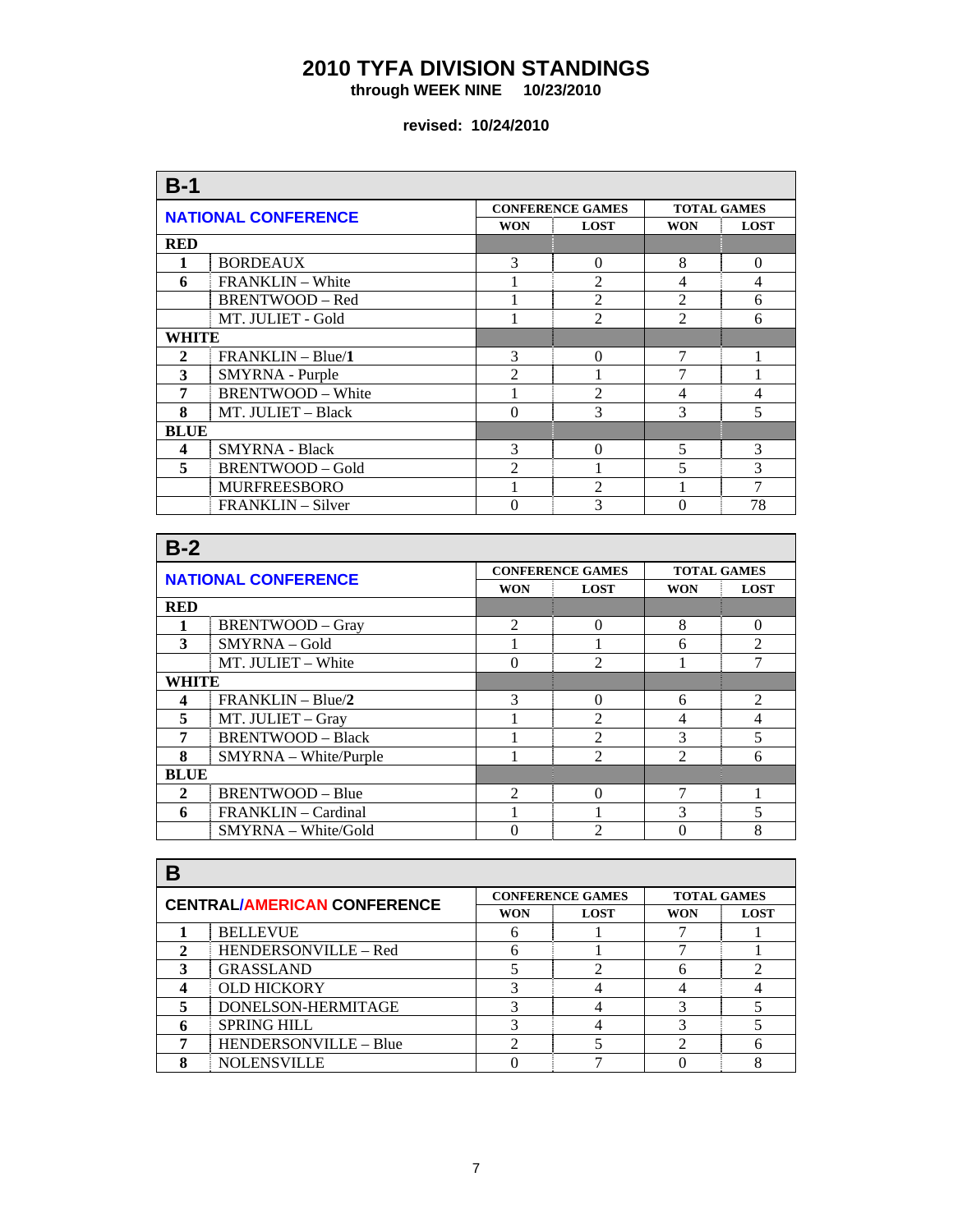**through WEEK NINE 10/23/2010** 

| C                       |                                  |                |                         |                    |                |  |  |
|-------------------------|----------------------------------|----------------|-------------------------|--------------------|----------------|--|--|
|                         | <b>NATIONAL/CENTRAL/AMERICAN</b> |                | <b>CONFERENCE GAMES</b> | <b>TOTAL GAMES</b> |                |  |  |
|                         | <b>CONFERENCE</b>                | <b>WON</b>     | <b>LOST</b>             | <b>WON</b>         | <b>LOST</b>    |  |  |
| <b>RED</b>              |                                  |                |                         |                    |                |  |  |
| $\mathbf{2}$            | <b>BORDEAUX</b>                  | 4              | $\Omega$                | 7                  | 1              |  |  |
| 7                       | <b>SMYRNA</b> - Black            | 3              |                         | 4                  | $\overline{4}$ |  |  |
|                         | <b>HENDERSONVILLE</b>            | $\overline{2}$ | $\overline{2}$          | 3                  | 5              |  |  |
|                         | SMYRNA - Purple                  |                | 3                       | 3                  | 5              |  |  |
|                         | MT. JULIET - Gold                | $\theta$       | 4                       |                    | 7              |  |  |
| WHITE                   |                                  |                |                         |                    |                |  |  |
| 1                       | <b>SMYRNA</b> - White            | $\overline{4}$ | $\Omega$                | 8                  | $\overline{0}$ |  |  |
| $\overline{\mathbf{4}}$ | MT. JULIET - Black               | 3              |                         | 6                  | $\overline{2}$ |  |  |
| 5                       | <b>BRENTWOOD - Red</b>           |                | 3                       | 5                  | 3              |  |  |
|                         | FRANKLIN - Blue                  | $\overline{2}$ | $\overline{2}$          | 4                  | 4              |  |  |
|                         | DONELSON-HERMITAGE               | $\Omega$       | $\overline{4}$          | $\Omega$           | 8              |  |  |
| <b>BLUE</b>             |                                  |                |                         |                    |                |  |  |
| 3                       | <b>BRENTWOOD - Blue</b>          | $\overline{4}$ | $\Omega$                | 7                  | 1              |  |  |
| 6                       | SMYRNA - Gold                    | 3              |                         | 5                  | 3              |  |  |
| 8                       | MT. JULIET - White               | $\overline{c}$ | $\overline{2}$          | 4                  | 4              |  |  |
|                         | FRANKLIN – Silver                |                | 3                       |                    | 7              |  |  |
|                         | <b>MURFREESBORO</b>              | $\Omega$       | 4                       | $\mathfrak{D}$     | 6              |  |  |

| Jr. PEE-WEE                        |                          |                         |                |                    |                |  |  |  |  |
|------------------------------------|--------------------------|-------------------------|----------------|--------------------|----------------|--|--|--|--|
| <b>NATIONAL CONFERENCE</b>         |                          | <b>CONFERENCE GAMES</b> |                | <b>TOTAL GAMES</b> |                |  |  |  |  |
|                                    |                          | <b>WON</b>              | <b>LOST</b>    | <b>WON</b>         | <b>LOST</b>    |  |  |  |  |
| <b>RED</b>                         |                          |                         |                |                    |                |  |  |  |  |
| 3                                  | <b>BORDEAUX</b>          | 3                       | $\Omega$       | 7                  | 1              |  |  |  |  |
| 6                                  | SMYRNA - White           | $\overline{2}$          |                | $\overline{4}$     | $\overline{4}$ |  |  |  |  |
| 7                                  | BRENTWOOD - Gold         | 1                       | $\overline{2}$ | 3                  | 5              |  |  |  |  |
|                                    | MT. JULIET - Gold        | $\theta$                | $\overline{3}$ | 1                  | 7              |  |  |  |  |
| WHITE                              |                          |                         |                |                    |                |  |  |  |  |
| $\mathbf{1}$                       | $SMYRNA - Gold$          | $\overline{2}$          | $\Omega$       | 8                  | $\Omega$       |  |  |  |  |
|                                    | $MURFREESBORO-2$         | 1                       | 1              | 1                  | 7              |  |  |  |  |
|                                    | <b>BRENTWOOD - White</b> | $\theta$                | $\overline{2}$ | 1                  | 7              |  |  |  |  |
| <b>BLUE</b>                        |                          |                         |                |                    |                |  |  |  |  |
| $\mathbf{2}$                       | MT. JULIET - Black       | 3                       | $\theta$       | 7                  | 1              |  |  |  |  |
| $\overline{\mathbf{4}}$            | SMYRNA - Purple          | $\overline{2}$          | 1              | 6                  | $\overline{2}$ |  |  |  |  |
| 5                                  | MURFREESBORO-1           | 1                       | $\overline{2}$ | $\overline{4}$     | $\overline{4}$ |  |  |  |  |
| 8                                  | <b>FRANKLIN</b>          | $\theta$                | 3              | $\overline{2}$     | 6              |  |  |  |  |
|                                    |                          |                         |                |                    |                |  |  |  |  |
| <b>CENTRAL/AMERICAN CONFERENCE</b> |                          | <b>CONFERENCE GAMES</b> |                | <b>TOTAL GAMES</b> |                |  |  |  |  |
|                                    |                          | <b>WON</b>              | <b>LOST</b>    | <b>WON</b>         | <b>LOST</b>    |  |  |  |  |
| 1                                  | GOODLETTSVILLE- Gold     | 5                       | $\theta$       | 8                  | $\Omega$       |  |  |  |  |
| $\mathbf{2}$                       | DONELSON-HERMITAGE       | 4                       |                | 6                  | $\overline{2}$ |  |  |  |  |
| 3                                  | GOODLETTSVILLE- Blue     | 3                       | $\overline{2}$ | 6                  | $\overline{2}$ |  |  |  |  |
| 4                                  | <b>LEBANON</b>           | $\overline{2}$          | 3              | $\overline{2}$     | 6              |  |  |  |  |
| 5                                  | <b>HENDERSONVILLE</b>    | 1                       | $\overline{4}$ | $\overline{2}$     | 6              |  |  |  |  |
| 6                                  | <b>SPRING HILL</b>       | $\Omega$                | 5              | $\theta$           | 8              |  |  |  |  |